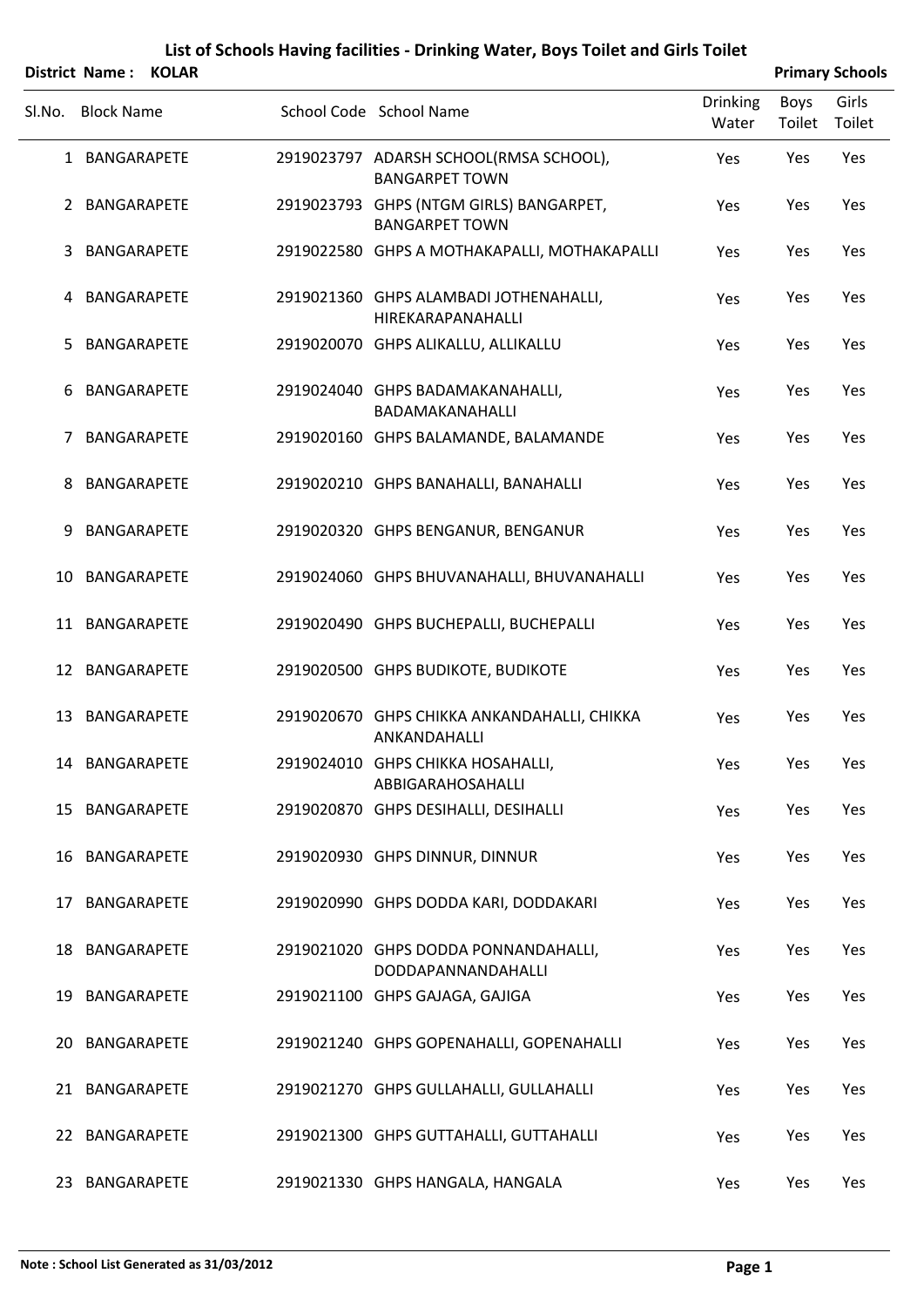|        | District Name: KOLAR |  |                                                             |                          |                | <b>Primary Schools</b> |
|--------|----------------------|--|-------------------------------------------------------------|--------------------------|----------------|------------------------|
| SI.No. | <b>Block Name</b>    |  | School Code School Name                                     | <b>Drinking</b><br>Water | Boys<br>Toilet | Girls<br>Toilet        |
|        | 24 BANGARAPETE       |  | 2919021360 GHPS HIREKARAPANAHALLI,<br>HIREKARAPANAHALLI     | Yes                      | Yes            | Yes                    |
| 25.    | BANGARAPETE          |  | 2919021410 GHPS HUDUKULA, HUDUKULA                          | Yes                      | Yes            | Yes                    |
|        | 26 BANGARAPETE       |  | 2919021420 GHPS HULIBELE, HULIBELE                          | Yes                      | Yes            | Yes                    |
| 27     | BANGARAPETE          |  | 2919021450 GHPS HUNASANAHALLI, HUNASANAHALLI                | Yes                      | Yes            | Yes                    |
|        | 28 BANGARAPETE       |  | 2919021510 GHPS ITHANDAHALLI, IYTHANDAHALLI                 | Yes                      | Yes            | Yes                    |
| 29.    | BANGARAPETE          |  | 2919023000 GHPS J.K.PURAM, PEELAVARA                        | Yes                      | Yes            | Yes                    |
|        | 30 BANGARAPETE       |  | 2919021570 GHPS JAKARASANAKUPPA,<br>JAKKARASANAKUPPA        | Yes                      | Yes            | Yes                    |
|        | 31 BANGARAPETE       |  | 2919021550 GHPS JAYAMANGALA, JAIMANGALA                     | Yes                      | Yes            | Yes                    |
|        | 32 BANGARAPETE       |  | 2919021540 GHPS JEEDAMAKANAHALLI,<br><b>JADAMAKANAHALLI</b> | Yes                      | Yes            | Yes                    |
|        | 33 BANGARAPETE       |  | 2919021640 GHPS KADARIPURA, KADARIPURA                      | Yes                      | Yes            | Yes                    |
|        | 34 BANGARAPETE       |  | 2919021660 GHPS KADIRENAHALLI, KADIRENAHALLI                | Yes                      | Yes            | Yes                    |
| 35     | BANGARAPETE          |  | 2919021720 GHPS KALLIKUPPA, KALLIKUPPA                      | Yes                      | Yes            | Yes                    |
|        | 36 BANGARAPETE       |  | 2919023980 GHPS KAMMASANDRA, KAMMASANDRA                    | Yes                      | Yes            | Yes                    |
|        | 37 BANGARAPETE       |  | 2919021800 GHPS KANGANDLAHALLI, KANGANDLAHALLI              | Yes                      | Yes            | Yes                    |
|        | 38 BANGARAPETE       |  | 2919021810 GHPS KANIMBELE, KANIMBELE                        | Yes                      | Yes            | Yes                    |
|        | 39 BANGARAPETE       |  | 2919021830 GHPS KANNUR, KANNUR                              | Yes                      | Yes            | Yes                    |
|        | 40 BANGARAPETE       |  | 2919021850 GHPS KANUMANAHALLI, KANUMANAHALLI                | Yes                      | Yes            | Yes                    |
|        | 41 BANGARAPETE       |  | 2919021870 GHPS KARADAGURU, KARADAGURU                      | Yes                      | Yes            | Yes                    |
|        | 42 BANGARAPETE       |  | 2919021890 GHPS KARAHALLI, KARAHALLI                        | Yes                      | Yes            | Yes                    |
|        | 43 BANGARAPETE       |  | 2919021900 GHPS KARAMANGALA, KARAMANGALA                    | Yes                      | Yes            | Yes                    |
|        | 44 BANGARAPETE       |  | 2919022040 GHPS KEMPAPURA, KEMPAPURA                        | Yes                      | Yes            | Yes                    |
| 45.    | BANGARAPETE          |  | 2919023840 GHPS KODIGENAHALLI, KODEPALLI                    | Yes                      | Yes            | Yes                    |
|        | 46 BANGARAPETE       |  | 2919022220 GHPS KUPPANAHALLI, KUPPANAHALLI                  | Yes                      | Yes            | Yes                    |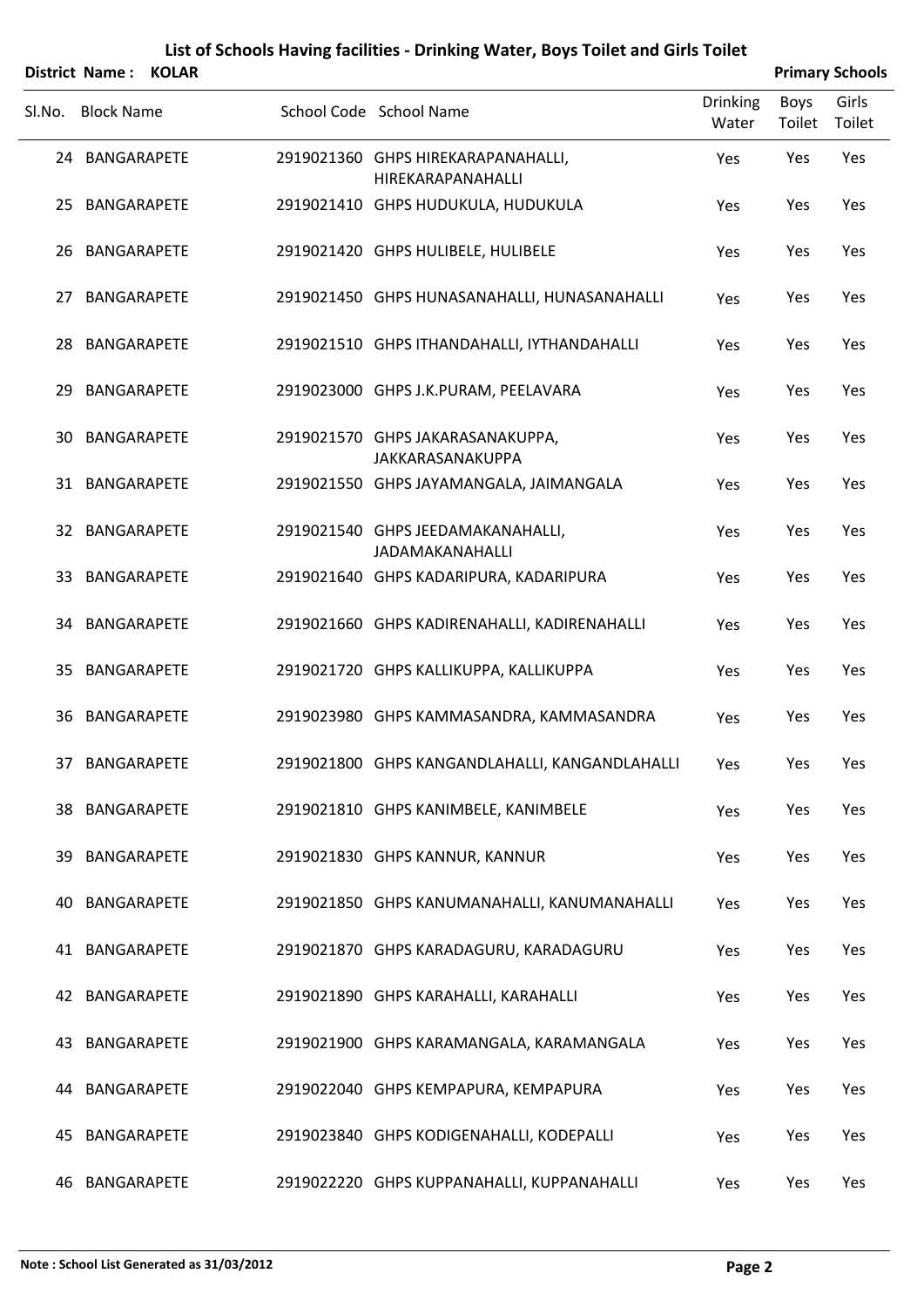|        | <b>District Name:</b> | <b>KOLAR</b> |                                                      |                          |                | <b>Primary Schools</b> |
|--------|-----------------------|--------------|------------------------------------------------------|--------------------------|----------------|------------------------|
| SI.No. | <b>Block Name</b>     |              | School Code School Name                              | <b>Drinking</b><br>Water | Boys<br>Toilet | Girls<br>Toilet        |
|        | 47 BANGARAPETE        |              | 2919022250 GHPS KYASAMBALLI, KYASAMBALLI             | Yes                      | Yes            | Yes                    |
|        | 48 BANGARAPETE        |              | 2919022650 GHPS M KOTHUR, N. G. HULKUR               | Yes                      | Yes            | Yes                    |
| 49.    | BANGARAPETE           |              | 2919022380 GHPS MAGERI, MAGERI                       | Yes                      | Yes            | Yes                    |
|        | 50 BANGARAPETE        |              | 2919022390 GHPS MAGONDI, MAGONDI                     | Yes                      | Yes            | Yes                    |
|        | 51 BANGARAPETE        |              | 2919022400 GHPS MAHADEVAPURA, MAHADEVAPURA           | Yes                      | Yes            | Yes                    |
|        | 52 BANGARAPETE        |              | 2919021400 GHPS MARATI HOSAHALLI, HOSAHALLI          | Yes                      | Yes            | Yes                    |
| 53.    | BANGARAPETE           |              | 2919022600 GHPS MUDUGULI, MUDUGULI                   | Yes                      | Yes            | Yes                    |
|        | 54 BANGARAPETE        |              | 2919022640 GHPS MUTHANUR, MUTHANURU                  | Yes                      | Yes            | Yes                    |
| 55.    | BANGARAPETE           |              | 2919022650 GHPS N G HULKUR, N. G. HULKUR             | Yes                      | Yes            | Yes                    |
|        | 56 BANGARAPETE        |              | 2919022760 GHPS NALLUR, NALLUR                       | Yes                      | Yes            | Yes                    |
| 57.    | BANGARAPETE           |              | 2919022880 GHPS OMBATHUGULI, OOMBATHGULI             | Yes                      | Yes            | Yes                    |
|        | 58 BANGARAPETE        |              | 2919022940 GHPS PARANDAHALLI, PARANDAHALLI           | Yes                      | Yes            | Yes                    |
| 59.    | <b>BANGARAPETE</b>    |              | 2919022960 GHPS PARAVANAHALLI, PARAVANAHALLI         | Yes                      | Yes            | Yes                    |
|        | 60 BANGARAPETE        |              | 2919023610 GHPS RAMASAGARA, VADDARAHALLI             | Yes                      | Yes            | Yes                    |
|        | 61 BANGARAPETE        |              | 2919022310 GHPS S MADAMANGALA, MADAMANGALA           | Yes                      | Yes            | Yes                    |
|        | 62 BANGARAPETE        |              | 2919023210 GHPS SANGANAHALLI, SANGANAHALLI           | Yes                      | Yes            | Yes                    |
|        | 63 BANGARAPETE        |              | 2919023860 GHPS SANGANAHALLI, SANGANAHALLI           | Yes                      | Yes            | Yes                    |
|        | 64 BANGARAPETE        |              | 2919023220 GHPS SARVAREDDIHALLI, SARVAREDDIHALLI     | Yes                      | Yes            | Yes                    |
|        | 65 BANGARAPETE        |              | 2919023240 GHPS SIDDANAHALLI, SIDDANAHALLI           | Yes                      | Yes            | Yes                    |
| 66     | BANGARAPETE           |              | 2919023280 GHPS SOREGOWDANAKOTE,<br>SOREGOWDANAKOTE  | Yes                      | Yes            | Yes                    |
| 67.    | BANGARAPETE           |              | 2919023290 GHPS SRINIVASASANDRA, SRINIVASA<br>SANDRA | Yes                      | Yes            | Yes                    |
| 68     | BANGARAPETE           |              | 2919023320 GHPS SUNDARAPALYA, SUNDRAPALYHA           | Yes                      | Yes            | Yes                    |
|        | 69 BANGARAPETE        |              | 2919023350 GHPS SUVARNAHALLI, SURNAHALLI             | Yes                      | Yes            | Yes                    |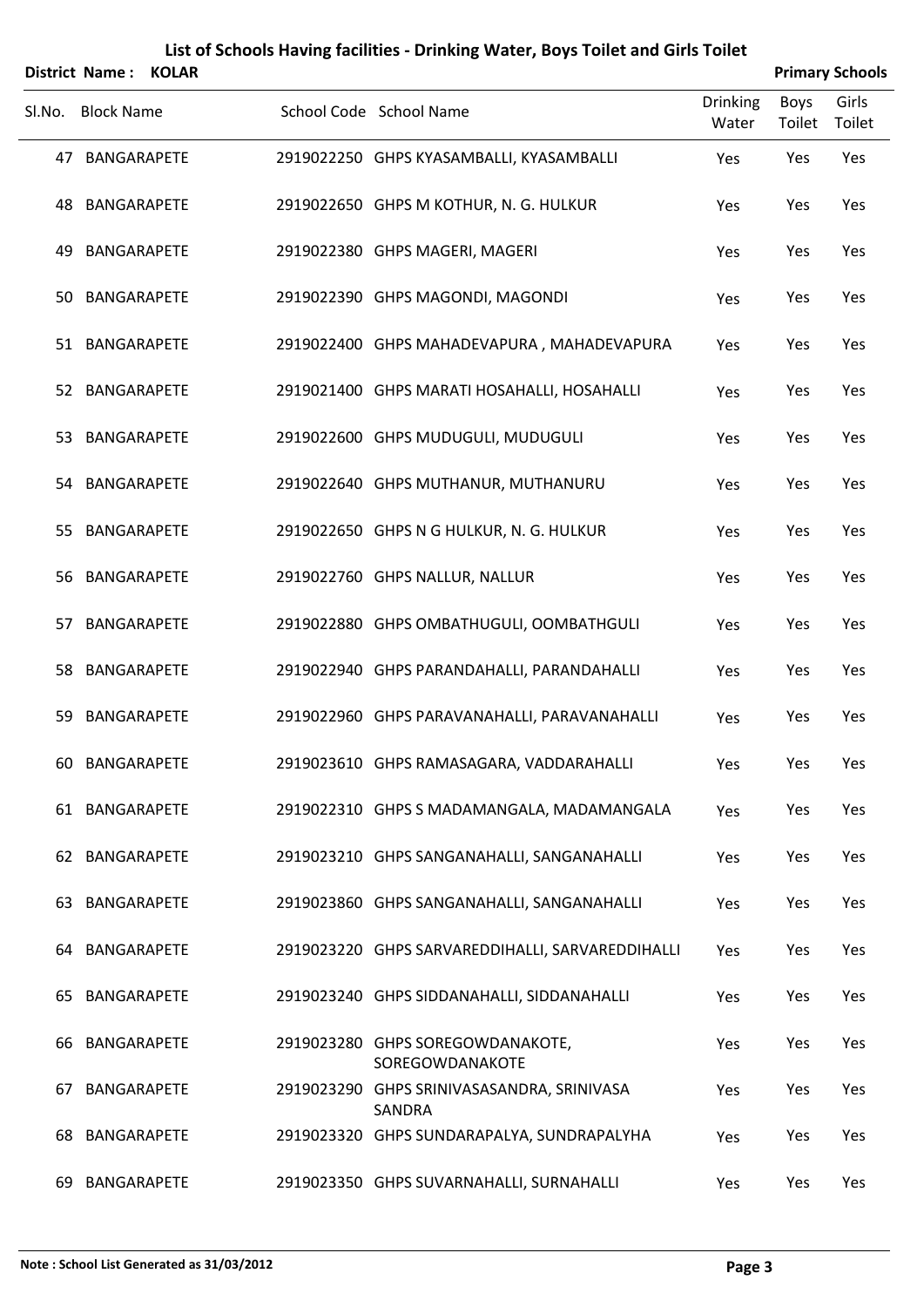|        | District Name: KOLAR |  |                                                                       |                   |                | <b>Primary Schools</b> |
|--------|----------------------|--|-----------------------------------------------------------------------|-------------------|----------------|------------------------|
| SI.No. | <b>Block Name</b>    |  | School Code School Name                                               | Drinking<br>Water | Boys<br>Toilet | Girls<br>Toilet        |
|        | 70 BANGARAPETE       |  | 2919022920 GHPS SWARNAKUPPA, PANTHANAHALLI                            | Yes               | Yes            | Yes                    |
|        | 71 BANGARAPETE       |  | 2919024020 GHPS T GOLLAHALLI, T.GOLLAHALLI                            | Yes               | Yes            | Yes                    |
|        | 72 BANGARAPETE       |  | 2919023440 GHPS THATHENAHALLI, THATHEPALLI                            | Yes               | Yes            | Yes                    |
|        | 73 BANGARAPETE       |  | 2919023450 GHPS THATNAHALLI, THATNAHALLI                              | Yes               | Yes            | Yes                    |
|        | 74 BANGARAPETE       |  | 2919023470 GHPS THIMMAPURA (S MADAMANGALA,<br><b>THIMMAPURA</b>       | Yes               | Yes            | Yes                    |
|        | 75 BANGARAPETE       |  | 2919023510 GHPS THOOKAL, THOOKAL                                      | Yes               | Yes            | Yes                    |
|        | 76 BANGARAPETE       |  | 2919023570 GHPS UKKUNDA, UKKUNDA                                      | Yes               | Yes            | Yes                    |
|        | 77 BANGARAPETE       |  | 2919023640 GHPS VATTRAKUNTE, VATTRAKUNTE                              | Yes               | Yes            | Yes                    |
|        | 78 BANGARAPETE       |  | 2919023660 GHPS VENGASANDRA, VENGASANDRA                              | Yes               | Yes            | Yes                    |
| 79     | BANGARAPETE          |  | 2919023740 GHPS YELESANDRA, YELESANDRA                                | Yes               | Yes            | Yes                    |
| 80     | BANGARAPETE          |  | 2919023710 GHPS YELUVAHALLI, YALUVAHALLI                              | Yes               | Yes            | Yes                    |
|        | 81 BANGARAPETE       |  | 2919020340 GKHPS BEHTAMANGALA, BETHAMANGALA                           | Yes               | Yes            | Yes                    |
|        | 82 BANGARAPETE       |  | 2919020040 GLPS A GOLLAHALLI,<br>AKSHANTARAGOLLAHALLI                 | Yes               | Yes            | Yes                    |
|        | 83 BANGARAPETE       |  | 2919024010 GLPS ABBIGARAHOSAHALLI,<br>ABBIGARAHOSAHALLI               | Yes               | Yes            | Yes                    |
|        | 84 BANGARAPETE       |  | 2919020020 GLPS ADAMPALLI, ADAMPALLI                                  | Yes               | Yes            | Yes                    |
|        | 85 BANGARAPETE       |  | 2919023640 GLPS AKKAMMANADINNE, VATTRAKUNTE                           | Yes               | Yes            | Yes                    |
|        | 86 BANGARAPETE       |  | 2919020080 GLPS ALLIKUNTE KADIRENAHALLI,<br>ALLIKUNTE - KADIRENAHALLI | Yes               | Yes            | Yes                    |
|        | 87 BANGARAPETE       |  | 2919022090 GLPS AMBEDKAR COLONY, KODAGURKI                            | Yes               | Yes            | Yes                    |
|        | 88 BANGARAPETE       |  | 2919022590 GLPS ANANTHARAMAPURA,<br>MUDDEGOWDANAHALLI                 | Yes               | Yes            | Yes                    |
|        | 89 BANGARAPETE       |  | 2919020100 GLPS ANKATHATTAHALLI, ANKATHATTAHALLI                      | Yes               | Yes            | Yes                    |
| 90     | BANGARAPETE          |  | 2919020110 GLPS ANNASAGARA, ANNASAGARA                                | Yes               | Yes            | Yes                    |
|        | 91 BANGARAPETE       |  | 2919020140 GLPS ATHIGIRI KOPPA, ATTHIGERE                             | Yes               | Yes            | Yes                    |
|        | 92 BANGARAPETE       |  | 2919020140 GLPS ATHIGIRI, ATTHIGERE                                   | Yes               | Yes            | Yes                    |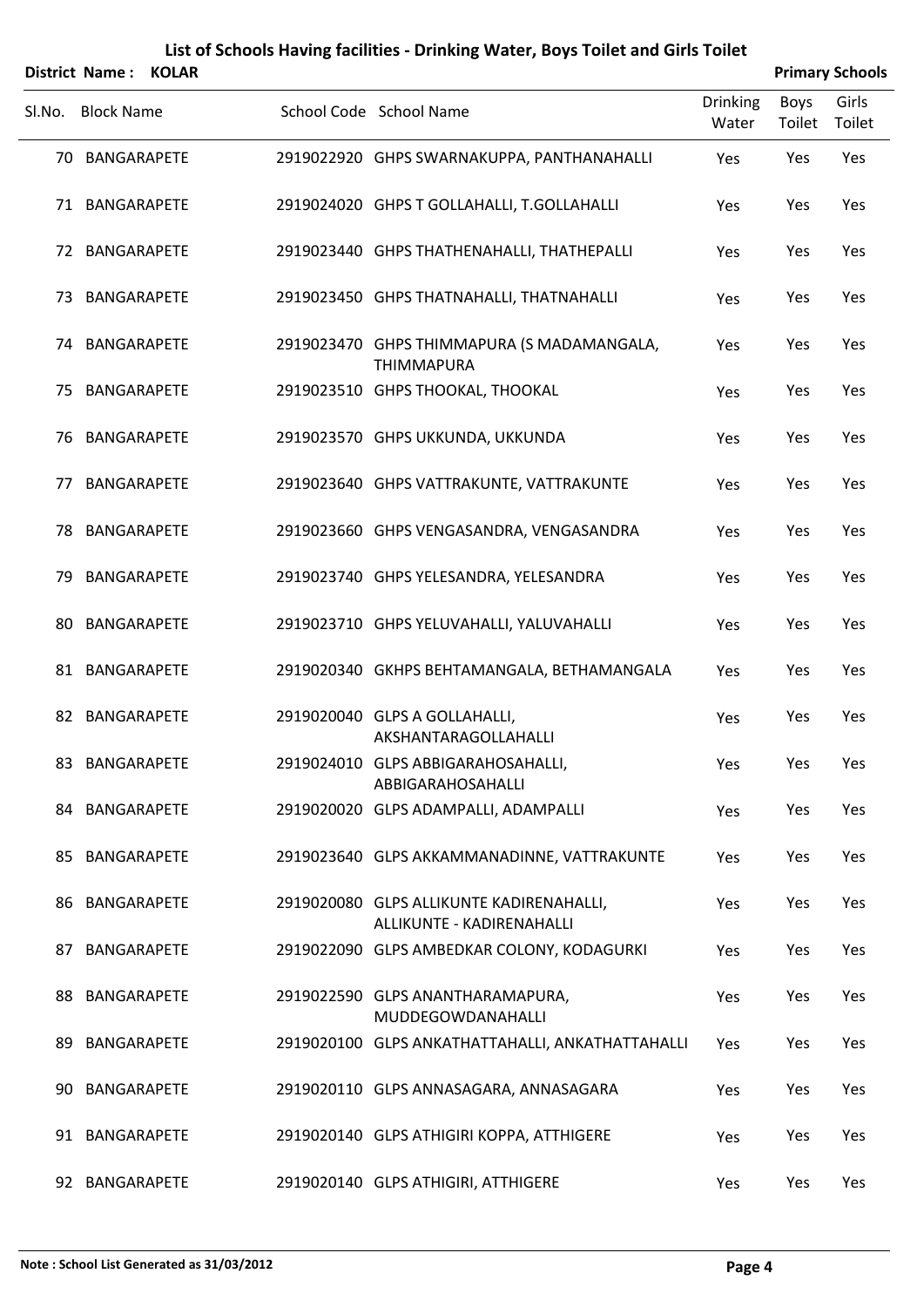|     | District Name:     | <b>KOLAR</b> |                                                  |                          | <b>Primary Schools</b> |                 |
|-----|--------------------|--------------|--------------------------------------------------|--------------------------|------------------------|-----------------|
|     | Sl.No. Block Name  |              | School Code School Name                          | <b>Drinking</b><br>Water | Boys<br>Toilet         | Girls<br>Toilet |
|     | 93 BANGARAPETE     |              | 2919023210 GLPS BALAREDDY KOTHUR, SANGANAHALLI   | Yes                      | Yes                    | Yes             |
|     | 94 BANGARAPETE     |              | 2919022650 GLPS BALIJAHALLI, N. G. HULKUR        | Yes                      | Yes                    | Yes             |
| 95  | <b>BANGARAPETE</b> |              | 2919020180 GLPS BALLAGERE, BALLAGERE             | Yes                      | Yes                    | Yes             |
| 96  | BANGARAPETE        |              | 2919020190 GLPS BALUVANAHALLI, BALUVANAHALLI     | Yes                      | Yes                    | Yes             |
| 97  | BANGARAPETE        |              | 2919020200 GLPS BANAGERE, BANAGERE               | Yes                      | Yes                    | Yes             |
| 98. | BANGARAPETE        |              | 2919024020 GLPS BARLI, T.GOLLAHALLI              | Yes                      | Yes                    | Yes             |
| 99  | BANGARAPETE        |              | 2919020160 GLPS BATHIGOWDANUR, BALAMANDE         | Yes                      | Yes                    | Yes             |
| 100 | BANGARAPETE        |              | 2919020280 GLPS BATRAKUPPA, BATTARAKUPPA         | Yes                      | Yes                    | Yes             |
|     | 101 BANGARAPETE    |              | 2919020670 GLPS BAVARAHALLI, CHIKKA ANKANDAHALLI | Yes                      | Yes                    | Yes             |
|     | 102 BANGARAPETE    |              | 2919020300 GLPS BEERANAKUPPA, BEERNAKUPPA        | Yes                      | Yes                    | Yes             |
|     | 103 BANGARAPETE    |              | 2919020290 GLPS BEERANDAHALLI, BEERANDAHALLI     | Yes                      | Yes                    | Yes             |
|     | 104 BANGARAPETE    |              | 2919020330 GLPS BENNAVARA, BENNAVARA             | Yes                      | Yes                    | Yes             |
| 105 | BANGARAPETE        |              | 2919020350 GLPS BETKUR, BETKUR                   | Yes                      | Yes                    | Yes             |
| 106 | BANGARAPETE        |              | 2919020160 GLPS BHEEMAGANAHALLI, BALAMANDE       | Yes                      | Yes                    | Yes             |
| 107 | BANGARAPETE        |              | 2919020380 GLPS BILLERAHALLI, BILLERAHALLI       | Yes                      | Yes                    | Yes             |
| 108 | BANGARAPETE        |              | 2919020400 GLPS BODAPARTTI, BODAPATTI            | Yes                      | Yes                    | Yes             |
| 109 | BANGARAPETE        |              | 2919020430 GLPS BOMMAGANAHALLI,<br>BOMMAGANAHALL | Yes                      | Yes                    | Yes             |
| 110 | BANGARAPETE        |              | 2919020440 GLPS BOMMANDAHALLI, BOMMANDAHALLI     | Yes                      | Yes                    | Yes             |
|     | 111 BANGARAPETE    |              | 2919020460 GLPS BOPPANAHALLI, BOPPANAHALLI       | Yes                      | Yes                    | Yes             |
|     | 112 BANGARAPETE    |              | 2919020160 GLPS BOYALUR, BALAMANDE               | Yes                      | Yes                    | Yes             |
| 113 | BANGARAPETE        |              | 2919023220 GLPS BUDADIMITTA, SARVAREDDIHALLI     | Yes                      | Yes                    | Yes             |
|     | 114 BANGARAPETE    |              | 2919020430 GLPS BUDDAGANAHALLI, BOMMAGANAHALL    | Yes                      | Yes                    | Yes             |
| 115 | BANGARAPETE        |              | 2919023000 GLPS BULLAMPALLI, PEELAVARA           | Yes                      | Yes                    | Yes             |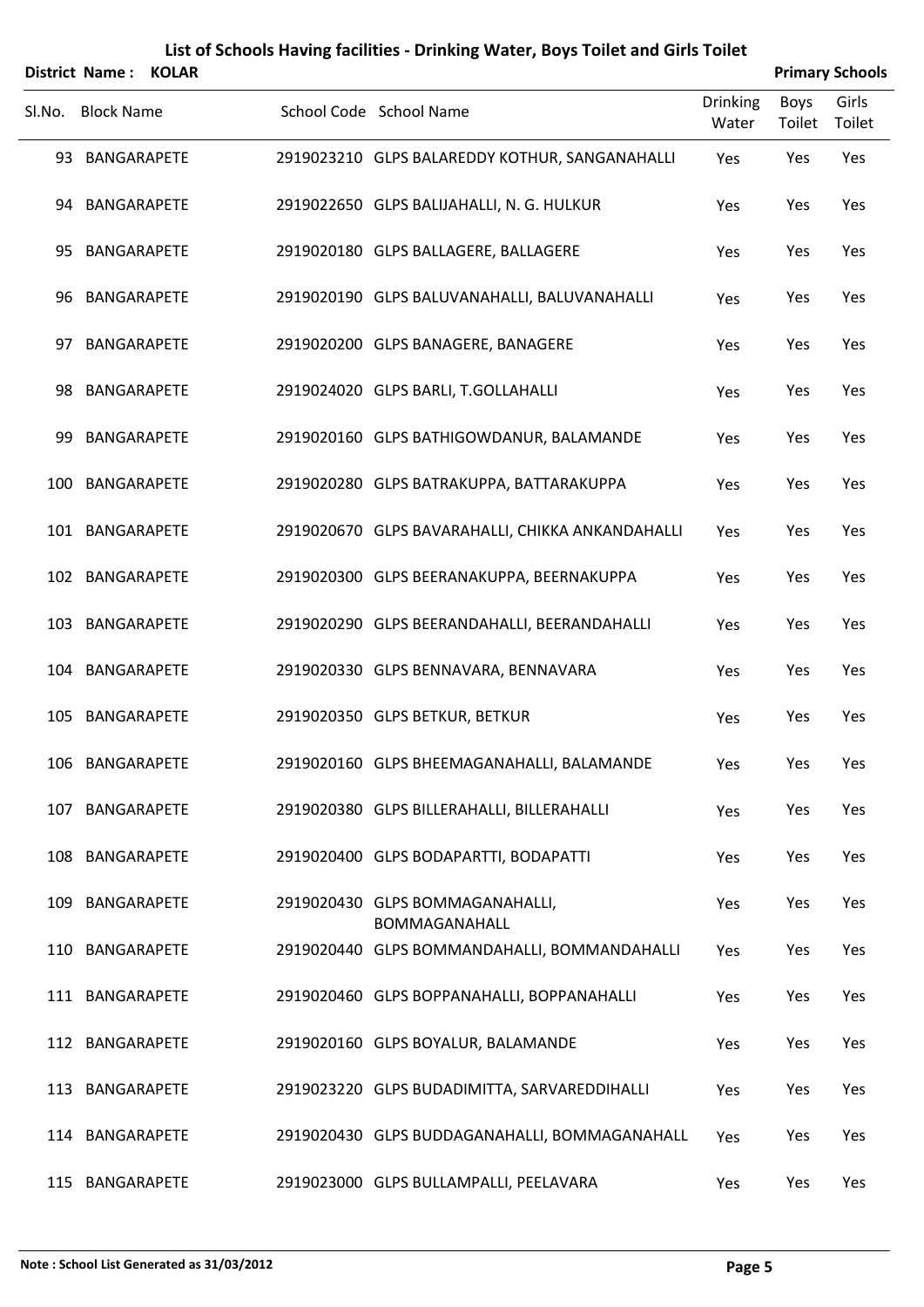| <b>District Name:</b> | <b>KOLAR</b> |  |
|-----------------------|--------------|--|

| Sl.No. | <b>Block Name</b>  | School Code School Name                                        | <b>Drinking</b><br>Water | Boys<br>Toilet | Girls<br>Toilet |
|--------|--------------------|----------------------------------------------------------------|--------------------------|----------------|-----------------|
|        | 116 BANGARAPETE    | 2919020510 GLPS BURAGAMAKANAHALLI,<br>BURAGAMAKANAHALLI        | Yes                      | Yes            | Yes             |
| 117    | BANGARAPETE        | 2919020540 GLPS BYADABELE, BYADABELE                           | Yes                      | Yes            | Yes             |
|        | 118 BANGARAPETE    | 2919020560 GLPS BYATARAYANAHALLI,<br>BYATARAYANAHALLI          | Yes                      | Yes            | Yes             |
| 119    | BANGARAPETE        | 2919020560 GLPS BYATARAYANAHALLI,<br>BYATARAYANAHALLI          | Yes                      | Yes            | Yes             |
| 120 -  | BANGARAPETE        | 2919020590 GLPS BYRANAYAKANAHALLI,<br>BYRANAYAKANAHALLI        | Yes                      | Yes            | Yes             |
|        | 121 BANGARAPETE    | 2919020620 GLPS CHALDIGANAHALLI, CHALIGANAHALLI                | Yes                      | Yes            | Yes             |
|        | 122 BANGARAPETE    | 2919020600 GLPS CHAMBARASANAHALLI,<br>CHAKKARANAHALLI          | Yes                      | Yes            | Yes             |
|        | 123 BANGARAPETE    | 2919020640 GLPS CHAMBENAHALLI, CHEMBENAHALLI                   | Yes                      | Yes            | Yes             |
|        | 124 BANGARAPETE    | 2919023390 GLPS CHATHAGUTTAHALLI,<br>THAMATAMAKANAHALLI        | Yes                      | Yes            | Yes             |
| 125    | <b>BANGARAPETE</b> | 2919020660 GLPS CHIGAREPURA, CHIGARAPURA                       | Yes                      | Yes            | Yes             |
| 126    | BANGARAPETE        | 2919022640 GLPS CHIGARLUR, MUTHANURU                           | Yes                      | Yes            | Yes             |
| 127    | <b>BANGARAPETE</b> | 2919023740 GLPS CHIKKA YALESANDRA, YELESANDRA                  | Yes                      | Yes            | Yes             |
| 128    | BANGARAPETE        | 2919020650 GLPS CHIKKAKARAPANAHALLI,<br>CHICKKAKARAPANAHALLI   | Yes                      | Yes            | Yes             |
| 129    | <b>BANGARAPETE</b> | 2919020690 GLPS CHIKKANALLGUTTAHALLI,<br>CHIKKANALLAGUTTAHALLI | Yes                      | Yes            | Yes             |
|        | 130 BANGARAPETE    | 2919021270 GLPS CHIKKAPURA, GULLAHALLI                         | Yes                      | Yes            | Yes             |
|        | 131 BANGARAPETE    | 2919020710 GLPS CHIKKAVALAGAMADI,<br>CHIKKAVALAGAMADI          | Yes                      | Yes            | Yes             |
|        | 132 BANGARAPETE    | 2919020720 GLPS CHIMALABANDAHALLI,<br>CHIMALABANDAHALLI        | Yes                      | Yes            | Yes             |
|        | 133 BANGARAPETE    | 2919020730 GLPS CHINCHANDLAHALLI,<br>CHINCHANDLAHALLI          | Yes                      | Yes            | Yes             |
| 134    | BANGARAPETE        | 2919020790 GLPS CHINTHAGUMMANAHALLI,<br>CHINTAGUMNAHALLI       | Yes                      | Yes            | Yes             |
| 135    | BANGARAPETE        | 2919020810 GLPS CHOKKARABANDE, CHOKKARABANDE                   | Yes                      | Yes            | Yes             |
| 136    | <b>BANGARAPETE</b> | 2919021050 GLPS D HOSAMANEGALU, DODDERI                        | Yes                      | Yes            | Yes             |
| 137    | BANGARAPETE        | 2919022650 GLPS DADENAHALLI, N. G. HULKUR                      | Yes                      | Yes            | Yes             |
| 138    | BANGARAPETE        | 2919020820 GLPS DALAVAYI HOSAHALLI,<br>DALAVAIHOSAHALLI        | Yes                      | Yes            | Yes             |

**Primary Schools**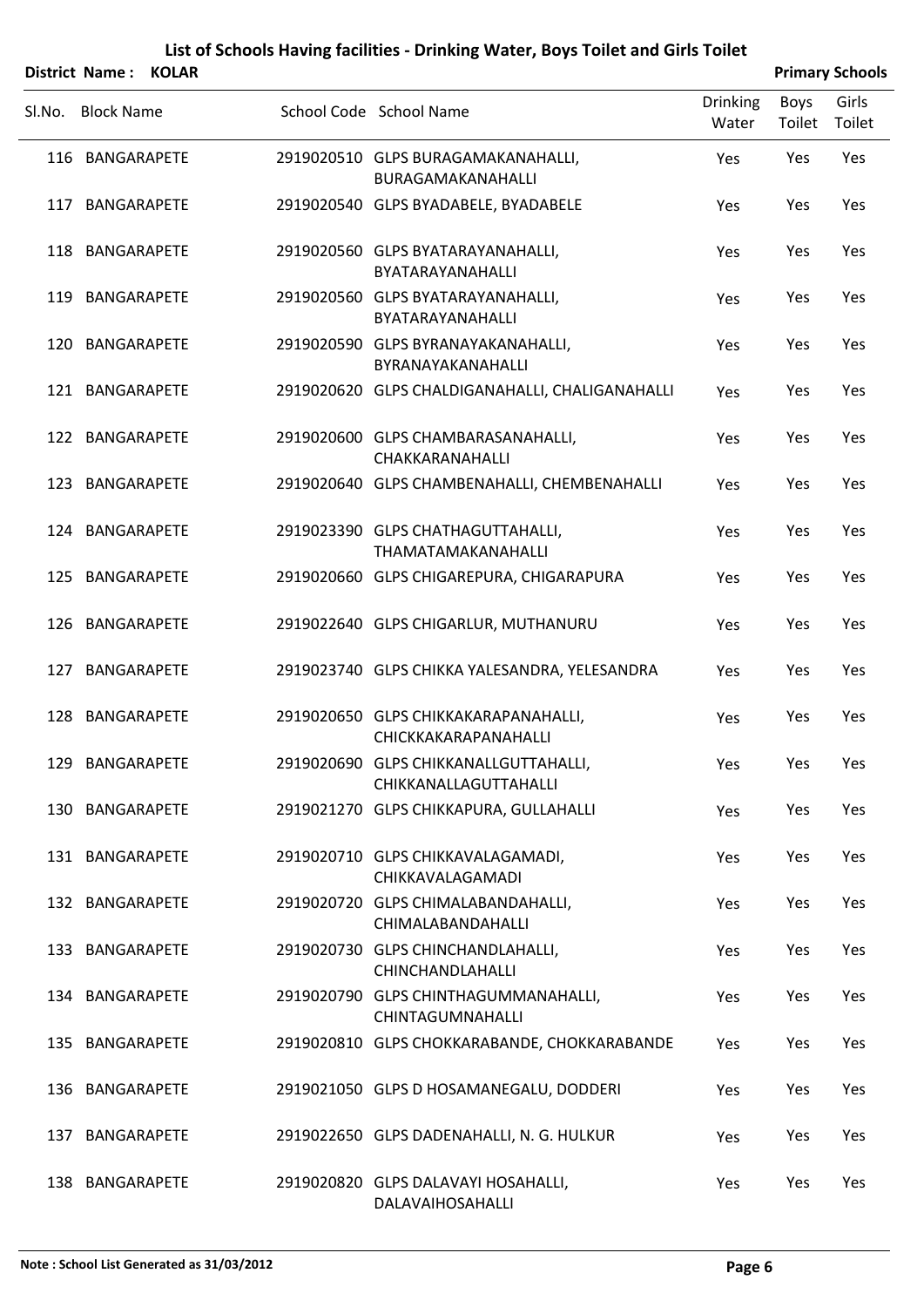|        | District Name: KOLAR |                                                               |                          |                | <b>Primary Schools</b> |
|--------|----------------------|---------------------------------------------------------------|--------------------------|----------------|------------------------|
| SI.No. | <b>Block Name</b>    | School Code School Name                                       | <b>Drinking</b><br>Water | Boys<br>Toilet | Girls<br>Toilet        |
|        | 139 BANGARAPETE      | 2919023840 GLPS DASENAHALLI, KODEPALLI                        | Yes                      | Yes            | Yes                    |
|        | 140 BANGARAPETE      | 2919020860 GLPS DEBBANAHALLI, DEBBANAHALLI                    | Yes                      | Yes            | Yes                    |
|        | 141 BANGARAPETE      | 2919020880 GLPS DEVAGANAHALLI, DEVAGANAHALLI                  | Yes                      | Yes            | Yes                    |
|        | 142 BANGARAPETE      | 2919023390 GLPS DEVARAGUTTAHALLI,<br>THAMATAMAKANAHALLI       | Yes                      | Yes            | Yes                    |
|        | 143 BANGARAPETE      | 2919020890 GLPS DEVARAHALLI, DEVERAHALLI                      | Yes                      | Yes            | Yes                    |
|        | 144 BANGARAPETE      | 2919020920 GLPS DINNAKOTHUR, DINNEKOTHUR                      | Yes                      | Yes            | Yes                    |
|        | 145 BANGARAPETE      | 2919020940 GLPS DODDA ANKANDAHALLI, DODDA<br>ANKANDAHALLI     | Yes                      | Yes            | Yes                    |
|        | 146 BANGARAPETE      | 2919020960 GLPS DODDA GANGLAHALLI,<br>DODDAGANDLAHALLI        | Yes                      | Yes            | Yes                    |
|        | 147 BANGARAPETE      | 2919020160 GLPS DODDAPURA, BALAMANDE                          | Yes                      | Yes            | Yes                    |
|        | 148 BANGARAPETE      | 2919021050 GLPS DODDERI, DODDERI                              | Yes                      | Yes            | Yes                    |
| 149    | BANGARAPETE          | 2919021270 GLPS DODDURU, GULLAHALLI                           | Yes                      | Yes            | Yes                    |
|        | 150 BANGARAPETE      | 2919020620 GLPS DYMANAGUDISALU, CHALIGANAHALLI                | Yes                      | Yes            | Yes                    |
|        | 151 BANGARAPETE      | 2919023710 GLPS GANDI NAGAR, YALUVAHALLI                      | Yes                      | Yes            | Yes                    |
|        | 152 BANGARAPETE      | 2919023790 GLPS GANDINAGAR, BANGARPET TOWN                    | Yes                      | Yes            | Yes                    |
|        | 153 BANGARAPETE      | 2919021130 GLPS GANDODA HALLI, GANDODIHALLI                   | Yes                      | Yes            | Yes                    |
|        | 154 BANGARAPETE      | 2919023793 GLPS GANGAMANAPALYA, BANGARPET<br><b>TOWN</b>      | Yes                      | Yes            | Yes                    |
|        | 155 BANGARAPETE      | 2919021150 GLPS GARUDA KEMPANAHALLI,<br>GARUDAKEMPANAHALLI    | Yes                      | Yes            | Yes                    |
|        | 156 BANGARAPETE      | 2919021140 GLPS GARUDADRI HALLI, GARUDADRIHALLI               | Yes                      | Yes            | Yes                    |
|        | 157 BANGARAPETE      | 2919021170 GLPS GENNERAHALLI, GENNERAHALLI                    | Yes                      | Yes            | Yes                    |
|        | 158 BANGARAPETE      | 2919021210 GLPS GODAGUMANDE, GODAGUMANDE                      | Yes                      | Yes            | Yes                    |
|        | 159 BANGARAPETE      | 2919021270 GLPS GOLLAHALLI, GULLAHALLI                        | Yes                      | Yes            | Yes                    |
|        | 160 BANGARAPETE      | 2919021260 GLPS GORLACHINNEPALLI,<br><b>GORLACHINNAPALLI</b>  | Yes                      | Yes            | Yes                    |
|        | 161 BANGARAPETE      | 2919021300 GLPS GUTTAHALLI (GULLAHALLI),<br><b>GUTTAHALLI</b> | Yes                      | Yes            | Yes                    |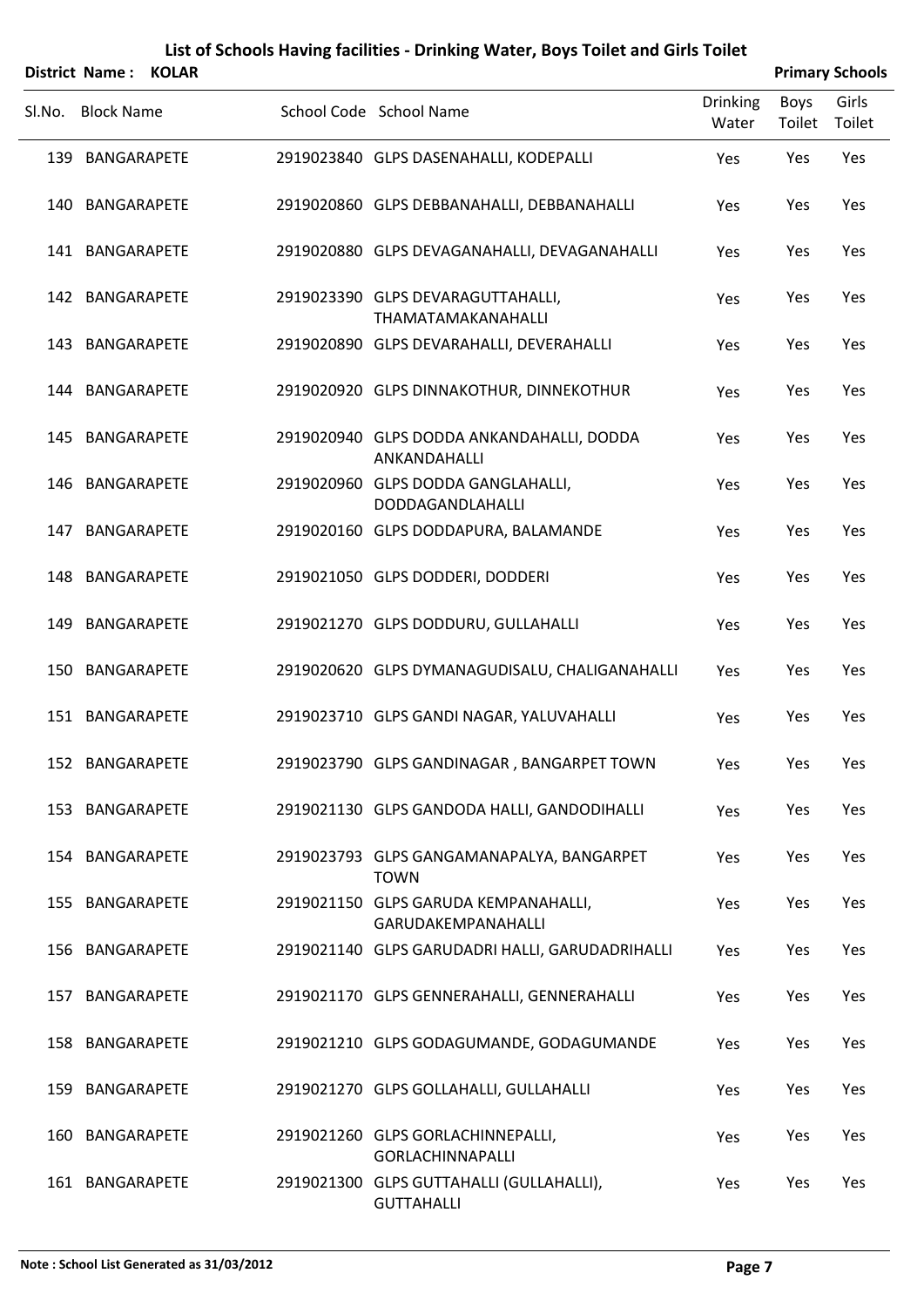|        | District Name: KOLAR |  |                                                                |                   |                | <b>Primary Schools</b> |
|--------|----------------------|--|----------------------------------------------------------------|-------------------|----------------|------------------------|
| Sl.No. | <b>Block Name</b>    |  | School Code School Name                                        | Drinking<br>Water | Boys<br>Toilet | Girls<br>Toilet        |
|        | 162 BANGARAPETE      |  | 2919021300 GLPS GUTTAHALLI (KARAMANGALA),<br><b>GUTTAHALLI</b> | Yes               | Yes            | Yes                    |
|        | 163 BANGARAPETE      |  | 2919020160 GLPS GUTTUR (B), BALAMANDE                          | Yes               | Yes            | Yes                    |
|        | 164 BANGARAPETE      |  | 2919023740 GLPS GUTTUR (R), YELESANDRA                         | Yes               | Yes            | Yes                    |
|        | 165 BANGARAPETE      |  | 2919021050 GLPS GUVALAHALLI, DODDERI                           | Yes               | Yes            | Yes                    |
|        | 166 BANGARAPETE      |  | 2919021320 GLPS HANCHALA, HANCHALA                             | Yes               | Yes            | Yes                    |
|        | 167 BANGARAPETE      |  | 2919021340 GLPS HANUMANTHARAYANADINNE,<br>HAMUMANTHAPURA       | Yes               | Yes            | Yes                    |
|        | 168 BANGARAPETE      |  | 2919021350 GLPS HAROHALLI, HAROHALLI                           | Yes               | Yes            | Yes                    |
|        | 169 BANGARAPETE      |  | 2919021380 GLPS HONNENAHALLI, HONNENAHALLI                     | Yes               | Yes            | Yes                    |
|        | 170 BANGARAPETE      |  | 2919021390 GLPS HOSAKOTE, HOSAKOTE                             | Yes               | Yes            | Yes                    |
|        | 171 BANGARAPETE      |  | 2919021430 GLPS HULKUR, HULKURU                                | Yes               | Yes            | Yes                    |
|        | 172 BANGARAPETE      |  | 2919021440 GLPS HUNKAL DODDI, HUNAKALDODDI                     | Yes               | Yes            | Yes                    |
|        | 173 BANGARAPETE      |  | 2919021480 GLPS HUVARASANAHALLI, HUVRASANAHALLI                | Yes               | Yes            | Yes                    |
|        | 174 BANGARAPETE      |  | 2919020320 GLPS INDIRANAGARA, BENGANUR                         | Yes               | Yes            | Yes                    |
|        | 175 BANGARAPETE      |  | 2919021500 GLPS INORAHOSAHALLI, INORAHOSAHALLI                 | Yes               | Yes            | Yes                    |
|        | 176 BANGARAPETE      |  | 2919023780 GLPS ISANRDA MITTUR, YSANDRA                        | Yes               | Yes            | Yes                    |
|        | 177 BANGARAPETE      |  | 2919021490 GLPS IVARAHALLI, IVARAHALLI                         | Yes               | Yes            | Yes                    |
|        | 178 BANGARAPETE      |  | 2919021520 GLPS IYYAPPALLI, IYYAPPALLI                         | Yes               | Yes            | Yes                    |
|        | 179 BANGARAPETE      |  | 2919023640 GLPS JANAGATTA, VATTRAKUNTE                         | Yes               | Yes            | Yes                    |
|        | 180 BANGARAPETE      |  | 2919021590 GLPS JANGAMANAHALLI, JANGAMANAHALLI                 | Yes               | Yes            | Yes                    |
|        | 181 BANGARAPETE      |  | 2919021600 GLPS JUNJANAHALLI, JUNJANAHALLI                     | Yes               | Yes            | Yes                    |
|        | 182 BANGARAPETE      |  | 2919023740 GLPS KADERENAHALLI, YELESANDRA                      | Yes               | Yes            | Yes                    |
|        | 183 BANGARAPETE      |  | 2919021650 GLPS KADIRAGOWDANAKOTE,<br>KADIREGOWDANAKOTE        | Yes               | Yes            | Yes                    |
|        | 184 BANGARAPETE      |  | 2919021680 GLPS KADIREGANAKUPPA,<br>KADIREGANAKOPPA            | Yes               | Yes            | Yes                    |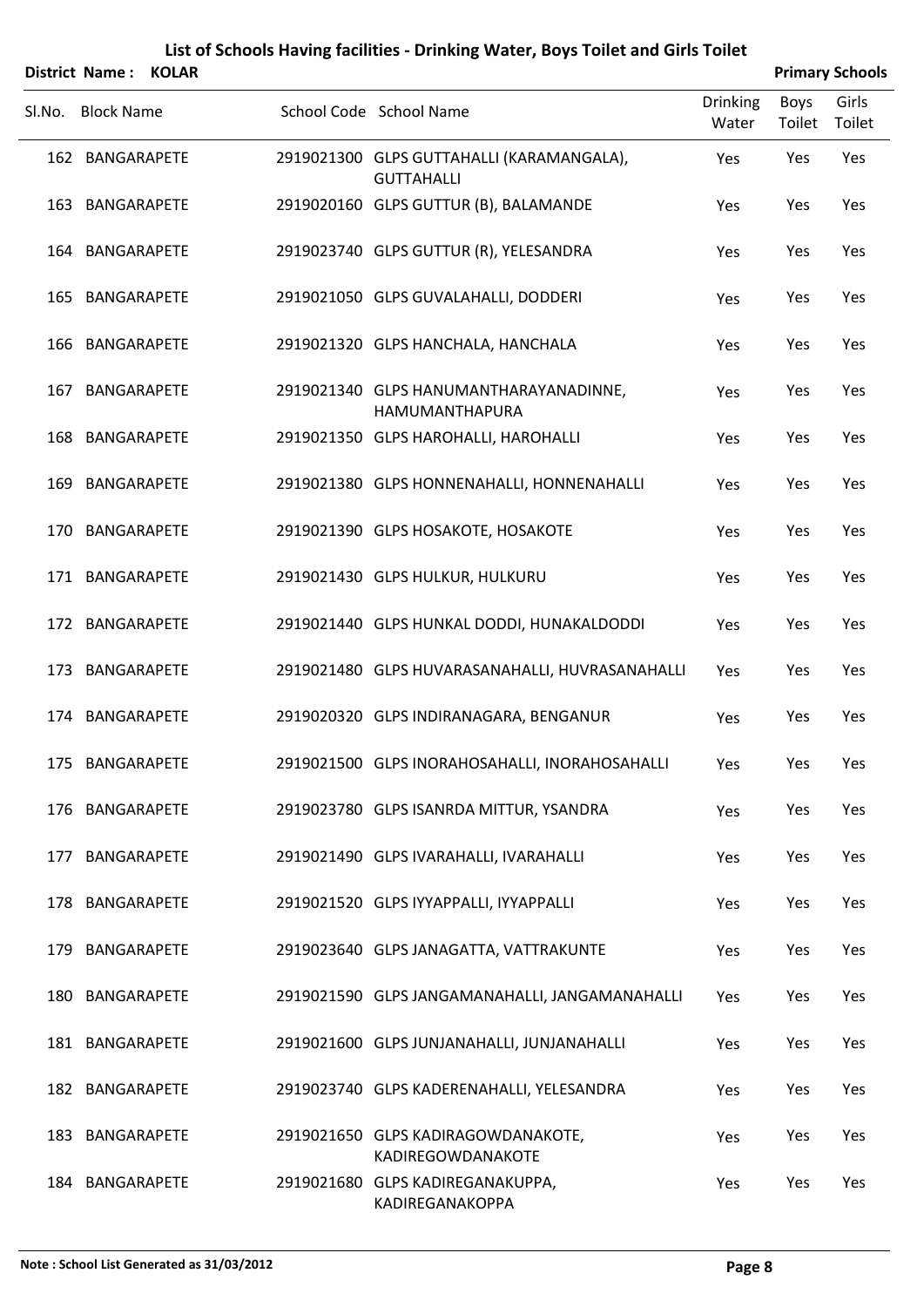| List of Schools Having facilities - Drinking Water, Boys Toilet and Girls Toilet |  |
|----------------------------------------------------------------------------------|--|
|----------------------------------------------------------------------------------|--|

|        | <b>District Name:</b> | <b>KOLAR</b> |                                                               |                          |                       | <b>Primary Schools</b> |
|--------|-----------------------|--------------|---------------------------------------------------------------|--------------------------|-----------------------|------------------------|
| SI.No. | <b>Block Name</b>     |              | School Code School Name                                       | <b>Drinking</b><br>Water | <b>Boys</b><br>Toilet | Girls<br>Toilet        |
|        | 185 BANGARAPETE       |              | 2919021640 GLPS KADIRIPURA, KADARIPURA                        | Yes                      | Yes                   | Yes                    |
| 186    | BANGARAPETE           |              | 2919021710 GLPS KALLAVIHOSAHALLI, LALAVIHOSAHALLI             | Yes                      | Yes                   | Yes                    |
|        | 187 BANGARAPETE       |              | 2919022040 GLPS KALUVALAHALLI, KEMPAPURA                      | Yes                      | Yes                   | Yes                    |
| 188    | BANGARAPETE           |              | 2919021770 GLPS KAMBAMPALLI, KAMBAMPLALLI                     | Yes                      | Yes                   | Yes                    |
| 189    | BANGARAPETE           |              | 2919021790 GLPS KANGANALLUR, KANGANALLUR                      | Yes                      | Yes                   | Yes                    |
|        | 190 BANGARAPETE       |              | 2919021820 GLPS KANIVEKALLU, KANIVEKALLU                      | Yes                      | Yes                   | Yes                    |
|        | 191 BANGARAPETE       |              | 2919021890 GLPS KARAHALLI GUDISALU, KARAHALLI                 | Yes                      | Yes                   | Yes                    |
|        | 192 BANGARAPETE       |              | 2919024080 GLPS KARAMANAHALLI, KARAMANAHALLI                  | Yes                      | Yes                   | Yes                    |
|        | 193 BANGARAPETE       |              | 2919021930 GLPS KASIREDDYGANDLAHALLI,<br>KASIREDDIGANDLAHALLI | Yes                      | Yes                   | Yes                    |
|        | 194 BANGARAPETE       |              | 2919021970 GLPS KAVARAGANAHALLI,<br>KAVARAGANAHALLI           | Yes                      | Yes                   | Yes                    |
|        | 195 BANGARAPETE       |              | 2919022940 GLPS KAVERIHALLI, PARANDAHALLI                     | Yes                      | Yes                   | Yes                    |
|        | 196 BANGARAPETE       |              | 2919022010 GLPS KEELUKOPPA, KEELUKOPPA                        | Yes                      | Yes                   | Yes                    |
|        | 197 BANGARAPETE       |              | 2919022020 GLPS KEERTHIKOPPA, KEETHIKUPPA                     | Yes                      | Yes                   | Yes                    |
|        | 198 BANGARAPETE       |              | 2919021890 GLPS KODIGUDISALU, KARAHALLI                       | Yes                      | Yes                   | Yes                    |
|        | 199 BANGARAPETE       |              | 2919022100 GLPS KODIHALLI, KODIHALLI                          | Yes                      | Yes                   | Yes                    |
|        | 200 BANGARAPETE       |              | 2919021020 GLPS KOLAMUR, DODDAPANNANDAHALLI                   | Yes                      | Yes                   | Yes                    |
|        | 201 BANGARAPETE       |              | 2919021100 GLPS KOMMENAHALLI, GAJIGA                          | Yes                      | Yes                   | Yes                    |
|        | 202 BANGARAPETE       |              | 2919024070 GLPS KONDANAHALLI, KONDANAHALLI                    | Yes                      | Yes                   | Yes                    |
|        | 203 BANGARAPETE       |              | 2919022130 GLPS KOOLUR, KOOLUR                                | Yes                      | Yes                   | Yes                    |
|        | 204 BANGARAPETE       |              | 2919022150 GLPS KOTARAMAGULLA, KOTARAMANGULLA                 | Yes                      | Yes                   | Yes                    |
|        | 205 BANGARAPETE       |              | 2919022170 GLPS KOTHUR, KOTHUR                                | Yes                      | Yes                   | Yes                    |
|        | 206 BANGARAPETE       |              | 2919023850 GLPS KOTHUR, KOTHUR                                | Yes                      | Yes                   | Yes                    |
|        | 207 BANGARAPETE       |              | 2919021570 GLPS KURUBOOR, JAKKARASANAKUPPA                    | Yes                      | Yes                   | Yes                    |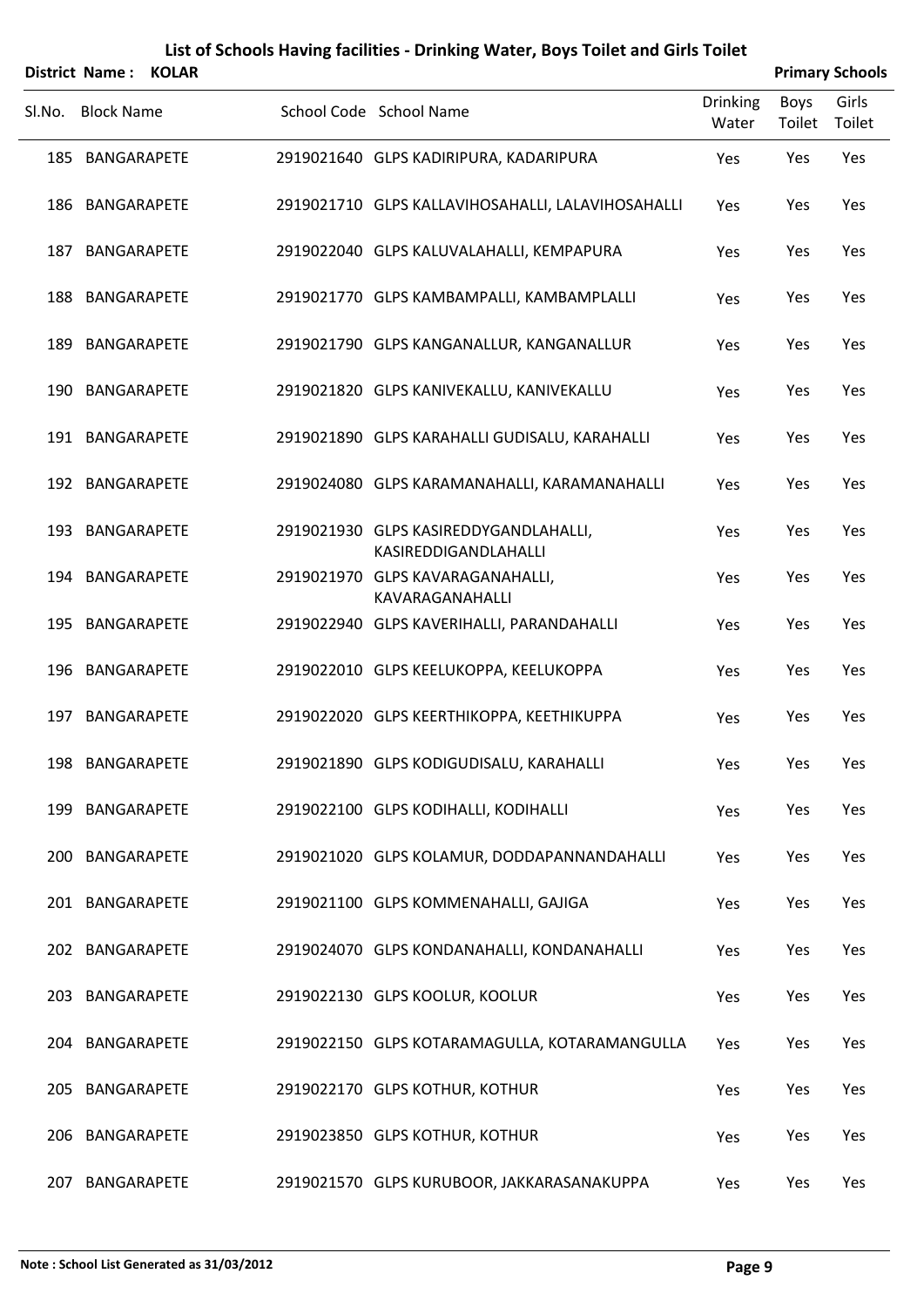|     |                                                                                                                                                                                                                                                                                                                                                                                                                                                                                    |                    |                                                                                                                                                                                                                                                                                                                                                                                                                                                                                                                                                                                                                                                                                                                                                                                                                                                                                                                                                                                                                                               |                | <b>Primary Schools</b> |
|-----|------------------------------------------------------------------------------------------------------------------------------------------------------------------------------------------------------------------------------------------------------------------------------------------------------------------------------------------------------------------------------------------------------------------------------------------------------------------------------------|--------------------|-----------------------------------------------------------------------------------------------------------------------------------------------------------------------------------------------------------------------------------------------------------------------------------------------------------------------------------------------------------------------------------------------------------------------------------------------------------------------------------------------------------------------------------------------------------------------------------------------------------------------------------------------------------------------------------------------------------------------------------------------------------------------------------------------------------------------------------------------------------------------------------------------------------------------------------------------------------------------------------------------------------------------------------------------|----------------|------------------------|
|     |                                                                                                                                                                                                                                                                                                                                                                                                                                                                                    |                    | <b>Drinking</b><br>Water                                                                                                                                                                                                                                                                                                                                                                                                                                                                                                                                                                                                                                                                                                                                                                                                                                                                                                                                                                                                                      | Boys<br>Toilet | Girls<br>Toilet        |
|     |                                                                                                                                                                                                                                                                                                                                                                                                                                                                                    |                    | Yes                                                                                                                                                                                                                                                                                                                                                                                                                                                                                                                                                                                                                                                                                                                                                                                                                                                                                                                                                                                                                                           | Yes            | Yes                    |
| 209 |                                                                                                                                                                                                                                                                                                                                                                                                                                                                                    |                    | Yes                                                                                                                                                                                                                                                                                                                                                                                                                                                                                                                                                                                                                                                                                                                                                                                                                                                                                                                                                                                                                                           | Yes            | Yes                    |
|     |                                                                                                                                                                                                                                                                                                                                                                                                                                                                                    |                    | Yes                                                                                                                                                                                                                                                                                                                                                                                                                                                                                                                                                                                                                                                                                                                                                                                                                                                                                                                                                                                                                                           | Yes            | Yes                    |
|     |                                                                                                                                                                                                                                                                                                                                                                                                                                                                                    | MADDINAYAKANAHALLI | Yes                                                                                                                                                                                                                                                                                                                                                                                                                                                                                                                                                                                                                                                                                                                                                                                                                                                                                                                                                                                                                                           | Yes            | Yes                    |
|     |                                                                                                                                                                                                                                                                                                                                                                                                                                                                                    |                    | Yes                                                                                                                                                                                                                                                                                                                                                                                                                                                                                                                                                                                                                                                                                                                                                                                                                                                                                                                                                                                                                                           | Yes            | Yes                    |
|     |                                                                                                                                                                                                                                                                                                                                                                                                                                                                                    | <b>GUTTAHALLI</b>  | Yes                                                                                                                                                                                                                                                                                                                                                                                                                                                                                                                                                                                                                                                                                                                                                                                                                                                                                                                                                                                                                                           | Yes            | Yes                    |
|     |                                                                                                                                                                                                                                                                                                                                                                                                                                                                                    |                    | Yes                                                                                                                                                                                                                                                                                                                                                                                                                                                                                                                                                                                                                                                                                                                                                                                                                                                                                                                                                                                                                                           | Yes            | Yes                    |
|     |                                                                                                                                                                                                                                                                                                                                                                                                                                                                                    | RYAGADAHALLI       | Yes                                                                                                                                                                                                                                                                                                                                                                                                                                                                                                                                                                                                                                                                                                                                                                                                                                                                                                                                                                                                                                           | Yes            | Yes                    |
|     |                                                                                                                                                                                                                                                                                                                                                                                                                                                                                    |                    | Yes                                                                                                                                                                                                                                                                                                                                                                                                                                                                                                                                                                                                                                                                                                                                                                                                                                                                                                                                                                                                                                           | Yes            | Yes                    |
| 217 |                                                                                                                                                                                                                                                                                                                                                                                                                                                                                    |                    | Yes                                                                                                                                                                                                                                                                                                                                                                                                                                                                                                                                                                                                                                                                                                                                                                                                                                                                                                                                                                                                                                           | Yes            | Yes                    |
|     |                                                                                                                                                                                                                                                                                                                                                                                                                                                                                    |                    | Yes                                                                                                                                                                                                                                                                                                                                                                                                                                                                                                                                                                                                                                                                                                                                                                                                                                                                                                                                                                                                                                           | Yes            | Yes                    |
| 219 |                                                                                                                                                                                                                                                                                                                                                                                                                                                                                    |                    | Yes                                                                                                                                                                                                                                                                                                                                                                                                                                                                                                                                                                                                                                                                                                                                                                                                                                                                                                                                                                                                                                           | Yes            | Yes                    |
|     |                                                                                                                                                                                                                                                                                                                                                                                                                                                                                    |                    | Yes                                                                                                                                                                                                                                                                                                                                                                                                                                                                                                                                                                                                                                                                                                                                                                                                                                                                                                                                                                                                                                           | Yes            | Yes                    |
|     |                                                                                                                                                                                                                                                                                                                                                                                                                                                                                    |                    | Yes                                                                                                                                                                                                                                                                                                                                                                                                                                                                                                                                                                                                                                                                                                                                                                                                                                                                                                                                                                                                                                           | Yes            | Yes                    |
|     |                                                                                                                                                                                                                                                                                                                                                                                                                                                                                    |                    | Yes                                                                                                                                                                                                                                                                                                                                                                                                                                                                                                                                                                                                                                                                                                                                                                                                                                                                                                                                                                                                                                           | Yes            | Yes                    |
|     |                                                                                                                                                                                                                                                                                                                                                                                                                                                                                    |                    | Yes                                                                                                                                                                                                                                                                                                                                                                                                                                                                                                                                                                                                                                                                                                                                                                                                                                                                                                                                                                                                                                           | Yes            | Yes                    |
|     |                                                                                                                                                                                                                                                                                                                                                                                                                                                                                    |                    | Yes                                                                                                                                                                                                                                                                                                                                                                                                                                                                                                                                                                                                                                                                                                                                                                                                                                                                                                                                                                                                                                           | Yes            | Yes                    |
|     |                                                                                                                                                                                                                                                                                                                                                                                                                                                                                    | MUDDEGOWDANAHALLI  | Yes                                                                                                                                                                                                                                                                                                                                                                                                                                                                                                                                                                                                                                                                                                                                                                                                                                                                                                                                                                                                                                           | Yes            | Yes                    |
|     |                                                                                                                                                                                                                                                                                                                                                                                                                                                                                    |                    | Yes                                                                                                                                                                                                                                                                                                                                                                                                                                                                                                                                                                                                                                                                                                                                                                                                                                                                                                                                                                                                                                           | Yes            | Yes                    |
|     |                                                                                                                                                                                                                                                                                                                                                                                                                                                                                    |                    | Yes                                                                                                                                                                                                                                                                                                                                                                                                                                                                                                                                                                                                                                                                                                                                                                                                                                                                                                                                                                                                                                           | Yes            | Yes                    |
|     |                                                                                                                                                                                                                                                                                                                                                                                                                                                                                    |                    | Yes                                                                                                                                                                                                                                                                                                                                                                                                                                                                                                                                                                                                                                                                                                                                                                                                                                                                                                                                                                                                                                           | Yes            | Yes                    |
|     |                                                                                                                                                                                                                                                                                                                                                                                                                                                                                    |                    | Yes                                                                                                                                                                                                                                                                                                                                                                                                                                                                                                                                                                                                                                                                                                                                                                                                                                                                                                                                                                                                                                           | Yes            | Yes                    |
|     |                                                                                                                                                                                                                                                                                                                                                                                                                                                                                    | THAMATAMAKANAHALLI | Yes                                                                                                                                                                                                                                                                                                                                                                                                                                                                                                                                                                                                                                                                                                                                                                                                                                                                                                                                                                                                                                           | Yes            | Yes                    |
|     | District Name: KOLAR<br><b>Block Name</b><br>208 BANGARAPETE<br>BANGARAPETE<br>210 BANGARAPETE<br>211 BANGARAPETE<br>212 BANGARAPETE<br>213 BANGARAPETE<br>214 BANGARAPETE<br>215 BANGARAPETE<br>216 BANGARAPETE<br>BANGARAPETE<br>218 BANGARAPETE<br>BANGARAPETE<br>220 BANGARAPETE<br>221 BANGARAPETE<br>222 BANGARAPETE<br>223 BANGARAPETE<br>224 BANGARAPETE<br>225 BANGARAPETE<br>226 BANGARAPETE<br>227 BANGARAPETE<br>228 BANGARAPETE<br>229 BANGARAPETE<br>230 BANGARAPETE |                    | School Code School Name<br>2919022240 GLPS KURURU, KURURU<br>2919022290 GLPS LAKSHMISAGARA, LAKSHMISAGARA<br>2919022250 GLPS M RAMAPURA, KYASAMBALLI<br>2919022330 GLPS MADDINAYAKANAHALLI,<br>2919022340 GLPS MADIGARAHALLI, MADIGARAHALLI<br>2919022360 GLPS MADIVALA, MADIVALA - MAJARA<br>2919022420 GLPS MAKARAHALLI, MAKARAHALLI<br>2919022450 GLPS MALLAMPALLI, MALLAMPALLI -<br>2919024100 GLPS MALLENAHALLI, MALLENAHALLI<br>2919022480 GLPS MARADAGATTA, MARADAGATTA<br>2919022490 GLPS MARANDAHALLI, MARANDAHALLI<br>2919023600 GLPS MARASANDRA, VADDAHALLI<br>2919023800 GLPS MARAVAHALLI, MARAVAHALLI<br>2919023770 GLPS MARAVOOR, YETHUR<br>2919022510 GLPS MARGAL, MARGAL<br>2919024090 GLPS MARUTHI NAGARA, MAVAHALLI<br>2919022570 GLPS MOOGANAHALLI, MOOGANAHALLI<br>2919022590 GLPS MUDDEGOWDANAHALLI,<br>2919022610 GLPS MUGALABELE, MUGALABELE<br>2919022620 GLPS MUSTOOR, MUSTOOR<br>2919023700 GLPS MUTHENAHALLI, YACHAMANAHALLI<br>2919022660 GLPS NACHANDLAHALLI, NACHANDAHALLI<br>2919023390 GLPS NADAGUMMANAHALLI, |                |                        |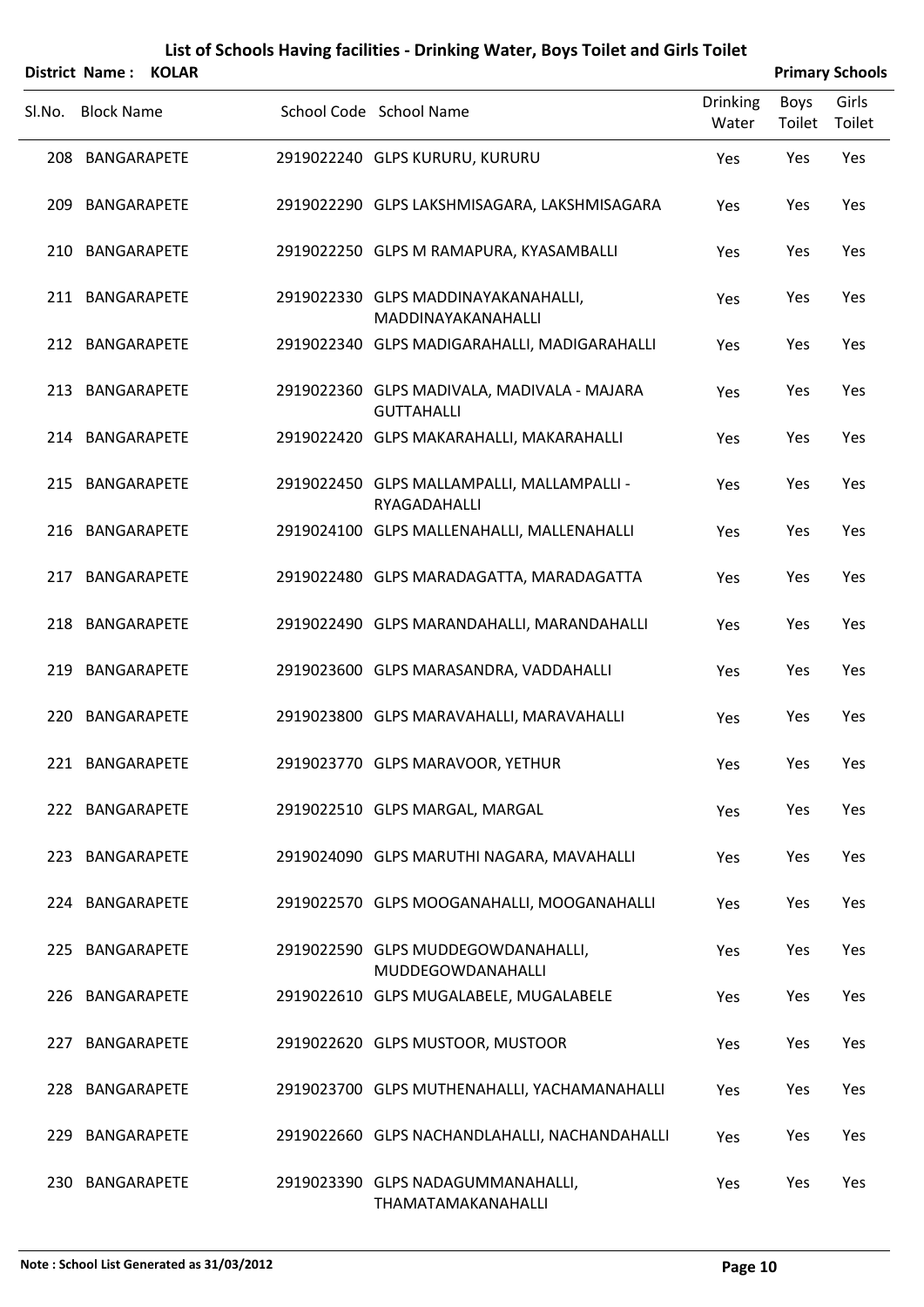|        | District Name: KOLAR |  |                                                        |                          | <b>Primary Schools</b> |                 |
|--------|----------------------|--|--------------------------------------------------------|--------------------------|------------------------|-----------------|
| SI.No. | <b>Block Name</b>    |  | School Code School Name                                | <b>Drinking</b><br>Water | Boys<br>Toilet         | Girls<br>Toilet |
|        | 231 BANGARAPETE      |  | 2919022710 GLPS NAGANAHALLI, NAGENAHALLI               | Yes                      | Yes                    | Yes             |
|        | 232 BANGARAPETE      |  | 2919022720 GLPS NAGASHETTIHALLI, NAGISETTIHALLI        | Yes                      | Yes                    | Yes             |
|        | 233 BANGARAPETE      |  | 2919020960 GLPS NALLAGATTUR, DODDAGANDLAHALLI          | Yes                      | Yes                    | Yes             |
|        | 234 BANGARAPETE      |  | 2919021410 GLPS NARAYANAPURA, HUDUKULA                 | Yes                      | Yes                    | Yes             |
|        | 235 BANGARAPETE      |  | 2919022780 GLPS NATHA, NATHA                           | Yes                      | Yes                    | Yes             |
|        | 236 BANGARAPETE      |  | 2919021420 GLPS NATHABELE, HULIBELE                    | Yes                      | Yes                    | Yes             |
|        | 237 BANGARAPETE      |  | 2919022790 GLPS NAYAKARAHALI, NAYAKARAHALLI            | Yes                      | Yes                    | Yes             |
|        | 238 BANGARAPETE      |  | 2919022800 GLPS NAYANAHALLI, NAYANAHALLI               | Yes                      | Yes                    | Yes             |
|        | 239 BANGARAPETE      |  | 2919022820 GLPS NEELAGIRIHALLI, NEELAGIRIHALLI         | Yes                      | Yes                    | Yes             |
|        | 240 BANGARAPETE      |  | 2919022830 GLPS NERALEKERE, NERALEKERE                 | Yes                      | Yes                    | Yes             |
|        | 241 BANGARAPETE      |  | 2919022850 GLPS NERNAHALLI (KARAHALLI), NERNAHALLI     | Yes                      | Yes                    | Yes             |
|        | 242 BANGARAPETE      |  | 2919022850 GLPS NERNAHALLI, NERNAHALLI                 | Yes                      | Yes                    | Yes             |
|        | 243 BANGARAPETE      |  | 2919023000 GLPS P GADDUR, PEELAVARA                    | Yes                      | Yes                    | Yes             |
|        | 244 BANGARAPETE      |  | 2919022890 GLPS PACHARLAHALLI, PACHARALAHALLI          | Yes                      | Yes                    | Yes             |
|        | 245 BANGARAPETE      |  | 2919022900 GLPS PAKARLAHALLI, PAKARAHALLI              | Yes                      | Yes                    | Yes             |
|        | 246 BANGARAPETE      |  | 2919022910 GLPS PALAMADAGU, PALAMADAGU                 | Yes                      | Yes                    | Yes             |
|        | 247 BANGARAPETE      |  | 2919020870 GLPS PALAVATHIMMANAHALLI, DESIHALLI         | Yes                      | Yes                    | Yes             |
|        | 248 BANGARAPETE      |  | 2919022920 GLPS PANTHANAHALLI, PANTHANAHALLI           | Yes                      | Yes                    | Yes             |
|        | 249 BANGARAPETE      |  | 2919022930 GLPS PAPENAHALLI, PAPENAHALLI               | Yes                      | Yes                    | Yes             |
|        | 250 BANGARAPETE      |  | 2919022970 GLPS PATARAMAGULLA, PATARAMAGULLA           | Yes                      | Yes                    | Yes             |
|        | 251 BANGARAPETE      |  | 2919022980 GLPS PEDDAMPALLI, PEDDAMPALLI               | Yes                      | Yes                    | Yes             |
|        | 252 BANGARAPETE      |  | 2919023000 GLPS PEELAVARA, PEELAVARA                   | Yes                      | Yes                    | Yes             |
|        | 253 BANGARAPETE      |  | 2919023010 GLPS PILLAGUNDLAHALLI,<br>PILLAGONDANAHALLI | Yes                      | Yes                    | Yes             |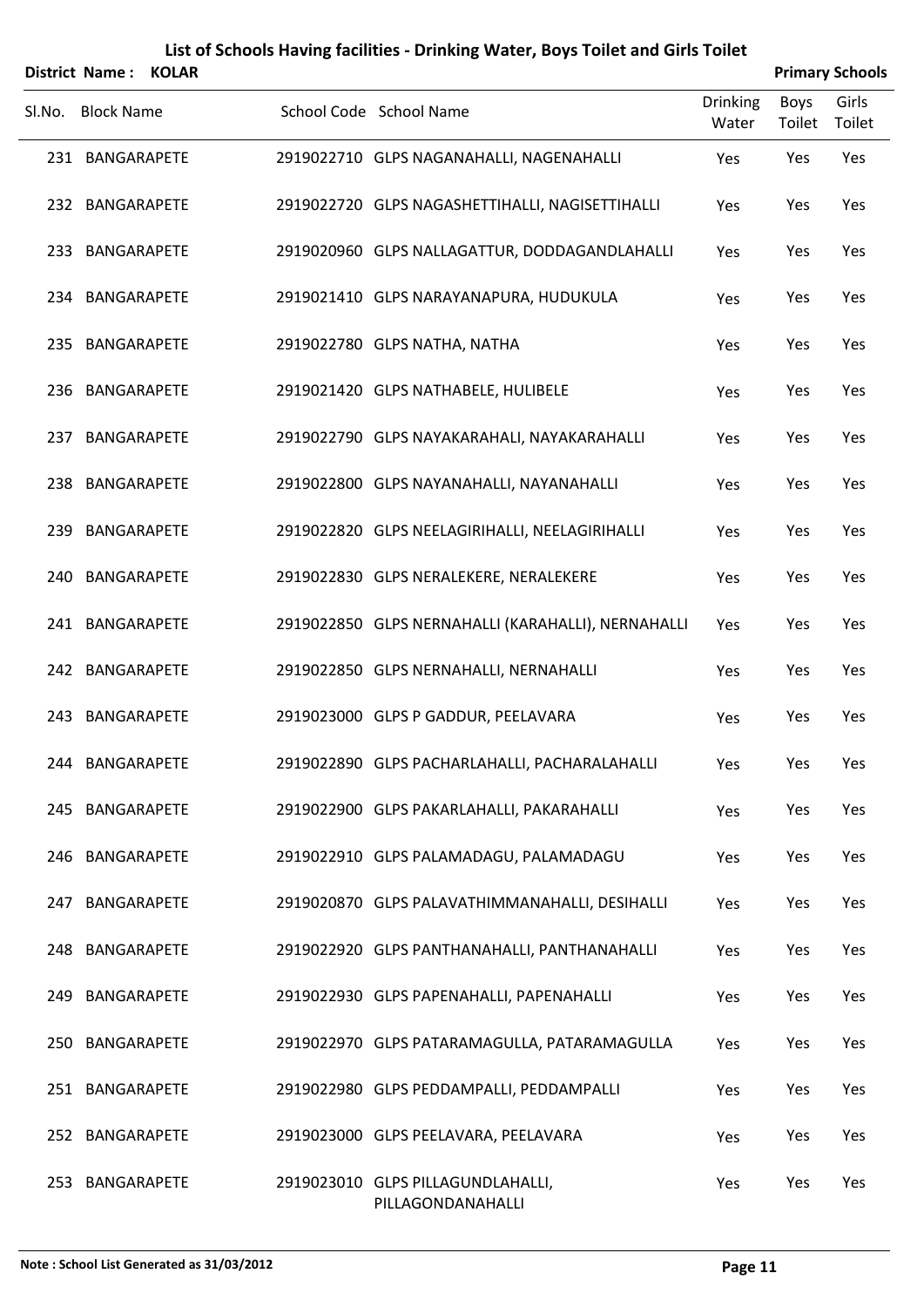|        | District Name: KOLAR |  |                                                                 |                          |                | <b>Primary Schools</b> |
|--------|----------------------|--|-----------------------------------------------------------------|--------------------------|----------------|------------------------|
| SI.No. | <b>Block Name</b>    |  | School Code School Name                                         | <b>Drinking</b><br>Water | Boys<br>Toilet | Girls<br>Toilet        |
|        | 254 BANGARAPETE      |  | 2919023050 GLPS POOGANAHALLI, POOGANAHALLI                      | Yes                      | Yes            | Yes                    |
| 255    | BANGARAPETE          |  | 2919023060 GLPS POOJARAHALLI, POOJARAHALLI                      | Yes                      | Yes            | Yes                    |
|        | 256 BANGARAPETE      |  | 2919023080 GLPS POTHARAJANAHALLI,<br>POOTHARAJANAHALLI          | Yes                      | Yes            | Yes                    |
| 257    | BANGARAPETE          |  | 2919024050 GLPS PUJARAHALLI, PUJARAHALLI(BUDIKOTE)              | Yes                      | Yes            | Yes                    |
|        | 258 BANGARAPETE      |  | 2919023100 GLPS PUTHRASONNENAHALLI,<br>PUTTRASONNENAHALLI       | Yes                      | Yes            | Yes                    |
| 259    | BANGARAPETE          |  | 2919023390 GLPS RAMAKRISHNAPURA,<br>THAMATAMAKANAHALLI          | Yes                      | Yes            | Yes                    |
|        | 260 BANGARAPETE      |  | 2919023450 GLPS RAMALINGAPURA, THATNAHALLI                      | Yes                      | Yes            | Yes                    |
|        | 261 BANGARAPETE      |  | 2919023120 GLPS RAMANAYAKANAHALLI,<br>RAMANAYAKANHALLI          | Yes                      | Yes            | Yes                    |
|        | 262 BANGARAPETE      |  | 2919023130 GLPS RAMAPURA, RAMAPURA                              | Yes                      | Yes            | Yes                    |
| 263    | BANGARAPETE          |  | 2919023740 GLPS RAMASANDRA, YELESANDRA                          | Yes                      | Yes            | Yes                    |
|        | 264 BANGARAPETE      |  | 2919023180 GLPS RAYASANDRA, RAYASANDRA                          | Yes                      | Yes            | Yes                    |
| 265    | BANGARAPETE          |  | 2919020320 GLPS REDDIHALLI, BENGANUR                            | Yes                      | Yes            | Yes                    |
| 266    | BANGARAPETE          |  | 2919023190 GLPS REDDIHALLI, REDDIHALLI                          | Yes                      | Yes            | Yes                    |
|        | 267 BANGARAPETE      |  | 2919022390 GLPS SAKKANAHALLI, MAGONDI                           | Yes                      | Yes            | Yes                    |
|        | 268 BANGARAPETE      |  | 2919022510 GLPS SAMPANGIPURA, MARGAL                            | Yes                      | Yes            | Yes                    |
|        | 269 BANGARAPETE      |  | 2919022620 GLPS SEETHAMPALLI, MUSTOOR                           | Yes                      | Yes            | Yes                    |
|        | 270 BANGARAPETE      |  | 2919023795 GLPS SETCOMPOUND BANGARPET,<br><b>BANGARPET TOWN</b> | Yes                      | Yes            | Yes                    |
|        | 271 BANGARAPETE      |  | 2919023230 GLPS SETTIKUNTE, SETTIKUNTE                          | Yes                      | Yes            | Yes                    |
|        | 272 BANGARAPETE      |  | 2919021450 GLPS SHIVAJINAGARA, HUNASANAHALLI                    | Yes                      | Yes            | Yes                    |
| 273    | BANGARAPETE          |  | 2919023250 GLPS SIDDAREDDY DINNE, SIDDAREDDY<br><b>DINNE</b>    | Yes                      | Yes            | Yes                    |
|        | 274 BANGARAPETE      |  | 2919023796 GLPS SMT. INDIRA ASHRAYA, BANGARPET<br><b>TOWN</b>   | Yes                      | Yes            | Yes                    |
| 275    | BANGARAPETE          |  | 2919023000 GLPS SONNEPALLI, PEELAVARA                           | Yes                      | Yes            | Yes                    |
|        | 276 BANGARAPETE      |  | 2919023270 GLPS SONTIGANAHALLI, SONTIGANAHALLI                  | Yes                      | Yes            | Yes                    |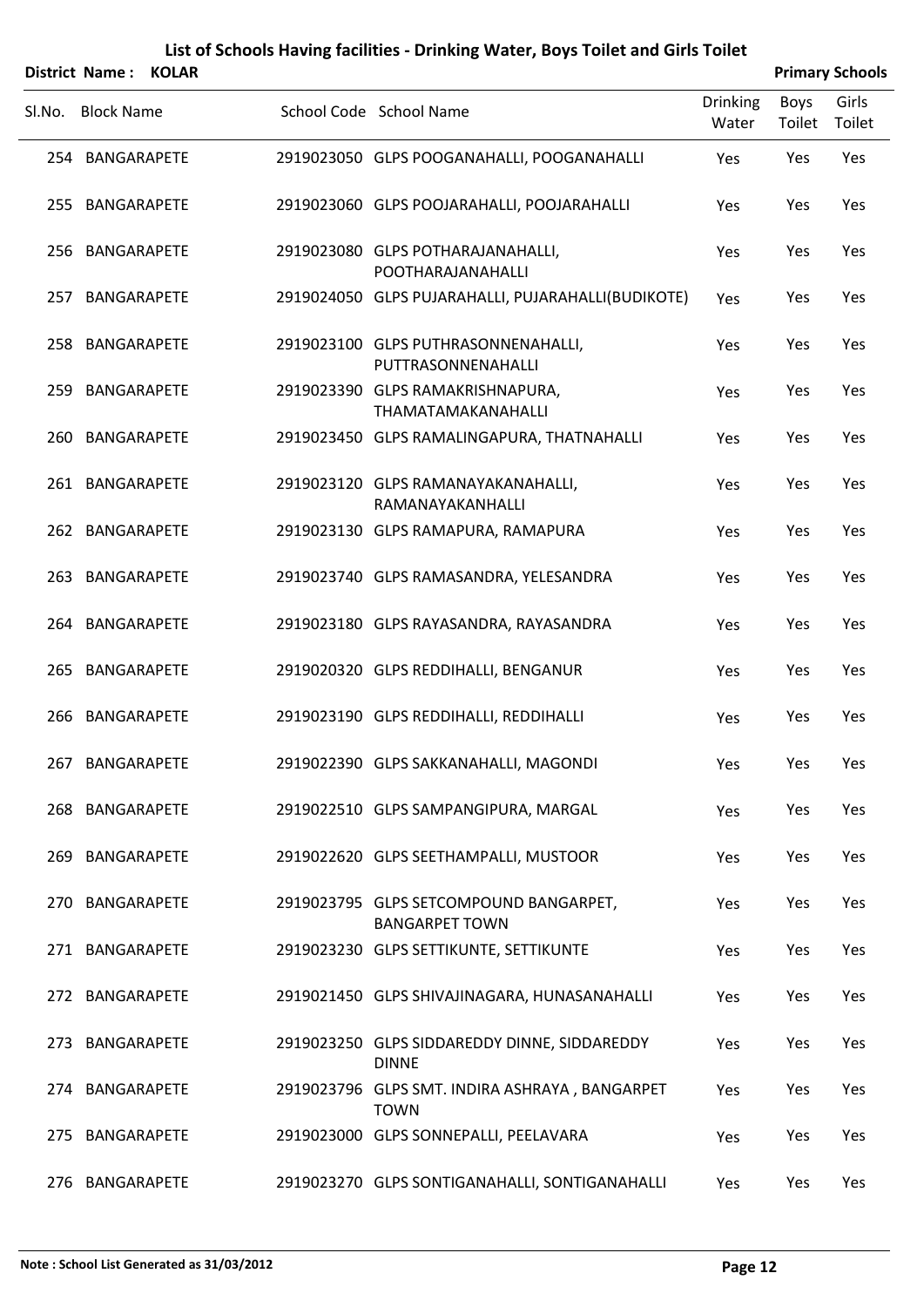|        | District Name: KOLAR |                                                               |                   |                | <b>Primary Schools</b> |
|--------|----------------------|---------------------------------------------------------------|-------------------|----------------|------------------------|
| SI.No. | <b>Block Name</b>    | School Code School Name                                       | Drinking<br>Water | Boys<br>Toilet | Girls<br>Toilet        |
|        | 277 BANGARAPETE      | 2919021430 GLPS SRINIVASAPURA, HULKURU                        | Yes               | Yes            | Yes                    |
| 278    | BANGARAPETE          | 2919023300 GLPS SRIRANGABANDAHALLI,<br>SRIRANGABANDAHALLI     | Yes               | Yes            | Yes                    |
|        | 279 BANGARAPETE      | 2919023370 GLPS THALLAPALI, THALLAPALLI                       | Yes               | Yes            | Yes                    |
| 280    | BANGARAPETE          | 2919023390 GLPS THAMATAMAKANAHALLI,<br>THAMATAMAKANAHALLI     | Yes               | Yes            | Yes                    |
|        | 281 BANGARAPETE      | 2919023400 GLPS THAMBARLAHALLI, THAMBARLAHALLI                | Yes               | Yes            | Yes                    |
|        | 282 BANGARAPETE      | 2919022570 GLPS THANGEDIMITTA, MOOGANAHALLI                   | Yes               | Yes            | Yes                    |
|        | 283 BANGARAPETE      | 2919023430 GLPS THATHAREDDIHALLI,<br><b>THATHAREDDIHALLI</b>  | Yes               | Yes            | Yes                    |
|        | 284 BANGARAPETE      | 2919023470 GLPS THIMMAPURA (KYASAMBALLI,<br><b>THIMMAPURA</b> | Yes               | Yes            | Yes                    |
|        | 285 BANGARAPETE      | 2919024020 GLPS THIMMASANDRA, T.GOLLAHALLI                    | Yes               | Yes            | Yes                    |
| 286    | BANGARAPETE          | 2919022150 GLPS THITHUBANAHALLI, KOTARAMANGULLA               | Yes               | Yes            | Yes                    |
|        | 287 BANGARAPETE      | 2919023500 GLPS THONGALAKUPPA, THOGALAKUPPA                   | Yes               | Yes            | Yes                    |
| 288    | BANGARAPETE          | 2919023530 GLPS THORAGANADODDI,<br><b>THORAGANADODDI</b>      | Yes               | Yes            | Yes                    |
| 289    | <b>BANGARAPETE</b>   | 2919023540 GLPS THUMATAGERE, THUMATAGERE                      | Yes               | Yes            | Yes                    |
|        | 290 BANGARAPETE      | 2919023550 GLPS THYRANAHALLI, THYRANAHALLI                    | Yes               | Yes            | Yes                    |
|        | 291 BANGARAPETE      | 2919023580 GLPS UPASAPURA, UPASAPURA                          | Yes               | Yes            | Yes                    |
|        | 292 BANGARAPETE      | 2919021470 GLPS URLAHALLI, HURLAHALLI                         | Yes               | Yes            | Yes                    |
|        | 293 BANGARAPETE      | 2919023600 GLPS VADDAHALLI, VADDAHALLI                        | Yes               | Yes            | Yes                    |
|        | 294 BANGARAPETE      | 2919023610 GLPS VADDARAHALLI, VADDARAHALLI                    | Yes               | Yes            | Yes                    |
|        | 295 BANGARAPETE      | 2919023620 GLPS VARADHAPURA, VARADAPURA                       | Yes               | Yes            | Yes                    |
|        | 296 BANGARAPETE      | 2919023650 GLPS VEERASANDRA, VEERASANDRA                      | Yes               | Yes            | Yes                    |
|        | 297 BANGARAPETE      | 2919024030 GLPS VENKATAPURA (BETHAMANGALA,<br>VENKATAPURA     | Yes               | Yes            | Yes                    |
|        | 298 BANGARAPETE      | 2919022650 GLPS VENKATAPURA, N. G. HULKUR                     | Yes               | Yes            | Yes                    |
|        | 299 BANGARAPETE      | 2919024110 GLPS VIRUPAKSHIPURA, VIRUPAKSHIPURA                | Yes               | Yes            | Yes                    |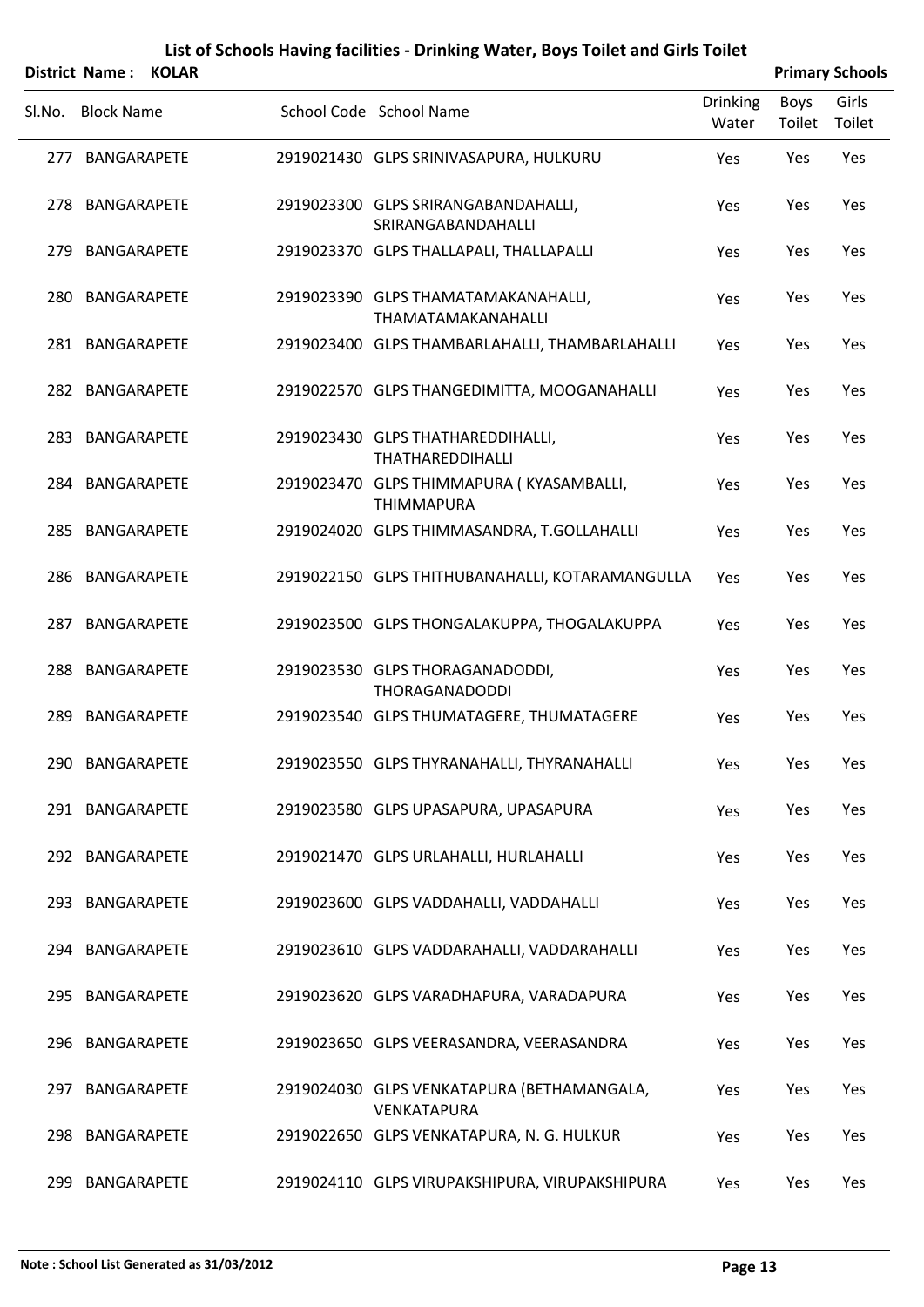|        | District Name: KOLAR |                                                               |                          |                | <b>Primary Schools</b> |
|--------|----------------------|---------------------------------------------------------------|--------------------------|----------------|------------------------|
| SI.No. | <b>Block Name</b>    | School Code School Name                                       | <b>Drinking</b><br>Water | Boys<br>Toilet | Girls<br>Toilet        |
|        | 300 BANGARAPETE      | 2919023720 GLPS YELABURGI, YELABURGI                          | Yes                      | Yes            | Yes                    |
|        | 301 BANGARAPETE      | 2919023750 GLPS YERAGOLA, YERRAGOLA                           | Yes                      | Yes            | Yes                    |
|        | 302 BANGARAPETE      | 2919020340 GMHPS BETHAMANGALA, BETHAMANGALA                   | Yes                      | Yes            | Yes                    |
|        | 303 BANGARAPETE      | 2919023790 GUHPGS BANGARPET, BANGARPET TOWN                   | Yes                      | Yes            | Yes                    |
|        | 304 BANGARAPETE      | 2919023790 GUHPS (BOYS) BANGARPET, BANGARPET<br><b>TOWN</b>   | Yes                      | Yes            | Yes                    |
| 305    | BANGARAPETE          | 2919023320 GUHPS SUNDARAPALYA, SUNDRAPALYHA                   | Yes                      | Yes            | Yes                    |
|        | 306 BANGARAPETE      | 2919023640 GUHPS VATTRAKUNTE, VATTRAKUNTE                     | Yes                      | Yes            | Yes                    |
|        | 307 BANGARAPETE      | 2919020140 GULPS ATHIGIRI KOPPA, ATTHIGERE                    | Yes                      | Yes            | Yes                    |
|        | 308 BANGARAPETE      | 2919020340 GULPS BETHAMANGALA, BETHAMANGALA                   | Yes                      | Yes            | Yes                    |
|        | 309 BANGARAPETE      | 2919020160 GULPS BHEEMAGANAHALLI, BALAMANDE                   | Yes                      | Yes            | Yes                    |
|        | 310 BANGARAPETE      | 2919020500 GULPS BUDIKOTE, BUDIKOTE                           | Yes                      | Yes            | Yes                    |
|        | 311 BANGARAPETE      | 2919020560 GULPS BYATARAYANAHALLI,<br>BYATARAYANAHALLI        | Yes                      | Yes            | Yes                    |
|        | 312 BANGARAPETE      | 2919020870 GULPS DESIHALLI, DESIHALLI                         | Yes                      | Yes            | Yes                    |
|        | 313 BANGARAPETE      | 2919020890 GULPS DEVARAHALLI, DEVERAHALLI                     | Yes                      | Yes            | Yes                    |
|        | 314 BANGARAPETE      | 2919023790 GULPS FORT BANGARPET, BANGARPET<br><b>TOWN</b>     | Yes                      | Yes            | Yes                    |
|        | 315 BANGARAPETE      | 2919021330 GULPS HANGALA, HANGALA                             | Yes                      | Yes            | Yes                    |
|        | 316 BANGARAPETE      | 2919021500 GULPS INORAHOSAHALLI, INORAHOSAHALLI               | Yes                      | Yes            | Yes                    |
|        | 317 BANGARAPETE      | 2919021510 GULPS ITHANDAHALLI, IYTHANDAHALLI                  | Yes                      | Yes            | Yes                    |
|        | 318 BANGARAPETE      | 2919022040 GULPS KEMPAPURA, KEMPAPURA                         | Yes                      | Yes            | Yes                    |
|        | 319 BANGARAPETE      | 2919022100 GULPS KODIHALLI, KODIHALLI                         | Yes                      | Yes            | Yes                    |
|        | 320 BANGARAPETE      | 2919022510 GULPS MARGAL, MARGAL                               | Yes                      | Yes            | Yes                    |
|        | 321 BANGARAPETE      | 2919021430 GULPS N G HULKUR, HULKURU                          | Yes                      | Yes            | Yes                    |
|        | 322 BANGARAPETE      | 2919023793 GULPS NEW TOWN BANGARPET,<br><b>BANGARPET TOWN</b> | Yes                      | Yes            | Yes                    |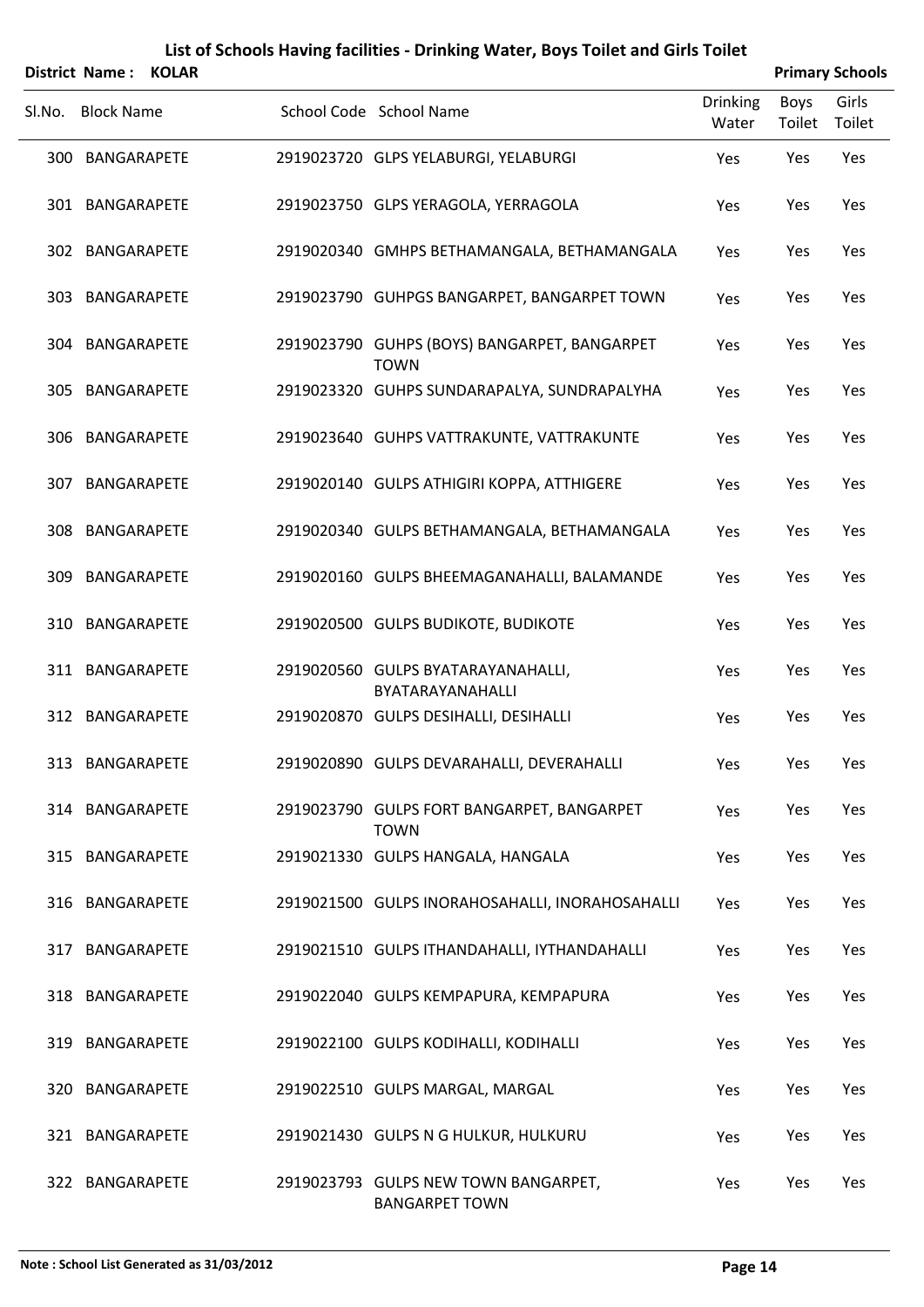|        | District Name:    | <b>KOLAR</b> |                                                            |                          |                | <b>Primary Schools</b> |
|--------|-------------------|--------------|------------------------------------------------------------|--------------------------|----------------|------------------------|
| SI.No. | <b>Block Name</b> |              | School Code School Name                                    | <b>Drinking</b><br>Water | Boys<br>Toilet | Girls<br>Toilet        |
|        | 323 BANGARAPETE   |              | 2919023790 GULPS RAHIM COMPOND, BANGARPET<br><b>TOWN</b>   | Yes                      | Yes            | Yes                    |
|        | 324 BANGARAPETE   |              | 2919023210 GULPS SANGANAHALLI, SANGANAHALLI                | Yes                      | Yes            | Yes                    |
|        | 325 BANGARAPETE   |              | 2919023310 GULPS SULIKUNTE, SULIKUNTE                      | Yes                      | Yes            | Yes                    |
|        | 326 BANGARAPETE   |              | 2919020340 GUMHPS BETHAMANGALA, BETHAMANGALA               | Yes                      | Yes            | Yes                    |
|        | 327 BANGARAPETE   |              | 2919023150 KGBV RAMASAGARA, RAMASAGARA                     | Yes                      | Yes            | Yes                    |
|        | 328 BANGARAPETE   |              | 2919023790 MHPS BANGARPET, BANGARPET TOWN                  | Yes                      | Yes            | Yes                    |
|        | 329 KGF           |              | 2919130560 GHPS MARKUPPAM, MARIKUPPA                       | Yes                      | Yes            | Yes                    |
|        | 330 KGF           |              | 2919130970 GHPS ST BLOCK, WARD15                           | Yes                      | Yes            | Yes                    |
|        | 331 KGF           |              | 2919131060 GHPS (GIRLS) ROBERTSONPET, WARD24               | Yes                      | Yes            | Yes                    |
|        | 332 KGF           |              | 2919130870 GHPS (TAMIL) GOLDEN HILLS, WARD5                | Yes                      | Yes            | Yes                    |
|        | 333 KGF           |              | 2919131000 GHPS (TAMIL) KENNEDY'S LINE, WARD18             | Yes                      | Yes            | Yes                    |
|        | 334 KGF           |              | 2919130990 GHPS (TAMIL) N T BLOCK, WARD17                  | Yes                      | Yes            | Yes                    |
|        | 335 KGF           |              | 2919130090 GHPS BODENAHALLI, BODENAHALLI                   | Yes                      | Yes            | Yes                    |
|        | 336 KGF           |              | 2919131141 GHPS CHAMPION REEF, WARD32(CMANDAL<br>AND APET) | Yes                      | Yes            | Yes                    |
|        | 337 KGF           |              | 2919130200 GHPS CHINNAGANAHALLI,<br>CHINNAGANAHALLI        | Yes                      | Yes            | Yes                    |
|        | 338 KGF           |              | 2919131200 GHPS CHINNAKOTE, CHINNAKOTE                     | Yes                      | Yes            | Yes                    |
|        | 339 KGF           |              | 2919131220 GHPS DASARAHOSAHALLI, DASARAHOSHALLI            | Yes                      | Yes            | Yes                    |
|        | 340 KGF           |              | 2919130110 GHPS DODDA BOMPALLI, BOMPALLI                   | Yes                      | Yes            | Yes                    |
|        | 341 KGF           |              | 2919130210 GHPS DODDACHINNAHALLI, DODDA<br>CHINNAPALLI     | Yes                      | Yes            | Yes                    |
|        | 342 KGF           |              | 2919130230 GHPS DODDAKAMBLI, DODDAKAMBLI                   | Yes                      | Yes            | Yes                    |
|        | 343 KGF           |              | 2919130250 GHPS DODDAVALAGAMADI,<br>DODDAVALAGAMADHI       | Yes                      | Yes            | Yes                    |
|        | 344 KGF           |              | 2919130260 GHPS DODDUR, DODDUR                             | Yes                      | Yes            | Yes                    |
|        | 345 KGF           |              | 2919130280 GHPS DONIMADAGU, DONIMADAGU                     | Yes                      | Yes            | Yes                    |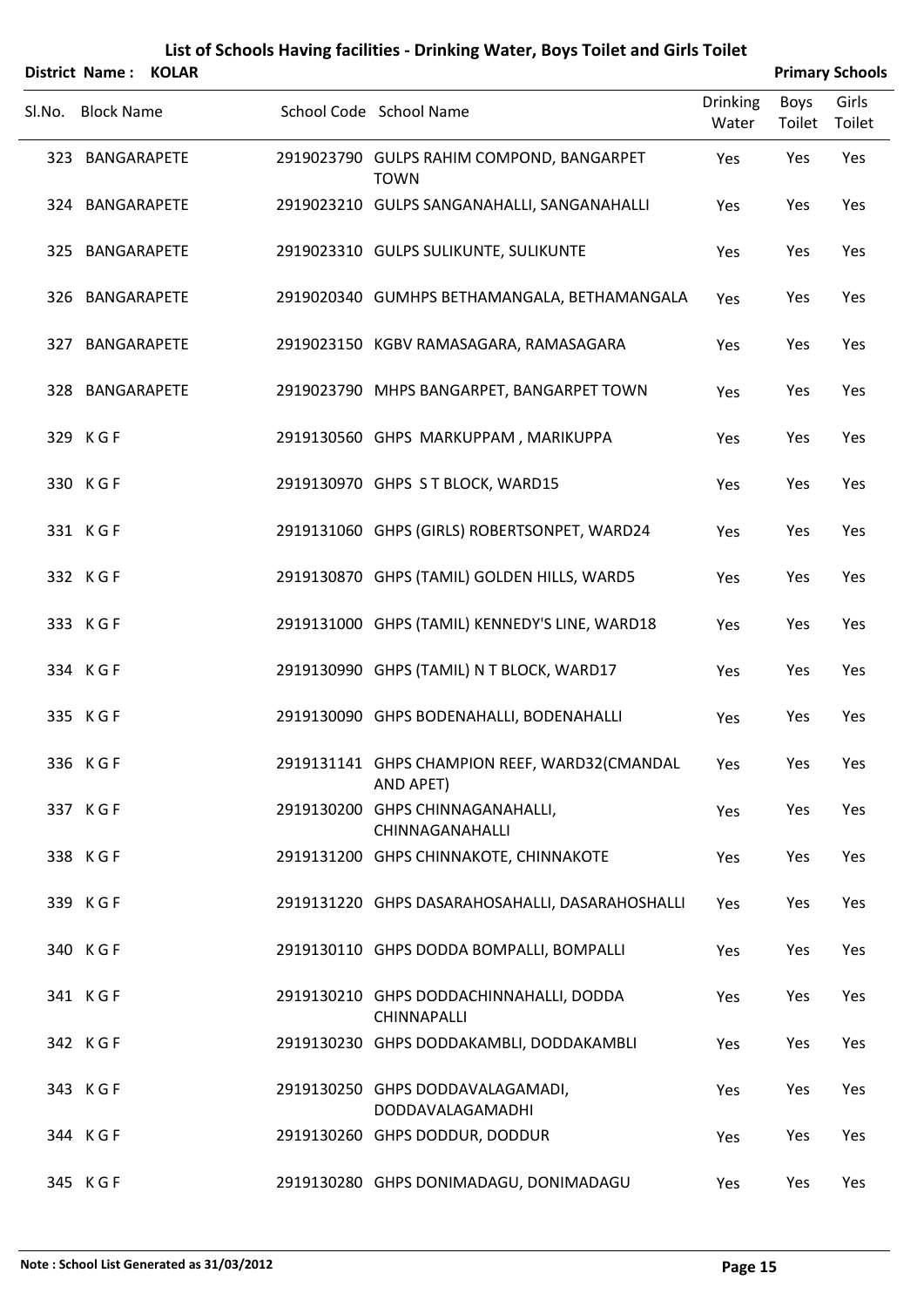### **List of Schools Having facilities ‐ Drinking Water, Boys Toilet and Girls Toilet District Name : KOLAR Primary** Schools

| Sl.No. Block Name | School Code School Name                                     | <b>Drinking</b><br>Water | <b>Boys</b><br>Toilet | Girls<br>Toilet |
|-------------------|-------------------------------------------------------------|--------------------------|-----------------------|-----------------|
| 346 KGF           | 2919130290 GHPS GATTAKAMADENAHALLI,<br>GHATTAAKAMADENAHALLI | Yes                      | Yes                   | Yes             |
| 347 KGF           | 2919131310 GHPS GATTAMADAMANGALA,<br>GATTAMADAMANGALA       | Yes                      | Yes                   | Yes             |
| 348 KGF           | 2919131170 GHPS GONAMAKANAHALLI, WARD35                     | Yes                      | Yes                   | Yes             |
| 349 KGF           | 2919130330 GHPS HUNKUNDA, HUNUKUNDA                         | Yes                      | Yes                   | Yes             |
| 350 KGF           | 2919130350 GHPS KADARINATHA, KADARINATHA                    | Yes                      | Yes                   | Yes             |
| 351 KGF           | 2919130360 GHPS KALAVANCHI, KALAVANCHI                      | Yes                      | Yes                   | Yes             |
| 352 KGF           | 2919130430 GHPS KESARANAHALLI, KESARANAHALLI                | Yes                      | Yes                   | Yes             |
| 353 KGF           | 2919130440 GHPS KETHAGANAHALLI, KETHAGANAHALLI              | Yes                      | Yes                   | Yes             |
| 354 KGF           | 2919130520 GHPS M KOTHUR, M KOTHUR                          | Yes                      | Yes                   | Yes             |
| 355 KGF           | 2919130530 GHPS MADAMUTHANAHALLI,<br>MADAMUTHANAHALLI       | Yes                      | Yes                   | Yes             |
| 356 KGF           | 2919130560 GHPS MARIKUPPAM VILLAGE, MARIKUPPA               | Yes                      | Yes                   | Yes             |
| 357 KGF           | 2919130570 GHPS MAVAHALLI, MAVAHALLI                        | Yes                      | Yes                   | Yes             |
| 358 KGF           | 2919130600 GHPS MUSTRAHALLI, MUSTRAHALLI                    | Yes                      | Yes                   | Yes             |
| 359 KGF           | 2919131000 GHPS N D MINES, WARD18                           | Yes                      | Yes                   | Yes             |
| 360 KGF           | 2919130640 GHPS PEDDAPALLI, PEDDAPALLI                      | Yes                      | Yes                   | Yes             |
| 361 KGF           | 2919130660 GHPS PITCHAHALLI, PITCHAHALLI                    | Yes                      | Yes                   | Yes             |
| 362 KGF           | 2919131130 GHPS ROBERTSONPET, WARD31                        | Yes                      | Yes                   | Yes             |
| 363 KGF           | 2919131040 GHPS SWARNAKUPPAM, WARD22                        | Yes                      | Yes                   | Yes             |
| 364 KGF           | 2919130730 GHPS THALUR, THALUR                              | Yes                      | Yes                   | Yes             |
| 365 KGF           | 2919131350 GKHPS GOLLAHALLI, GOLLAHALLI                     | Yes                      | Yes                   | Yes             |
| 366 KGF           | 2919130980 GLPS (DCM) E T BLOCK, WARD16                     | Yes                      | Yes                   | Yes             |
| 367 KGF           | 2919130020 GLPS AJJAPPANAHALLI, AJJAMPALLI                  | Yes                      | Yes                   | Yes             |
| 368 KGF           | 2919130030 GLPS ALAGANAHALLI, ALAGANAHALLI                  | Yes                      | Yes                   | Yes             |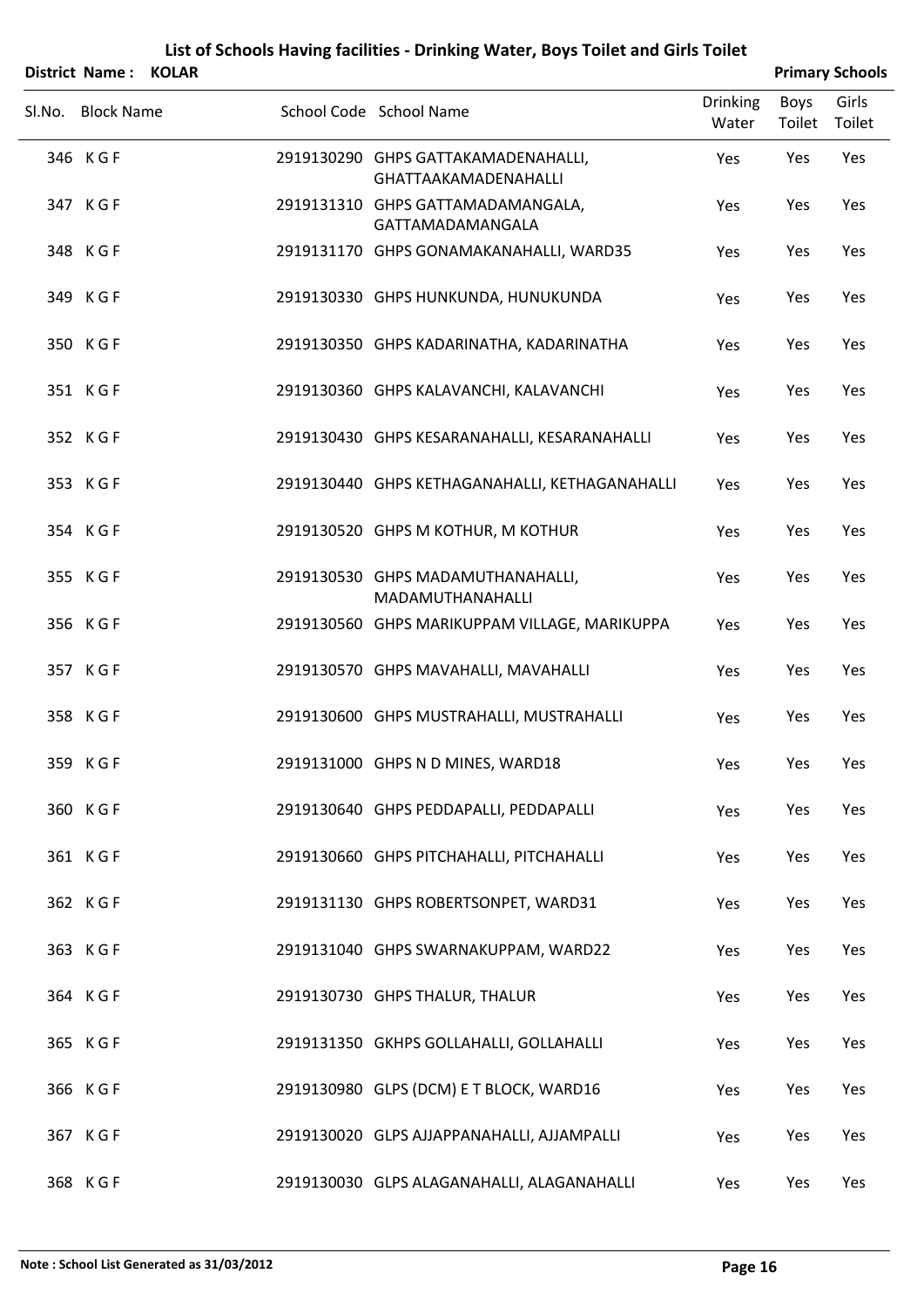| <b>District Name:</b><br><b>KOLAR</b> |                                                              |                   |                | <b>Primary Schools</b> |
|---------------------------------------|--------------------------------------------------------------|-------------------|----------------|------------------------|
| Sl.No. Block Name                     | School Code School Name                                      | Drinking<br>Water | Boys<br>Toilet | Girls<br>Toilet        |
| 369 KGF                               | 2919130380 GLPS AMBEDKAR NAGARA, KAMASAMUDRA                 | Yes               | Yes            | Yes                    |
| 370 KGF                               | 2919130040 GLPS APPENAHALLI, APPENAHALLI                     | Yes               | Yes            | Yes                    |
| 371 KGF                               | 2919130050 GLPS ARIMANAHALLI, ARIMANAHALLI                   | Yes               | Yes            | Yes                    |
| 372 KGF                               | 2919130090 GLPS BADAGUTTLAHALLI, BODENAHALLI                 | Yes               | Yes            | Yes                    |
| 373 KGF                               | 2919130060 GLPS BANDARLAHALLI, BANDARLAHALLI                 | Yes               | Yes            | Yes                    |
| 374 KGF                               | 2919131390 GLPS BANGARUNATTHA, BANGARUNATTHA                 | Yes               | Yes            | Yes                    |
| 375 KGF                               | 2919131370 GLPS BATHALAYURU, BATHALATUR                      | Yes               | Yes            | Yes                    |
| 376 KGF                               | 2919130070 GLPS BATHLAHALLI, BATHLAHALLI                     | Yes               | Yes            | Yes                    |
| 377 KGF                               | 2919131240 GLPS BHUVANAHALLI, BHUVANAHALLI                   | Yes               | Yes            | Yes                    |
| 378 KGF                               | 2919130080 GLPS BODAGURKI, BODAGURKI                         | Yes               | Yes            | Yes                    |
| 379 KGF                               | 2919130100 GLPS BOGGALAHALLI, BOGGILAHALLI                   | Yes               | Yes            | Yes                    |
| 380 KGF                               | 2919130120 GLPS BOYANAHALLI, BOYINAHALLI                     | Yes               | Yes            | Yes                    |
| 381 KGF                               | 2919130130 GLPS BOYISONNENAHALLI,<br><b>BOYISONNENAHALLI</b> | Yes               | Yes            | Yes                    |
| 382 KGF                               | 2919130140 GLPS BYATARAYANAHALLI,<br>BYATARAYANAHALLI        | Yes               | Yes            | Yes                    |
| 383 KGF                               | 2919130150 GLPS BYRAGANAHALLI, BYRAGANAHALLI                 | Yes               | Yes            | Yes                    |
| 384 KGF                               | 2919130160 GLPS CHALAGANAHALLI, CHALAGANAHALLI               | Yes               | Yes            | Yes                    |
| 385 KGF                               | 2919130170 GLPS CHAMANAHALLI, CHAMANAHALLI                   | Yes               | Yes            | Yes                    |
| 386 KGF                               | 2919130180 GLPS CHANNAPPALLI, CHINNAPALLI                    | Yes               | Yes            | Yes                    |
| 387 KGF                               | 2919130360 GLPS CHIKKA KALAVANCHI, KALAVANCHI                | Yes               | Yes            | Yes                    |
| 388 KGF                               | 2919131280 GLPS CHIKKAKALAHALLI, CHIKKAKALLAHALLI            | Yes               | Yes            | Yes                    |
| 389 KGF                               | 2919130370 GLPS CHIKKAKAMANAHALLI, KAMANDAHALLI              | Yes               | Yes            | Yes                    |
| 390 KGF                               | 2919131410 GLPS CHIKKAYALACHAMANDE,<br>CHIKKAYALACHAMANDE    | Yes               | Yes            | Yes                    |
| 391 KGF                               | 2919130660 GLPS D PITCHAHALLI, PITCHAHALLI                   | Yes               | Yes            | Yes                    |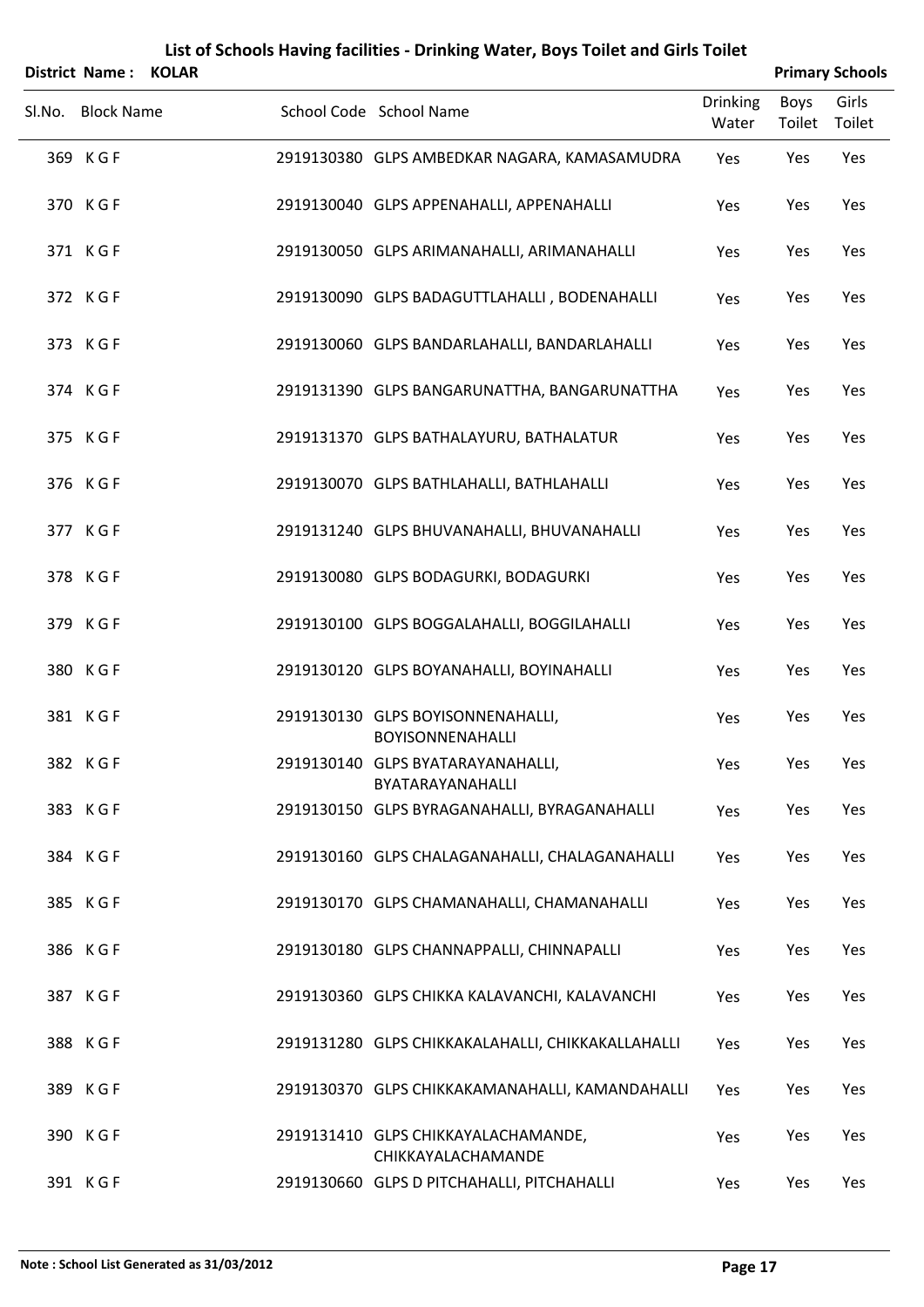| District Name: KOLAR |  |                                                               |                          |                | <b>Primary Schools</b> |
|----------------------|--|---------------------------------------------------------------|--------------------------|----------------|------------------------|
| Sl.No. Block Name    |  | School Code School Name                                       | <b>Drinking</b><br>Water | Boys<br>Toilet | Girls<br>Toilet        |
| 392 KGF              |  | 2919130380 GLPS DASEGOWDANUR, KAMASAMUDRA                     | Yes                      | Yes            | Yes                    |
| 393 KGF              |  | 2919131027 GLPS Diguvragadhalli, WARD20(OPET)                 | Yes                      | Yes            | Yes                    |
| 394 KGF              |  | 2919131270 GLPS DIMBALA, DIMBA                                | Yes                      | Yes            | Yes                    |
| 395 KGF              |  | 2919130810 GLPS DODDA YELACHAMANDE,<br>YELACHAMANDE           | Yes                      | Yes            | Yes                    |
| 396 KGF              |  | 2919130220 GLPS DODDAKALLAHALLI, DODDAKALLAHALLI              | Yes                      | Yes            | Yes                    |
| 397 KGF              |  | 2919130240 GLPS DODDARAHALLI, DODDARAHALLI                    | Yes                      | Yes            | Yes                    |
| 398 KGF              |  | 2919130270 GLPS DODDURU KARAPANAHALLI, DODDUR<br>KARPANAHALLI | Yes                      | Yes            | Yes                    |
| 399 KGF              |  | 2919130640 GLPS GHATTARAGADAHALLI, PEDDAPALLI                 | Yes                      | Yes            | Yes                    |
| 400 KGF              |  | 2919131360 GLPS GOLLAHALLI, GOLLAHALLI KSM                    | Yes                      | Yes            | Yes                    |
| 401 KGF              |  | 2919130310 GLPS GUNDARLAHALLI, GUNDARALAHALLI                 | Yes                      | Yes            | Yes                    |
| 402 KGF              |  | 2919130090 GLPS GUTTURU, BODENAHALLI                          | Yes                      | Yes            | Yes                    |
| 403 KGF              |  | 2919130340 GLPS JANAGUTTE, JANNAGUTTA                         | Yes                      | Yes            | Yes                    |
| 404 KGF              |  | 2919131300 GLPS KALLIKUPPA, KALLIKUPPA                        | Yes                      | Yes            | Yes                    |
| 405 KGF              |  | 2919130370 GLPS KAMANDAHALLI, KAMANDAHALLI                    | Yes                      | Yes            | Yes                    |
| 406 KGF              |  | 2919130430 GLPS KARIMANAHALLI, KESARANAHALLI                  | Yes                      | Yes            | Yes                    |
| 407 KGF              |  | 2919130410 GLPS KAVARANAHALLI, KAVERANAHALLI                  | Yes                      | Yes            | Yes                    |
| 408 KGF              |  | 2919130420 GLPS KEERAMANDE, KEERUMANDE                        | Yes                      | Yes            | Yes                    |
| 409 KGF              |  | 2919130450 GLPS KODIGENAHALLI, KODIGEPALLI                    | Yes                      | Yes            | Yes                    |
| 410 KGF              |  | 2919131260 GLPS KONGARAHALL, KONGRAHALLI                      | Yes                      | Yes            | Yes                    |
| 411 KGF              |  | 2919130290 GLPS KUDAGAL, GHATTAAKAMADENAHALLI                 | Yes                      | Yes            | Yes                    |
| 412 KGF              |  | 2919130480 GLPS KUNDARASANAHALLI,<br>KUNDARASANAHALLI         | Yes                      | Yes            | Yes                    |
| 413 KGF              |  | 2919130490 GLPS KURUBARAHALLI, KURUBARAHALLI                  | Yes                      | Yes            | Yes                    |
| 414 KGF              |  | 2919130500 GLPS LAKKENAHALLI, LAKKENAHALLI                    | Yes                      | Yes            | Yes                    |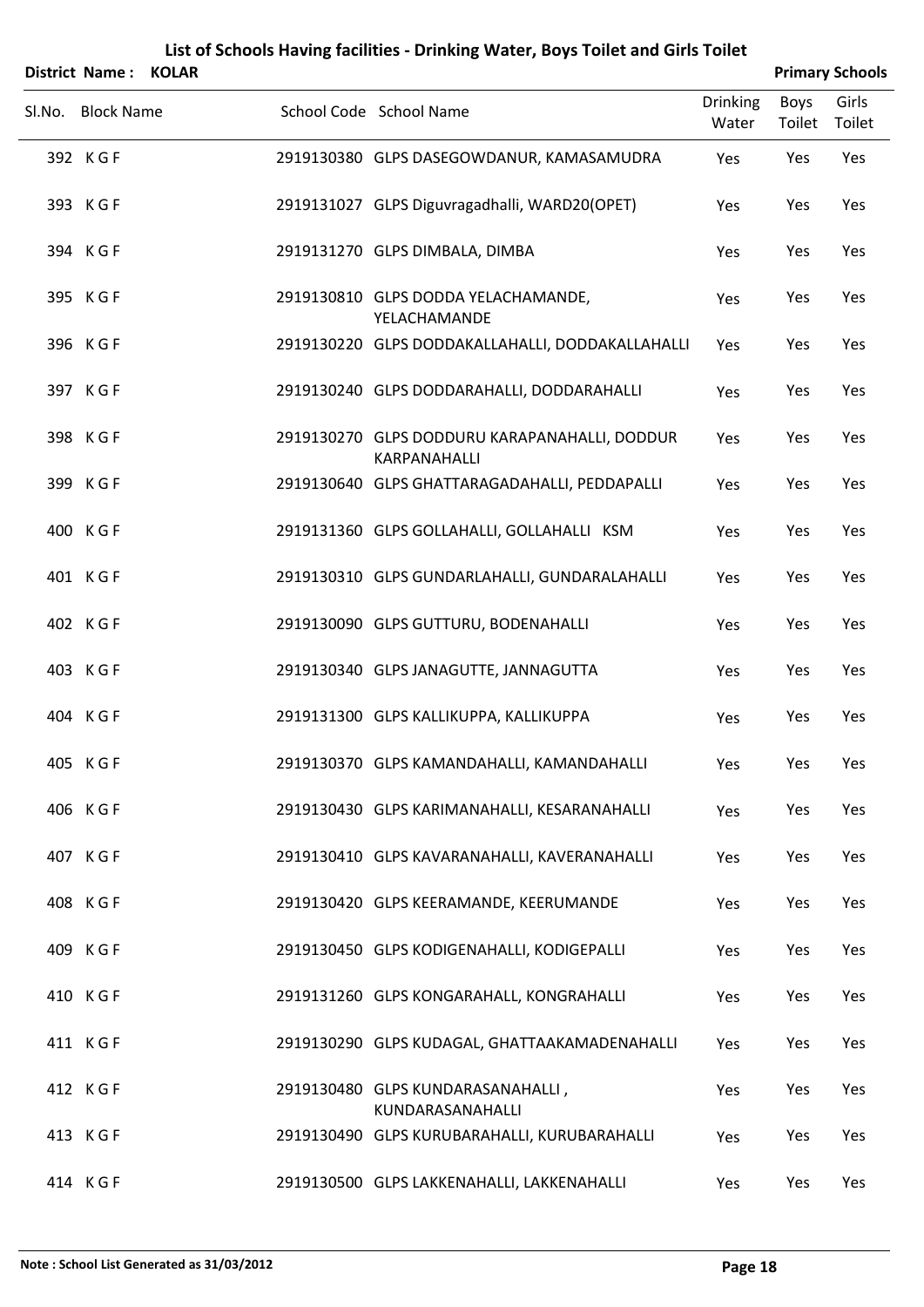| District Name: KOLAR |  |                                                           |                          |                | <b>Primary Schools</b> |
|----------------------|--|-----------------------------------------------------------|--------------------------|----------------|------------------------|
| Sl.No. Block Name    |  | School Code School Name                                   | <b>Drinking</b><br>Water | Boys<br>Toilet | Girls<br>Toilet        |
| 415 KGF              |  | 2919130510 GLPS LAKSHMISAGARA, LAKSHMISAGARA              | Yes                      | Yes            | Yes                    |
| 416 KGF              |  | 2919131140 GLPS LOWER MUSKAM, WARD32(CMANDAL<br>AND APET) | Yes                      | Yes            | Yes                    |
| 417 KGF              |  | 2919130400 GLPS MALLANGURKI, KARIMANAHALLI                | Yes                      | Yes            | Yes                    |
| 418 KGF              |  | 2919131380 GLPS MALLESHANAPALYA,<br>MALLESHANAPALYA       | Yes                      | Yes            | Yes                    |
| 419 KGF              |  | 2919130550 GLPS MANCHAHALLI, MANCHENAHALLI                | Yes                      | Yes            | Yes                    |
| 420 KGF              |  | 2919130580 GLPS MITTAHALLI, MITTAHALLLI                   | Yes                      | Yes            | Yes                    |
| 421 KGF              |  | 2919130590 GLPS MITTAMALAHALLI, MITTAMALAHALLI            | Yes                      | Yes            | Yes                    |
| 422 KGF              |  | 2919130990 GLPS N T BLOCK, WARD17                         | Yes                      | Yes            | Yes                    |
| 423 KGF              |  | 2919130610 GLPS NADAMPALLI, NADAMPALLI                    | Yes                      | Yes            | Yes                    |
| 424 KGF              |  | 2919130620 GLPS NALLAGUTTAHALLI, NALLAGUTTAHALLI          | Yes                      | Yes            | Yes                    |
| 425 KGF              |  | 2919130630 GLPS NARINATHA, NARINETHA                      | Yes                      | Yes            | Yes                    |
| 426 KGF              |  | 2919130650 GLPS PITCHAGUNTLAHALLI,<br>PITCHAGUNTRAHALLI   | Yes                      | Yes            | Yes                    |
| 427 KGF              |  | 2919130670 GLPS POLENAHALLI, POLENAHALLI                  | Yes                      | Yes            | Yes                    |
| 428 KGF              |  | 2919131040 GLPS POTTEPALLI, WARD22                        | Yes                      | Yes            | Yes                    |
| 429 KGF              |  | 2919130680 GLPS PURA, PURA                                | Yes                      | Yes            | Yes                    |
| 430 KGF              |  | 2919130690 GLPS RAMASANDRA, RAMASANDRA                    | Yes                      | Yes            | Yes                    |
| 431 KGF              |  | 2919130700 GLPS SAKARASANAHALLI, SAKARASANAHALLI          | Yes                      | Yes            | Yes                    |
| 432 KGF              |  | 2919131400 GLPS SHIVALINGA, SHIVALINGA                    | Yes                      | Yes            | Yes                    |
| 433 KGF              |  | 2919130710 GLPS SINGARAHALLI, SINGARAHALLI                | Yes                      | Yes            | Yes                    |
| 434 KGF              |  | 2919130740 GLPS THAMMENAHALLI, THAMMENAHALLI              | Yes                      | Yes            | Yes                    |
| 435 KGF              |  | 2919130750 GLPS THANIMADAGU, THANIMADAGU                  | Yes                      | Yes            | Yes                    |
| 436 KGF              |  | 2919130720 GLPS THAVAREKERE, TAVAKERERE                   | Yes                      | Yes            | Yes                    |
| 437 KGF              |  | 2919130760 GLPS THOPPANAHALLI, THOPPANAHALLI              | Yes                      | Yes            | Yes                    |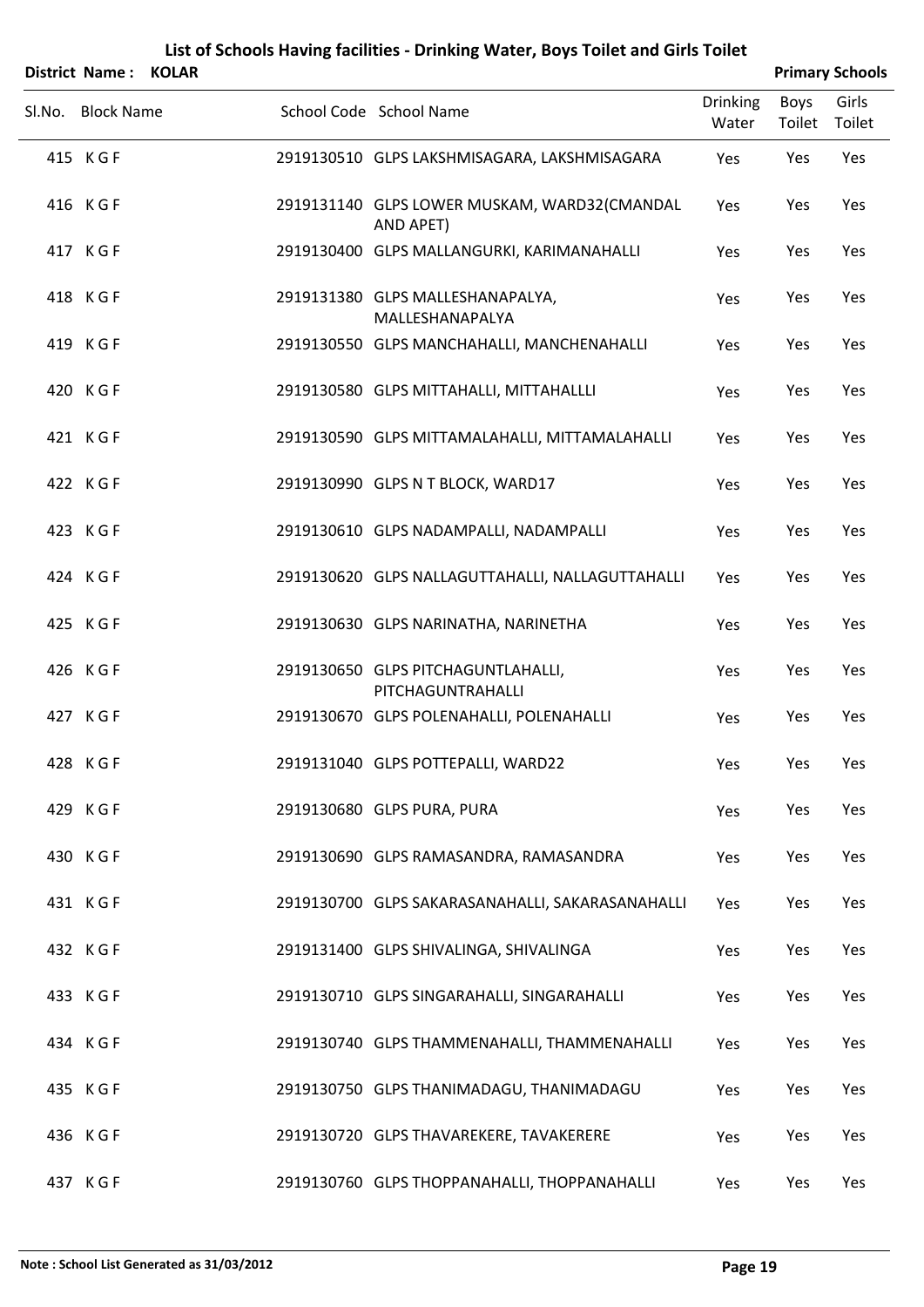| <b>District Name:</b> | <b>KOLAR</b> |                                                             |                          |                | <b>Primary Schools</b> |
|-----------------------|--------------|-------------------------------------------------------------|--------------------------|----------------|------------------------|
| Sl.No. Block Name     |              | School Code School Name                                     | <b>Drinking</b><br>Water | Boys<br>Toilet | Girls<br>Toilet        |
| 438 KGF               |              | 2919131290 GLPS TIRUMALAPALLI, TIRUMALAPALLI                | Yes                      | Yes            | Yes                    |
| 439 KGF               |              | 2919130770 GLPS UKKARAHALLI, UKKARAHALLI                    | Yes                      | Yes            | Yes                    |
| 440 KGF               |              | 2919130780 GLPS VADANDAHALLI, VADANDAHALLI                  | Yes                      | Yes            | Yes                    |
| 441 KGF               |              | 2919130790 GLPS VATTIGAL, VATTIGAL                          | Yes                      | Yes            | Yes                    |
| 442 KGF               |              | 2919131340 GLPS VENKATAPURA, VENKATAPURA                    | Yes                      | Yes            | Yes                    |
| 443 KGF               |              | 2919131210 GLPS VENUGOPALAPURA, VENUGOPALPURA               | Yes                      | Yes            | Yes                    |
| 444 KGF               |              | 2919130820 GLPS YERRANAGANAHALLI,<br>YERRANAGANAHALLI       | Yes                      | Yes            | Yes                    |
| 445 KGF               |              | 2919131022 GLPS, KRISHNAPURAM, WARD20(OPET)                 | Yes                      | Yes            | Yes                    |
| 446 KGF               |              | 2919130830 GMHPS (ENGLISH) BEML NAGAR,<br>WARD1(BEML NAGAR) | Yes                      | Yes            | Yes                    |
| 447 KGF               |              | 2919130380 GMHPS KAMASAMUDRAM, KAMASAMUDRA                  | Yes                      | Yes            | Yes                    |
| 448 KGF               |              | 2919131141 GMHPS KEB COLONY, WARD32(CMANDAL<br>AND APET)    | Yes                      | Yes            | Yes                    |
| 449 KGF               |              | 2919130950 GMHPS OORGAMPET, WARD13                          | Yes                      | Yes            | Yes                    |
| 450 KGF               |              | 2919130831 GUHPS Doddavalagamadi, WARD1(BEML<br>NAGAR)      | Yes                      | Yes            | Yes                    |
| 451 KGF               |              | 2919131050 GUHPS (BOYS) ANDERSONPET, WARD23                 | Yes                      | Yes            | Yes                    |
| 452 KGF               |              | 2919131050 GUHPS (GIRLS) ANDERSONPET, WARD23                | Yes                      | Yes            | Yes                    |
| 453 KGF               |              | 2919131050 GUHPS (GIRLS) ROBERTSONPET, WARD23               | Yes                      | Yes            | Yes                    |
| 454 KGF               |              | 2919131020 GUHPS OORGAMPET, WARD20(OPET)                    | Yes                      | Yes            | Yes                    |
| 455 KGF               |              | 2919131050 GUHPS ROBERTSONPET, WARD23                       | Yes                      | Yes            | Yes                    |
| 456 KGF               |              | 2919131021 GULPS (BOYS) NANDIDOORGA,<br>WARD20(OPET)        | Yes                      | Yes            | Yes                    |
| 457 KGF               |              | 2919131350 GULPS GOLLAHALLI, GOLLAHALLI                     | Yes                      | Yes            | Yes                    |
| 458 KGF               |              | 2919131260 GULPS KONGARAHALLI, KONGRAHALLI                  | Yes                      | Yes            | Yes                    |
| 459 KGF               |              | 2919130610 GULPS NADAMPALLI, NADAMPALLI                     | Yes                      | Yes            | Yes                    |
| 460 KGF               |              | 2919130630 GULPS NARINATHA, NARINETHA                       | Yes                      | Yes            | Yes                    |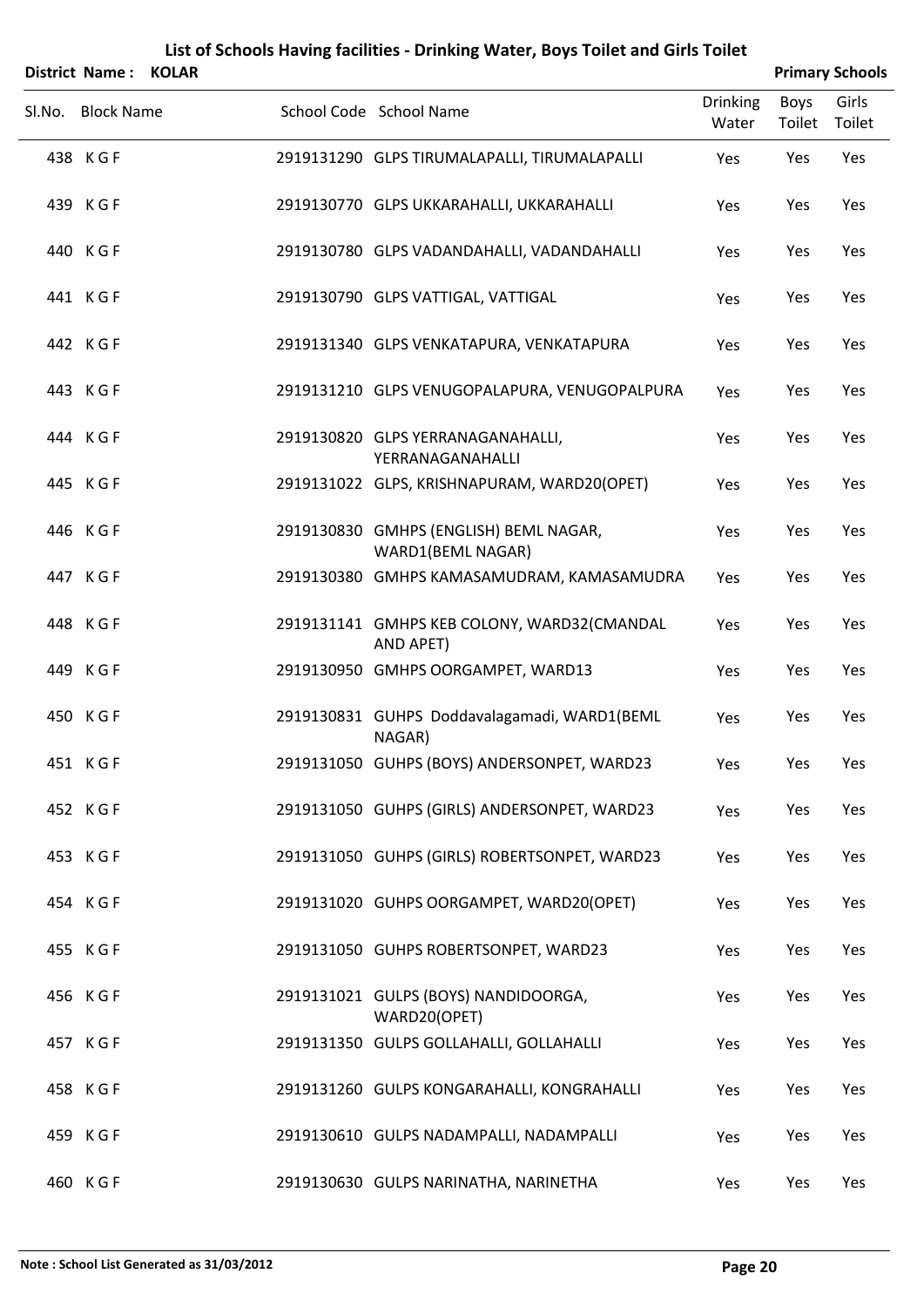| <b>District Name:</b> | <b>KOLAR</b> |                                                       |                          |                | <b>Primary Schools</b> |
|-----------------------|--------------|-------------------------------------------------------|--------------------------|----------------|------------------------|
| Sl.No. Block Name     |              | School Code School Name                               | <b>Drinking</b><br>Water | Boys<br>Toilet | Girls<br>Toilet        |
| 461 KGF               |              | 2919131040 GULPS SANJAY GANDHI NAGAR, WARD22          | Yes                      | Yes            | Yes                    |
| 462 KOLAR             |              | 2919070470 BLPS BUVANAHALLI, BHUVANAHALLI             | Yes                      | Yes            | Yes                    |
| 463 KOLAR             |              | 2919070560 BYRASANDRA, BYRASANDRA                     | Yes                      | Yes            | Yes                    |
| 464 KOLAR             |              | 2919070020 GHPS ABBANI, ABBANI                        | Yes                      | Yes            | Yes                    |
| 465 KOLAR             |              | 2919070050 GHPS AGNIHALLI, AGNIHALLI                  | Yes                      | Yes            | Yes                    |
| 466 KOLAR             |              | 2919070100 GHPS AMMANALLUR, AMMANALLUR                | Yes                      | Yes            | Yes                    |
| 467 KOLAR             |              | 2919070110 GHPS AMMERAHALLI, AMMERAHALLI              | Yes                      | Yes            | Yes                    |
| 468 KOLAR             |              | 2919070140 GHPS ANKATHATTI, ANAKATHATTI               | Yes                      | Yes            | Yes                    |
| 469 KOLAR             |              | 2919070160 GHPS ANNIHALLI, ANNIHALLI                  | Yes                      | Yes            | Yes                    |
| 470 KOLAR             |              | 2919070180 GHPS ARABHIKOTHANUR, ARABHIKOTHANUR        | Yes                      | Yes            | Yes                    |
| 471 KOLAR             |              | 2919070190 GHPS ARAHALLI(KATARIPALYA), ARAHALLI       | Yes                      | Yes            | Yes                    |
| 472 KOLAR             |              | 2919070290 GHPS BEECHAGONDAHALLI,<br>BEECHAGONDAHALLI | Yes                      | Yes            | Yes                    |
| 473 KOLAR             |              | 2919070330 GHPS BEGLI HOSAHALLI, BEGLI HOSAHALLI      | Yes                      | Yes            | Yes                    |
| 474 KOLAR             |              | 2919070350 GHPS BELAMARANAHALLI, BELAMARNAHALLI       | Yes                      | Yes            | Yes                    |
| 475 KOLAR             |              | 2919070380 GHPS BELLUR, BELLUR                        | Yes                      | Yes            | Yes                    |
| 476 KOLAR             |              | 2919070390 GHPS BENNANGUR, BENNANGUR                  | Yes                      | Yes            | Yes                    |
| 477 KOLAR             |              | 2919070450 GHPS BHATRAHALLI, BHATRAHALLI              | Yes                      | Yes            | Yes                    |
| 478 KOLAR             |              | 2919070500 GHPS BYALAHALLI, BYALAHALLI                | Yes                      | Yes            | Yes                    |
| 479 KOLAR             |              | 2919070550 GHPS BYRANDAHALLI, BYRANDAHALLI            | Yes                      | Yes            | Yes                    |
| 480 KOLAR             |              | 2919070570 GHPS CHADUMANAHALLI,<br>CHADUMANAHALLI     | Yes                      | Yes            | Yes                    |
| 481 KOLAR             |              | 2919070580 GHPS CHAKARASANAHALLI,<br>CHAKARASANAHALLI | Yes                      | Yes            | Yes                    |
| 482 KOLAR             |              | 2919070590 GHPS CHALDIGANAHALLI, CHALDIGANAHALLI      | Yes                      | Yes            | Yes                    |
| 483 KOLAR             |              | 2919070610 GHPS CHALUVANAHALLI, CHALUVANAHALLI        | Yes                      | Yes            | Yes                    |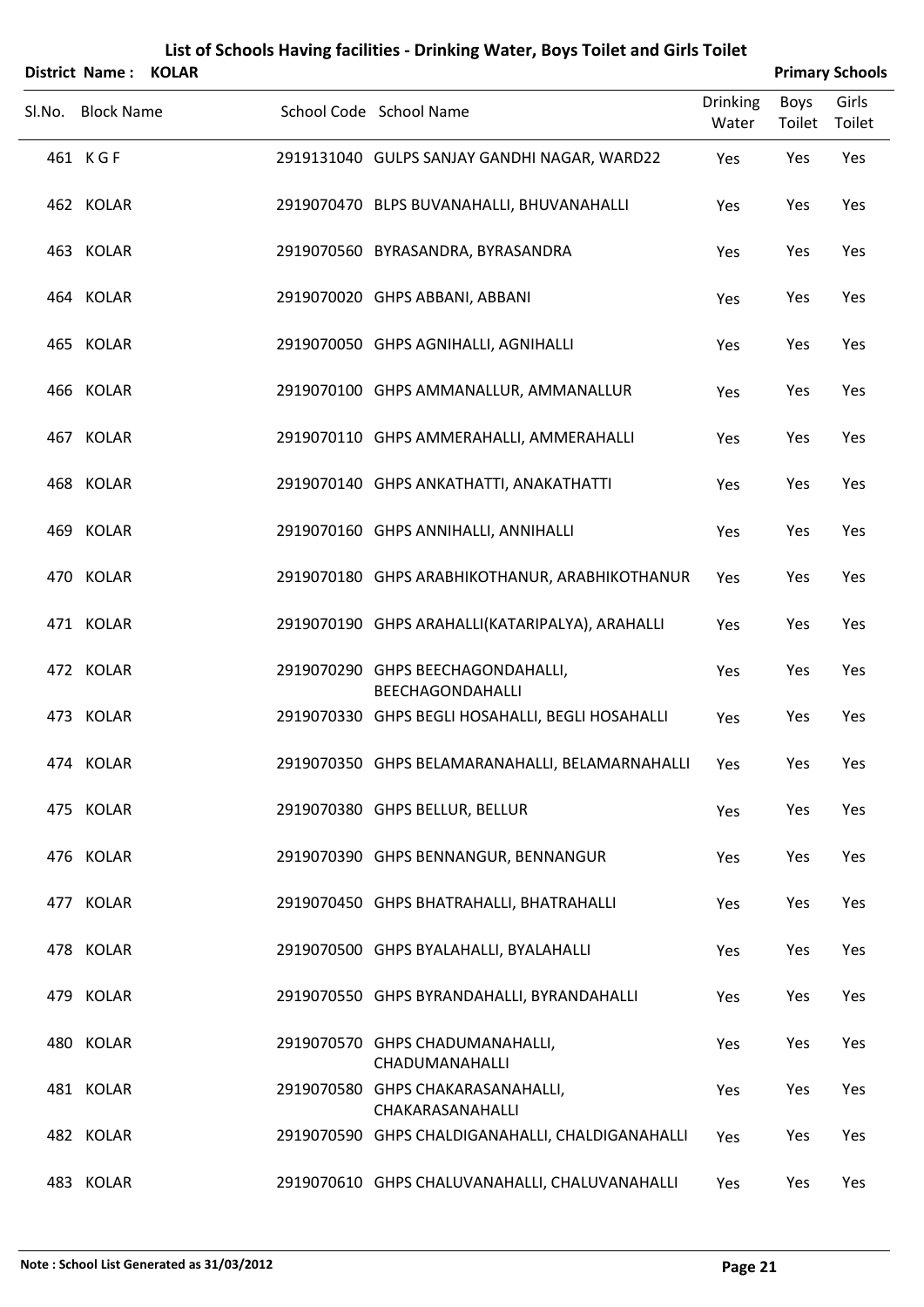|        | District Name:    | <b>KOLAR</b> |                                                           |                          | <b>Primary Schools</b> |                 |
|--------|-------------------|--------------|-----------------------------------------------------------|--------------------------|------------------------|-----------------|
| Sl.No. | <b>Block Name</b> |              | School Code School Name                                   | <b>Drinking</b><br>Water | Boys<br>Toilet         | Girls<br>Toilet |
|        | 484 KOLAR         |              | 2919070640 GHPS CHANJIMALE, CHANJIMALE                    | Yes                      | Yes                    | Yes             |
|        | 485 KOLAR         |              | 2919070680 GHPS CHANNASANDRA, CHANNASANDRA                | Yes                      | Yes                    | Yes             |
|        | 486 KOLAR         |              | 2919070700 GHPS CHATRAKODIHALLI, CHATRAKODIHALLI          | Yes                      | Yes                    | Yes             |
|        | 487 KOLAR         |              | 2919070730 GHPS CHIKKAIYUR, CHIKKAIYYUR                   | Yes                      | Yes                    | Yes             |
|        | 488 KOLAR         |              | 2919070840 GHPS CHOWDADENAHALLI,<br>CHOWDADENAHALLI       | Yes                      | Yes                    | Yes             |
|        | 489 KOLAR         |              | 2919070850 GHPS CHUNCHADENAHALLI,<br>CHUNCHEDENAHALLI     | Yes                      | Yes                    | Yes             |
|        | 490 KOLAR         |              | 2919070930 GHPS DIMBA CHAMANAHALLI, DIMBA<br>CHAMANAHALLI | Yes                      | Yes                    | Yes             |
|        | 491 KOLAR         |              | 2919070950 GHPS DINNEHOSAHALLI, DINNEHOSAHALLI            | Yes                      | Yes                    | Yes             |
|        | 492 KOLAR         |              | 2919070980 GHPS DODDA IYYUR, DODDA IYYUR                  | Yes                      | Yes                    | Yes             |
|        | 493 KOLAR         |              | 2919070970 GHPS DODDAHASALA, DODDAHASALA                  | Yes                      | Yes                    | Yes             |
|        | 494 KOLAR         |              | 2919070990 GHPS DODDAVALLABI, DODDA VALLABI               | Yes                      | Yes                    | Yes             |
|        | 495 KOLAR         |              | 2919071020 GHPS GADDEKANNUR, GADDEKANNUR                  | Yes                      | Yes                    | Yes             |
|        | 496 KOLAR         |              | 2919071080 GHPS GARUDANAHALLI, GARUDANAHALLI              | Yes                      | Yes                    | Yes             |
|        | 497 KOLAR         |              | 2919071100 GHPS GATTAHALLI, GHATTIHALLI                   | Yes                      | Yes                    | Yes             |
|        | 498 KOLAR         |              | 2919071150 GHPS GOTTIHALLI, GOTTIHALLI                    | Yes                      | Yes                    | Yes             |
|        | 499 KOLAR         |              | 2919073670 GHPS GULPET, WARD8(GALPET, BABU BAZAR)         | Yes                      | Yes                    | Yes             |
|        | 500 KOLAR         |              | 2919071280 GHPS HARATI, HARATI                            | Yes                      | Yes                    | Yes             |
|        | 501 KOLAR         |              | 2919071310 GHPS HAROHALLI, HAROHALLI                      | Yes                      | Yes                    | Yes             |
|        | 502 KOLAR         |              | 2919071350 GHPS HOGARI, HOGARI                            | Yes                      | Yes                    | Yes             |
|        | 503 KOLAR         |              | 2919071380 GHPS HOLLAMBALLI, HOLLAMBALLI                  | Yes                      | Yes                    | Yes             |
|        | 504 KOLAR         |              | 2919071390 GHPS HOLUR, HOLUR                              | Yes                      | Yes                    | Yes             |
|        | 505 KOLAR         |              | 2919071400 GHPS HONNENAHALLI, HONNENAHALLI                | Yes                      | Yes                    | Yes             |

KOLAR 2919071430 GHPS HULLNKALLU, HULLANKALLU Yes Yes Yes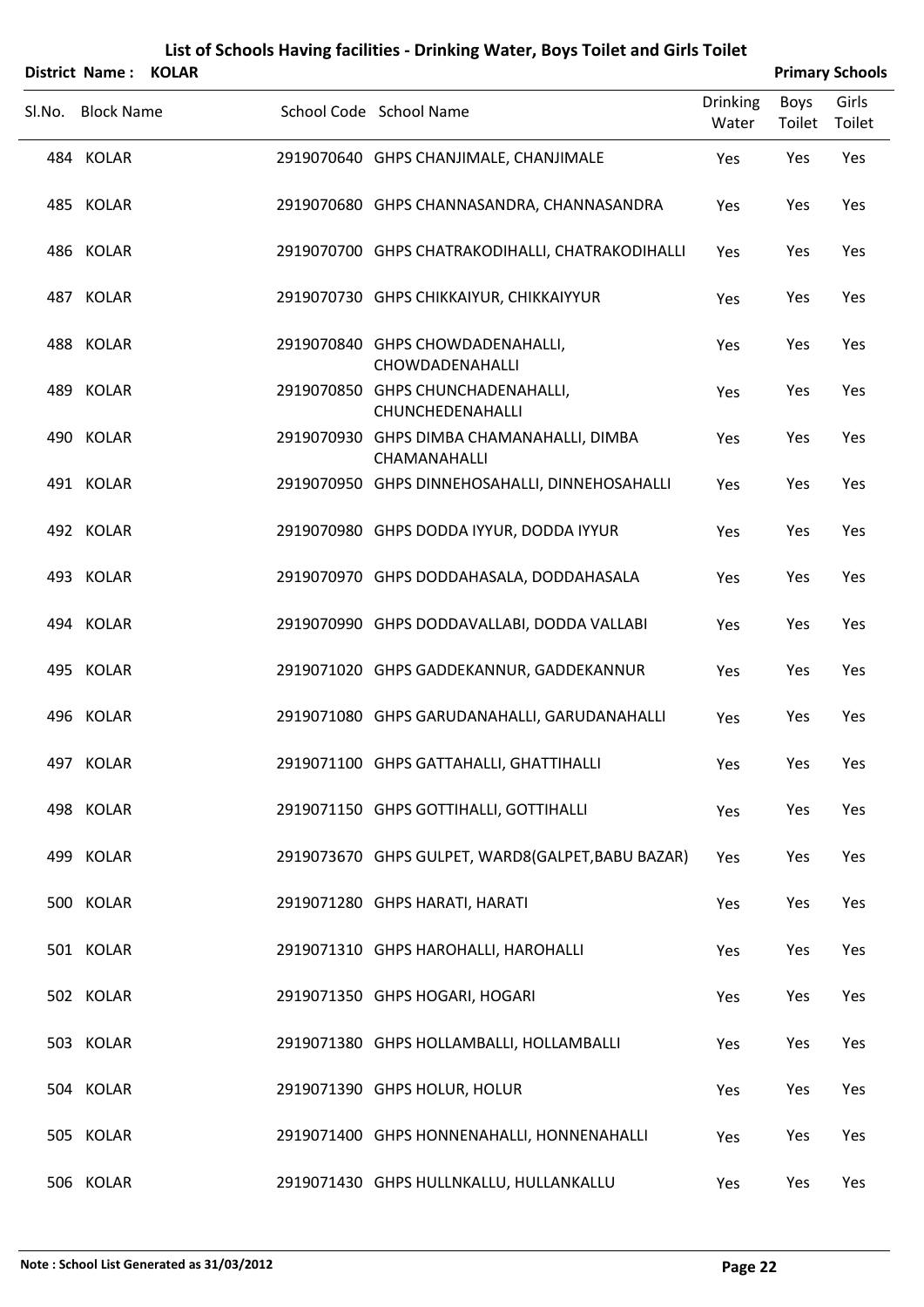|        | <b>District Name:</b> | <b>KOLAR</b> |                                                                   |                          |                | <b>Primary Schools</b> |
|--------|-----------------------|--------------|-------------------------------------------------------------------|--------------------------|----------------|------------------------|
| SI.No. | <b>Block Name</b>     |              | School Code School Name                                           | <b>Drinking</b><br>Water | Boys<br>Toilet | Girls<br>Toilet        |
|        | 507 KOLAR             |              | 2919071440 GHPS HUTHUR, HUTHUR                                    | Yes                      | Yes            | Yes                    |
|        | 508 KOLAR             |              | 2919071450 GHPS IRAGASANDRA, IRAGASANDRA                          | Yes                      | Yes            | Yes                    |
|        | 509 KOLAR             |              | 2919071460 GHPS ITHARASANAHALLI, ITHARASANAHALLI                  | Yes                      | Yes            | Yes                    |
|        | 510 KOLAR             |              | 2919071470 GHPS JADERI, JADERI                                    | Yes                      | Yes            | Yes                    |
|        | 511 KOLAR             |              | 2919071480 GHPS JAMBAPURA, JAMBAPURA                              | Yes                      | Yes            | Yes                    |
|        | 512 KOLAR             |              | 2919071520 GHPS JANNAGHATTA, JANNAGHATTA                          | Yes                      | Yes            | Yes                    |
|        | 513 KOLAR             |              | 2919071750 GHPS JODI KRISHNAPURA, KARUDABANDE<br><b>HOSAHALLI</b> | Yes                      | Yes            | Yes                    |
|        | 514 KOLAR             |              | 2919071590 GHPS KADAHALLI, KADAHALLI                              | Yes                      | Yes            | Yes                    |
|        | 515 KOLAR             |              | 2919071610 GHPS KADRIPURA, KADRIPURA                              | Yes                      | Yes            | Yes                    |
|        | 516 KOLAR             |              | 2919071820 GHPS KAJIKALLAHALLI, KHAJIKALLAHALLI                   | Yes                      | Yes            | Yes                    |
|        | 517 KOLAR             |              | 2919071620 GHPS KAKINATHA, KAKINATHA                              | Yes                      | Yes            | Yes                    |
|        | 518 KOLAR             |              | 2919071690 GHPS KAMADENAHALLI, KAMADENAHALLI                      | Yes                      | Yes            | Yes                    |
|        | 519 KOLAR             |              | 2919073820 GHPS KAMALA MAHADI,<br>WARD23(KILARIPETE)              | Yes                      | Yes            | Yes                    |
|        | 520 KOLAR             |              | 2919071710 GHPS KAMMASANDRA, KAMMASASNDRA                         | Yes                      | Yes            | Yes                    |
|        | 521 KOLAR             |              | 2919073800 GHPS KATARIPALYA,<br>WARD21(KATARIPALLYA)              | Yes                      | Yes            | Yes                    |
|        | 522 KOLAR             |              | 2919073870 GHPS KEELUKOTE,<br>WARD28(K.KOTE, VIBUTHIPURA)         | Yes                      | Yes            | Yes                    |
|        | 523 KOLAR             |              | 2919071780 GHPS KEMBODI, KEMBODI                                  | Yes                      | Yes            | Yes                    |
|        | 524 KOLAR             |              | 2919071800 GHPS KENDATTI, KENDATTI                                | Yes                      | Yes            | Yes                    |
|        | 525 KOLAR             |              | 2919071600 GHPS KHADIRIPURA, KHADRIPURA                           | Yes                      | Yes            | Yes                    |
|        | 526 KOLAR             |              | 2919071830 GHPS KITHANDUR, KITHANDUR                              | Yes                      | Yes            | Yes                    |
|        | 527 KOLAR             |              | 2919071850 GHPS KODI RAMASANDRA, KODI<br>RAMASANDRA               | Yes                      | Yes            | Yes                    |
|        | 528 KOLAR             |              | 2919071840 GHPS KODIKANNUR, KODI KANNUR                           | Yes                      | Yes            | Yes                    |
|        | 529 KOLAR             |              | 2919071910 GHPS KONDARAJANAHALLI,<br>KONDARAJANAHALLI             | Yes                      | Yes            | Yes                    |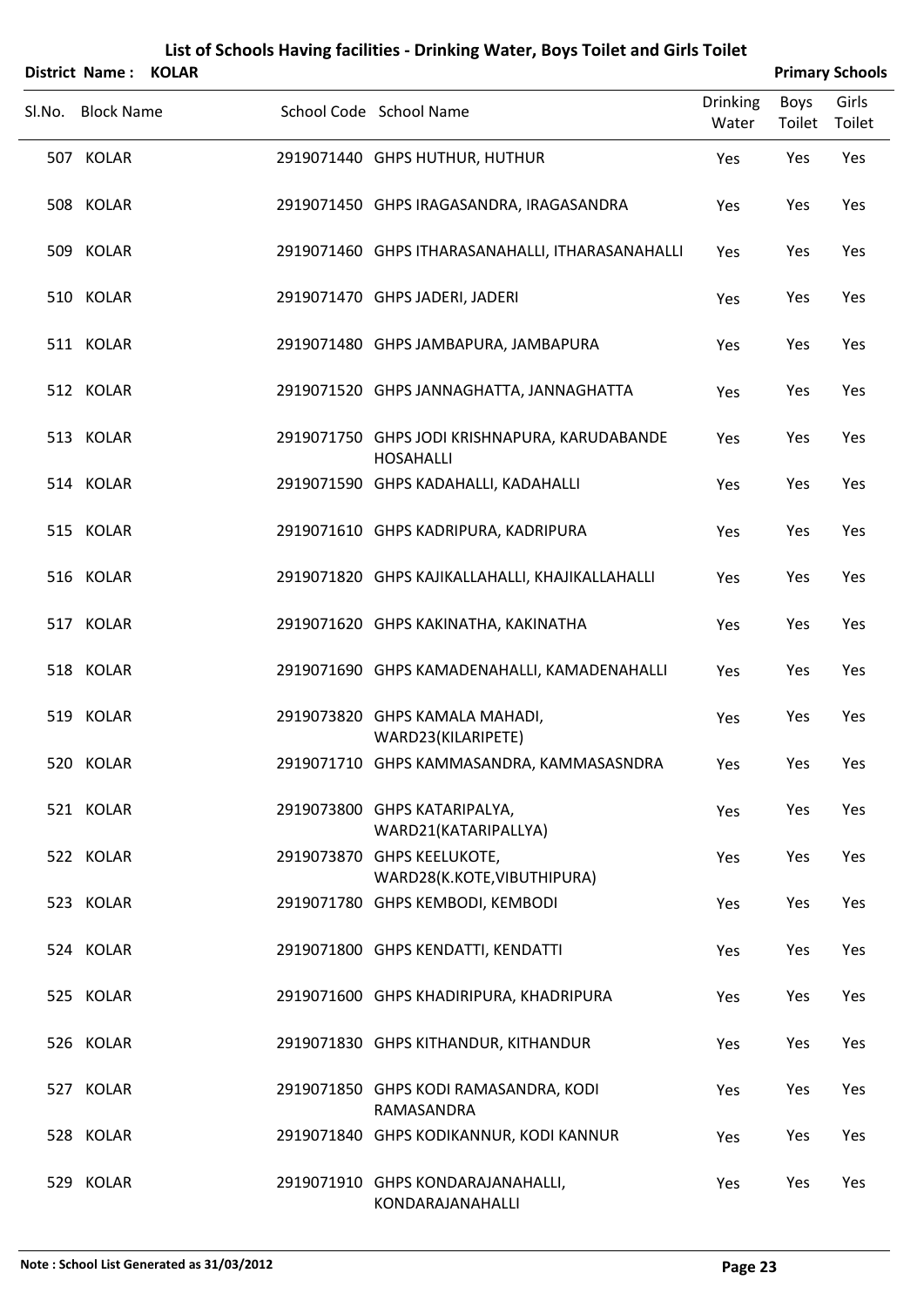| <b>District Name:</b> | List of Schools Having facilities - Drinking Water, Boys Toilet and Girls Toilet<br><b>KOLAR</b> | <b>Primary Schools</b>                                    |                          |                |                 |
|-----------------------|--------------------------------------------------------------------------------------------------|-----------------------------------------------------------|--------------------------|----------------|-----------------|
| Sl.No. Block Name     |                                                                                                  | School Code School Name                                   | <b>Drinking</b><br>Water | Boys<br>Toilet | Girls<br>Toilet |
| 530 KOLAR             |                                                                                                  | 2919071920 GHPS KONDASANDRA, KONDASANDRA                  | Yes                      | Yes            | Yes             |
| 531 KOLAR             |                                                                                                  | 2919071930 GHPS KONDENAHALLI, KONDENAHALLI                | Yes                      | Yes            | Yes             |
| 532 KOLAR             |                                                                                                  | 2919072080 GHPS KURUGAL, KURUGAL                          | Yes                      | Yes            | Yes             |
| 533 KOLAR             |                                                                                                  | 2919070830 GHPS M CHOLAGHATTA, CHOLAGHATTA                | Yes                      | Yes            | Yes             |
| 534 KOLAR             |                                                                                                  | 2919072390 GHPS M HOSAHALLI, MUDUVADI HOSAHALLI           | Yes                      | Yes            | Yes             |
| 535 KOLAR             |                                                                                                  | 2919072160 GHPS M MALLANDAHALLI, MADDERI<br>MALLANDAHALLI | Yes                      | Yes            | Yes             |
| 536 KOLAR             |                                                                                                  | 2919072130 GHPS MADANAHALLI, MADANAHALLI                  | Yes                      | Yes            | Yes             |
| 537 KOLAR             |                                                                                                  | 2919072150 GHPS MADDERI, MADDERI                          | Yes                      | Yes            | Yes             |
| 538 KOLAR             |                                                                                                  | 2919072190 GHPS MADIVALA, MADIVALA                        | Yes                      | Yes            | Yes             |
| 539 KOLAR             |                                                                                                  | 2919072210 GHPS MALLASANDRA, MALLASANDRA                  | Yes                      | Yes            | Yes             |
| 540 KOLAR             |                                                                                                  | 2919072230 GHPS MANCHANDANAHALLI,<br>MANCHANDAHALLI       | Yes                      | Yes            | Yes             |
| 541 KOLAR             |                                                                                                  | 2919072240 GHPS MANGASANDRA, MANGASANDRA                  | Yes                      | Yes            | Yes             |
| 542 KOLAR             |                                                                                                  | 2919072250 GHPS MANIGATTA, MANIGHATTA                     | Yes                      | Yes            | Yes             |
| 543 KOLAR             |                                                                                                  | 2919072270 GHPS MANJIL, MANJIL                            | Yes                      | Yes            | Yes             |
| 544 KOLAR             |                                                                                                  | 2919072290 GHPS Marjenahalli, MARJENAHALLI                | Yes                      | Yes            | Yes             |
| 545 KOLAR             |                                                                                                  | 2919072340 GHPS MATNAHALLI, MATNAHALLI                    | Yes                      | Yes            | Yes             |
| 546 KOLAR             |                                                                                                  | 2919072350 GHPS MEDIHALLA, MEDIHALA                       | Yes                      | Yes            | Yes             |
| 547 KOLAR             |                                                                                                  | 2919072380 GHPS MUDUVADI, MUDUVADI                        | Yes                      | Yes            | Yes             |
| 548 KOLAR             |                                                                                                  | 2919072400 GHPS MUDUVATHI, MUDUVATHI                      | Yes                      | Yes            | Yes             |
| 549 KOLAR             |                                                                                                  | 2919072410 GHPS MULLAHALLI, MULLAHALLI                    | Yes                      | Yes            | Yes             |
| 550 KOLAR             |                                                                                                  | 2919072420 GHPS MYLANDAHALLI, MYLANDAHALLI                | Yes                      | Yes            | Yes             |
| 551 KOLAR             |                                                                                                  | 2919072450 GHPS NADUPALLI, NADUPALLI                      | Yes                      | Yes            | Yes             |
| 552 KOLAR             |                                                                                                  | 2919072480 GHPS NAGANALA, NAGANALA                        | Yes                      | Yes            | Yes             |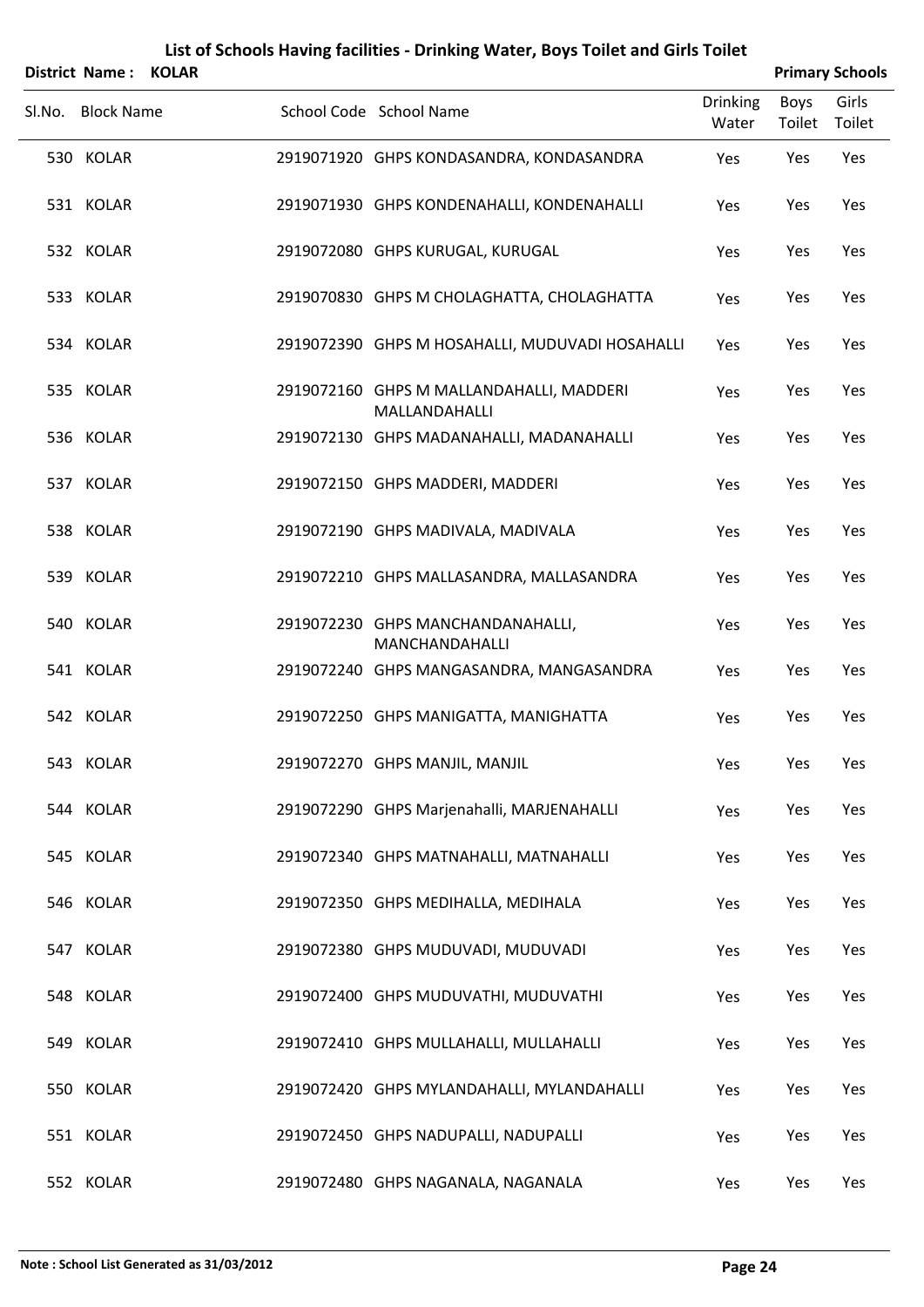| District Name:    | <b>KOLAR</b> |                                                                     |                          |                | <b>Primary Schools</b> |
|-------------------|--------------|---------------------------------------------------------------------|--------------------------|----------------|------------------------|
| Sl.No. Block Name |              | School Code School Name                                             | <b>Drinking</b><br>Water | Boys<br>Toilet | Girls<br>Toilet        |
| 553 KOLAR         |              | 2919072490 GHPS NAGANAYAKANAHALLI,<br>NAGANAYAKANAHALLI             | Yes                      | Yes            | Yes                    |
| 554 KOLAR         |              | 2919072590 GHPS NAKKANAHALLI, NUKKANAHALLI                          | Yes                      | Yes            | Yes                    |
| 555 KOLAR         |              | 2919072540 GHPS NEELAKANTAPURA, NEELAKANTAPURA                      | Yes                      | Yes            | Yes                    |
| 556 KOLAR         |              | 2919072500 GHPS NENDAMBALLI, NANDAMBALLI                            | Yes                      | Yes            | Yes                    |
| 557 KOLAR         |              | 2919073700 GHPS OLD EXTN.,<br>WARD11(GOWRIPET, ARALEPET)            | Yes                      | Yes            | Yes                    |
| 558 KOLAR         |              | 2919073690 GHPS OLD, WARD10(GOWRIPET)                               | Yes                      | Yes            | Yes                    |
| 559 KOLAR         |              | 2919072670 GHPS PAREHOSAHALLI, PAREHOSAHALLI                        | Yes                      | Yes            | Yes                    |
| 560 KOLAR         |              | 2919072690 GHPS PATNA, PATNA                                        | Yes                      | Yes            | Yes                    |
| 561 KOLAR         |              | 2919073720 GHPS PETECHAMANAHALLI,<br>WARD13(P.C.BADAVANE,P.C.HALLI) | Yes                      | Yes            | Yes                    |
| 562 KOLAR         |              | 2919072740 GHPS POOVANDAHALLI, POOVANDAHALLI                        | Yes                      | Yes            | Yes                    |
| 563 KOLAR         |              | 2919072750 GHPS PURAHALLI, PURAHALLI                                | Yes                      | Yes            | Yes                    |
| 564 KOLAR         |              | 2919072780 GHPS RAJAKALLAHALLI, RAJAKALLAHALLI                      | Yes                      | Yes            | Yes                    |
| 565 KOLAR         |              | 2919072820 GHPS RAMASANDRA, RAMASANDRA                              | Yes                      | Yes            | Yes                    |
| 566 KOLAR         |              | 2919072880 GHPS SEEPUR, SEEPURA                                     | Yes                      | Yes            | Yes                    |
| 567 KOLAR         |              | 2919072890 GHPS SEESANDRA, SEESANDRA                                | Yes                      | Yes            | Yes                    |
| 568 KOLAR         |              | 2919072910 GHPS SEETHI, SEETHI                                      | Yes                      | Yes            | Yes                    |
| 569 KOLAR         |              | 2919072930 GHPS SETTIHALLI, SETTIHALLI                              | Yes                      | Yes            | Yes                    |
| 570 KOLAR         |              | 2919072940 GHPS SETTIKOTHANUR, SETTIKOTHANUR                        | Yes                      | Yes            | Yes                    |
| 571 KOLAR         |              | 2919072960 GHPS SETTIMADAMANGALA,<br>SETTIMADAMANGALA               | Yes                      | Yes            | Yes                    |
| 572 KOLAR         |              | 2919072980 GHPS SHANUBHOGANAHALLI,<br>SHANUBHOGANAHALLI             | Yes                      | Yes            | Yes                    |
| 573 KOLAR         |              | 2919072990 GHPS SHAPURA, SHAPURA                                    | Yes                      | Yes            | Yes                    |

574 KOLAR 2919073000 GHPS SHILLANGERE, SHILLANGERE Yes Yes Yes

575 KOLAR 2919073030 GHPS SINGONDAHALLI, SINGONDAHALLI Yes Yes Yes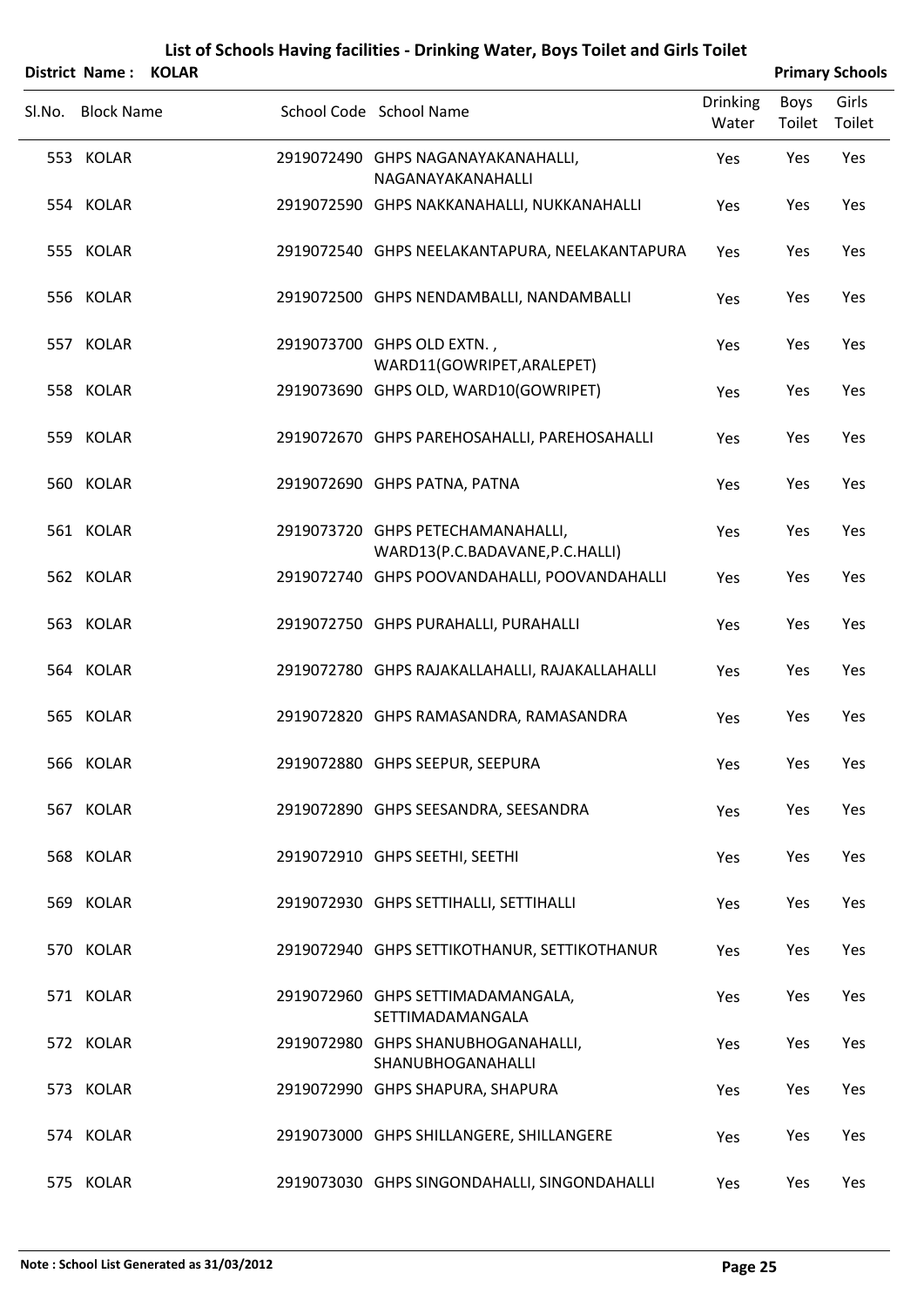| List of Schools Having facilities - Drinking Water, Boys Toilet and Girls Toilet<br><b>Primary Schools</b><br><b>District Name:</b><br><b>KOLAR</b> |                   |  |                                                                |                          |                       |                 |  |  |
|-----------------------------------------------------------------------------------------------------------------------------------------------------|-------------------|--|----------------------------------------------------------------|--------------------------|-----------------------|-----------------|--|--|
|                                                                                                                                                     | Sl.No. Block Name |  | School Code School Name                                        | <b>Drinking</b><br>Water | <b>Boys</b><br>Toilet | Girls<br>Toilet |  |  |
|                                                                                                                                                     | 576 KOLAR         |  | 2919073040 GHPS SIRESANDRA, SIRESANDRA                         | Yes                      | Yes                   | Yes             |  |  |
|                                                                                                                                                     | 577 KOLAR         |  | 2919073090 GHPS SONNENAHALLI, SONNENAHALLI                     | Yes                      | Yes                   | Yes             |  |  |
|                                                                                                                                                     | 578 KOLAR         |  | 2919073100 GHPS SUGATUR, SUGATUR                               | Yes                      | Yes                   | Yes             |  |  |
|                                                                                                                                                     | 579 KOLAR         |  | 2919073130 GHPS SULUR, SULUR                                   | Yes                      | Yes                   | Yes             |  |  |
|                                                                                                                                                     | 580 KOLAR         |  | 2919073160 GHPS THALAGUNDA, TALAGUNDA                          | Yes                      | Yes                   | Yes             |  |  |
|                                                                                                                                                     | 581 KOLAR         |  | 2919073600 GHPS THAMAKA, WARD1(TAMKA)                          | Yes                      | Yes                   | Yes             |  |  |
|                                                                                                                                                     | 582 KOLAR         |  | 2919072640 GHPS THERAHALLI, PAPARAJANAHALLI                    | Yes                      | Yes                   | Yes             |  |  |
|                                                                                                                                                     | 583 KOLAR         |  | 2919073220 GHPS THIPPENAHALLI, THIPPENAHALLI                   | Yes                      | Yes                   | Yes             |  |  |
|                                                                                                                                                     | 584 KOLAR         |  | 2919073230 GHPS THIRUMALAKOPPA, THIRUMALAKOPPA                 | Yes                      | Yes                   | Yes             |  |  |
|                                                                                                                                                     | 585 KOLAR         |  | 2919073250 GHPS THONDALA, THONDALA                             | Yes                      | Yes                   | Yes             |  |  |
|                                                                                                                                                     | 586 KOLAR         |  | 2919073260 GHPS THORADEVANDAHALLI,<br><b>THORADEVANDAHALLI</b> | Yes                      | Yes                   | Yes             |  |  |
|                                                                                                                                                     | 587 KOLAR         |  | 2919073270 GHPS THORANAKAMBADAHALLI,<br>THORANAKAMBADAHALLI    | Yes                      | Yes                   | Yes             |  |  |
|                                                                                                                                                     | 588 KOLAR         |  | 2919073280 GHPS THOTLI, THOTLI                                 | Yes                      | Yes                   | Yes             |  |  |
|                                                                                                                                                     | 589 KOLAR         |  | 2919073310 GHPS THYAVANAHALLI, THYAVANAHALLI                   | Yes                      | Yes                   | Yes             |  |  |
|                                                                                                                                                     | 590 KOLAR         |  | 2919073340 GHPS UPPAKUNTE, UPPAKUNTE                           | Yes                      | Yes                   | Yes             |  |  |
|                                                                                                                                                     | 591 KOLAR         |  | 2919073360 GHPS URAGILRI, URIGILI                              | Yes                      | Yes                   | Yes             |  |  |
|                                                                                                                                                     | 592 KOLAR         |  | 2919073350 GHPS URATA AGRAHARA, URATI AGRAHARA                 | Yes                      | Yes                   | Yes             |  |  |
|                                                                                                                                                     | 593 KOLAR         |  | 2919073380 GHPS VADAGUR, VADAGUR                               | Yes                      | Yes                   | Yes             |  |  |
|                                                                                                                                                     | 594 KOLAR         |  | 2919073390 GHPS VARANASI, VANARASI                             | Yes                      | Yes                   | Yes             |  |  |
|                                                                                                                                                     | 595 KOLAR         |  | 2919073440 GHPS VELAGALABURRE, VELAGALABURRE                   | Yes                      | Yes                   | Yes             |  |  |
|                                                                                                                                                     | 596 KOLAR         |  | 2919073490 GHPS VITTAPANAHALLI, VITTAPPANAHALLI                | Yes                      | Yes                   | Yes             |  |  |
|                                                                                                                                                     | 597 KOLAR         |  | 2919073500 GHPS VOKKALERI, VOKKALERI                           | Yes                      | Yes                   | Yes             |  |  |
|                                                                                                                                                     | 598 KOLAR         |  | 2919073530 GHPS YALAVARA, YALAVARA                             | Yes                      | Yes                   | Yes             |  |  |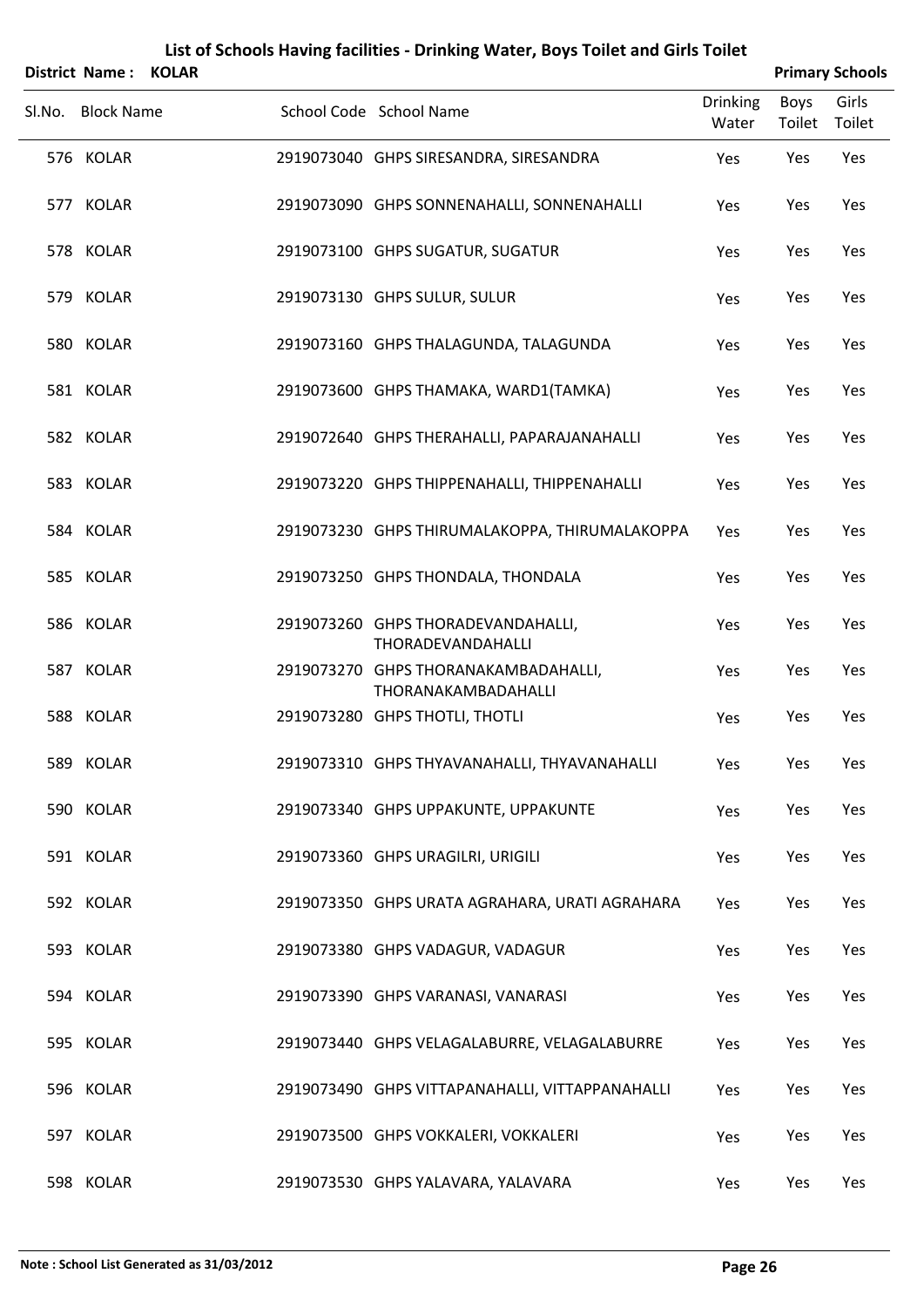|        | District Name:    | <b>KOLAR</b> |                                                                       |                          |                | <b>Primary Schools</b> |
|--------|-------------------|--------------|-----------------------------------------------------------------------|--------------------------|----------------|------------------------|
| SI.No. | <b>Block Name</b> |              | School Code School Name                                               | <b>Drinking</b><br>Water | Boys<br>Toilet | Girls<br>Toilet        |
|        | 599 KOLAR         |              | 2919072530 GLP NAYAKARAHALLI, NAYAKARAHALLI                           | Yes                      | Yes            | Yes                    |
|        | 600 KOLAR         |              | 2919070030 GLPS ACHATNAHALLI, ACHATNAHALLI                            | Yes                      | Yes            | Yes                    |
|        | 601 KOLAR         |              | 2919070060 GLPS AGRAHARA SOMARASANAHALLI,<br>AGRAHARA SOMARASANAHALLI | Yes                      | Yes            | Yes                    |
|        | 602 KOLAR         |              | 2919070070 GLPS AJJAPPANAHALLI, AJJAPPALLI                            | Yes                      | Yes            | Yes                    |
|        | 603 KOLAR         |              | 2919070080 GLPS ALAHALLI, ALAHALLI                                    | Yes                      | Yes            | Yes                    |
|        | 604 KOLAR         |              | 2919072380 GLPS ALIMARADAHOSAHALLI, MUDUVADI                          | Yes                      | Yes            | Yes                    |
|        | 605 KOLAR         |              | 2919072690 GLPS ALLIKUNTE, PATNA                                      | Yes                      | Yes            | Yes                    |
|        | 606 KOLAR         |              | 2919073650 GLPS AMBEDKAR NAGAR,<br>WARD6(AMBEDKAR NAGARA)             | Yes                      | Yes            | Yes                    |
|        | 607 KOLAR         |              | 2919071250 GLPS ANDRAHALLI, ANDRAHALLI                                | Yes                      | Yes            | Yes                    |
|        | 608 KOLAR         |              | 2919070150 GLPS ANNENAHALLI, ANNENAHALLI                              | Yes                      | Yes            | Yes                    |
|        | 609 KOLAR         |              | 2919070170 GLPS APPASANDRA, APPASANDRA                                | Yes                      | Yes            | Yes                    |
|        | 610 KOLAR         |              | 2919070190 GLPS ARAHALLY COLONY, ARAHALLI                             | Yes                      | Yes            | Yes                    |
|        | 611 KOLAR         |              | 2919070210 GLPS ARINAGANAHALLI, ARINAGANAHALLI                        | Yes                      | Yes            | Yes                    |
|        | 612 KOLAR         |              | 2919070220 GLPS BALAGERE, BALAGERE                                    | Yes                      | Yes            | Yes                    |
|        | 613 KOLAR         |              | 2919070240 GLPS BANAKANAHALLI, BANAKANAHALLI                          | Yes                      | Yes            | Yes                    |
|        | 614 KOLAR         |              | 2919073950 GLPS BANTHIGANAHALLI, BANTHIGANAHALLI                      | Yes                      | Yes            | Yes                    |
|        | 615 KOLAR         |              | 2919070260 GLPS BARANDAHALLI, BARANDAHALLI                            | Yes                      | Yes            | Yes                    |
|        | 616 KOLAR         |              | 2919070270 GLPS BASAVANATHA, BASAVANATHA                              | Yes                      | Yes            | Yes                    |
|        | 617 KOLAR         |              | 2919070280 GLPS BEDLI, BEDLI                                          | Yes                      | Yes            | Yes                    |
|        | 618 KOLAR         |              | 2919070300 GLPS BEERAMANAHALLI, BEERAMANAHALLI                        | Yes                      | Yes            | Yes                    |
|        | 619 KOLAR         |              | 2919070320 GLPS BEGLIBENJENAHALLI, BEGLI<br>BENJENAHALLI              | Yes                      | Yes            | Yes                    |
|        | 620 KOLAR         |              | 2919070340 GLPS BELAGANAHALLI, BELAGANAHALLI                          | Yes                      | Yes            | Yes                    |
|        | 621 KOLAR         |              | 2919070360 GLPS BELLAHALLI, BELLAHALLI                                | Yes                      | Yes            | Yes                    |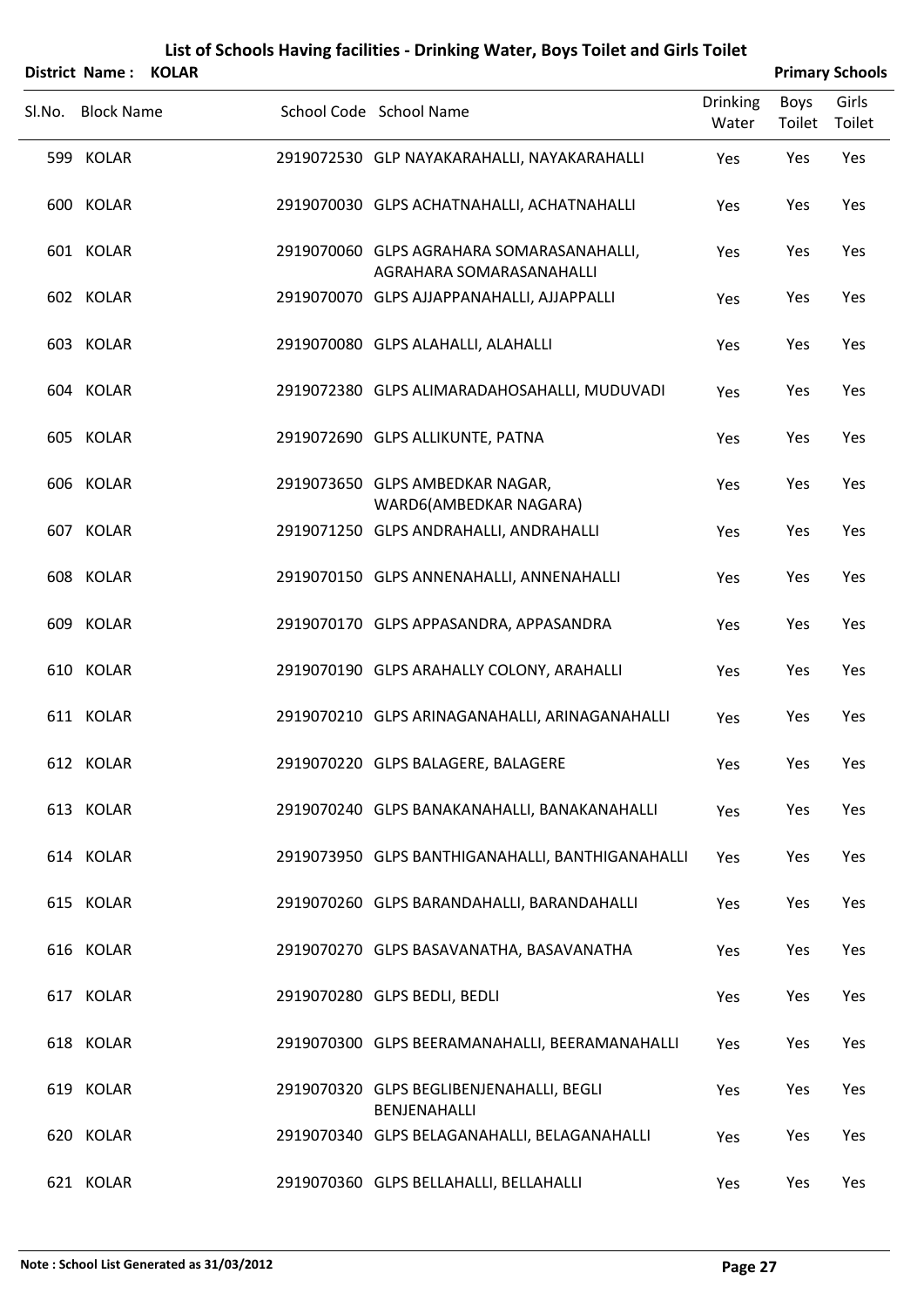|        | <b>District Name:</b> | <b>KOLAR</b> |                                                                   |                          |                | <b>Primary Schools</b> |
|--------|-----------------------|--------------|-------------------------------------------------------------------|--------------------------|----------------|------------------------|
| Sl.No. | <b>Block Name</b>     |              | School Code School Name                                           | <b>Drinking</b><br>Water | Boys<br>Toilet | Girls<br>Toilet        |
|        | 622 KOLAR             |              | 2919070370 GLPS BELLAMBARI, BELLAMBARI                            | Yes                      | Yes            | Yes                    |
|        | 623 KOLAR             |              | 2919070400 GLPS BESTHENAHALLI, BESTHENAHALLI                      | Yes                      | Yes            | Yes                    |
|        | 624 KOLAR             |              | 2919072170 GLPS BETHANI, MADERAHALLI                              | Yes                      | Yes            | Yes                    |
|        | 625 KOLAR             |              | 2919070410 GLPS BETTABENAJANAHALLI, BETTA<br><b>BENAJANAHALLI</b> | Yes                      | Yes            | Yes                    |
|        | 626 KOLAR             |              | 2919070440 GLPS BETTAHOSAPURA, BETTAHOSAPUR                       | Yes                      | Yes            | Yes                    |
|        | 627 KOLAR             |              | 2919073880 GLPS BHOVI COLONY, WARD29(KARANJI<br>KATTE)            | Yes                      | Yes            | Yes                    |
|        | 628 KOLAR             |              | 2919070490 GLPS BUSANAHALLI, BUSSANAHALLI                         | Yes                      | Yes            | Yes                    |
|        | 629 KOLAR             |              | 2919070510 GLPS BYAPPANAHALLI, BYAPPANAHALLI                      | Yes                      | Yes            | Yes                    |
|        | 630 KOLAR             |              | 2919070600 GLPS CHALLAHALLI, CHALLAHALLI                          | Yes                      | Yes            | Yes                    |
|        | 631 KOLAR             |              | 2919070620 GLPS CHAMARAHALLI, CHAMARAHALLI                        | Yes                      | Yes            | Yes                    |
|        | 632 KOLAR             |              | 2919070630 GLPS CHANDRASHEKARAPURA,<br>CHADRASHEKARAPURA          | Yes                      | Yes            | Yes                    |
|        | 633 KOLAR             |              | 2919070650 GLPS CHANNAPPANAHALLI,<br>CHANNAPPANAHALLI             | Yes                      | Yes            | Yes                    |
|        | 634 KOLAR             |              | 2919070670 GLPS CHANNARAYANAPURA,<br>CHANNARAYAPURA               | Yes                      | Yes            | Yes                    |
|        | 635 KOLAR             |              | 2919070720 GLPS CHIKKAHASALA, CHIKKAHASALA                        | Yes                      | Yes            | Yes                    |
|        | 636 KOLAR             |              | 2919070710 GLPS CHIKKAKURUBARAHALLI, CHIKKA<br>KURUBARAHALLI      | Yes                      | Yes            | Yes                    |
|        | 637 KOLAR             |              | 2919070740 GLPS CHIKKANAHALLI(BEGLI),<br>CHIKKANAHALLI            | Yes                      | Yes            | Yes                    |
|        | 638 KOLAR             |              | 2919070760 GLPS CHILLAPANAHALLI, CHILLAPALLI                      | Yes                      | Yes            | Yes                    |
|        | 639 KOLAR             |              | 2919070780 GLPS CHINNAPURA (MARJENAHALLI),<br>CHINNAPURA          | Yes                      | Yes            | Yes                    |
|        | 640 KOLAR             |              | 2919070780 GLPS CHINNAPURA (MUDUVATHI),<br><b>CHINNAPURA</b>      | Yes                      | Yes            | Yes                    |
|        | 641 KOLAR             |              | 2919070800 GLPS CHITNAHALLI, CHITNAHALLI                          | Yes                      | Yes            | Yes                    |
|        | 642 KOLAR             |              | 2919070820 GLPS CHOKKAHALLI, CHOKKAHALLI                          | Yes                      | Yes            | Yes                    |
|        | 643 KOLAR             |              | 2919070810 GLPS CHOKKAPURA, CHOKKAPUR                             | Yes                      | Yes            | Yes                    |
|        | 644 KOLAR             |              | 2919070830 GLPS CHOLAGHATTA, CHOLAGHATTA                          | Yes                      | Yes            | Yes                    |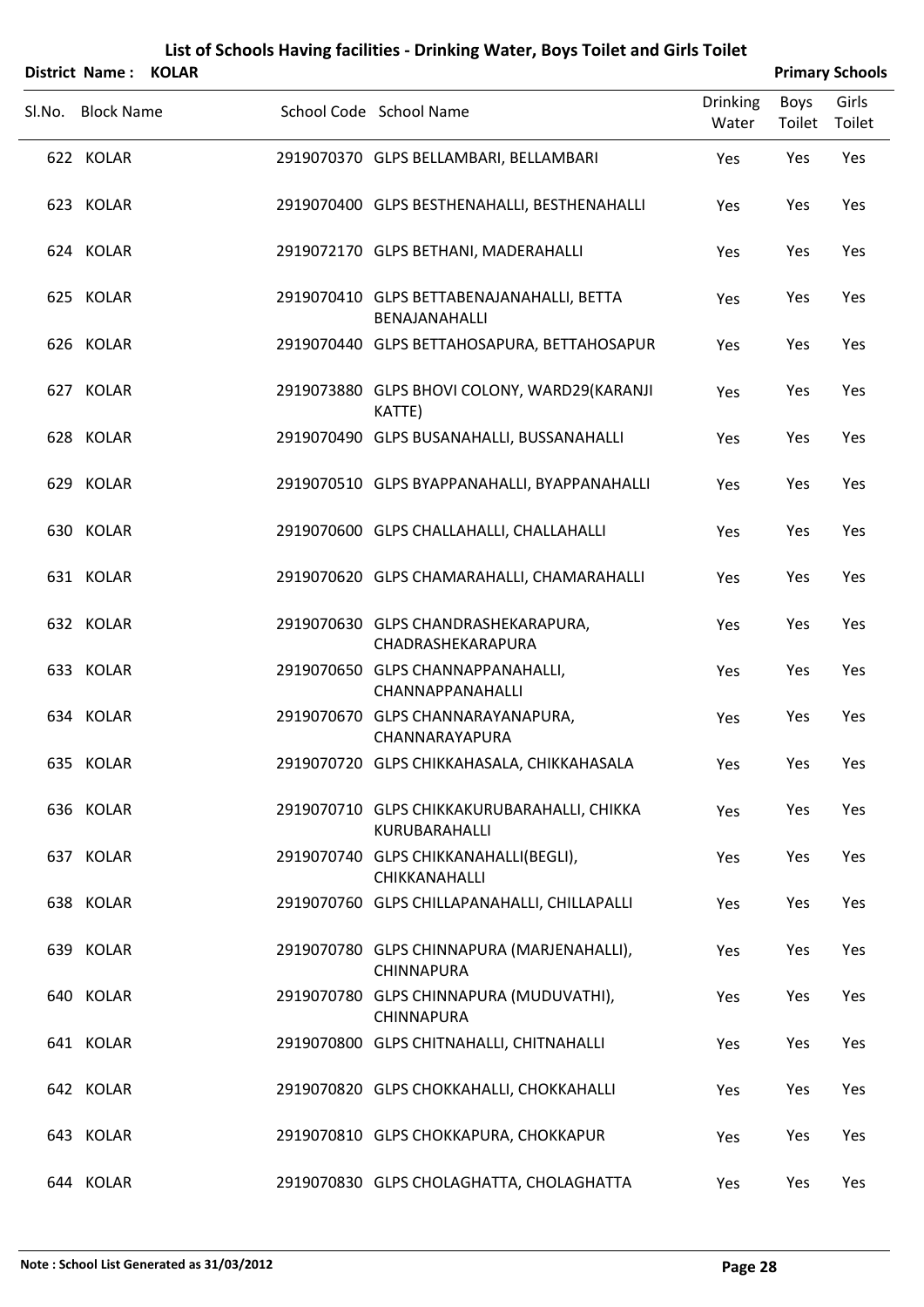|        | District Name: KOLAR |                                                                 |                          |                | <b>Primary Schools</b> |
|--------|----------------------|-----------------------------------------------------------------|--------------------------|----------------|------------------------|
| SI.No. | <b>Block Name</b>    | School Code School Name                                         | <b>Drinking</b><br>Water | Boys<br>Toilet | Girls<br>Toilet        |
|        | 645 KOLAR            | 2919070840 GLPS CHOWDADENAHALLI,<br><b>CHOWDADENAHALLI</b>      | Yes                      | Yes            | Yes                    |
|        | 646 KOLAR            | 2919070860 GLPS DADIREDDIHALLI, DADIREDDIHALLI                  | Yes                      | Yes            | Yes                    |
|        | 647 KOLAR            | 2919070870 GLPS DANAVAHALLI, DANAVAHALLI                        | Yes                      | Yes            | Yes                    |
|        | 648 KOLAR            | 2919070880 GLPS DANDIGANAHALLI, DANDIGANAHALLI                  | Yes                      | Yes            | Yes                    |
|        | 649 KOLAR            | 2919073880 GLPS DEVANGAPET, WARD29(KARANJI<br>KATTE)            | Yes                      | Yes            | Yes                    |
|        | 650 KOLAR            | 2919070910 GLPS DHANAMATNAHALLI,<br>DHANAMATANAHALLI            | Yes                      | Yes            | Yes                    |
|        | 651 KOLAR            | 2919070920 GLPS DIMBA, DIMBA                                    | Yes                      | Yes            | Yes                    |
|        | 652 KOLAR            | 2919070800 GLPS DINNUR, CHITNAHALLI                             | Yes                      | Yes            | Yes                    |
|        | 653 KOLAR            | 2919070960 GLPS DODDA KURUBARAHALLI, DODDA<br>KURUBARAHALLI     | Yes                      | Yes            | Yes                    |
|        | 654 KOLAR            | 2919071000 GLPS DODDNAHALLI, DODDNAHALLI                        | Yes                      | Yes            | Yes                    |
|        | 655 KOLAR            | 2919071150 GLPS ECHALA DINNUR, GOTTIHALLI                       | Yes                      | Yes            | Yes                    |
|        | 656 KOLAR            | 2919071010 GLPS EKAMBALLI, EKAMBALLI                            | Yes                      | Yes            | Yes                    |
|        | 657 KOLAR            | 2919071030 GLPS GAJALADINNE, GAJALADINNE                        | Yes                      | Yes            | Yes                    |
|        | 658 KOLAR            | 2919073660 GLPS GANGAMMANAPALYA,<br>WARD7(GALPET, PALSANDRA LT) | Yes                      | Yes            | Yes                    |
|        | 659 KOLAR            | 2919071050 GLPS GANGAPURA(VAKKALERI), GANGAPURA                 | Yes                      | Yes            | Yes                    |
|        | 660 KOLAR            | 2919071050 GLPS GANGAPURA, GANGAPURA                            | Yes                      | Yes            | Yes                    |
|        | 661 KOLAR            | 2919071060 GLPS GANGARASANAHALLI,<br>GANGARASANAHALLI           | Yes                      | Yes            | Yes                    |
|        | 662 KOLAR            | 2919071070 GLPS GANGATTA, GANGATTA                              | Yes                      | Yes            | Yes                    |
|        | 663 KOLAR            | 2919071120 GLPS GIRNAHALLI, GIRNAHALLI                          | Yes                      | Yes            | Yes                    |
|        | 664 KOLAR            | 2919071130 GLPS GOOLIGANAHALLI, GOOLGANAHALLI                   | Yes                      | Yes            | Yes                    |
|        | 665 KOLAR            | 2919071170 GLPS GUDDANAPURA, GUNDDANAPURA                       | Yes                      | Yes            | Yes                    |
|        | 666 KOLAR            | 2919071190 GLPS GURGANJIGURKI, GURUGANJIGURKI                   | Yes                      | Yes            | Yes                    |
|        | 667 KOLAR            | 2919073990 GLPS GUTAHALLI, GUTTAHALLI(NARSAPURA)                | Yes                      | Yes            | Yes                    |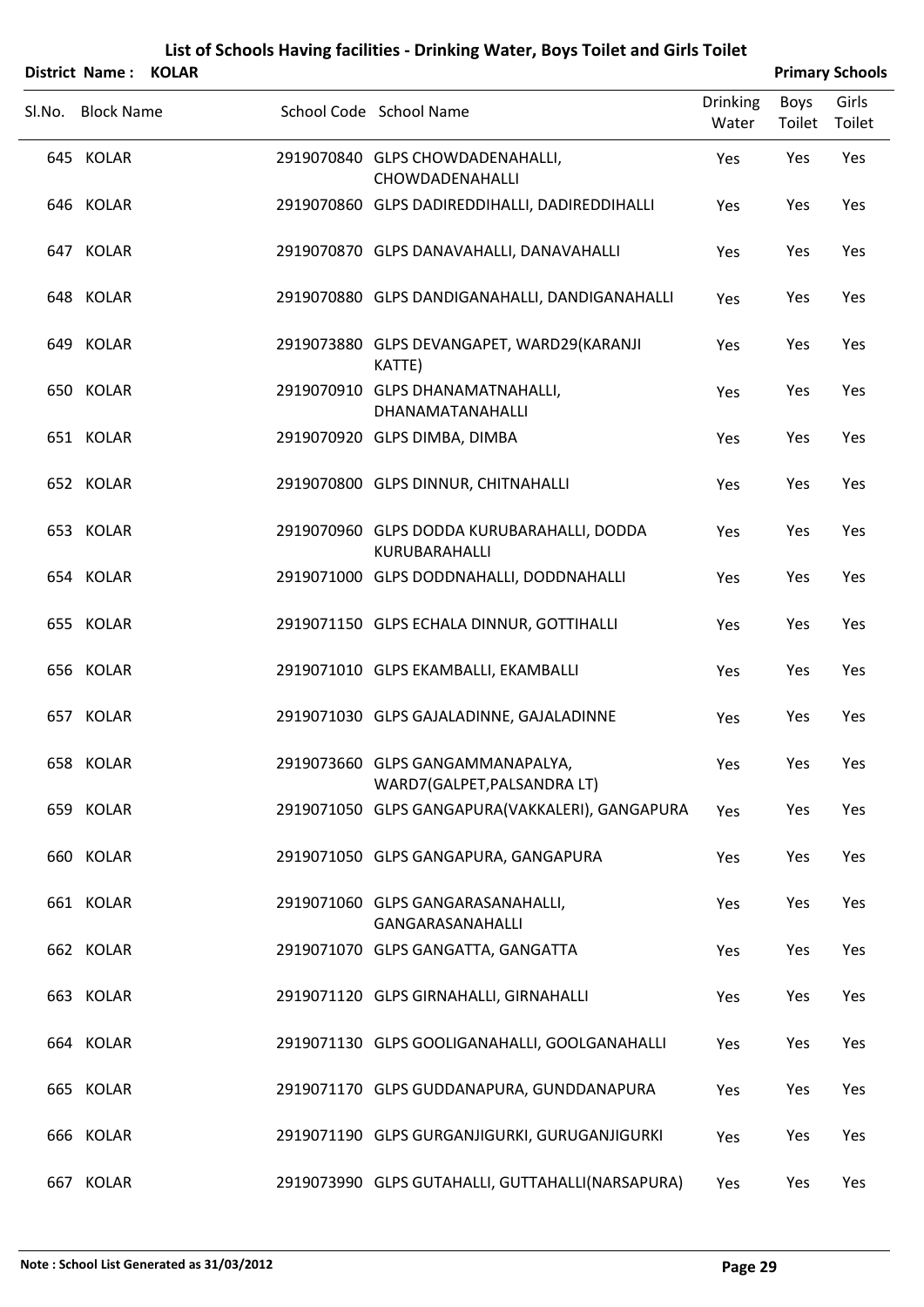| District Name: KOLAR |                                                                     |                          |                | <b>Primary Schools</b> |
|----------------------|---------------------------------------------------------------------|--------------------------|----------------|------------------------|
| SI.No. Block Name    | School Code School Name                                             | <b>Drinking</b><br>Water | Boys<br>Toilet | Girls<br>Toilet        |
| 668 KOLAR            | 2919071440 GLPS GUTLUR, HUTHUR                                      | Yes                      | Yes            | Yes                    |
| 669 KOLAR            | 2919071220 GLPS GUTTHALLI (ARABHIKOTHANUR,<br><b>GUTTAHALLI</b>     | Yes                      | Yes            | Yes                    |
| 670 KOLAR            | 2919071320 GLPS H G HOSUR, HAVELEGOWDANA HOSUR                      | Yes                      | Yes            | Yes                    |
| 671 KOLAR            | 2919071290 GLPS H MALLANDAHALLI,<br>HARATIMALLANDAHALLI             | Yes                      | Yes            | Yes                    |
| 672 KOLAR            | 2919071230 GLPS HALE SOMARASANAHALLI, HALE<br>SOMARASANAHALLI       | Yes                      | Yes            | Yes                    |
| 673 KOLAR            | 2919071240 GLPS HALERI, HALERI                                      | Yes                      | Yes            | Yes                    |
| 674 KOLAR            | 2919070740 GLPS HANUMANTHANAGARA,<br>CHIKKANAHALLI                  | Yes                      | Yes            | Yes                    |
| 675 KOLAR            | 2919071260 GLPS HANUMANTHAPURA,<br>HANUMANTHAPURA                   | Yes                      | Yes            | Yes                    |
| 676 KOLAR            | 2919071300 GLPS HARJENAHALLI, HARJENAHALLI                          | Yes                      | Yes            | Yes                    |
| 677 KOLAR            | 2919071270 GLPS HARLAKUNTE, HARALAKUNTE                             | Yes                      | Yes            | Yes                    |
| 678 KOLAR            | 2919071340 GLPS HODALAVADI, HODALAVADI                              | Yes                      | Yes            | Yes                    |
| 679 KOLAR            | 2919071360 GLPS HOGARI GOLLAHALLI, HOGARI<br><b>GOLLAHALLI</b>      | Yes                      | Yes            | Yes                    |
| 680 KOLAR            | 2919071370 GLPS HOLALI HOSUR, HOLALI                                | Yes                      | Yes            | Yes                    |
| 681 KOLAR            | 2919071370 GLPS HOLALI, HOLALI                                      | Yes                      | Yes            | Yes                    |
| 682 KOLAR            | 2919071430 GLPS HOLERAHALLI, HULLANKALLU                            | Yes                      | Yes            | Yes                    |
| 683 KOLAR            | 2919071410 GLPS HOOHALLI, HOOHALLI                                  | Yes                      | Yes            | Yes                    |
| 684 KOLAR            | 2919072340 GLPS HOSA MATNAHALLI, MATNAHALLI                         | Yes                      | Yes            | Yes                    |
| 685 KOLAR            | 2919073970 GLPS IRAGASANDRA,<br>IRAGASANDRA(MADDERI)                | Yes                      | Yes            | Yes                    |
| 686 KOLAR            | 2919071490 GLPS JANGALAHALLI, JANGALAHALLI                          | Yes                      | Yes            | Yes                    |
| 687 KOLAR            | 2919071510 GLPS JANGAMA GURJENAHALLI,<br><b>JANGAMAGURJENAHALLI</b> | Yes                      | Yes            | Yes                    |
| 688 KOLAR            | 2919071500 GLPS JANGAMABASAPURA,<br>JANGAMABASAPURA                 | Yes                      | Yes            | Yes                    |
| 689 KOLAR            | 2919071530 GLPS JANNAPPANAHALLI, JANNAPPANAPALLI                    | Yes                      | Yes            | Yes                    |
| 690 KOLAR            | 2919071750 GLPS K B HOSAHALLI, KARUDABANDE<br><b>HOSAHALLI</b>      | Yes                      | Yes            | Yes                    |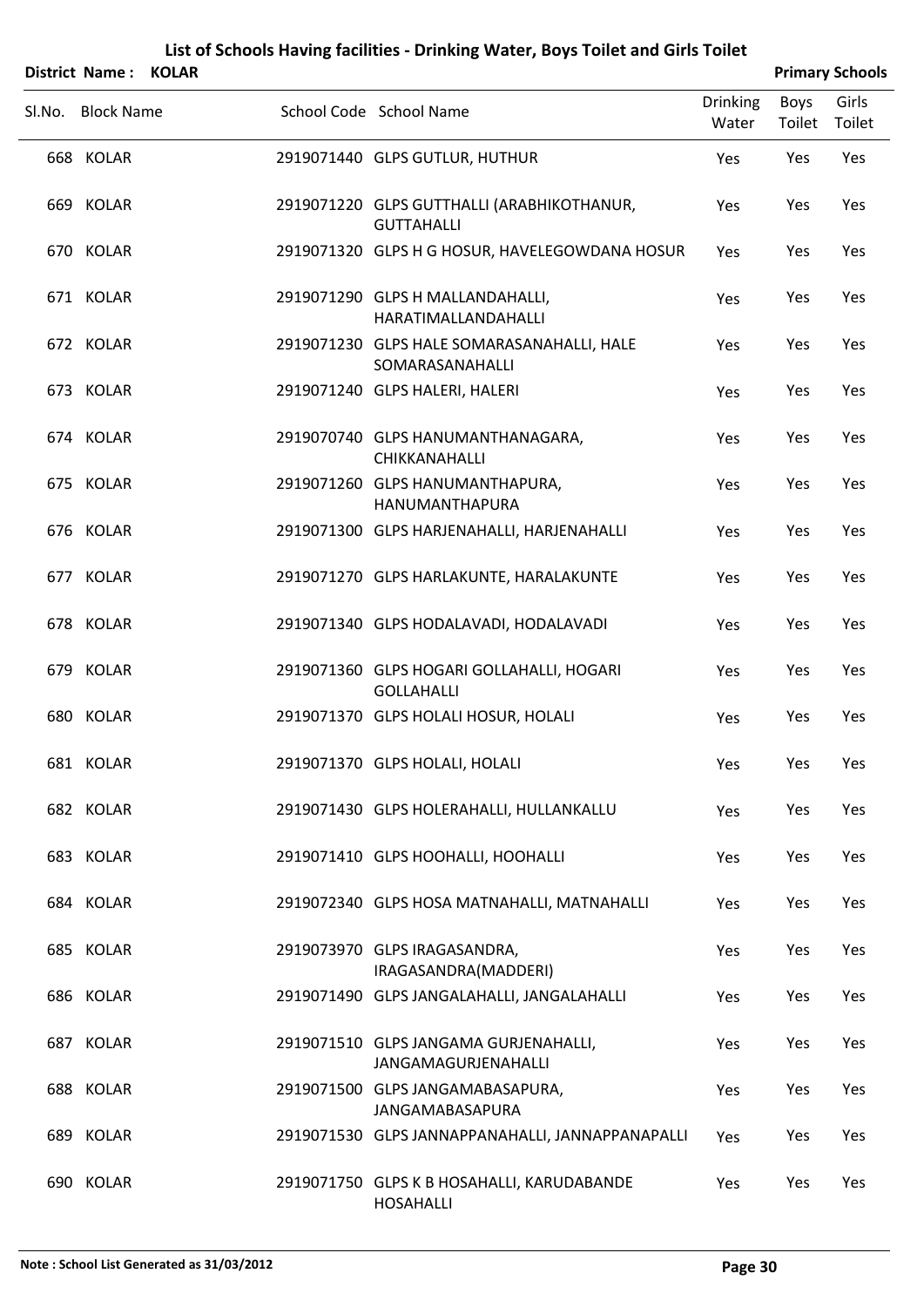| List of Schools Having facilities - Drinking Water, Boys Toilet and Girls Toilet<br><b>Primary Schools</b><br><b>District Name:</b><br><b>KOLAR</b> |                   |  |                                                                     |                          |                       |                 |  |
|-----------------------------------------------------------------------------------------------------------------------------------------------------|-------------------|--|---------------------------------------------------------------------|--------------------------|-----------------------|-----------------|--|
|                                                                                                                                                     | Sl.No. Block Name |  | School Code School Name                                             | <b>Drinking</b><br>Water | <b>Boys</b><br>Toilet | Girls<br>Toilet |  |
|                                                                                                                                                     | 691 KOLAR         |  | 2919071580 GLPS KADAGATTUR, KADAGATTUR                              | Yes                      | Yes                   | Yes             |  |
|                                                                                                                                                     | 692 KOLAR         |  | 2919071630 GLPS KALAHASTIPURA, KALAHASTIPURA                        | Yes                      | Yes                   | Yes             |  |
|                                                                                                                                                     | 693 KOLAR         |  | 2919071640 GLPS KALKERE, KALKERE                                    | Yes                      | Yes                   | Yes             |  |
|                                                                                                                                                     | 694 KOLAR         |  | 2919071650 GLPS KALLANDUR, KALLANDUR                                | Yes                      | Yes                   | Yes             |  |
|                                                                                                                                                     | 695 KOLAR         |  | 2919071660 GLPS KALLIPURA, KALLIPURA                                | Yes                      | Yes                   | Yes             |  |
|                                                                                                                                                     | 696 KOLAR         |  | 2919071670 GLPS KALLUR, KALLUR                                      | Yes                      | Yes                   | Yes             |  |
|                                                                                                                                                     | 697 KOLAR         |  | 2919071700 GLPS KAMANDAHALLI, KAMANDAHALLI                          | Yes                      | Yes                   | Yes             |  |
|                                                                                                                                                     | 698 KOLAR         |  | 2919071730 GLPS KARAHALLI, KARAHALLI                                | Yes                      | Yes                   | Yes             |  |
|                                                                                                                                                     | 699 KOLAR         |  | 2919071740 GLPS KARENAHALLI, KARENAHALLI                            | Yes                      | Yes                   | Yes             |  |
|                                                                                                                                                     | 700 KOLAR         |  | 2919071750 GLPS KARUDBANDE, KARUDABANDE<br><b>HOSAHALLI</b>         | Yes                      | Yes                   | Yes             |  |
|                                                                                                                                                     | 701 KOLAR         |  | 2919071790 GLPS KENCHAPURA, KENCHAPURA                              | Yes                      | Yes                   | Yes             |  |
|                                                                                                                                                     | 702 KOLAR         |  | 2919071880 GLPS KOLAGUJANAHALLI,<br>KOLAKUNJANAHALLI                | Yes                      | Yes                   | Yes             |  |
|                                                                                                                                                     | 703 KOLAR         |  | 2919071940 GLPS KONEPURA, KONEPURA                                  | Yes                      | Yes                   | Yes             |  |
|                                                                                                                                                     | 704 KOLAR         |  | 2919071950 GLPS KOOTERI, KOOTERI                                    | Yes                      | Yes                   | Yes             |  |
|                                                                                                                                                     | 705 KOLAR         |  | 2919071960 GLPS KOOTHANDAHALLI(ANNIHALLI),<br><b>KOOTHANDAHALLI</b> | Yes                      | Yes                   | Yes             |  |
|                                                                                                                                                     | 706 KOLAR         |  | 2919071960 GLPS KOOTHANDAHALLI, KOOTHANDAHALLI                      | Yes                      | Yes                   | Yes             |  |
|                                                                                                                                                     | 707 KOLAR         |  | 2919071970 GLPS KORAGONDAHALLI, KORAGONDAHALLI                      | Yes                      | Yes                   | Yes             |  |
|                                                                                                                                                     | 708 KOLAR         |  | 2919071980 GLPS KORATI MALLANDAHALLI, KORATI<br>MALANDAHALLI        | Yes                      | Yes                   | Yes             |  |
|                                                                                                                                                     | 709 KOLAR         |  | 2919071990 GLPS KOTIGANAHALLI, KOTIGANAHALLI                        | Yes                      | Yes                   | Yes             |  |
|                                                                                                                                                     | 710 KOLAR         |  | 2919072010 GLPS KRISNHAPURA, KRISHNAPURA                            | Yes                      | Yes                   | Yes             |  |
|                                                                                                                                                     | 711 KOLAR         |  | 2919072030 GLPS KUDUVANAHALLI, KUDUVANAHALLI                        | Yes                      | Yes                   | Yes             |  |
|                                                                                                                                                     | 712 KOLAR         |  | 2919072040 GLPS KUMBARAHALLI, KUMBARAHALLI                          | Yes                      | Yes                   | Yes             |  |
|                                                                                                                                                     | 713 KOLAR         |  | 2919072640 GLPS KUPPAHALLI, PAPARAJANAHALLI                         | Yes                      | Yes                   | Yes             |  |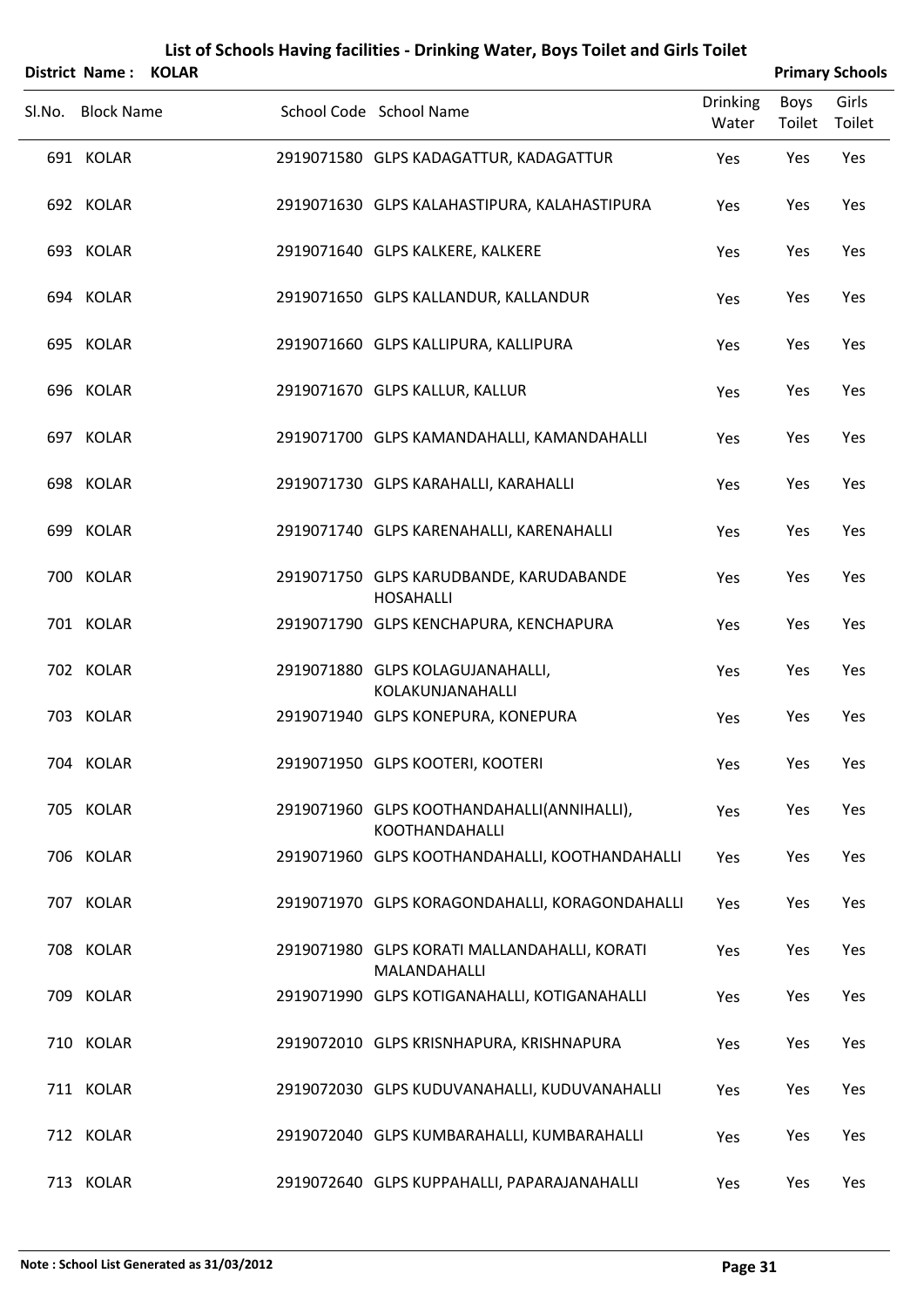| District Name: KOLAR |  |                                                                |                          |                       | <b>Primary Schools</b> |
|----------------------|--|----------------------------------------------------------------|--------------------------|-----------------------|------------------------|
| Sl.No. Block Name    |  | School Code School Name                                        | <b>Drinking</b><br>Water | <b>Boys</b><br>Toilet | Girls<br>Toilet        |
| 714 KOLAR            |  | 2919072050 GLPS KURKI, KURKI                                   | Yes                      | Yes                   | Yes                    |
| 715 KOLAR            |  | 2919072070 GLPS KURUBARAHALLI (DODDA,<br>KURUBARAHALLI         | Yes                      | Yes                   | Yes                    |
| 716 KOLAR            |  | 2919072070 GLPS KURUBARAHALLI(VEMAGAL),<br>KURUBARAHALLI       | Yes                      | Yes                   | Yes                    |
| 717 KOLAR            |  | 2919072080 GLPS KURUGAL GATE, KURUGAL                          | Yes                      | Yes                   | Yes                    |
| 718 KOLAR            |  | 2919072400 GLPS LAKSHMIPURA, MUDUVATHI                         | Yes                      | Yes                   | Yes                    |
| 719 KOLAR            |  | 2919074020 GLPS LAKSHMISAGARA(BEGLI),<br>LAKSHMISAGARA(BEGLI)  | Yes                      | Yes                   | Yes                    |
| 720 KOLAR            |  | 2919072110 GLPS LAKSHMISAGARA, LAKSHMISAGARA                   | Yes                      | Yes                   | Yes                    |
| 721 KOLAR            |  | 2919072140 GLPS MADAVA GURJENAHALLI,<br>MADAVAGURJENAHALLI     | Yes                      | Yes                   | Yes                    |
| 722 KOLAR            |  | 2919072170 GLPS MADERAHALLI, MADERAHALLI                       | Yes                      | Yes                   | Yes                    |
| 723 KOLAR            |  | 2919072200 GLPS MALIYAPPANAHALLI,<br>MALIYAPPANAHALLI          | Yes                      | Yes                   | Yes                    |
| 724 KOLAR            |  | 2919072210 GLPS MALLASANDRA, MALLASANDRA                       | Yes                      | Yes                   | Yes                    |
| 725 KOLAR            |  | 2919074010 GLPS MALLESHWARINAGARA,<br>MALLESHWARANAGAR         | Yes                      | Yes                   | Yes                    |
| 726 KOLAR            |  | 2919072260 GLPS MANIYANAHALLI, MANIYANAHALLI                   | Yes                      | Yes                   | Yes                    |
| 727 KOLAR            |  | 2919072280 GLPS MARENAHALLI, MARENAHALLI                       | Yes                      | Yes                   | Yes                    |
| 728 KOLAR            |  | 2919073960 GLPS MARJENAHALLI (SEETHI),<br>MARJENAHALLI(MADERI) | Yes                      | Yes                   | Yes                    |
| 729 KOLAR            |  | 2919072310 GLPS MARKANDAPURA, MARAKANDAPURA                    | Yes                      | Yes                   | Yes                    |
| 730 KOLAR            |  | 2919072320 GLPS MATAPURA, MATAPURA                             | Yes                      | Yes                   | Yes                    |
| 731 KOLAR            |  | 2919072330 GLPS MATHIKUNTE, MATHIKUNTE                         | Yes                      | Yes                   | Yes                    |
| 732 KOLAR            |  | 2919073180 GLPS MEDITHAMBIHALLI, THAMBIHALLI                   | Yes                      | Yes                   | Yes                    |
| 733 KOLAR            |  | 2919072370 GLPS MOORANDAHALLI, MOORANDAHALLI                   | Yes                      | Yes                   | Yes                    |
| 734 KOLAR            |  | 2919073650 GLPS N SYANITORIUM, WARD6(AMBEDKAR<br>NAGARA)       | Yes                      | Yes                   | Yes                    |
| 735 KOLAR            |  | 2919072440 GLPS NACHAHALLI, NACHAHALLI                         | Yes                      | Yes                   | Yes                    |
| 736 KOLAR            |  | 2919072460 GLPS NAGALAPURA, NAGALAPURA                         | Yes                      | Yes                   | Yes                    |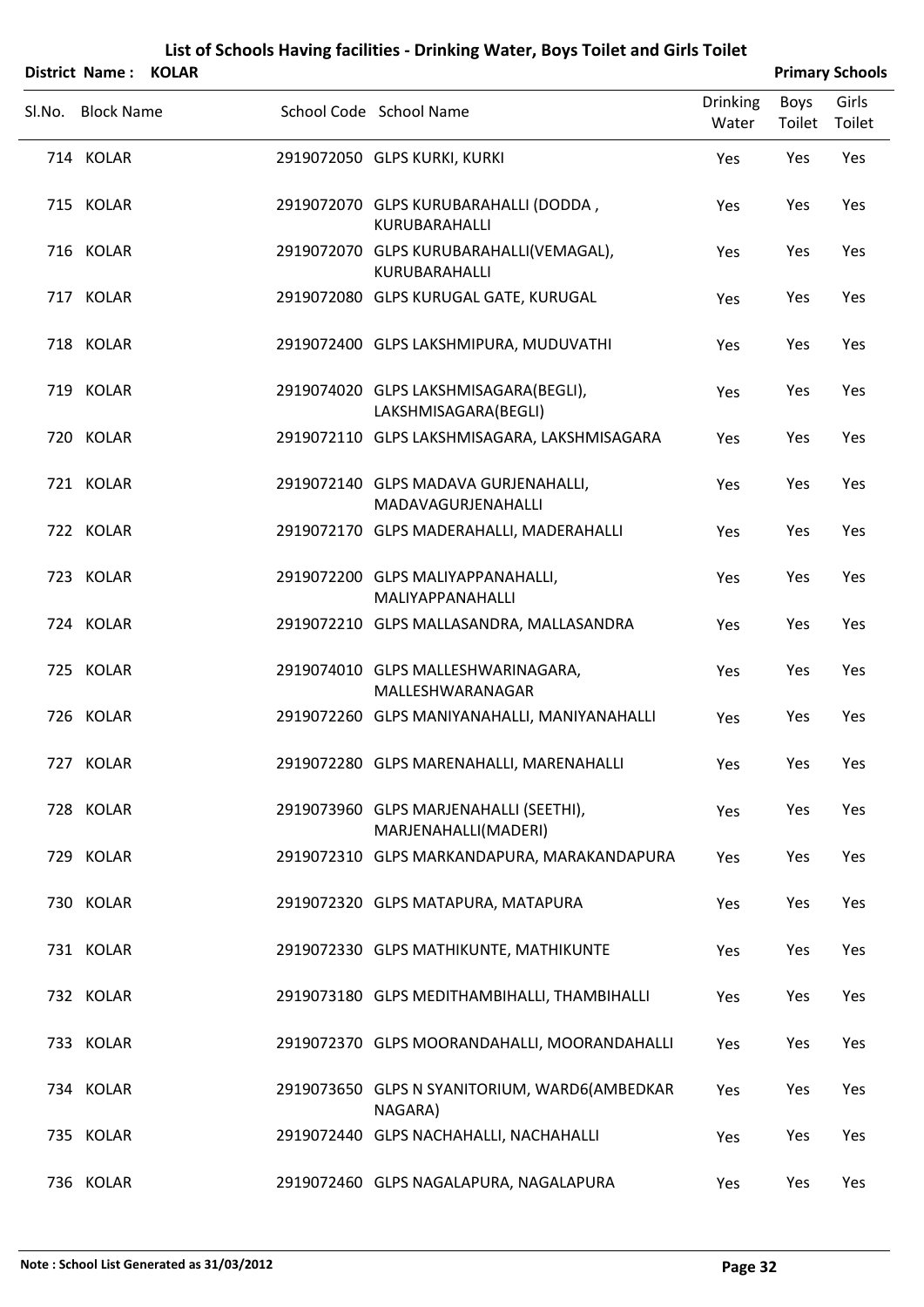| <b>District Name:</b> | <b>KOLAR</b> |                                                               |                          |                | <b>Primary Schools</b> |
|-----------------------|--------------|---------------------------------------------------------------|--------------------------|----------------|------------------------|
| Sl.No. Block Name     |              | School Code School Name                                       | <b>Drinking</b><br>Water | Boys<br>Toilet | Girls<br>Toilet        |
| 737 KOLAR             |              | 2919071650 GLPS NAVAGRAMA, KALLANDUR                          | Yes                      | Yes            | Yes                    |
| 738 KOLAR             |              | 2919072550 GLPS NENUMANAHALLI, NENUMANAHALLI                  | Yes                      | Yes            | Yes                    |
| 739 KOLAR             |              | 2919072560 GLPS NERNAHALLI (HOOTHUR, NERNAHALLI               | Yes                      | Yes            | Yes                    |
| 740 KOLAR             |              | 2919072570 GLPS NERNAHALLI (MUDUVATHI),<br>NERNAHALLI         | Yes                      | Yes            | Yes                    |
| 741 KOLAR             |              | 2919072580 GLPS NUGGALAPURA, NUGGALAPURA                      | Yes                      | Yes            | Yes                    |
| 742 KOLAR             |              | 2919072620 GLPS PACHARLAHALLI, PACHARLAHALLI                  | Yes                      | Yes            | Yes                    |
| 743 KOLAR             |              | 2919072630 GLPS PADIGANAHALLI, PADIGANAHALLI                  | Yes                      | Yes            | Yes                    |
| 744 KOLAR             |              | 2919072640 GLPS PAPARAJANAHALLI, PAPARAJANAHALLI              | Yes                      | Yes            | Yes                    |
| 745 KOLAR             |              | 2919072680 GLPS PARSHWAGANAHALLI,<br>PARSHWAGANAHALLI         | Yes                      | Yes            | Yes                    |
| 746 KOLAR             |              | 2919072150 GLPS PATALIPURA, MADDERI                           | Yes                      | Yes            | Yes                    |
| 747 KOLAR             |              | 2919072700 GLPS PEMMASHETTIHALLI,<br>PEMMASHETTIHALLI         | Yes                      | Yes            | Yes                    |
| 748 KOLAR             |              | 2919072710 GLPS PERJENAHALLI, PERJENAHALLI                    | Yes                      | Yes            | Yes                    |
| 749 KOLAR             |              | 2919072730 GLPS PINDIPAPANAHALLI,<br>PINDIPAPANAHALLI         | Yes                      | Yes            | Yes                    |
| 750 KOLAR             |              | 2919072760 GLPS RAGHUPATHI AGRAHARA,<br>RAGHUPATHI AGRAHARA   | Yes                      | Yes            | Yes                    |
| 751 KOLAR             |              | 2919072770 GLPS RAGHUPATHI HOSAHALLI,<br>RAGHUPATHI HOSAHALLI | Yes                      | Yes            | Yes                    |
| 752 KOLAR             |              | 2919072800 GLPS RAMAPURA, RAMAPURA                            | Yes                      | Yes            | Yes                    |
| 753 KOLAR             |              | 2919072810 GLPS RAMASANDRA, RAMASANDRA                        | Yes                      | Yes            | Yes                    |
| 754 KOLAR             |              | 2919073050 GLPS S AGRAHARA, SOMAMBUDI AGRAHARA                | Yes                      | Yes            | Yes                    |
| 755 KOLAR             |              | 2919072850 GLPS SANGONDAHALLI, SANGONDAHALLI                  | Yes                      | Yes            | Yes                    |
| 756 KOLAR             |              | 2919072870 GLPS SEEGAHALLI, SEEGAHALLI                        | Yes                      | Yes            | Yes                    |
| 757 KOLAR             |              | 2919072900 GLPS SEETHAPPANAHALLI,<br>SEETHAPPANAHALLI         | Yes                      | Yes            | Yes                    |
| 758 KOLAR             |              | 2919072910 GLPS SEETHI HOSUR, SEETHI                          | Yes                      | Yes            | Yes                    |
| 759 KOLAR             |              | 2919072920 GLPS SETTIGANAHALLI, SETTIGANAHALLI                | Yes                      | Yes            | Yes                    |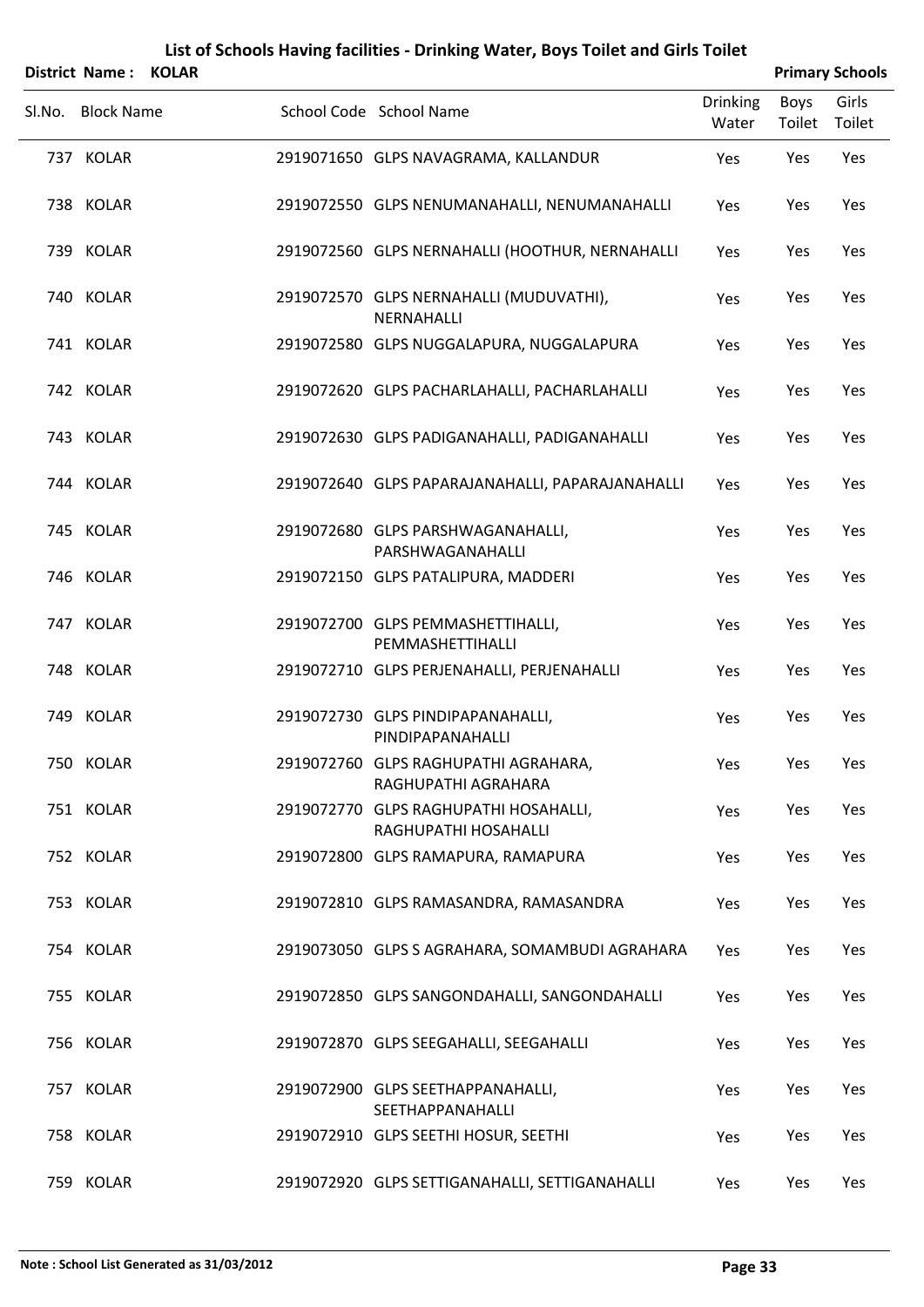|        | <b>District Name:</b> | <b>KOLAR</b> |                                                                      |                          |                       | <b>Primary Schools</b> |
|--------|-----------------------|--------------|----------------------------------------------------------------------|--------------------------|-----------------------|------------------------|
| Sl.No. | <b>Block Name</b>     |              | School Code School Name                                              | <b>Drinking</b><br>Water | <b>Boys</b><br>Toilet | Girls<br>Toilet        |
|        | 760 KOLAR             |              | 2919072970 GLPS SETTIVARAHALLI, SETTIVARAHALLI                       | Yes                      | Yes                   | Yes                    |
|        | 761 KOLAR             |              | 2919072890 GLPS SHIVAPAMAPURA, SEESANDRA                             | Yes                      | Yes                   | Yes                    |
|        | 762 KOLAR             |              | 2919073010 GLPS SINGIHALLI, SINGIHALLI                               | Yes                      | Yes                   | Yes                    |
|        | 763 KOLAR             |              | 2919073070 GLPS SOMASANDRA, SOMASANDRA                               | Yes                      | Yes                   | Yes                    |
|        | 764 KOLAR             |              | 2919073500 GLPS SOMENAHALLI, VOKKALERI                               | Yes                      | Yes                   | Yes                    |
|        | 765 KOLAR             |              | 2919073150 GLPS T.PURAHALLI, TALAGONDAPURAHALLI                      | Yes                      | Yes                   | Yes                    |
|        | 766 KOLAR             |              | 2919073180 GLPS THAMBIHALLI, THAMBIHALLI                             | Yes                      | Yes                   | Yes                    |
|        | 767 KOLAR             |              | 2919073190 GLPS THIMMASANDRA, THIMMASANDRA                           | Yes                      | Yes                   | Yes                    |
|        | 768 KOLAR             |              | 2919073200 GLPS THIPPASANDRA, THIPPASANDRA                           | Yes                      | Yes                   | Yes                    |
|        | 769 KOLAR             |              | 2919073240 GLPS THOKALAGATTA, THOKALAGATTA                           | Yes                      | Yes                   | Yes                    |
|        | 770 KOLAR             |              | 2919073290 GLPS THOTLIGANAHALLI, THOTLIGANAHALLI                     | Yes                      | Yes                   | Yes                    |
|        | 771 KOLAR             |              | 2919073300 GLPS THURANDAHALLI, THURANDAHALLI                         | Yes                      | Yes                   | Yes                    |
|        | 772 KOLAR             |              | 2919073320 GLPS UDDAPPANAHALLI, UDDAPPANAHALLI                       | Yes                      | Yes                   | Yes                    |
|        | 773 KOLAR             |              | 2919073350 GLPS URATAAGRAHARA(MADANAHALLI),<br><b>URATI AGRAHARA</b> | Yes                      | Yes                   | Yes                    |
|        | 774 KOLAR             |              | 2919073370 GLPS VADAGERE, VADAGER                                    | Yes                      | Yes                   | Yes                    |
|        | 775 KOLAR             |              | 2919072410 GLPS VADDARAPALYA, MULLAHALLI                             | Yes                      | Yes                   | Yes                    |
|        | 776 KOLAR             |              | 2919073400 GLPS VARADENAHALLI, VARADENAHALLI                         | Yes                      | Yes                   | Yes                    |
|        | 777 KOLAR             |              | 2919073430 GLPS VEERANAHALLI, VEERENAHALLI                           | Yes                      | Yes                   | Yes                    |
|        | 778 KOLAR             |              | 2919073410 GLPS VEERAPURA, VEERAPURA                                 | Yes                      | Yes                   | Yes                    |
|        | 779 KOLAR             |              | 2919073460 GLPS VENKATAPURA, VENKATAPURA                             | Yes                      | Yes                   | Yes                    |
|        | 780 KOLAR             |              | 2919072190 GLPS VISHWANAGARA, MADIVALA                               | Yes                      | Yes                   | Yes                    |
|        | 781 KOLAR             |              | 2919071220 GLPS VISHWANATHAPURA, GUTTAHALLI                          | Yes                      | Yes                   | Yes                    |
|        | 782 KOLAR             |              | 2919073510 GLPS YADAHALLI, YADAHALLI                                 | Yes                      | Yes                   | Yes                    |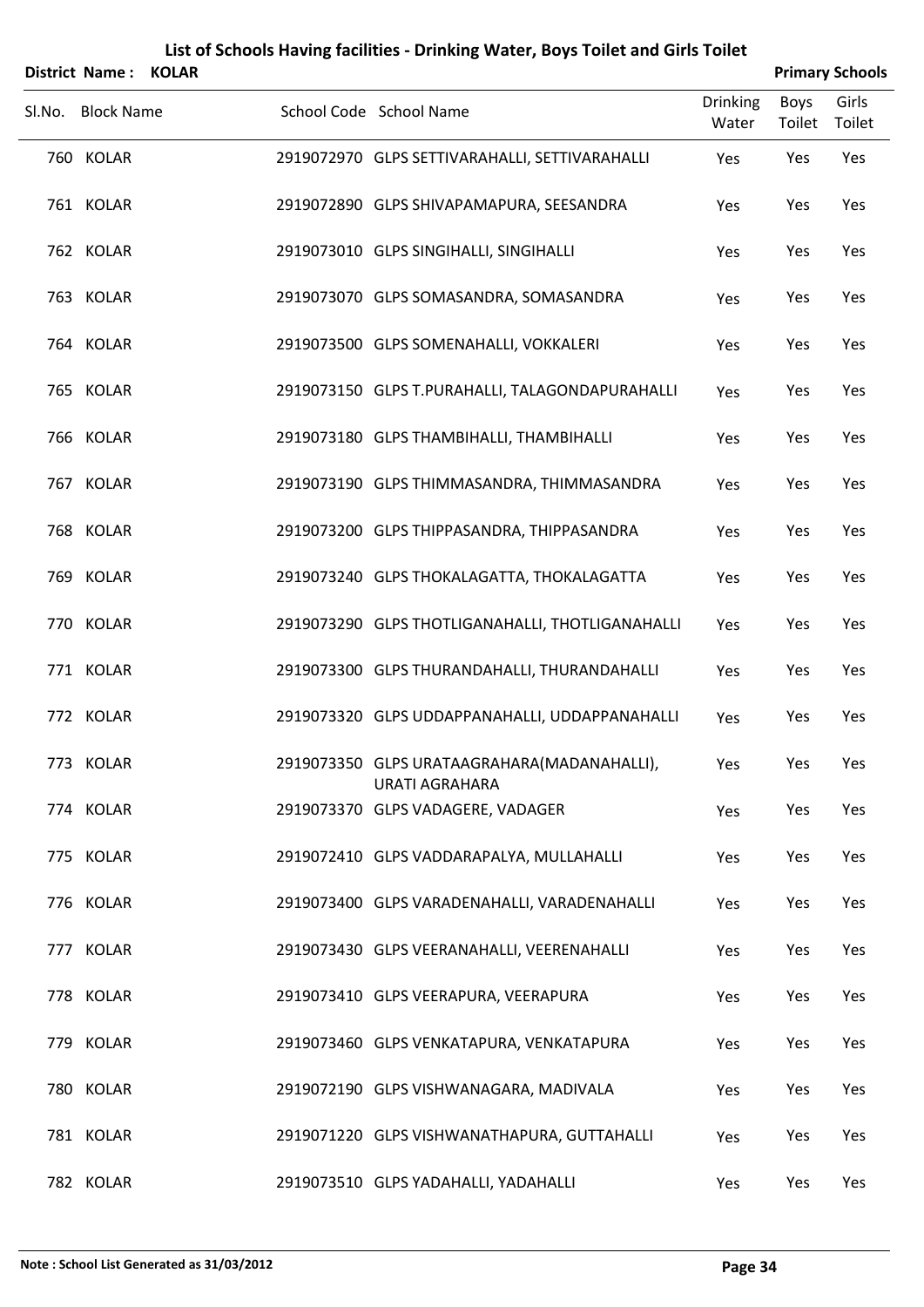|        | <b>District Name: KOLAR</b> |                                                                    |                          |                | <b>Primary Schools</b> |
|--------|-----------------------------|--------------------------------------------------------------------|--------------------------|----------------|------------------------|
| Sl.No. | <b>Block Name</b>           | School Code School Name                                            | <b>Drinking</b><br>Water | Boys<br>Toilet | Girls<br>Toilet        |
|        | 783 KOLAR                   | 2919073520 GLPS YALACHIPURA, YALACHIPURA                           | Yes                      | Yes            | Yes                    |
|        | 784 KOLAR                   | 2919073540 GLPS YANADAHALLI, YANADAHALLI                           | Yes                      | Yes            | Yes                    |
|        | 785 KOLAR                   | 2919073560 GLPS YARANGATTA, YARANGATTA                             | Yes                      | Yes            | Yes                    |
|        | 786 KOLAR                   | 2919073610 GMHPS HOSAPETE, WARD2(GANDHI NAGAR)                     | Yes                      | Yes            | Yes                    |
|        | 787 KOLAR                   | 2919072520 GMHPS NARASAPURA, NARASAPUR                             | Yes                      | Yes            | Yes                    |
|        | 788 KOLAR                   | 2919073720 GMHPS P.C. EXTN,<br>WARD13(P.C.BADAVANE,P.C.HALLI)      | Yes                      | Yes            | Yes                    |
|        | 789 KOLAR                   | 2919073450 GMHPS VEMGAL, VEMAGAL                                   | Yes                      | Yes            | Yes                    |
|        | 790 KOLAR                   | 2919073810 GU MAIN LPBS DARVESH MOHALLA,<br>WARD22(HAVELI MOHALLA) | Yes                      | Yes            | Yes                    |
|        | 791 KOLAR                   | 2919073620 GUHPBS KOTE, WARD3(KOTE GANDHI<br>NAGARA)               | Yes                      | Yes            | Yes                    |
|        | 792 KOLAR                   | 2919073830 GUHPBS NYMATHBI NAGAR,<br><b>WARD24(KILKOTE EXT)</b>    | Yes                      | Yes            | Yes                    |
|        | 793 KOLAR                   | 2919073690 GUHPBS OLD KOLAR, WARD10(GOWRIPET)                      | Yes                      | Yes            | Yes                    |
|        | 794 KOLAR                   | 2919073100 GUHPBS SUGATUR, SUGATUR                                 | Yes                      | Yes            | Yes                    |
|        | 795 KOLAR                   | 2919073690 GUHPGS GOWRIPET, WARD10(GOWRIPET)                       | Yes                      | Yes            | Yes                    |
|        | 796 KOLAR                   | 2919070410 GUHPS BETTA BENAJANAHALLI, BETTA<br>BENAJANAHALLI       | Yes                      | Yes            | Yes                    |
|        | 797 KOLAR                   | 2919072090 GUHPS BOYS KYALANUR, KYALANUR                           | Yes                      | Yes            | Yes                    |
|        | 798 KOLAR                   | 2919070680 GUHPS CHANNASANDRA, CHANNASANDRA                        | Yes                      | Yes            | Yes                    |
|        | 799 KOLAR                   | 2919073680 GUHPS FAKIRWADI, WARD9(FAKERVADI<br>KILAIPET)           | Yes                      | Yes            | Yes                    |
|        | 800 KOLAR                   | 2919071560 GUHPS JOOHALLI, JOOHALLI                                | Yes                      | Yes            | Yes                    |
|        | 801 KOLAR                   | 2919071600 GUHPS KADRIPURA, KHADRIPURA                             | Yes                      | Yes            | Yes                    |
|        | 802 KOLAR                   | 2919072520 GUHPS NARASAPURA, NARASAPUR                             | Yes                      | Yes            | Yes                    |
|        | 803 KOLAR                   | 2919072530 GUHPS NAYAKARAHALLI, NAYAKARAHALLI                      | Yes                      | Yes            | Yes                    |
|        | 804 KOLAR                   | 2919073940 GUHPS NISARNAGARA, WARD35(RAHMATH<br>NAGAR)             | Yes                      | Yes            | Yes                    |
|        | 805 KOLAR                   | 2919073920 GUHPS RAHAMATH NAGAR,<br>WARD33(RAHAMATH NAGAR WEST)    | Yes                      | Yes            | Yes                    |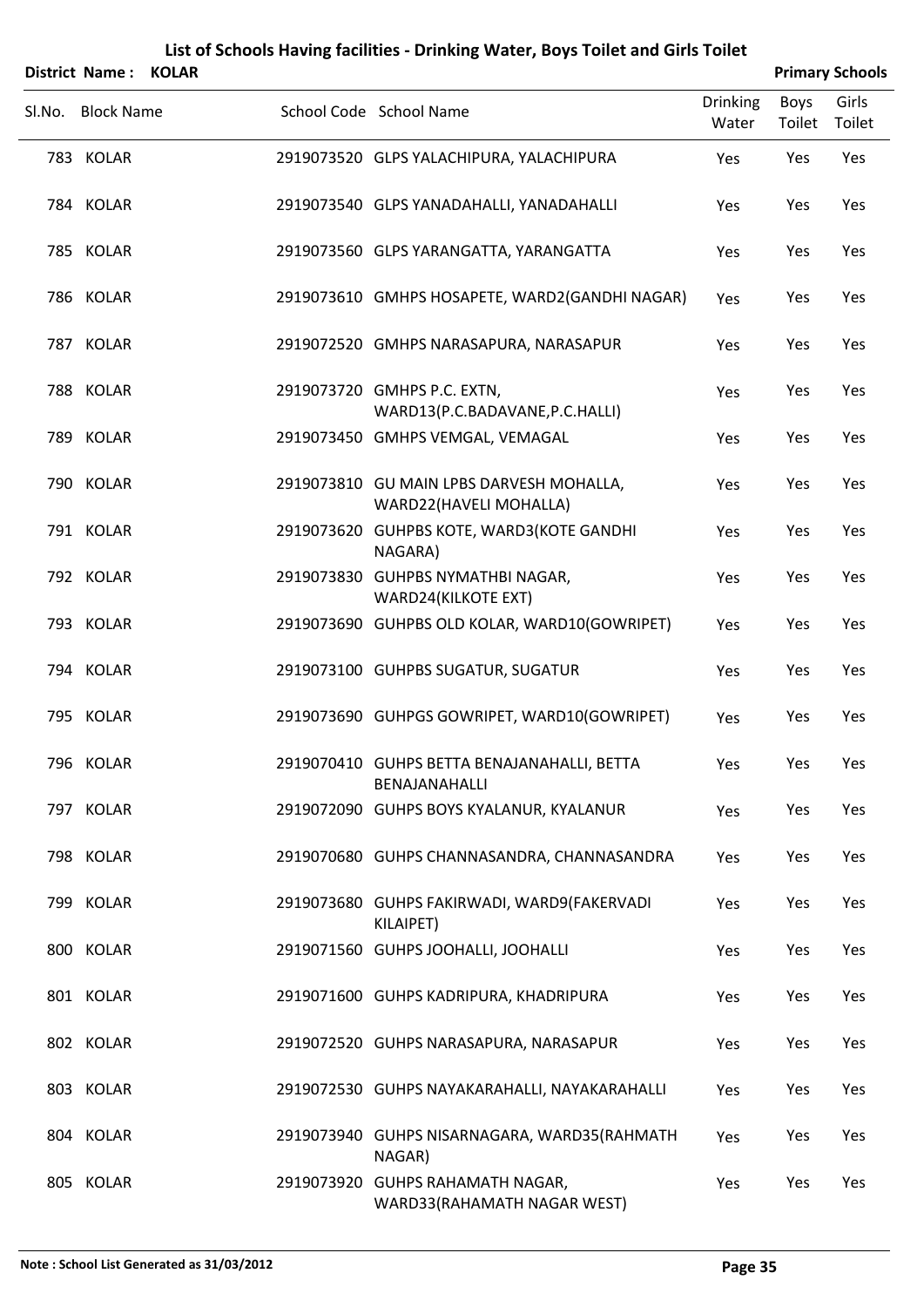| List of Schools Having facilities - Drinking Water, Boys Toilet and Girls Toilet |  |  |
|----------------------------------------------------------------------------------|--|--|
|----------------------------------------------------------------------------------|--|--|

| District Name:<br><b>KOLAR</b> |                                                                                 |                          | <b>Primary Schools</b> |                 |
|--------------------------------|---------------------------------------------------------------------------------|--------------------------|------------------------|-----------------|
| Sl.No. Block Name              | School Code School Name                                                         | <b>Drinking</b><br>Water | Boys<br>Toilet         | Girls<br>Toilet |
| 806 KOLAR                      | 2919073750 GUHPS SSMAKAN, WARD16(SHAEED NAGAR)                                  | Yes                      | Yes                    | Yes             |
| 807 KOLAR                      | 2919073450 GUHPS VEMGAL, VEMAGAL                                                | Yes                      | Yes                    | Yes             |
| 808 KOLAR                      | 2919070110 GULPS AMMERAHALLI, AMMERAHALLI                                       | Yes                      | Yes                    | Yes             |
| 809 KOLAR                      | 2919073920 GULPS AZAD NAGARA, WARD33(RAHAMATH<br><b>NAGAR WEST)</b>             | Yes                      | Yes                    | Yes             |
| 810 KOLAR                      | 2919073920 GULPS BEEDI COLONY, WARD33(RAHAMATH<br>NAGAR WEST)                   | Yes                      | Yes                    | Yes             |
| 811 KOLAR                      | 2919073790 GULPS BOYS KATARIPALYA,<br>WARD20(KATARIPALLYA)                      | Yes                      | Yes                    | Yes             |
| 812 KOLAR                      | 2919070980 GULPS DODDA IYYUR, DODDA IYYUR                                       | Yes                      | Yes                    | Yes             |
| 813 KOLAR                      | 2919071020 GULPS GADDEKANNUR, GADDEKANNUR                                       | Yes                      | Yes                    | Yes             |
| 814 KOLAR                      | 2919071070 GULPS GANGATTA, GANGATTA                                             | Yes                      | Yes                    | Yes             |
| 815 KOLAR                      | 2919071100 GULPS GATTIHALLI, GHATTIHALLI                                        | Yes                      | Yes                    | Yes             |
| 816 KOLAR                      | 2919071300 GULPS HARJENAHALLI, HARJENAHALLI                                     | Yes                      | Yes                    | Yes             |
| 817 KOLAR                      | 2919073810 GULPS HAVELI MOHALLA, WARD22(HAVELI<br>MOHALLA)                      | Yes                      | Yes                    | Yes             |
| 818 KOLAR                      | 2919070640 GULPS HEERAPURA, CHANJIMALE                                          | Yes                      | Yes                    | Yes             |
| 819 KOLAR                      | 2919073790 GULPS IDRISAB MOHALLA,<br>WARD20(KATARIPALLYA)                       | Yes                      | Yes                    | Yes             |
| 820 KOLAR<br>821 KOLAR         | 2919073770 GULPS JAMAL ALISHA, WARD18(SHAHENSHA<br>NAGAR)                       | Yes                      | Yes                    | Yes             |
| 822 KOLAR                      | 2919071800 GULPS KENDATTI, KENDATTI<br>2919071840 GULPS KODIKANNUR, KODI KANNUR | Yes<br>Yes               | Yes<br>Yes             | Yes<br>Yes      |
| 823 KOLAR                      | 2919071870 GULPS KOGILAHALLI, KOGILAHALLI                                       | Yes                      | Yes                    | Yes             |
| 824 KOLAR                      | 2919071910 GULPS KONDARAJANAHALLI,                                              | Yes                      | Yes                    | Yes             |
| 825 KOLAR                      | KONDARAJANAHALLI<br>2919073770 GULPS KUTHUM SHAHISHA NAGARA,                    | Yes                      | Yes                    | Yes             |
| 826 KOLAR                      | WARD18(SHAHENSHA NAGAR)<br>2919072290 GULPS MARJENAHALLI, MARJENAHALLI          | Yes                      | Yes                    | Yes             |
| 827 KOLAR                      | 2919073930 GULPS Millath Nagar, WARD34(MILLATH                                  | Yes                      | Yes                    | Yes             |
| 828 KOLAR                      | NAGAR)<br>2919072400 GULPS MUDUVATHI, MUDUVATHI                                 | Yes                      | Yes                    | Yes             |
|                                |                                                                                 |                          |                        |                 |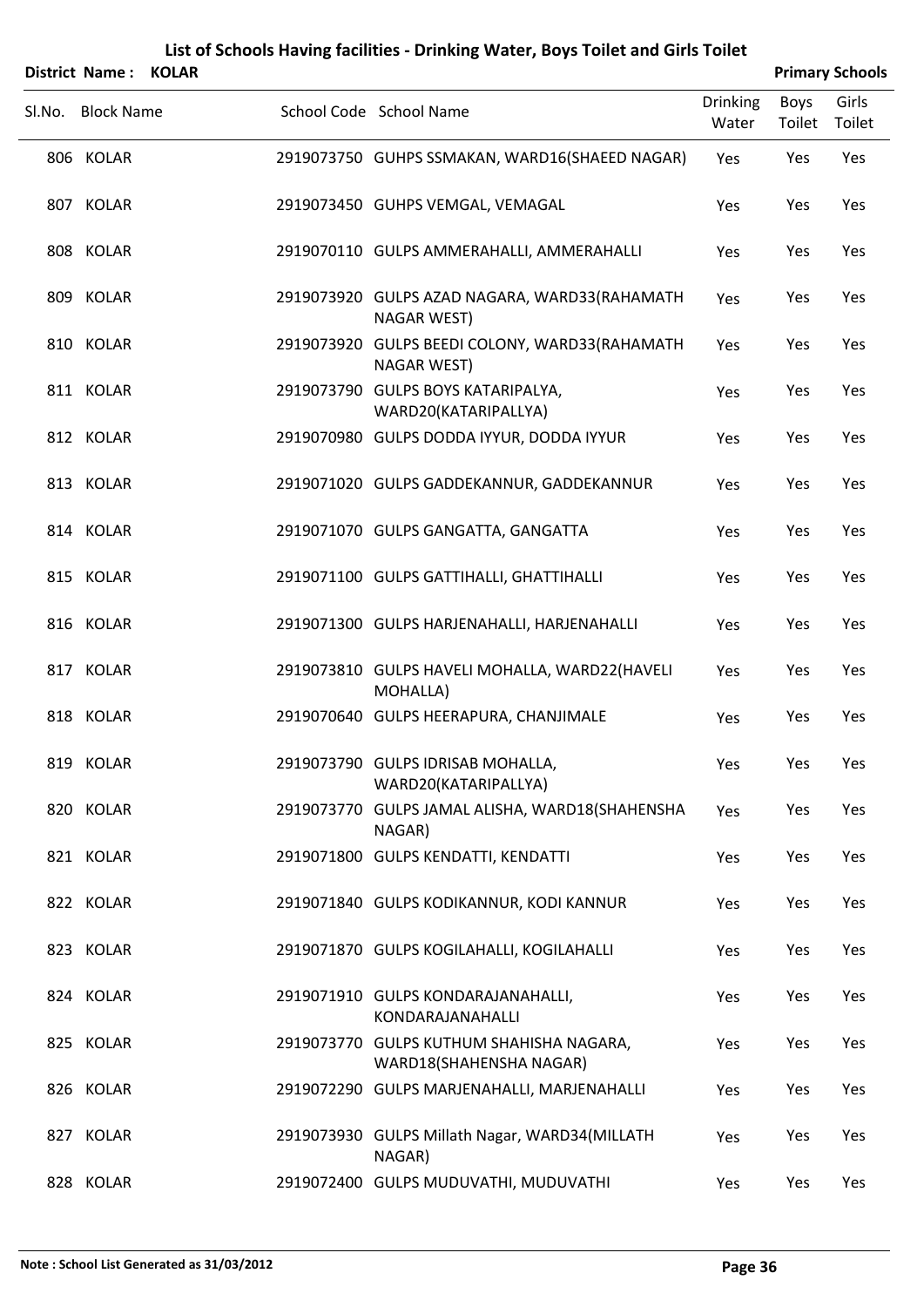|        | <b>District Name:</b> | <b>KOLAR</b> |                                                                            |                          |                       | <b>Primary Schools</b> |
|--------|-----------------------|--------------|----------------------------------------------------------------------------|--------------------------|-----------------------|------------------------|
| SI.No. | <b>Block Name</b>     |              | School Code School Name                                                    | <b>Drinking</b><br>Water | <b>Boys</b><br>Toilet | Girls<br>Toilet        |
|        | 829 KOLAR             |              | 2919073900 GULPS NOOR NAGAR, WARD31(VINAYAK<br>NAGAR, NOOR NAGAR)          | Yes                      | Yes                   | Yes                    |
|        | 830 KOLAR             |              | 2919072850 GULPS SANGONDAHALLI, SANGONDAHALLI                              | Yes                      | Yes                   | Yes                    |
|        | 831 KOLAR             |              | 2919072880 GULPS SEEPUR, SEEPURA                                           | Yes                      | Yes                   | Yes                    |
|        | 832 KOLAR             |              | 2919073750 GULPS SHAHEED NAGAR, WARD16(SHAEED<br>NAGAR)                    | Yes                      | Yes                   | Yes                    |
|        | 833 KOLAR             |              | 2919073770 GULPS Sulthan Tippasandra(New Schoo,<br>WARD18(SHAHENSHA NAGAR) | Yes                      | Yes                   | Yes                    |
|        | 834 KOLAR             |              | 2919073160 GULPS THALAGUNDA, TALAGUNDA                                     | Yes                      | Yes                   | Yes                    |
|        | 835 KOLAR             |              | 2919073600 GULPS THAMAKA, WARD1(TAMKA)                                     | Yes                      | Yes                   | Yes                    |
|        | 836 KOLAR             |              | 2919072190 GULPS VISHWANAGARA, MADIVALA                                    | Yes                      | Yes                   | Yes                    |
|        | 837 KOLAR             |              | 2919073500 GULPS VOKKALERI, VOKKALERI                                      | Yes                      | Yes                   | Yes                    |
|        | 838 KOLAR             |              | 2919073780 GUMHPS DARGA, WARD19(DARGA<br>MOHALLA)                          | Yes                      | Yes                   | Yes                    |
|        | 839 KOLAR             |              | 2919073890 GUMHPS PHOOLSHA MAKAN,<br>WARD30(PHOOLSHA MOHALLA)              | Yes                      | Yes                   | Yes                    |
|        | 840 KOLAR             |              | 2919072090 HMHPS KYALANUR, KYALANUR                                        | Yes                      | Yes                   | Yes                    |
|        | 841 KOLAR             |              | 2919073630 HPS KURUBARAPET, WARD4(KURABARAPETE)                            | Yes                      | Yes                   | Yes                    |
|        | 842 KOLAR             |              | 2919073690 PRACTICING PRIMARY SCHOOL DIET,<br>WARD10(GOWRIPET)             | Yes                      | Yes                   | Yes                    |
|        | 843 KOLAR             |              | 2919073850 RAJA NAGAR SCHOOL, WARD26(NIYAMATH<br>BI DARGA)                 | Yes                      | Yes                   | Yes                    |
|        | 844 MALUR             |              | 2919090030 GHPS ABBENAHALLI, ABBENAHALLI                                   | Yes                      | Yes                   | Yes                    |
|        | 845 MALUR             |              | 2919090070 GHPS AGRAHARA, AGRAHARA                                         | Yes                      | Yes                   | Yes                    |
|        | 846 MALUR             |              | 2919090080 GHPS AHANYA, AHANYA                                             | Yes                      | Yes                   | Yes                    |
|        | 847 MALUR             |              | 2919090110 GHPS ALAMBADI, ALAMBADI                                         | Yes                      | Yes                   | Yes                    |
|        | 848 MALUR             |              | 2919090160 GHPS ANEPURA, ANEPURA                                           | Yes                      | Yes                   | Yes                    |
|        | 849 MALUR             |              | 2919090210 GHPS ARALERI, ARALERI                                           | Yes                      | Yes                   | Yes                    |
|        | 850 MALUR             |              | 2919090290 GHPS BALIGANAHALLI, BALIGANAHALLI                               | Yes                      | Yes                   | Yes                    |
|        | 851 MALUR             |              | 2919090310 GHPS BANAHALLI, BANAHALLI                                       | Yes                      | Yes                   | Yes                    |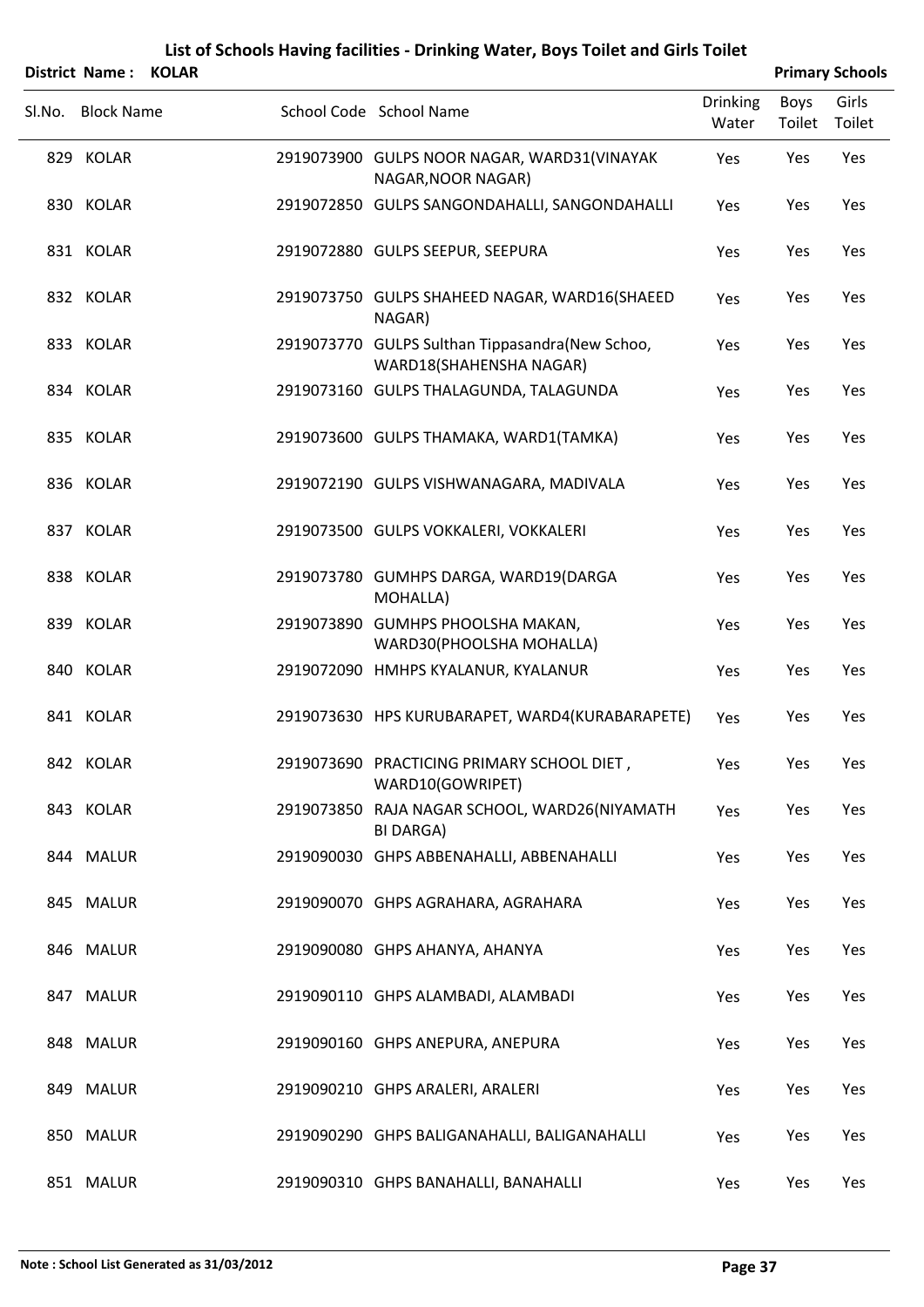|        | District Name:    | <b>KOLAR</b> |                                                                |                          |                       | <b>Primary Schools</b> |
|--------|-------------------|--------------|----------------------------------------------------------------|--------------------------|-----------------------|------------------------|
| Sl.No. | <b>Block Name</b> |              | School Code School Name                                        | <b>Drinking</b><br>Water | <b>Boys</b><br>Toilet | Girls<br>Toilet        |
|        | 852 MALUR         |              | 2919090340 GHPS BANTAHALLI, BANTAHALLI                         | Yes                      | Yes                   | Yes                    |
|        | 853 MALUR         |              | 2919090350 GHPS BARAGURU, BARUGURU                             | Yes                      | Yes                   | Yes                    |
|        | 854 MALUR         |              | 2919090380 GHPS BAVANAHALLI, BAVANAHALLI                       | Yes                      | Yes                   | Yes                    |
|        | 855 MALUR         |              | 2919090400 GHPS BELLAVI, BELLAVI                               | Yes                      | Yes                   | Yes                    |
|        | 856 MALUR         |              | 2919090440 GHPS BHOOVANAHALLI, BHUVANAHALLY                    | Yes                      | Yes                   | Yes                    |
|        | 857 MALUR         |              | 2919090540 GHPS BYRANAHALLI, BYRANAHALLI                       | Yes                      | Yes                   | Yes                    |
|        | 858 MALUR         |              | 2919090600 GHPS CHALAGANAHALLI, CHALAGANAHALLI                 | Yes                      | Yes                   | Yes                    |
|        | 859 MALUR         |              | 2919091040 GHPS CHAMBE, ESWARANAHALLI                          | Yes                      | Yes                   | Yes                    |
|        | 860 MALUR         |              | 2919090640 GHPS CHANNIGARAYAPURA,<br>CHANNIGARAYAPURA          | Yes                      | Yes                   | Yes                    |
|        | 861 MALUR         |              | 2919090690 GHPS CHIKKA IGGALUR, CHIKKA IGGALURU                | Yes                      | Yes                   | Yes                    |
|        | 862 MALUR         |              | 2919090720 GHPS CHIKKA KUNTHUR, CHIKKA KUNTHUR                 | Yes                      | Yes                   | Yes                    |
|        | 863 MALUR         |              | 2919090780 GHPS CHIKKA THIRUPATHI, CHIKKA<br><b>THIRUPATHI</b> | Yes                      | Yes                   | Yes                    |
|        | 864 MALUR         |              | 2919090840 GHPS D N DODDI, DADINAYAKANADODDI                   | Yes                      | Yes                   | Yes                    |
|        | 865 MALUR         |              | 2919090860 GHPS DEVARAHALLI, DEVARAHALLI                       | Yes                      | Yes                   | Yes                    |
|        | 866 MALUR         |              | 2919090870 GHPS DINNAHALLI, DINNAHALLI                         | Yes                      | Yes                   | Yes                    |
|        | 867 MALUR         |              | 2919090880 GHPS DINNERI HAROHALLI, DINNERI                     | Yes                      | Yes                   | Yes                    |
|        | 868 MALUR         |              | 2919090920 GHPS DODDA KADATHUR, DODDA<br><b>KADATHUR</b>       | Yes                      | Yes                   | Yes                    |
|        | 869 MALUR         |              | 2919090930 GHPS DODDA KALLAHALLI, DODDA<br>KALLAHALLI          | Yes                      | Yes                   | Yes                    |
|        | 870 MALUR         |              | 2919090950 GHPS DODDA MALE, DODDAMALE                          | Yes                      | Yes                   | Yes                    |
|        | 871 MALUR         |              | 2919090960 GHPS DODDA NAYAKANAHALLI, DODDA<br>NAYAKANAHALLI    | Yes                      | Yes                   | Yes                    |
|        | 872 MALUR         |              | 2919090980 GHPS DODDA SHIVARA, DODDA SHIVARA                   | Yes                      | Yes                   | Yes                    |
|        | 873 MALUR         |              | 2919091030 GHPS DYAPASANDRA, DYAPASANDRA                       | Yes                      | Yes                   | Yes                    |
|        | 874 MALUR         |              | 2919091080 GHPS GANIGANAHALLI, GANIGANAHALLI                   | Yes                      | Yes                   | Yes                    |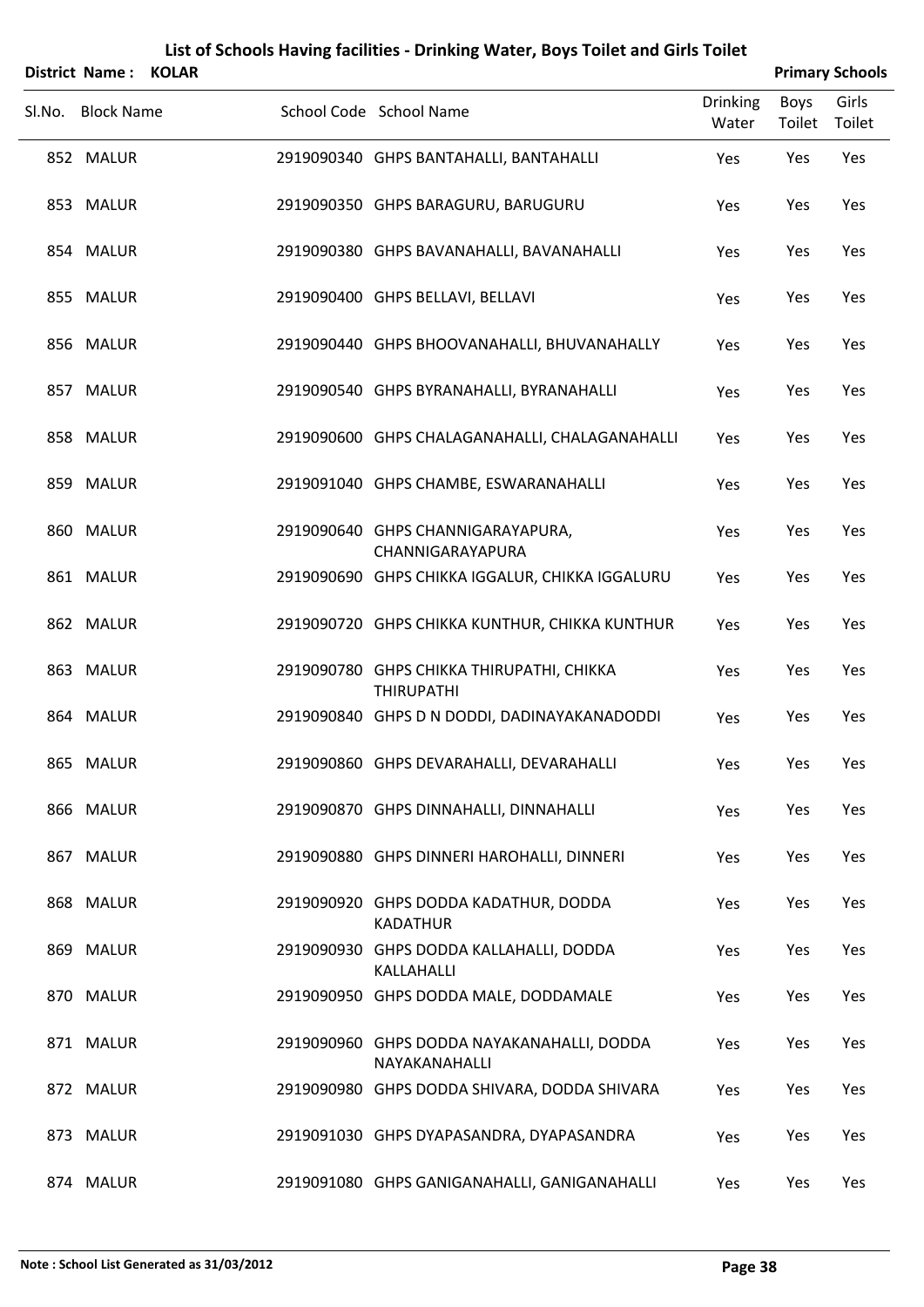| <b>District Name:</b> | <b>KOLAR</b> |                                                       |                          |                | <b>Primary Schools</b> |
|-----------------------|--------------|-------------------------------------------------------|--------------------------|----------------|------------------------|
| Sl.No. Block Name     |              | School Code School Name                               | <b>Drinking</b><br>Water | Boys<br>Toilet | Girls<br>Toilet        |
| 875 MALUR             |              | 2919091230 GHPS HALEPALYA, HALEPALYA                  | Yes                      | Yes            | Yes                    |
| 876 MALUR             |              | 2919091330 GHPS HASANDAHALLI, HASANDAHALLI            | Yes                      | Yes            | Yes                    |
| 877 MALUR             |              | 2919091390 GHPS HULDENAHALLI, HULADENAHALLI           | Yes                      | Yes            | Yes                    |
| 878 MALUR             |              | 2919093100 GHPS HULIMANGALA, THALAKUNTE               | Yes                      | Yes            | Yes                    |
| 879 MALUR             |              | 2919091410 GHPS HULKUR, HULKUR                        | Yes                      | Yes            | Yes                    |
| 880 MALUR             |              | 2919091420 GHPS HUNASIKOTE, HUNASIKOTE                | Yes                      | Yes            | Yes                    |
| 881 MALUR             |              | 2919091430 GHPS HUNGENAHALLI, HUNGENAHALLI            | Yes                      | Yes            | Yes                    |
| 882 MALUR             |              | 2919091440 GHPS HURALAGERE, HURALAGERE                | Yes                      | Yes            | Yes                    |
| 883 MALUR             |              | 2919091500 GHPS JAYAMANGALA, JAYAMANGALA              | Yes                      | Yes            | Yes                    |
| 884 MALUR             |              | 2919091780 GHPS K G HALLI, KAVALAGIRIYANAHALLI        | Yes                      | Yes            | Yes                    |
| 885 MALUR             |              | 2919091540 GHPS KADADENAHALLI, KADADENAHALLI          | Yes                      | Yes            | Yes                    |
| 886 MALUR             |              | 2919091600 GHPS KALKERE, KALKERE                      | Yes                      | Yes            | Yes                    |
| 887 MALUR             |              | 2919091690 GHPS KARADAGURKI, KARADAGURKI              | Yes                      | Yes            | Yes                    |
| 888 MALUR             |              | 2919091820 GHPS KESARAGERE, KESARAGERE                | Yes                      | Yes            | Yes                    |
| 889 MALUR             |              | 2919091870 GHPS KODUR, KODUR                          | Yes                      | Yes            | Yes                    |
| 890 MALUR             |              | 2919091880 GHPS KOMMANAHALLI, KOMMANAHALLI            | Yes                      | Yes            | Yes                    |
| 891 MALUR             |              | 2919091920 GHPS KONDASETTIHALLI, KONDASETTIHALLI      | Yes                      | Yes            | Yes                    |
| 892 MALUR             |              | 2919092000 GHPS KSHETHRANAHALLI, KSHETHRANAHALLI      | Yes                      | Yes            | Yes                    |
| 893 MALUR             |              | 2919092010 GHPS KUDIYANUR, KUDIYANUR                  | Yes                      | Yes            | Yes                    |
| 894 MALUR             |              | 2919092110 GHPS LAKKUR, LAKKUR                        | Yes                      | Yes            | Yes                    |
| 895 MALUR             |              | 2919092150 GHPS M HOSAHALLI, M HOSAHALLI              | Yes                      | Yes            | Yes                    |
| 896 MALUR             |              | 2919092230 GHPS MALIYAPPANAHALLI,<br>MALIYAPPANAHALLI | Yes                      | Yes            | Yes                    |
| 897 MALUR             |              | 2919092320 GHPS MASTHI, MASTHI                        | Yes                      | Yes            | Yes                    |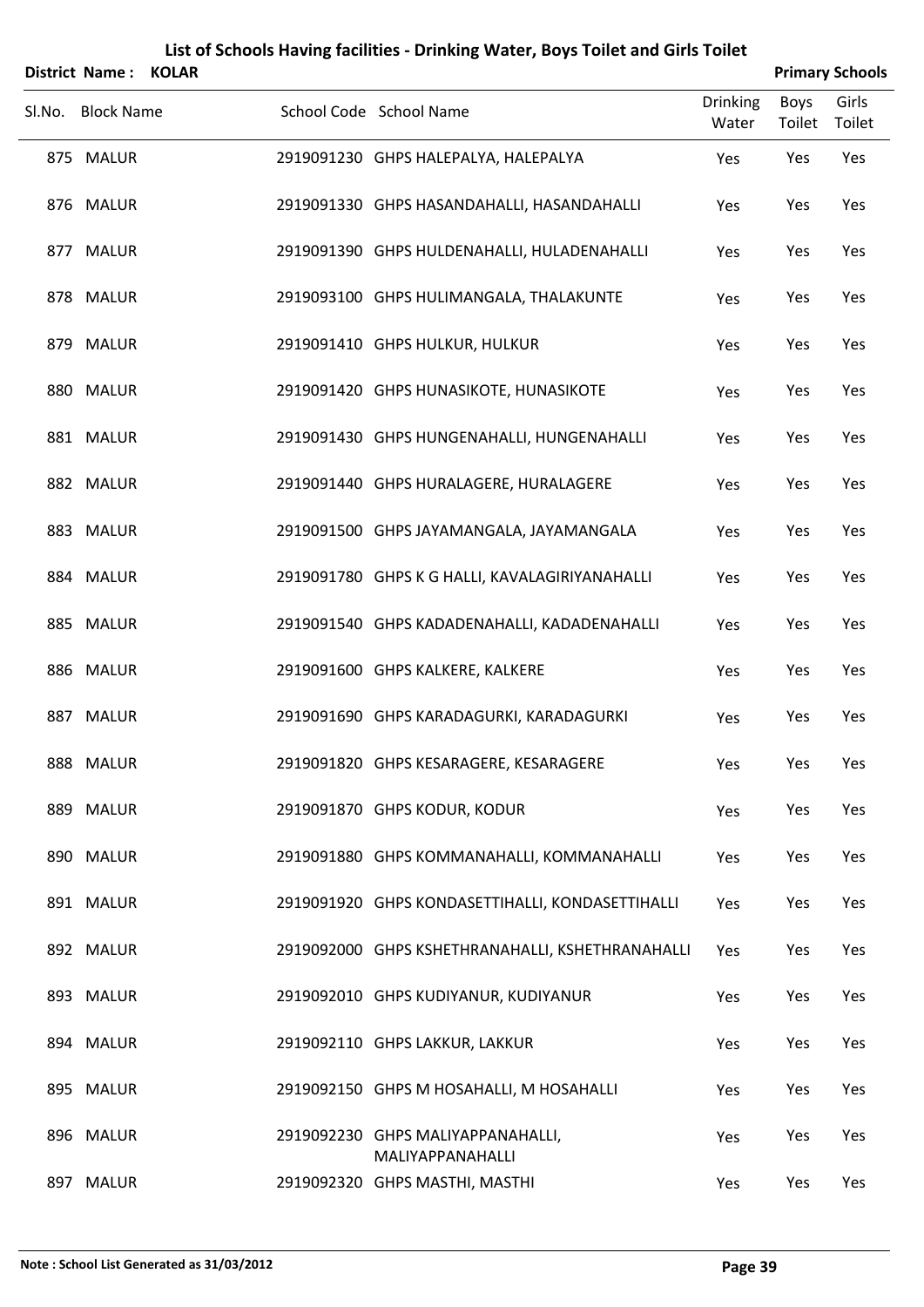|        | <b>District Name:</b> | <b>KOLAR</b> |                                                |                          |                       | <b>Primary Schools</b> |
|--------|-----------------------|--------------|------------------------------------------------|--------------------------|-----------------------|------------------------|
| SI.No. | <b>Block Name</b>     |              | School Code School Name                        | <b>Drinking</b><br>Water | <b>Boys</b><br>Toilet | Girls<br>Toilet        |
|        | 898 MALUR             |              | 2919092370 GHPS MINDAHALLI, MINDAHALLI         | Yes                      | Yes                   | Yes                    |
|        | 899 MALUR             |              | 2919092410 GHPS MUTHAKADAHALLI, MUTHAKADAHALLI | Yes                      | Yes                   | Yes                    |
|        | 900 MALUR             |              | 2919092430 GHPS MYLANDAHALLI, MYLANDAHALLI     | Yes                      | Yes                   | Yes                    |
|        | 901 MALUR             |              | 2919092550 GHPS NELLAHALLI, NELLAHALLI         | Yes                      | Yes                   | Yes                    |
|        | 902 MALUR             |              | 2919092570 GHPS NIDARAMANGALA, NIDARAMANGALA   | Yes                      | Yes                   | Yes                    |
|        | 903 MALUR             |              | 2919092590 GHPS NOSAGERE, NOSAGERE             | Yes                      | Yes                   | Yes                    |
|        | 904 MALUR             |              | 2919092600 GHPS NUTVE, NUTUVE                  | Yes                      | Yes                   | Yes                    |
|        | 905 MALUR             |              | 2919090011 GHPS PATALAMMA EXTN. MALUR, MALUR   | Yes                      | Yes                   | Yes                    |
|        | 906 MALUR             |              | 2919092780 GHPS RAJENAHALLI, RAJENAHALLI       | Yes                      | Yes                   | Yes                    |
|        | 907 MALUR             |              | 2919092840 GHPS RAYASANDRA, RAYASANDRA         | Yes                      | Yes                   | Yes                    |
|        | 908 MALUR             |              | 2919092860 GHPS SAMPANGERE, SAMPANGERE         | Yes                      | Yes                   | Yes                    |
|        | 909 MALUR             |              | 2919092870 GHPS SANTHEHALLI, SANTHEHALLI       | Yes                      | Yes                   | Yes                    |
|        | 910 MALUR             |              | 2919092890 GHPS SEETHAHALLI, SEETHAHALLI       | Yes                      | Yes                   | Yes                    |
|        | 911 MALUR             |              | 2919092950 GHPS SHIVARAPATNA, SHIVARAPATNA     | Yes                      | Yes                   | Yes                    |
|        | 912 MALUR             |              | 2919092970 GHPS SIDDANAHALLI, SIDDANAHALLI     | Yes                      | Yes                   | Yes                    |
|        | 913 MALUR             |              | 2919093000 GHPS SONNAHALLI, SONNAHALLI         | Yes                      | Yes                   | Yes                    |
|        | 914 MALUR             |              | 2919093070 GHPS SUGGONDAHALLI, SUGGONDAHALLI   | Yes                      | Yes                   | Yes                    |
|        | 915 MALUR             |              | 2919093090 GHPS TEKAL, TEKAL                   | Yes                      | Yes                   | Yes                    |
|        | 916 MALUR             |              | 2919093100 GHPS THALAKUNTE, THALAKUNTE         | Yes                      | Yes                   | Yes                    |
|        | 917 MALUR             |              | 2919093180 GHPS THIPPASANDRA, THIPPASANDRA     | Yes                      | Yes                   | Yes                    |
|        | 918 MALUR             |              | 2919093230 GHPS THORALAKKI, THORALAKKI         | Yes                      | Yes                   | Yes                    |
|        | 919 MALUR             |              | 2919093240 GHPS THORNAHALLI, THORANAHALLI      | Yes                      | Yes                   | Yes                    |
|        | 920 MALUR             |              | 2919093280 GHPS THRUNASI, THRUNASI             | Yes                      | Yes                   | Yes                    |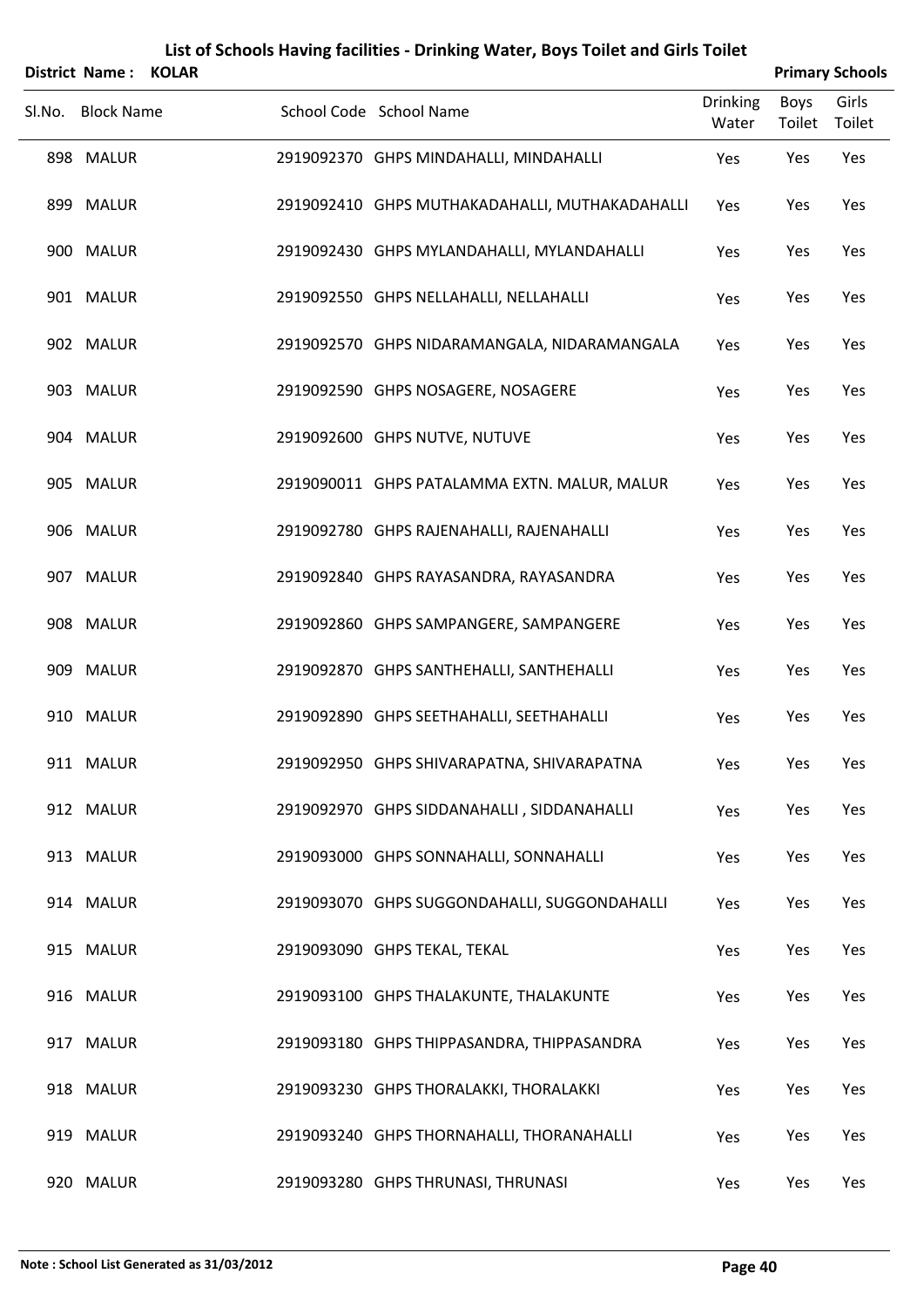| District Name: KOLAR |  |                                                                 |                          | <b>Primary Schools</b> |                 |
|----------------------|--|-----------------------------------------------------------------|--------------------------|------------------------|-----------------|
| Sl.No. Block Name    |  | School Code School Name                                         | <b>Drinking</b><br>Water | Boys<br>Toilet         | Girls<br>Toilet |
| 921 MALUR            |  | 2919093440 GHPS VAPPACHAHALI, VOPPACHAHALLI                     | Yes                      | Yes                    | Yes             |
| 922 MALUR            |  | 2919093420 GHPS VENKATARAJANAHALLI,<br>VENKATARAJANAHALLI       | Yes                      | Yes                    | Yes             |
| 923 MALUR            |  | 2919093530 GHPS YATHAKODI, YATTAKODI                            | Yes                      | Yes                    | Yes             |
| 924 MALUR            |  | 2919093480 GHPS YELESANDRA, YALESANDRA                          | Yes                      | Yes                    | Yes             |
| 925 MALUR            |  | 2919093650 GHPS.YASHWANTHAPURA,<br>YESHWATHAPURA                | Yes                      | Yes                    | Yes             |
| 926 MALUR            |  | 2919093220 GLPS THOLASANADODDI, THOLASANADODDI                  | Yes                      | Yes                    | Yes             |
| 927 MALUR            |  | 2919092320 GLPS A D COLONY, MASTHI                              | Yes                      | Yes                    | Yes             |
| 928 MALUR            |  | 2919090480 GLPS A G COLONY, BUDIHALLI                           | Yes                      | Yes                    | Yes             |
| 929 MALUR            |  | 2919090020 GLPS A K NALLATHIMMANAHALLI, A<br><b>UPPARAHALLI</b> | Yes                      | Yes                    | Yes             |
| 930 MALUR            |  | 2919093350 GLPS A UPPARAHALLI, UPPARAHALLI                      | Yes                      | Yes                    | Yes             |
| 931 MALUR            |  | 2919090040 GLPS ADIKARAHATTI, ADIKARAHATTI                      | Yes                      | Yes                    | Yes             |
| 932 MALUR            |  | 2919090050 GLPS AGALAKOTE, AGALAKOTE                            | Yes                      | Yes                    | Yes             |
| 933 MALUR            |  | 2919090060 GLPS AGARA, AGARA                                    | Yes                      | Yes                    | Yes             |
| 934 MALUR            |  | 2919091370 GLPS AGRAHARA HOSAHALLI, HOSAHALLI                   | Yes                      | Yes                    | Yes             |
| 935 MALUR            |  | 2919090090 GLPS AJJAPPANAHALLI, AJJAPPANAHALLI                  | Yes                      | Yes                    | Yes             |
| 936 MALUR            |  | 2919090100 GLPS ALAHALLI, ALAHALLI                              | Yes                      | Yes                    | Yes             |
| 937 MALUR            |  | 2919090150 GLPS ANCHE MUSKUR, ANCHEMUSKUR                       | Yes                      | Yes                    | Yes             |
| 938 MALUR            |  | 2919090170 GLPS ANGASHETTIHALLI, ANGASETTIHALLI                 | Yes                      | Yes                    | Yes             |
| 939 MALUR            |  | 2919093620 GLPS ANIGANAHALLI, ANIGANAHALLI                      | Yes                      | Yes                    | Yes             |
| 940 MALUR            |  | 2919090180 GLPS ANIKARAHALLI, ANIKARAHALLI                      | Yes                      | Yes                    | Yes             |
| 941 MALUR            |  | 2919090190 GLPS ANIMITANAHALLI, ANIMITTNAHALLI                  | Yes                      | Yes                    | Yes             |
| 942 MALUR            |  | 2919090200 GLPS APPIAH AGRAHARA, APPIAHA<br>AGRAHARA            | Yes                      | Yes                    | Yes             |

943 MALUR 2919090220 GLPS ARASANAHALLI, ARASANAHALLI Yes Yes Yes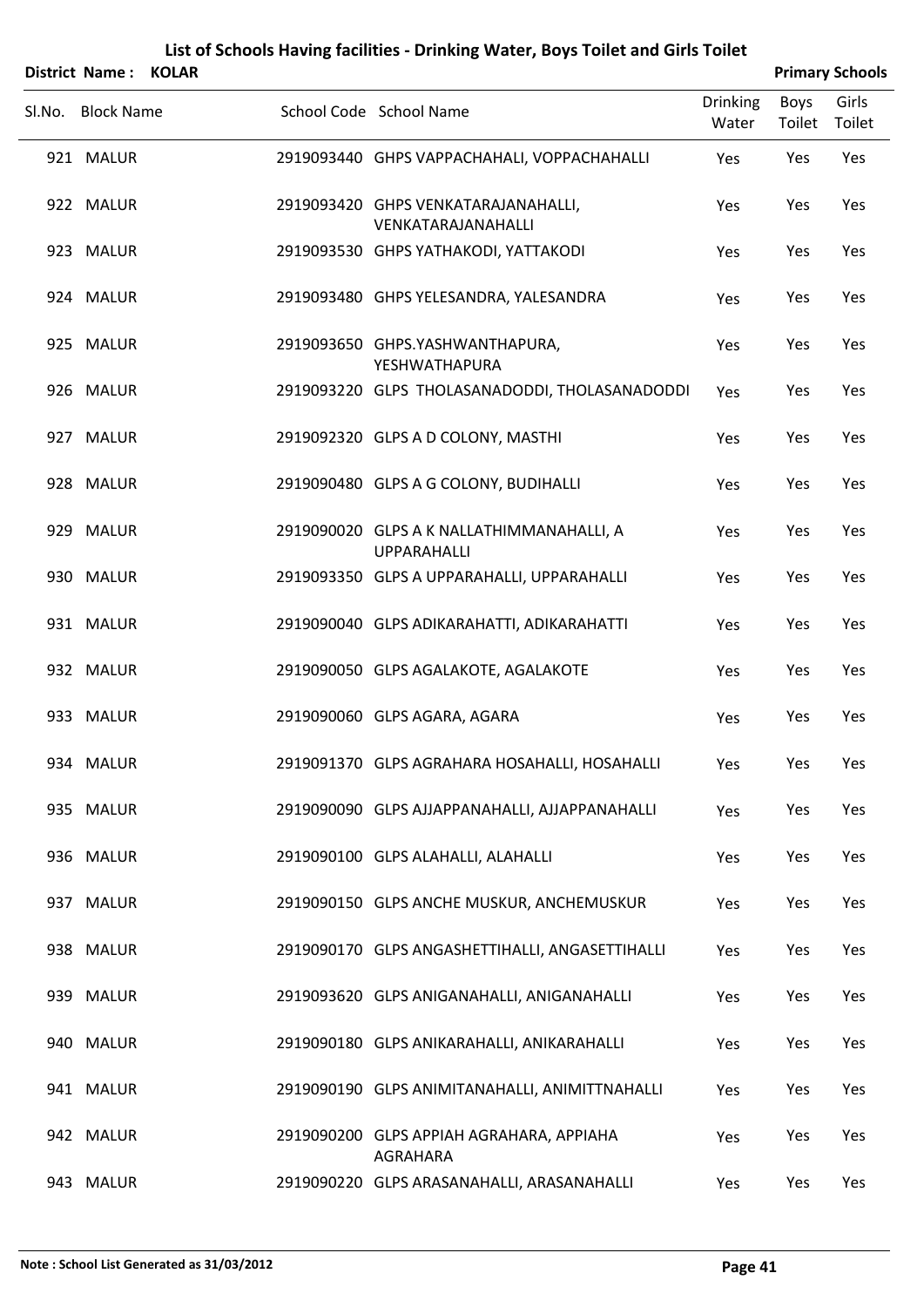| List of Schools Having facilities - Drinking Water, Boys Toilet and Girls Toilet<br><b>Primary Schools</b><br><b>District Name:</b><br><b>KOLAR</b> |                   |  |                                                               |                          |                |                 |  |  |
|-----------------------------------------------------------------------------------------------------------------------------------------------------|-------------------|--|---------------------------------------------------------------|--------------------------|----------------|-----------------|--|--|
| SI.No.                                                                                                                                              | <b>Block Name</b> |  | School Code School Name                                       | <b>Drinking</b><br>Water | Boys<br>Toilet | Girls<br>Toilet |  |  |
|                                                                                                                                                     | 944 MALUR         |  | 2919091360 GLPS BALAHALLI, BALAHALLI                          | Yes                      | Yes            | Yes             |  |  |
|                                                                                                                                                     | 945 MALUR         |  | 2919090300 GLPS BALLERI, BALLERI                              | Yes                      | Yes            | Yes             |  |  |
|                                                                                                                                                     | 946 MALUR         |  | 2919091690 GLPS BANDUR AGRAHARA, KARADAGURKI                  | Yes                      | Yes            | Yes             |  |  |
|                                                                                                                                                     | 947 MALUR         |  | 2919090360 GLPS BASAPURA, BASAPURA                            | Yes                      | Yes            | Yes             |  |  |
|                                                                                                                                                     | 948 MALUR         |  | 2919090390 GLPS BEDISETTIHALLI, BEDISETTIHALLI                | Yes                      | Yes            | Yes             |  |  |
|                                                                                                                                                     | 949 MALUR         |  | 2919090430 GLPS BETTAHALLI, BETTAHALLI                        | Yes                      | Yes            | Yes             |  |  |
|                                                                                                                                                     | 950 MALUR         |  | 2919090450 GLPS BINGIPURA, BINGIPURA                          | Yes                      | Yes            | Yes             |  |  |
|                                                                                                                                                     | 951 MALUR         |  | 2919090460 GLPS BITNAHALLI, BITNAHALLI                        | Yes                      | Yes            | Yes             |  |  |
|                                                                                                                                                     | 952 MALUR         |  | 2919090470 GLPS BOPPANAHALLI, BOPPANAHALLI                    | Yes                      | Yes            | Yes             |  |  |
|                                                                                                                                                     | 953 MALUR         |  | 2919090490 GLPS BYALAHALLI, BYALAHALLI                        | Yes                      | Yes            | Yes             |  |  |
|                                                                                                                                                     | 954 MALUR         |  | 2919090520 GLPS BYATARAYANAHALLI,<br>BYATARAYANAHALLI         | Yes                      | Yes            | Yes             |  |  |
|                                                                                                                                                     | 955 MALUR         |  | 2919090500 GLPS BYPANAHALLI, BYAPPANAHALLI                    | Yes                      | Yes            | Yes             |  |  |
|                                                                                                                                                     | 956 MALUR         |  | 2919090530 GLPS BYRANADODDI, BYRANADODDI                      | Yes                      | Yes            | Yes             |  |  |
|                                                                                                                                                     | 957 MALUR         |  | 2919090560 GLPS BYRASANDRA, BYRASANDRA                        | Yes                      | Yes            | Yes             |  |  |
|                                                                                                                                                     | 958 MALUR         |  | 2919090570 GLPS BYRATHANAHALLI, BYRATHANAHALLI                | Yes                      | Yes            | Yes             |  |  |
|                                                                                                                                                     | 959 MALUR         |  | 2919093660 GLPS C.UPPARAHALLI, CHIKKA UPPARAHALLI             | Yes                      | Yes            | Yes             |  |  |
|                                                                                                                                                     | 960 MALUR         |  | 2919090590 GLPS CHAKKANAHALLI, CHAKANAHALLI                   | Yes                      | Yes            | Yes             |  |  |
|                                                                                                                                                     | 961 MALUR         |  | 2919090620 GLPS CHANNAKAL, CHANNAKAL                          | Yes                      | Yes            | Yes             |  |  |
|                                                                                                                                                     | 962 MALUR         |  | 2919090650 GLPS CHAVARAMANGALA,<br>CHAVARAMANGALA             | <b>Yes</b>               | Yes            | Yes             |  |  |
|                                                                                                                                                     | 963 MALUR         |  | 2919090670 GLPS CHIKKA DANAVAHALLI,<br>CHIKKADANAVAHALLI      | Yes                      | Yes            | Yes             |  |  |
|                                                                                                                                                     | 964 MALUR         |  | 2919090700 GLPS CHIKKA KADATHUR, CHIKKAKADATHUR               | Yes                      | Yes            | Yes             |  |  |
|                                                                                                                                                     | 965 MALUR         |  | 2919090710 GLPS CHIKKA KALLAHALLI, CHIKKA<br>KALLAHALLI       | Yes                      | Yes            | Yes             |  |  |
|                                                                                                                                                     | 966 MALUR         |  | 2919090730 GLPS CHIKKA NAYAKANAHALLI, CHIKKA<br>NAYAKANAHALLI | Yes                      | Yes            | Yes             |  |  |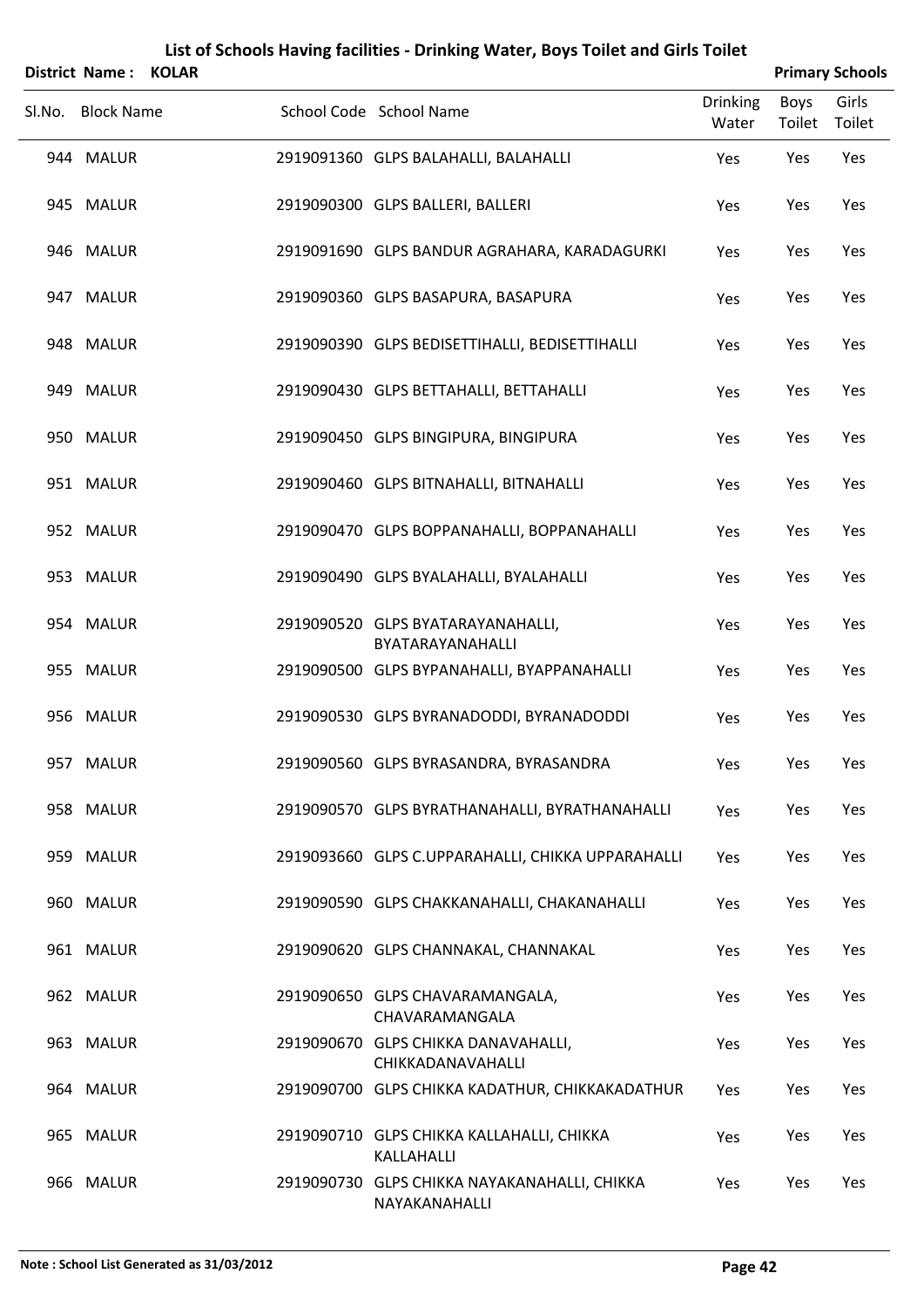|  | List of Schools Having facilities - Drinking Water, Boys Toilet and Girls Toilet |  |
|--|----------------------------------------------------------------------------------|--|
|--|----------------------------------------------------------------------------------|--|

|        | District Name:    | <b>KOLAR</b> |                                                           |                          |                | <b>Primary Schools</b> |
|--------|-------------------|--------------|-----------------------------------------------------------|--------------------------|----------------|------------------------|
| Sl.No. | <b>Block Name</b> |              | School Code School Name                                   | <b>Drinking</b><br>Water | Boys<br>Toilet | Girls<br>Toilet        |
|        | 967 MALUR         |              | 2919090740 GLPS CHIKKA PURA, CHIKKAPURA                   | Yes                      | Yes            | Yes                    |
|        | 968 MALUR         |              | 2919090770 GLPS CHIKKA SHIVARA, CHIKKASHIVARA             | Yes                      | Yes            | Yes                    |
|        | 969 MALUR         |              | 2919090680 GLPS CHIKKAMALE, CHIKKAMALE                    | Yes                      | Yes            | Yes                    |
|        | 970 MALUR         |              | 2919091790 GLPS CHIKKANUTVE, KEMPANAHALLI                 | Yes                      | Yes            | Yes                    |
|        | 971 MALUR         |              | 2919093230 GLPS CHIKKATHORALAKKI, THORALAKKI              | Yes                      | Yes            | Yes                    |
|        | 972 MALUR         |              | 2919090790 GLPS CHINAPAGANAHALLI,<br>CHINNAPAGANAHALLI    | Yes                      | Yes            | Yes                    |
|        | 973 MALUR         |              | 2919090820 GLPS CHOODAGONDAHALLI,<br>CHOODAGONDAHALLI     | Yes                      | Yes            | Yes                    |
|        | 974 MALUR         |              | 2919090830 GLPS CHOWDADENAHALLI,<br>CHOWDADENAHALLI       | Yes                      | Yes            | Yes                    |
|        | 975 MALUR         |              | 2919093690 GLPS D.UPPARAHALLI, D.UPPARAHALLI              | Yes                      | Yes            | Yes                    |
|        | 976 MALUR         |              | 2919090850 GLPS DASARAHALLI, DASARAHALLI                  | Yes                      | Yes            | Yes                    |
|        | 977 MALUR         |              | 2919090870 GLPS DIGURU, DINNAHALLI                        | Yes                      | Yes            | Yes                    |
|        | 978 MALUR         |              | 2919090910 GLPS DODDA DANAVAHALLI, DODDA<br>DANAVAHALLI   | Yes                      | Yes            | Yes                    |
|        | 979 MALUR         |              | 2919090900 GLPS DODDA IGGALUR, DODDA IGGALUR              | Yes                      | Yes            | Yes                    |
|        | 980 MALUR         |              | 2919093680 GLPS DODDA KUNTHUR, DODDA KUNTHUR              | Yes                      | Yes            | Yes                    |
|        | 981 MALUR         |              | 2919090970 GLPS DODDA SABBENAHALLI, DODDA<br>SABBENAHALLI | Yes                      | Yes            | Yes                    |
|        | 982 MALUR         |              | 2919090990 GLPS DOMBARAHALLI, DOMBARAHALLI                | Yes                      | Yes            | Yes                    |
|        | 983 MALUR         |              | 2919091000 GLPS DOMMALUR, DOMMALUR                        | Yes                      | Yes            | Yes                    |
|        | 984 MALUR         |              | 2919090490 GLPS DOMMARAHALLI, BYALAHALLI                  | Yes                      | Yes            | Yes                    |
|        | 985 MALUR         |              | 2919091010 GLPS DUDUVANAHALLI, DUDUVANAHALLI              | Yes                      | Yes            | Yes                    |
|        | 986 MALUR         |              | 2919091020 GLPS DURASANDAHALLI, DURASANDAHALLI            | Yes                      | Yes            | Yes                    |
|        | 987 MALUR         |              | 2919091070 GLPS GANGASANDRA, GANGASANDRA                  | Yes                      | Yes            | Yes                    |
|        | 988 MALUR         |              | 2919091100 GLPS GERAPURA, GERAPURA                        | Yes                      | Yes            | Yes                    |
|        | 989 MALUR         |              | 2919091110 GLPS GODAGAHALLI, GODAGAHALLI                  | Yes                      | Yes            | Yes                    |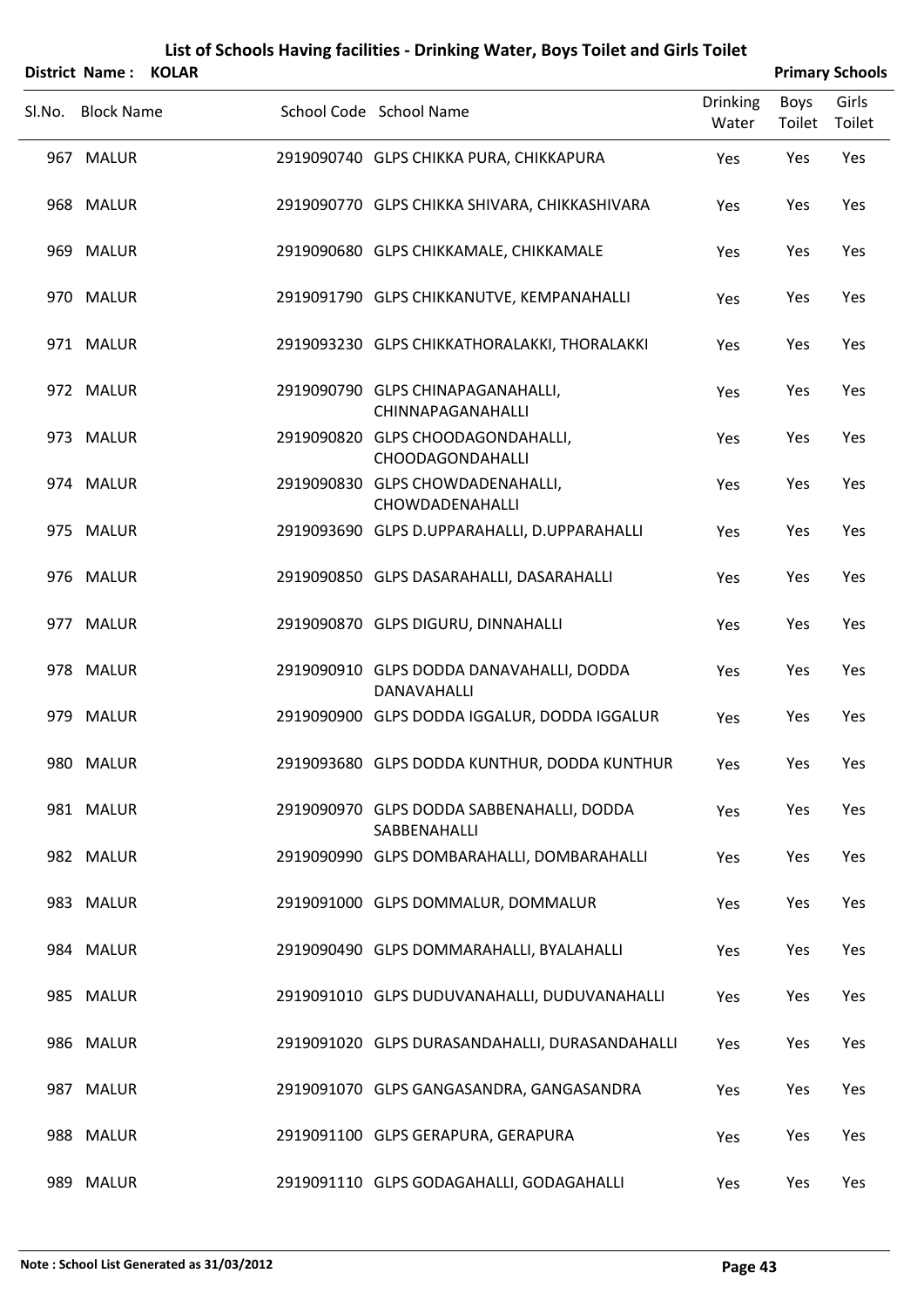|        | District Name: KOLAR |  |                                                                |                          |                       | <b>Primary Schools</b> |
|--------|----------------------|--|----------------------------------------------------------------|--------------------------|-----------------------|------------------------|
| Sl.No. | <b>Block Name</b>    |  | School Code School Name                                        | <b>Drinking</b><br>Water | <b>Boys</b><br>Toilet | Girls<br>Toilet        |
|        | 990 MALUR            |  | 2919091120 GLPS GOLLA HALLI, GOLLAHALLI                        | Yes                      | Yes                   | Yes                    |
|        | 991 MALUR            |  | 2919091130 GLPS GOLLAHALLI (RAJENAHALLI),<br><b>GOLLAHALLI</b> | Yes                      | Yes                   | Yes                    |
|        | 992 MALUR            |  | 2919091140 GLPS GONURKOPPA, GONOORUKOPPA                       | Yes                      | Yes                   | Yes                    |
|        | 993 MALUR            |  | 2919091150 GLPS GONURU, GUNUR                                  | Yes                      | Yes                   | Yes                    |
|        | 994 MALUR            |  | 2919091160 GLPS GOPASANDRA, GOPASANDRA                         | Yes                      | Yes                   | Yes                    |
|        | 995 MALUR            |  | 2919091180 GLPS GUDDANAHALLI, GUDDANAHALLI                     | Yes                      | Yes                   | Yes                    |
|        | 996 MALUR            |  | 2919091880 GLPS GUNDLAHALLI, KOMMANAHALLI                      | Yes                      | Yes                   | Yes                    |
|        | 997 MALUR            |  | 2919091190 GLPS GUNDLAPALYA, GUNDLAPALYA                       | Yes                      | Yes                   | Yes                    |
|        | 998 MALUR            |  | 2919091220 GLPS HALEHALLI, HALEHALLI                           | Yes                      | Yes                   | Yes                    |
|        | 999 MALUR            |  | 2919092770 GLPS HALEHARUMAKANAHALLI,<br>RAJAVARAHALLI          | Yes                      | Yes                   | Yes                    |
|        | 1000 MALUR           |  | 2919091260 GLPS HANUMANAYAKANAHALLI,<br>HANUMANAYAKANAHALLI    | Yes                      | Yes                   | Yes                    |
|        | 1001 MALUR           |  | 2919090012 GLPS HANUMANTHANAGARA, MALUR                        | Yes                      | Yes                   | Yes                    |
|        | 1002 MALUR           |  | 2919091150 GLPS HARINIGATTA, GUNUR                             | Yes                      | Yes                   | Yes                    |
|        | 1003 MALUR           |  | 2919091290 GLPS HARIPURA, HARIPURA                             | Yes                      | Yes                   | Yes                    |
|        | 1004 MALUR           |  | 2919091300 GLPS HAROHALLI, HAROHALLI                           | Yes                      | Yes                   | Yes                    |
|        | 1005 MALUR           |  | 2919091340 GLPS HEDAGINABELE, HEDAGINABELE                     | Yes                      | Yes                   | Yes                    |
|        | 1006 MALUR           |  | 2919091350 GLPS HIZUVANAHALLI, HIZUVANAHALLI                   | Yes                      | Yes                   | Yes                    |
|        | 1007 MALUR           |  | 2919091010 GLPS HOSAMANEGALU, DUDUVANAHALLI                    | Yes                      | Yes                   | Yes                    |
|        | 1008 MALUR           |  | 2919091400 GLPS HULIMANGALA HOSAKOTE,<br>HULIMANGALA HOSAKOTE  | Yes                      | Yes                   | Yes                    |
|        | 1009 MALUR           |  | 2919091450 GLPS INDUMANGALA, INDUMANGALA                       | Yes                      | Yes                   | Yes                    |
|        | 1010 MALUR           |  | 2919091460 GLPS IRABANAHALLI, IRABANAHALLI                     | Yes                      | Yes                   | Yes                    |
|        | 1011 MALUR           |  | 2919091470 GLPS JAGADENAHALLI, JAGADENAHALLI                   | Yes                      | Yes                   | Yes                    |
|        | 1012 MALUR           |  | 2919093080 GLPS JAHAGIRPURA, SULIKUNTE                         | Yes                      | Yes                   | Yes                    |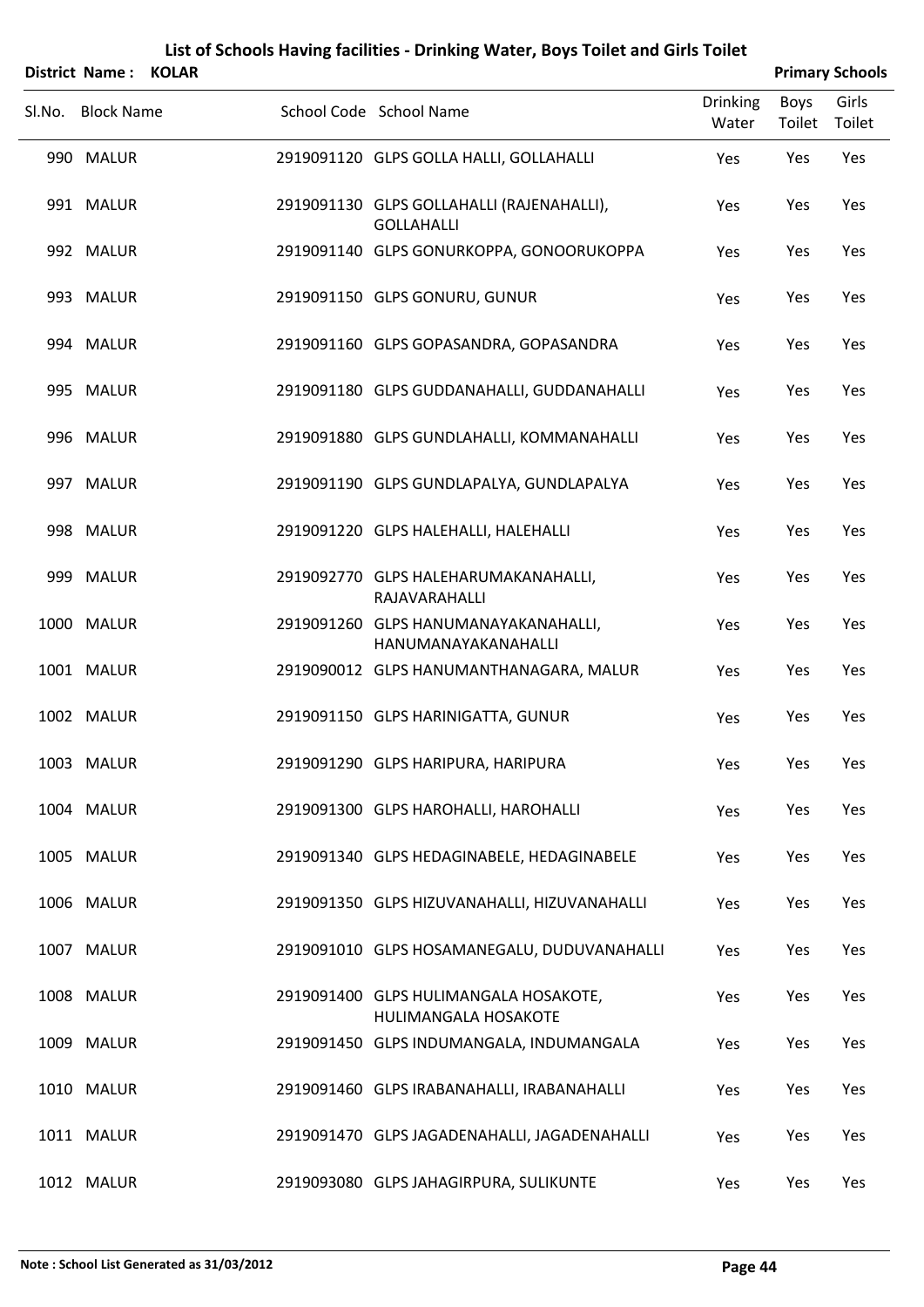|        | <b>District Name:</b> | <b>KOLAR</b> |                                                       |                          |                | <b>Primary Schools</b> |
|--------|-----------------------|--------------|-------------------------------------------------------|--------------------------|----------------|------------------------|
| Sl.No. | <b>Block Name</b>     |              | School Code School Name                               | <b>Drinking</b><br>Water | Boys<br>Toilet | Girls<br>Toilet        |
|        | 1013 MALUR            |              | 2919091480 GLPS JAKKASANDRA, JAKKASANDRA              | Yes                      | Yes            | Yes                    |
|        | 1014 MALUR            |              | 2919091490 GLPS JANGANAHALLI, JANGANAHALLI            | Yes                      | Yes            | Yes                    |
|        | 1015 MALUR            |              | 2919091530 GLPS KADADANAHALLI, KADADANAHALLI          | Yes                      | Yes            | Yes                    |
|        | 1016 MALUR            |              | 2919091570 GLPS KADIRENAHALLI, KADIRENAHALLI          | Yes                      | Yes            | Yes                    |
|        | 1017 MALUR            |              | 2919091630 GLPS KAMBIPURA, KAMBIPURA                  | Yes                      | Yes            | Yes                    |
|        | 1018 MALUR            |              | 2919091650 GLPS KANAGALA, KANAGALA                    | Yes                      | Yes            | Yes                    |
|        | 1019 MALUR            |              | 2919091660 GLPS KANCHALA, KANCHALA                    | Yes                      | Yes            | Yes                    |
|        | 1020 MALUR            |              | 2919091680 GLPS KANIVENAHALLI, KANIVENAHALLI          | Yes                      | Yes            | Yes                    |
|        | 1021 MALUR            |              | 2919091690 GLPS KARADAGURKI, KARADAGURKI              | Yes                      | Yes            | Yes                    |
|        | 1022 MALUR            |              | 2919091720 GLPS KARANGUTTA, KARANGUTTA                | Yes                      | Yes            | Yes                    |
|        | 1023 MALUR            |              | 2919091740 GLPS KARINAIKANAHALLI,<br>KARINAIKANAHALLI | Yes                      | Yes            | Yes                    |
|        | 1024 MALUR            |              | 2919091750 GLPS KARISANDRA, KARISANDRA                | Yes                      | Yes            | Yes                    |
|        | 1025 MALUR            |              | 2919091770 GLPS KATERI, KATERI                        | Yes                      | Yes            | Yes                    |
|        | 1026 MALUR            |              | 2919092320 GLPS KATHRAHALLI, MASTHI                   | Yes                      | Yes            | Yes                    |
|        | 1027 MALUR            |              | 2919091790 GLPS KEMPANAHALLI, KEMPANAHALLI            | Yes                      | Yes            | Yes                    |
|        | 1028 MALUR            |              | 2919091840 GLPS KODIGINABELE, KODAGINABELE            | Yes                      | Yes            | Yes                    |
|        | 1029 MALUR            |              | 2919091850 GLPS KODIHALLI, KODIHALLI                  | Yes                      | Yes            | Yes                    |
|        | 1030 MALUR            |              | 2919091860 GLPS KODUR, KODUR                          | Yes                      | Yes            | Yes                    |
|        | 1031 MALUR            |              | 2919091890 GLPS KONDANAHALLI, KONDANAHALLI            | Yes                      | Yes            | Yes                    |
|        | 1032 MALUR            |              | 2919091900 GLPS KONDARAHALLI, KONDARAHALLI            | Yes                      | Yes            | Yes                    |
|        | 1033 MALUR            |              | 2919091940 GLPS KORACHANOOR, KORACHANOOR              | Yes                      | Yes            | Yes                    |
|        | 1034 MALUR            |              | 2919091970 GLPS KOTHIGUTLAHALLI, KOTHIGUTLAHALLI      | Yes                      | Yes            | Yes                    |
|        | 1035 MALUR            |              | 2919092220 GLPS KOTHUR, MAKARAHALLI                   | Yes                      | Yes            | Yes                    |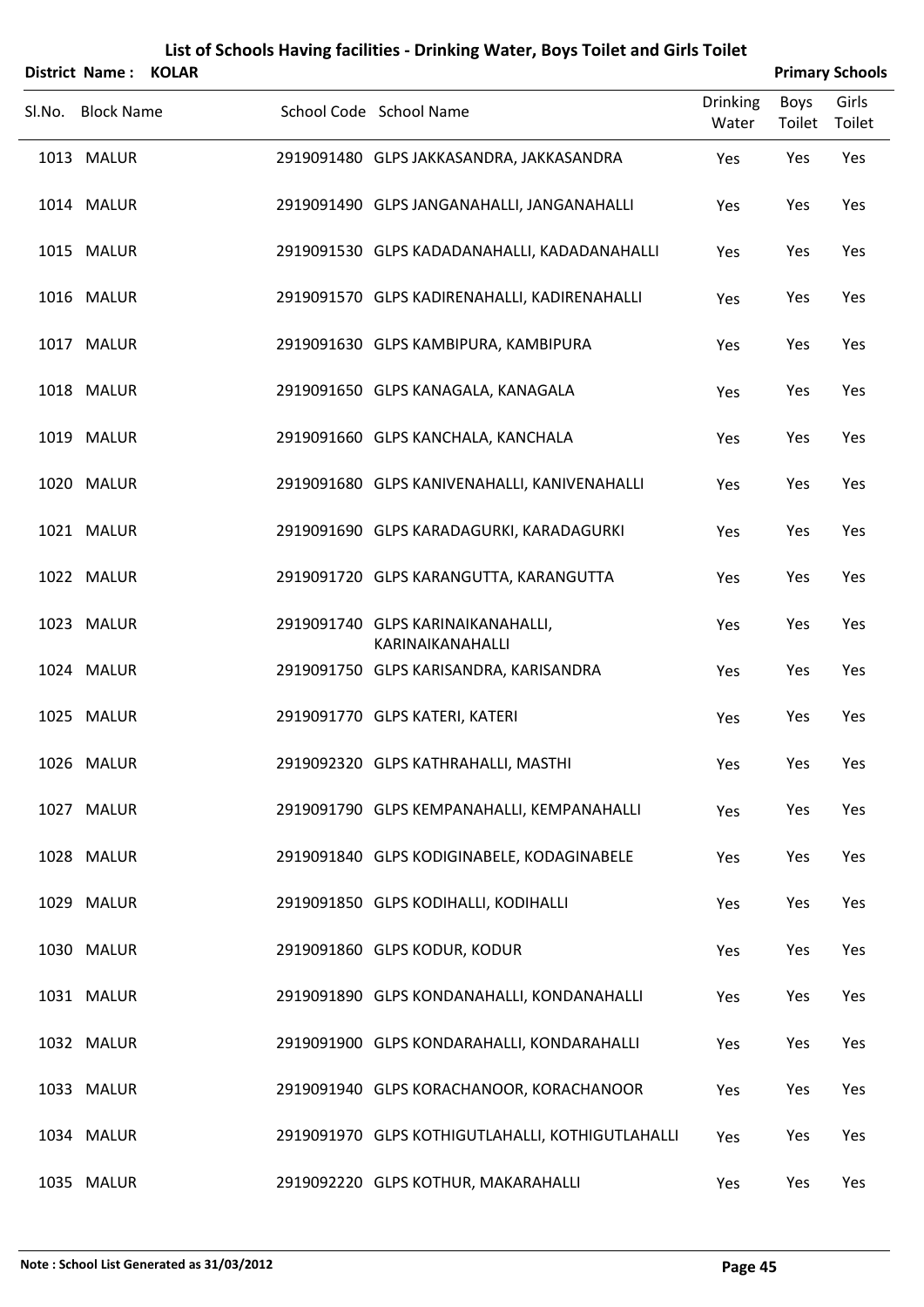| <b>District Name:</b> | <b>KOLAR</b> |                                                      |                          |                | <b>Primary Schools</b> |
|-----------------------|--------------|------------------------------------------------------|--------------------------|----------------|------------------------|
| Sl.No. Block Name     |              | School Code School Name                              | <b>Drinking</b><br>Water | Boys<br>Toilet | Girls<br>Toilet        |
| 1036 MALUR            |              | 2919090670 GLPS KOTTUR, CHIKKADANAVAHALLI            | Yes                      | Yes            | Yes                    |
| 1037 MALUR            |              | 2919091980 GLPS KRISNHAPURA, KRISHNAPURA             | Yes                      | Yes            | Yes                    |
| 1038 MALUR            |              | 2919092020 GLPS KUGATHIGANAHALLI,<br>KUGATIGANAHALLI | Yes                      | Yes            | Yes                    |
| 1039 MALUR            |              | 2919092040 GLPS KUNTANAHALLI, KUNTANAHALLI           | Yes                      | Yes            | Yes                    |
| 1040 MALUR            |              | 2919092050 GLPS KUPPUR, KUPPUR                       | Yes                      | Yes            | Yes                    |
| 1041 MALUR            |              | 2919092060 GLPS KURANDAHALLI, KURANDAHALLI           | Yes                      | Yes            | Yes                    |
| 1042 MALUR            |              | 2919092080 GLPS KURNAHOSAHALLI, KURNAHOSAHALLI       | Yes                      | Yes            | Yes                    |
| 1043 MALUR            |              | 2919092100 GLPS LAKKANAHALLI, LAKKENAHALLI           | Yes                      | Yes            | Yes                    |
| 1044 MALUR            |              | 2919093630 GLPS LAKKASANDRA, LAKKASANDRA             | Yes                      | Yes            | Yes                    |
| 1045 MALUR            |              | 2919091920 GLPS LAKSHMISAGARA, KONDASETTIHALLI       | Yes                      | Yes            | Yes                    |
| 1046 MALUR            |              | 2919092140 GLPS LINGAPURA, LINGAPURA                 | Yes                      | Yes            | Yes                    |
| 1047 MALUR            |              | 2919092170 GLPS M UPPARAHALLI, M UPPARAHALLI         | Yes                      | Yes            | Yes                    |
| 1048 MALUR            |              | 2919092190 GLPS MADANAHATTI, MADANAHATTI             | Yes                      | Yes            | Yes                    |
| 1049 MALUR            |              | 2919092220 GLPS MAKARAHALLI, MAKARAHALLI             | Yes                      | Yes            | Yes                    |
| 1050 MALUR            |              | 2919092240 GLPS MALKANAHALLI, MALKANAHALLI           | Yes                      | Yes            | Yes                    |
| 1051 MALUR            |              | 2919092260 GLPS MANCHAKAL, MANCHAKAL                 | Yes                      | Yes            | Yes                    |
| 1052 MALUR            |              | 2919092270 GLPS MANGAPURA, MANGAPURA                 | Yes                      | Yes            | Yes                    |
| 1053 MALUR            |              | 2919092280 GLPS MANISETTIHALLI, MANISETTIHALLI       | Yes                      | Yes            | Yes                    |
| 1054 MALUR            |              | 2919091570 GLPS MARALAHALLI, KADIRENAHALLI           | Yes                      | Yes            | Yes                    |
| 1055 MALUR            |              | 2919092290 GLPS MARASANDRA, MARASANDRA               | Yes                      | Yes            | Yes                    |
| 1056 MALUR            |              | 2919092330 GLPS MATHANGAPURA, MATHANGAPURA           | Yes                      | Yes            | Yes                    |
| 1057 MALUR            |              | 2919092340 GLPS MEDHAHATTI, MEDIHATTI                | Yes                      | Yes            | Yes                    |
| 1058 MALUR            |              | 2919092560 GLPS MELINUR, NIDAMAKANAHALLI             | Yes                      | Yes            | Yes                    |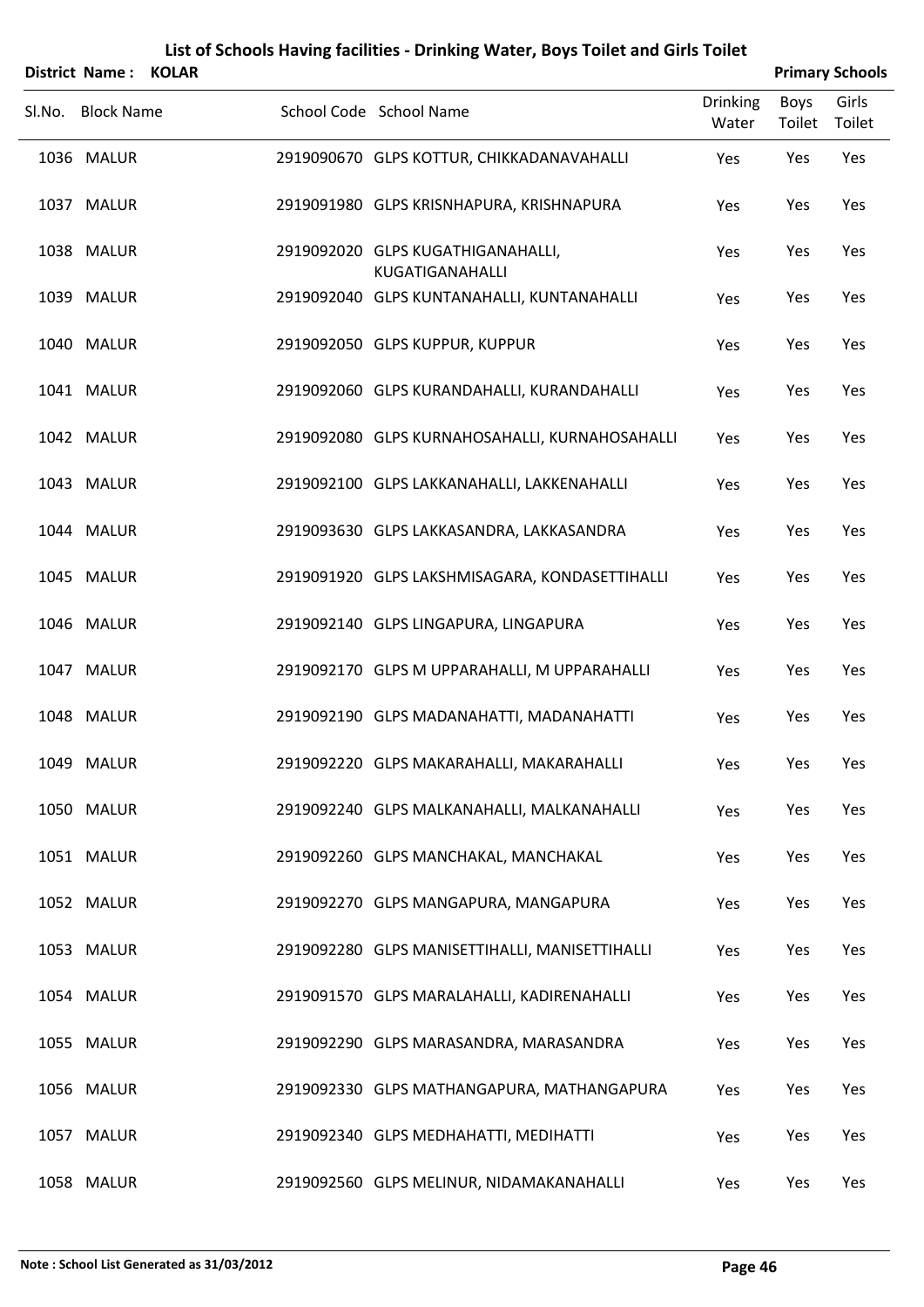|        | District Name:    | <b>KOLAR</b> |                                                                    |                          |                       | <b>Primary Schools</b> |
|--------|-------------------|--------------|--------------------------------------------------------------------|--------------------------|-----------------------|------------------------|
| SI.No. | <b>Block Name</b> |              | School Code School Name                                            | <b>Drinking</b><br>Water | <b>Boys</b><br>Toilet | Girls<br>Toilet        |
|        | 1059 MALUR        |              | 2919092360 GLPS MINASANDRA, MINASANDRA                             | Yes                      | Yes                   | Yes                    |
|        | 1060 MALUR        |              | 2919092380 GLPS MIRUPANAHALLI, MIRUPANAHALLI                       | Yes                      | Yes                   | Yes                    |
|        | 1061 MALUR        |              | 2919093590 GLPS MITTAGANAHALLI, MITTAGANAHALLI                     | Yes                      | Yes                   | Yes                    |
|        | 1062 MALUR        |              | 2919092390 GLPS MITTAGANAHALLI, MITTIGANAHALLI                     | Yes                      | Yes                   | Yes                    |
|        | 1063 MALUR        |              | 2919092420 GLPS MUTHENAHATTI, MUTHENAHATTI                         | Yes                      | Yes                   | Yes                    |
|        | 1064 MALUR        |              | 2919092440 GLPS NAGAPURA, NAGAPURA                                 | Yes                      | Yes                   | Yes                    |
|        | 1065 MALUR        |              | 2919092450 GLPS NAGONDAHALLI, NAGONDAHALLI                         | Yes                      | Yes                   | Yes                    |
|        | 1066 MALUR        |              | 2919092460 GLPS NAKKANAHALLI, NAKKANAHALLI                         | Yes                      | Yes                   | Yes                    |
|        | 1067 MALUR        |              | 2919092490 GLPS NALLA THIMMANAHALLI, NALLA<br><b>THIMMANAHALLI</b> | Yes                      | Yes                   | Yes                    |
|        | 1068 MALUR        |              | 2919092470 GLPS NALLANDAHALLI, NALLANDAHALLI                       | Yes                      | Yes                   | Yes                    |
|        | 1069 MALUR        |              | 2919092480 GLPS NALLAPPANAHALLI, NALLAPPANAHALLI                   | Yes                      | Yes                   | Yes                    |
|        | 1070 MALUR        |              | 2919092500 GLPS NAMBIGANAHALLI, NAMBIGANAHALLI                     | Yes                      | Yes                   | Yes                    |
|        | 1071 MALUR        |              | 2919092520 GLPS NARAIGANA HALLI, NARIGANA HALLI                    | Yes                      | Yes                   | Yes                    |
|        | 1072 MALUR        |              | 2919093330 GLPS NARAYANAPURA, UPASAPURA                            | Yes                      | Yes                   | Yes                    |
|        | 1073 MALUR        |              | 2919092530 GLPS NATUVARAHALLI, NATUVARA                            | Yes                      | Yes                   | Yes                    |
|        | 1074 MALUR        |              | 2919092540 GLPS NEELAKANTA AGRAHARA,<br>NEELAKANTA AGARAHARA       | Yes                      | Yes                   | Yes                    |
|        | 1075 MALUR        |              | 2919090160 GLPS NIDAGHATTA, ANEPURA                                | Yes                      | Yes                   | Yes                    |
|        | 1076 MALUR        |              | 2919092560 GLPS NIDAMAKALAHALLI,<br>NIDAMAKANAHALLI                | Yes                      | Yes                   | Yes                    |
|        | 1077 MALUR        |              | 2919092610 GLPS OBALAPURA, OBALAPURA                               | Yes                      | Yes                   | Yes                    |
|        | 1078 MALUR        |              | 2919092630 GLPS OBATTI AGRAHARA, OBATTI AGRAHARA                   | Yes                      | Yes                   | Yes                    |
|        | 1079 MALUR        |              | 2919092620 GLPS OBATTI, OBATTI                                     | Yes                      | Yes                   | Yes                    |
|        | 1080 MALUR        |              | 2919092640 GLPS OJARAHALLI, OJARAHALLI                             | Yes                      | Yes                   | Yes                    |
|        | 1081 MALUR        |              | 2919093450 GLPS OORGURKI, OORGURKI                                 | Yes                      | Yes                   | Yes                    |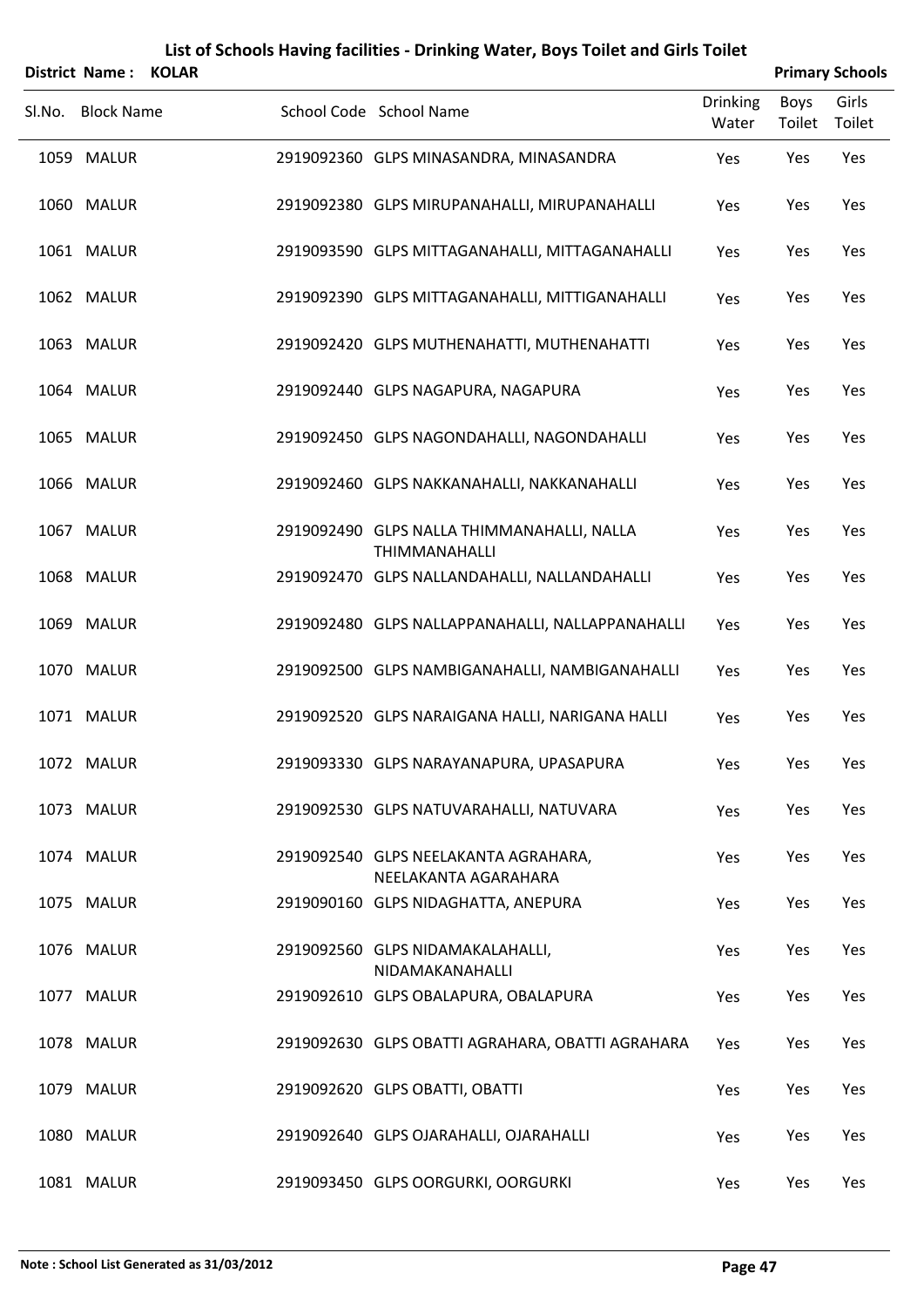|        | District Name: KOLAR |  |                                                             |                          |                | <b>Primary Schools</b> |
|--------|----------------------|--|-------------------------------------------------------------|--------------------------|----------------|------------------------|
| Sl.No. | <b>Block Name</b>    |  | School Code School Name                                     | <b>Drinking</b><br>Water | Boys<br>Toilet | Girls<br>Toilet        |
|        | 1082 MALUR           |  | 2919092660 GLPS PADAVANAHALLI, PADAVANAHALLI                | Yes                      | Yes            | Yes                    |
|        | 1083 MALUR           |  | 2919092670 GLPS PALYA, PALYA                                | Yes                      | Yes            | Yes                    |
|        | 1084 MALUR           |  | 2919092680 GLPS PANAMAKANAHALLI,<br>PANAMAKANAHALLI         | Yes                      | Yes            | Yes                    |
|        | 1085 MALUR           |  | 2919092700 GLPS PELUVANAHALLI, PELAVANAHALLI                | Yes                      | Yes            | Yes                    |
|        | 1086 MALUR           |  | 2919092710 GLPS PEMMADODDI, PEMMADODDI                      | Yes                      | Yes            | Yes                    |
|        | 1087 MALUR           |  | 2919092720 GLPS PICHAGUNTRAHALLI,<br>PICHAGUNTRAHALLI       | Yes                      | Yes            | Yes                    |
|        | 1088 MALUR           |  | 2919093600 GLPS PICHAGUNTRAHALLI,<br>PICHAGUNTRAHALLI       | Yes                      | Yes            | Yes                    |
|        | 1089 MALUR           |  | 2919092730 GLPS PUDISETTIHALLI, PUDISETTIHALLI              | Yes                      | Yes            | Yes                    |
|        | 1090 MALUR           |  | 2919092740 GLPS PURA, PURA                                  | Yes                      | Yes            | Yes                    |
|        | 1091 MALUR           |  | 2919092750 GLPS PURAMAKANAHALLI,<br>PURAMAKANAHALLI         | Yes                      | Yes            | Yes                    |
|        | 1092 MALUR           |  | 2919092760 GLPS PURASANAHALLI, PURASANAHALLI                | Yes                      | Yes            | Yes                    |
|        | 1093 MALUR           |  | 2919092880 GLPS RAJAKRISHNAPURA, SEEGEPURA                  | Yes                      | Yes            | Yes                    |
|        | 1094 MALUR           |  | 2919093640 GLPS RAMANATHA PURA, RAMNATHAPURA                | Yes                      | Yes            | Yes                    |
|        | 1095 MALUR           |  | 2919092800 GLPS RAMAPURA, RAMAPURA                          | Yes                      | Yes            | Yes                    |
|        | 1096 MALUR           |  | 2919092810 GLPS RAMASAGARA, RAMASAGARA                      | Yes                      | Yes            | Yes                    |
|        | 1097 MALUR           |  | 2919092820 GLPS RAMENAHALLI, RAMENAHALLI                    | Yes                      | Yes            | Yes                    |
|        | 1098 MALUR           |  | 2919092800 GLPS RAMPURA, RAMAPURA                           | Yes                      | Yes            | Yes                    |
|        | 1099 MALUR           |  | 2919092900 GLPS SEETHANAYAKANAHALLI,<br>SEETHANAYAKANAHALLI | Yes                      | Yes            | Yes                    |
|        | 1100 MALUR           |  | 2919093610 GLPS SEETHANAYAKANAHALLI,<br>SEETHANAYAKANAHALLI | Yes                      | Yes            | Yes                    |
|        | 1101 MALUR           |  | 2919092910 GLPS SEETHAPPANAHALLI,<br>SEETHAPPANAHALLI       | Yes                      | Yes            | Yes                    |
|        | 1102 MALUR           |  | 2919092920 GLPS SETTIHALLI, SETTIHALLI                      | Yes                      | Yes            | Yes                    |
|        | 1103 MALUR           |  | 2919093280 GLPS SHAMASHETTIHALLI, THRUNASI                  | Yes                      | Yes            | Yes                    |
|        | 1104 MALUR           |  | 2919092990 GLPS SOMASANDRA, SOMASANDRA                      | Yes                      | Yes            | Yes                    |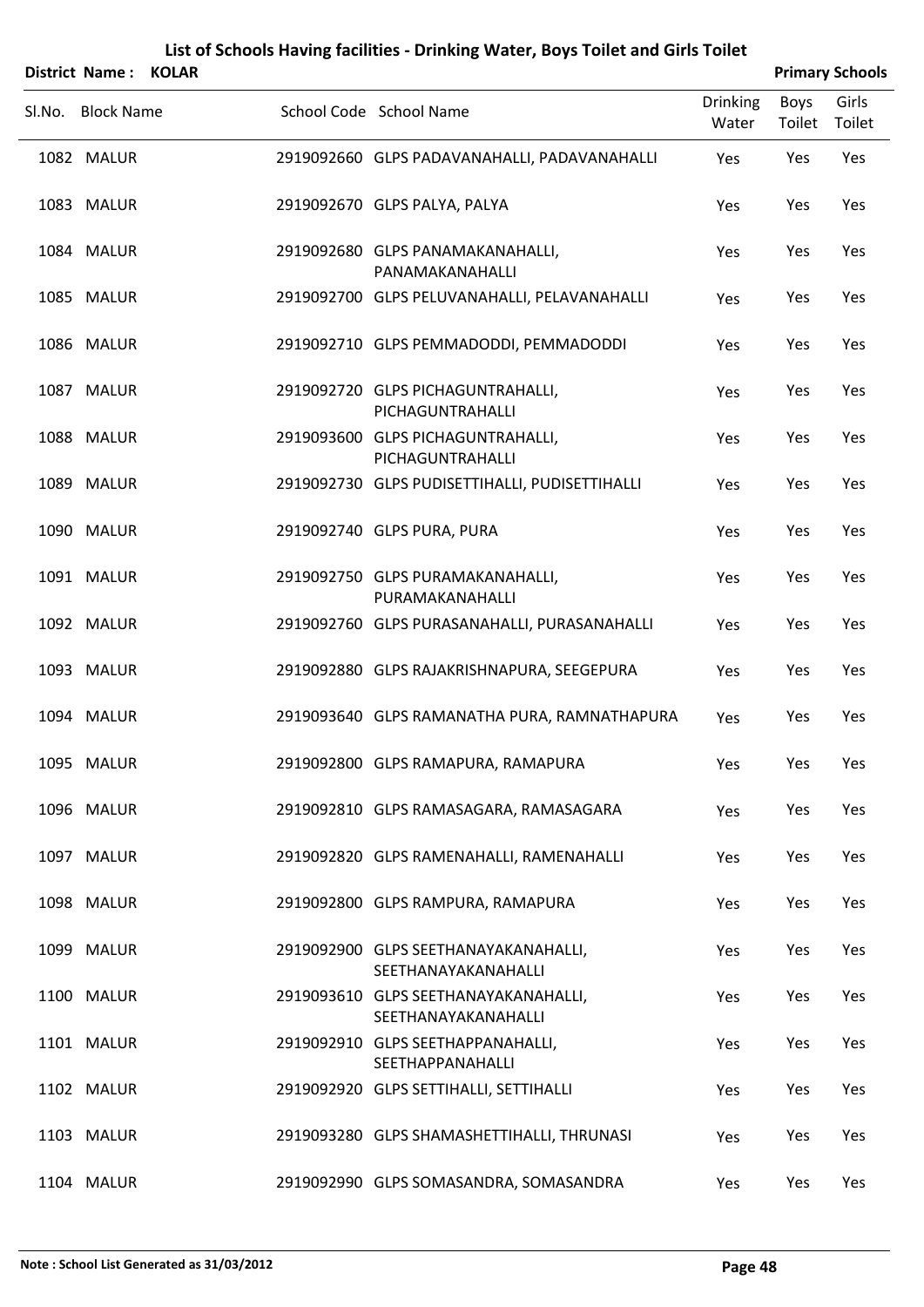|        | District Name: KOLAR |                                                                      |                          |                | <b>Primary Schools</b> |
|--------|----------------------|----------------------------------------------------------------------|--------------------------|----------------|------------------------|
| SI.No. | <b>Block Name</b>    | School Code School Name                                              | <b>Drinking</b><br>Water | Boys<br>Toilet | Girls<br>Toilet        |
|        | 1105 MALUR           | 2919093020 GLPS SONNANAYAKANAHALLI,<br>SONNANAYAKANAHALLI            | Yes                      | Yes            | Yes                    |
|        | 1106 MALUR           | 2919093030 GLPS SONNAPANAHATTI,<br>SONNAPPANAHATTI                   | Yes                      | Yes            | Yes                    |
|        | 1107 MALUR           | 2919093040 GLPS SONNUR, SONNUR                                       | Yes                      | Yes            | Yes                    |
|        | 1108 MALUR           | 2919093050 GLPS SORAKAYALAHALLI, SORAKAYALAHALLI                     | Yes                      | Yes            | Yes                    |
|        | 1109 MALUR           | 2919093110 GLPS THAMBIHALLI, THAMBIHALLI                             | Yes                      | Yes            | Yes                    |
|        | 1110 MALUR           | 2919093120 GLPS THARABAHALLI, THARABAHALLI                           | Yes                      | Yes            | Yes                    |
|        | 1111 MALUR           | 2919093160 GLPS THIMMANAYAKANAHALLI,<br><b>THIMMANAYAKANAHALLI</b>   | Yes                      | Yes            | Yes                    |
|        | 1112 MALUR           | 2919093150 GLPS THIMMANAYAKANAHALLI,<br>THIMMANAYAKANAHALLI AGRAHARA | Yes                      | Yes            | Yes                    |
|        | 1113 MALUR           | 2919093200 GLPS THIRUMALAHATTI, THIRUMALAHATTI                       | Yes                      | Yes            | Yes                    |
|        | 1114 MALUR           | 2919093210 GLPS THOLAKANAHALLI, THOLAKANAHALLI                       | Yes                      | Yes            | Yes                    |
|        | 1115 MALUR           | 2919090480 GLPS THORAHALLI, BUDIHALLI                                | Yes                      | Yes            | Yes                    |
|        | 1116 MALUR           | 2919093310 GLPS THYAGANADODDI, THYGANADODDI                          | Yes                      | Yes            | Yes                    |
|        | 1117 MALUR           | 2919093320 GLPS ULLERAHALLI, ULLERAHALLI                             | Yes                      | Yes            | Yes                    |
|        | 1118 MALUR           | 2919093330 GLPS UPASAPURA, UPASAPURA                                 | Yes                      | Yes            | Yes                    |
|        | 1119 MALUR           | 2919093360 GLPS VADAGANAHALLI, VADAGANAHALLI                         | Yes                      | Yes            | Yes                    |
|        | 1120 MALUR           | 2919093370 GLPS VARADAPURA, VARADAPURA                               | Yes                      | Yes            | Yes                    |
|        | 1121 MALUR           | 2919093390 GLPS VEERAKAPUTRA, VEERAKAPUTRA                           | Yes                      | Yes            | Yes                    |
|        | 1122 MALUR           | 2919093430 GLPS VOOSARAHALLI, VOOSARAHALLI                           | Yes                      | Yes            | Yes                    |
|        | 1123 MALUR           | 2919093500 GLPS YALAVAHALLI, YALUVAHALLI                             | Yes                      | Yes            | Yes                    |
|        | 1124 MALUR           | 2919093490 GLPS YALUVAGULI, YALUVAGULI                               | Yes                      | Yes            | Yes                    |
|        | 1125 MALUR           | 2919093670 GLPS.BENNAGATTA, BENNAGATTA                               | Yes                      | Yes            | Yes                    |
|        | 1126 MALUR           | 2919091501 GLPS.GINAGATHIMMANAHALLI,<br>JAYAMANGALA                  | Yes                      | Yes            | Yes                    |
|        | 1127 MALUR           | 2919091200 GLPS.GURUVALAGOLLAHALLI, GURUVALA<br><b>GOLLAHALLI</b>    | Yes                      | Yes            | Yes                    |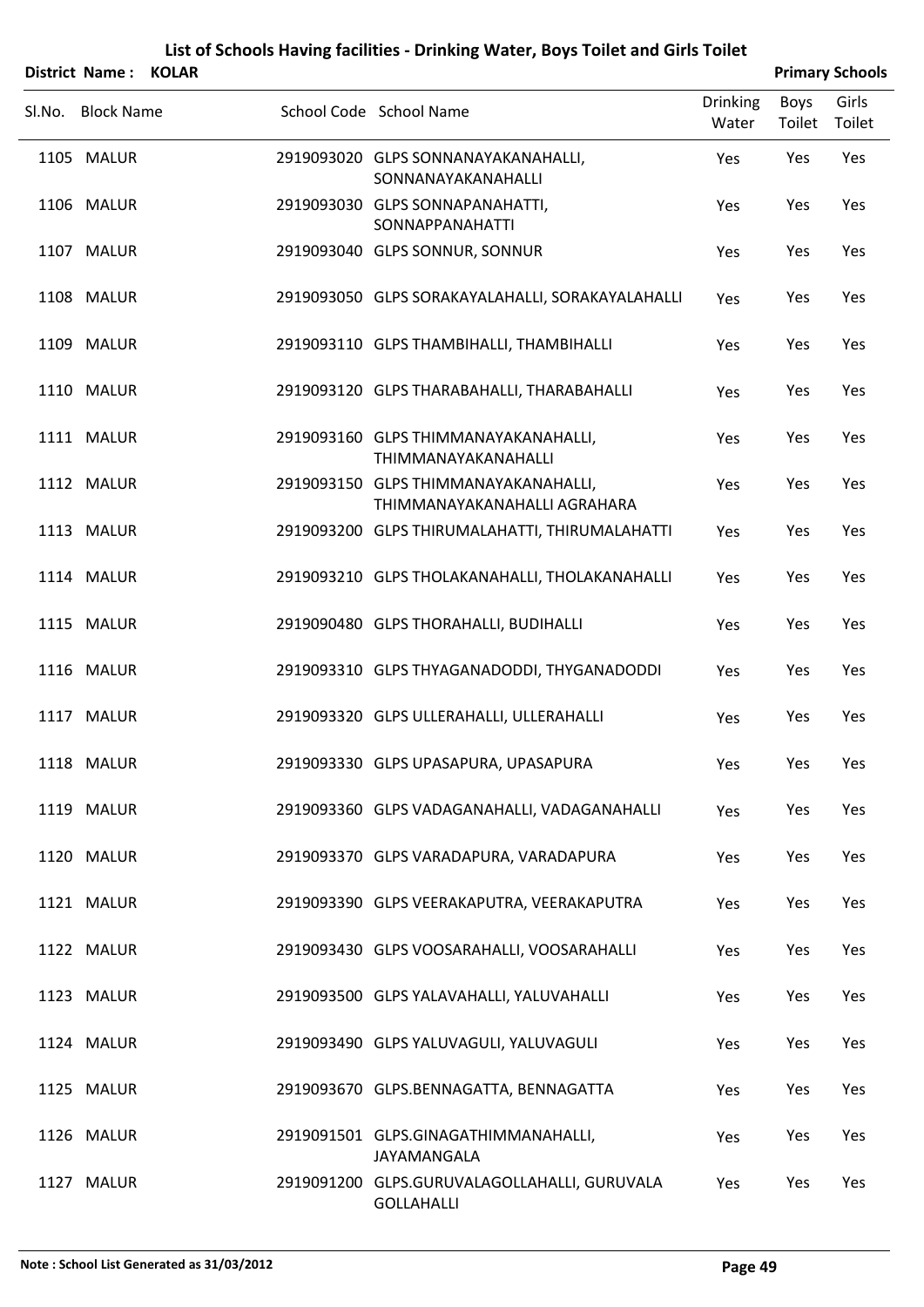|        | <b>District Name:</b> | <b>KOLAR</b> |                                                              |                          |                | <b>Primary Schools</b> |
|--------|-----------------------|--------------|--------------------------------------------------------------|--------------------------|----------------|------------------------|
| Sl.No. | <b>Block Name</b>     |              | School Code School Name                                      | <b>Drinking</b><br>Water | Boys<br>Toilet | Girls<br>Toilet        |
|        | 1128 MALUR            |              | 2919092770 GLPS.HALEPALYA, RAJAVARAHALLI                     | Yes                      | Yes            | Yes                    |
|        | 1129 MALUR            |              | 2919093560 GLPS.OBATTI, OBATTI                               | Yes                      | Yes            | Yes                    |
|        | 1130 MALUR            |              | 2919093160 GMHPS M C HALLI, THIMMANAYAKANAHALLI              | Yes                      | Yes            | Yes                    |
|        | 1131 MALUR            |              | 2919090010 GOVT DTLPS MALUR, MALUR                           | Yes                      | Yes            | Yes                    |
|        | 1132 MALUR            |              | 2919090011 GOVT. MODEL BOYS HPS MALUR, MALUR                 | Yes                      | Yes            | Yes                    |
|        | 1133 MALUR            |              | 2919090011 GOVT. MODEL GIRLS HPS, MALUR                      | Yes                      | Yes            | Yes                    |
|        | 1134 MALUR            |              | 2919090010 GUHPGS MALUR, MALUR                               | Yes                      | Yes            | Yes                    |
|        | 1135 MALUR            |              | 2919090660 GUHPS CHAVVENAHALLI, CHVVENAHALLI                 | Yes                      | Yes            | Yes                    |
|        | 1136 MALUR            |              | 2919091920 GUHPS KONDASETTIHALLI, KONDASETTIHALLI            | Yes                      | Yes            | Yes                    |
|        | 1137 MALUR            |              | 2919092320 GUHPS MASTHI, MASTHI                              | Yes                      | Yes            | Yes                    |
|        | 1138 MALUR            |              | 2919092550 GUHPS NELLAHALLI, NELLAHALLI                      | Yes                      | Yes            | Yes                    |
|        | 1139 MALUR            |              | 2919092900 GUHPS SEETHANAYAKANAHALLI,<br>SEETHANAYAKANAHALLI | Yes                      | Yes            | Yes                    |
|        | 1140 MALUR            |              | 2919092950 GUHPS SHIVARAPATNA, SHIVARAPATNA                  | Yes                      | Yes            | Yes                    |
|        | 1141 MALUR            |              | 2919093090 GUHPS TEKAL, TEKAL                                | Yes                      | Yes            | Yes                    |
|        | 1142 MALUR            |              | 2919090030 GULPS ABBENAHALLI, ABBENAHALLI                    | Yes                      | Yes            | Yes                    |
|        | 1143 MALUR            |              | 2919090220 GULPS ARASANAHALLI, ARASANAHALLI                  | Yes                      | Yes            | Yes                    |
|        | 1144 MALUR            |              | 2919091040 GULPS CHAMBE, ESWARANAHALLI                       | Yes                      | Yes            | Yes                    |
|        | 1145 MALUR            |              | 2919092320 GULPS GULPET, MASTHI                              | Yes                      | Yes            | Yes                    |
|        | 1146 MALUR            |              | 2919091390 GULPS HULADENAHALLI, HULADENAHALLI                | Yes                      | Yes            | Yes                    |
|        | 1147 MALUR            |              | 2919091430 GULPS HUNGENAHALLI, HUNGENAHALLI                  | Yes                      | Yes            | Yes                    |
|        | 1148 MALUR            |              | 2919093070 GULPS K UPPARAHALLI, SUGGONDAHALLI                | Yes                      | Yes            | Yes                    |
|        | 1149 MALUR            |              | 2919091980 GULPS KRISNHAPURA, KRISHNAPURA                    | Yes                      | Yes            | Yes                    |
|        | 1150 MALUR            |              | 2919092010 GULPS KUDIYANUR, KUDIYANUR                        | Yes                      | Yes            | Yes                    |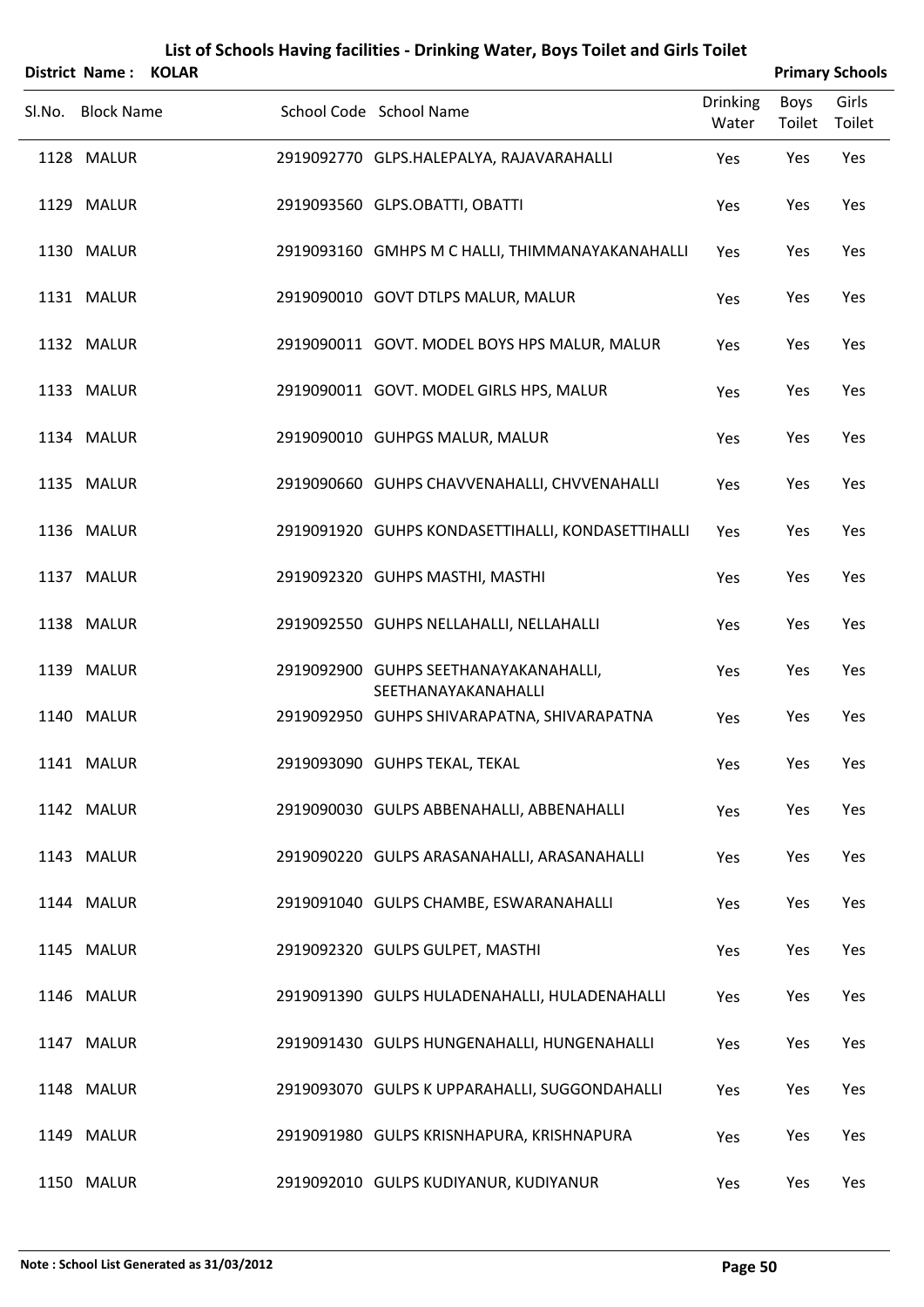| District Name: KOLAR |  |                                                              |                          |                | <b>Primary Schools</b> |
|----------------------|--|--------------------------------------------------------------|--------------------------|----------------|------------------------|
| Sl.No. Block Name    |  | School Code School Name                                      | <b>Drinking</b><br>Water | Boys<br>Toilet | Girls<br>Toilet        |
| 1151 MALUR           |  | 2919092110 GULPS LAKKUR, LAKKUR                              | Yes                      | Yes            | Yes                    |
| 1152 MALUR           |  | 2919092220 GULPS MAKARAHALLI, MAKARAHALLI                    | Yes                      | Yes            | Yes                    |
| 1153 MALUR           |  | 2919090014 GULPS P.W.D COLONY, MALUR                         | Yes                      | Yes            | Yes                    |
| 1154 MALUR           |  | 2919090970 GULPS RAJIV NAGARA, DODDA<br>SABBENAHALLI         | Yes                      | Yes            | Yes                    |
| 1155 MALUR           |  | 2919092890 GULPS SEETAHALLI, SEETHAHALLI                     | Yes                      | Yes            | Yes                    |
| 1156 MALUR           |  | 2919093230 GULPS THORALAKKI, THORALAKKI                      | Yes                      | Yes            | Yes                    |
| 1157 MALUR           |  | 2919093240 GULPS THORNAHALLI, THORANAHALLI                   | Yes                      | Yes            | Yes                    |
| 1158 MALUR           |  | 2919090011 HPS KUMBARPET MALUR, MALUR                        | Yes                      | Yes            | Yes                    |
| 1159 MALUR           |  | 2919090011 HPSPWD COLONY MALUR, MALUR                        | Yes                      | Yes            | Yes                    |
| 1160 MALUR           |  | 2919090010 LPGS MALUR, MALUR                                 | Yes                      | Yes            | Yes                    |
| 1161 MALUR           |  | 2919090011 UHPS MALUR, MALUR                                 | Yes                      | Yes            | Yes                    |
| 1162 MALUR           |  | 2919093650 UHPS.YASHWANTHAPURA,<br>YESHWATHAPURA             | Yes                      | Yes            | Yes                    |
| 1163 MALUR           |  | 2919092321 VENKATESH AYANGAR VASATHI SHALE,<br><b>MASTHI</b> | Yes                      | Yes            | Yes                    |
| 1164 MULBAGAL        |  | 2919103346 ADARSH SCHOOL(RMSA SCHOOL),<br>MULBAGAL           | Yes                      | Yes            | Yes                    |
| 1165 MULBAGAL        |  | 2919100170 BACHAMAKANAHALLI, BACHAMAKALAHALLI                | Yes                      | Yes            | Yes                    |
| 1166 MULBAGAL        |  | 2919103340 BALECHANGAPPA MHPS, MULBAGAL                      | Yes                      | Yes            | Yes                    |
| 1167 MULBAGAL        |  | 2919103341 GHPS A D PALYA, MULBAGAL                          | Yes                      | Yes            | Yes                    |
| 1168 MULBAGAL        |  | 2919103341 GHPS A K PALYA, MULBAGAL                          | Yes                      | Yes            | Yes                    |
| 1169 MULBAGAL        |  | 2919100030 GHPS AGARA, AGARA                                 | Yes                      | Yes            | Yes                    |
| 1170 MULBAGAL        |  | 2919100050 GHPS ALANGUR, ALANGUR                             | Yes                      | Yes            | Yes                    |
| 1171 MULBAGAL        |  | 2919100070 GHPS AMBLIKAL, AMBLIKAL                           | Yes                      | Yes            | Yes                    |
| 1172 MULBAGAL        |  | 2919101780 GHPS ANATHAPURA, KOTHAMANGALA                     | Yes                      | Yes            | Yes                    |
| 1173 MULBAGAL        |  | 2919100100 GHPS ANGONDAHALLI, ANGONDAHALLI                   | Yes                      | Yes            | Yes                    |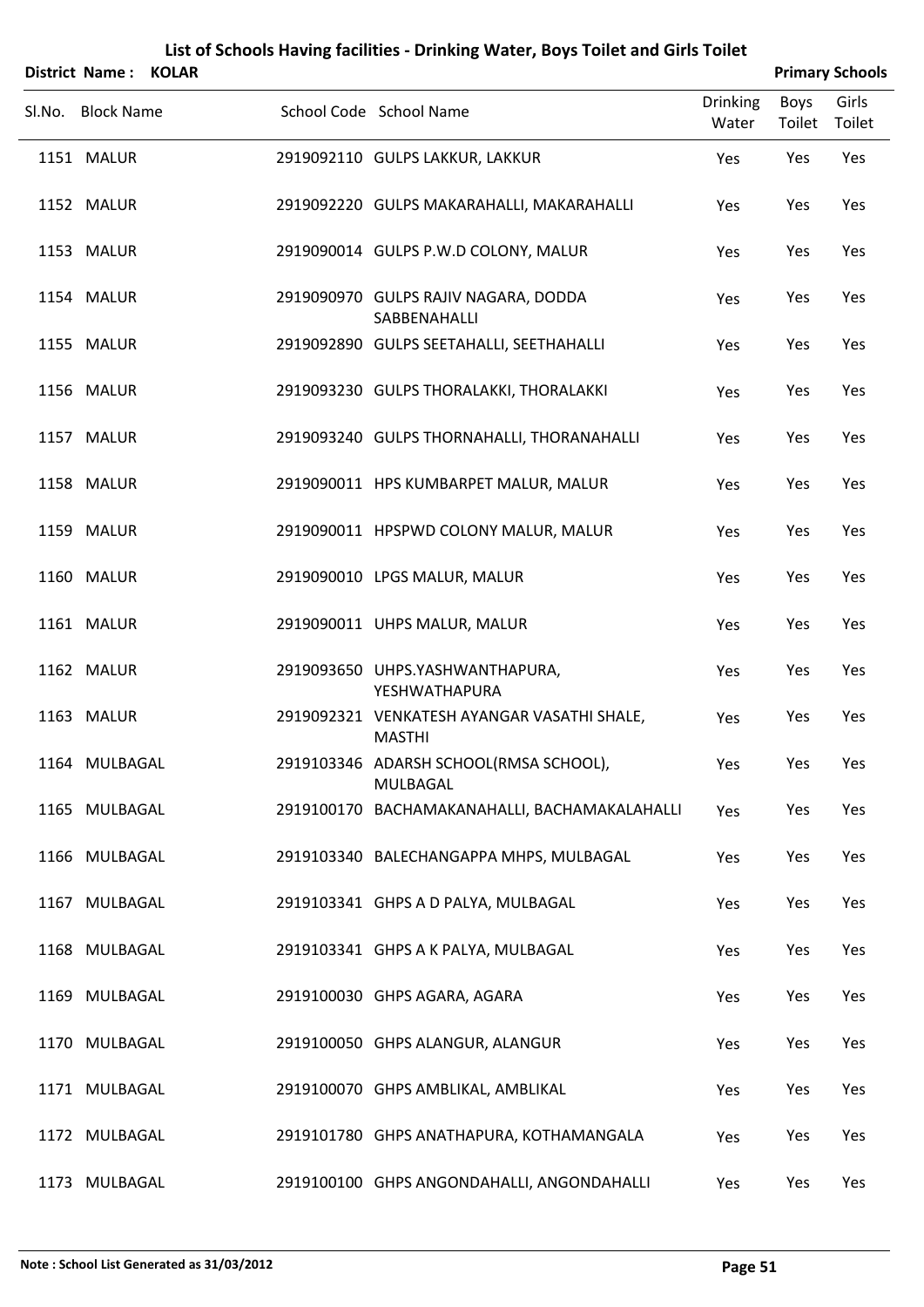| District Name: KOLAR |  |                                                     |                          |                       | <b>Primary Schools</b> |
|----------------------|--|-----------------------------------------------------|--------------------------|-----------------------|------------------------|
| Sl.No. Block Name    |  | School Code School Name                             | <b>Drinking</b><br>Water | <b>Boys</b><br>Toilet | Girls<br>Toilet        |
| 1174 MULBAGAL        |  | 2919100090 GHPS ANIHALLI, ANEHALLI                  | Yes                      | Yes                   | Yes                    |
| 1175 MULBAGAL        |  | 2919100130 GHPS ARAHALLI, ARAHALLI                  | Yes                      | Yes                   | Yes                    |
| 1176 MULBAGAL        |  | 2919103340 GHPS ARAVAPALYA, MULBAGAL                | Yes                      | Yes                   | Yes                    |
| 1177 MULBAGAL        |  | 2919100150 GHPS AVALAMARAKALAGATTA, AVANI           | Yes                      | Yes                   | Yes                    |
| 1178 MULBAGAL        |  | 2919100150 GHPS AVANI, AVANI                        | Yes                      | Yes                   | Yes                    |
| 1179 MULBAGAL        |  | 2919100440 GHPS B HOSAHALLI, BYRASANDRA             | Yes                      | Yes                   | Yes                    |
| 1180 MULBAGAL        |  | 2919100190 GHPS BALASANDRA, BALASANDRA              | Yes                      | Yes                   | Yes                    |
| 1181 MULBAGAL        |  | 2919100200 GHPS BALLA, BALLA                        | Yes                      | Yes                   | Yes                    |
| 1182 MULBAGAL        |  | 2919100230 GHPS BANDARLAHALLI, BANDARLAHALLI        | Yes                      | Yes                   | Yes                    |
| 1183 MULBAGAL        |  | 2919100320 GHPS BEVAHALLI (AMBLIKAL), BEVAHALLI     | Yes                      | Yes                   | Yes                    |
| 1184 MULBAGAL        |  | 2919100320 GHPS BEVAHALLI (MUDIYANUR), BEVAHALLI    | Yes                      | Yes                   | Yes                    |
| 1185 MULBAGAL        |  | 2919100380 GHPS BOMMASANDRA, BOMMASANDRA            | Yes                      | Yes                   | Yes                    |
| 1186 MULBAGAL        |  | 2919100410 GHPS BYADARAHALLI, BYADARAHALLI          | Yes                      | Yes                   | Yes                    |
| 1187 MULBAGAL        |  | 2919100550 GHPS CHEEKOOR, CHEEKOOR                  | Yes                      | Yes                   | Yes                    |
| 1188 MULBAGAL        |  | 2919100700 GHPS CHOLANAGUNTE, CHOLANAGUNTE          | Yes                      | Yes                   | Yes                    |
| 1189 MULBAGAL        |  | 2919100760 GHPS DEVARAYASAMUDRA,<br>DEVARAYASAMUDRA | Yes                      | Yes                   | Yes                    |
| 1190 MULBAGAL        |  | 2919100790 GHPS DODDAGURKI, DODDAGURKI              | Yes                      | Yes                   | Yes                    |
| 1191 MULBAGAL        |  | 2919100860 GHPS DOMMASANDRA, DOMMASANDRA            | Yes                      | Yes                   | Yes                    |
| 1192 MULBAGAL        |  | 2919100880 GHPS DUGGASANDRA, DUGGASANDRA            | Yes                      | Yes                   | Yes                    |
| 1193 MULBAGAL        |  | 2919100920 GHPS G MARANDAHALLI, G MARANDAHALLI      | Yes                      | Yes                   | Yes                    |
| 1194 MULBAGAL        |  | 2919100980 GHPS GANJIGUNTE, GANJIGUNTE              | Yes                      | Yes                   | Yes                    |
| 1195 MULBAGAL        |  | 2919101040 GHPS GUDIPALLI, GUDIPALLI                | Yes                      | Yes                   | Yes                    |
| 1196 MULBAGAL        |  | 2919101060 GHPS GUJJANAHALLI, GUJJANAHALLI          | Yes                      | Yes                   | Yes                    |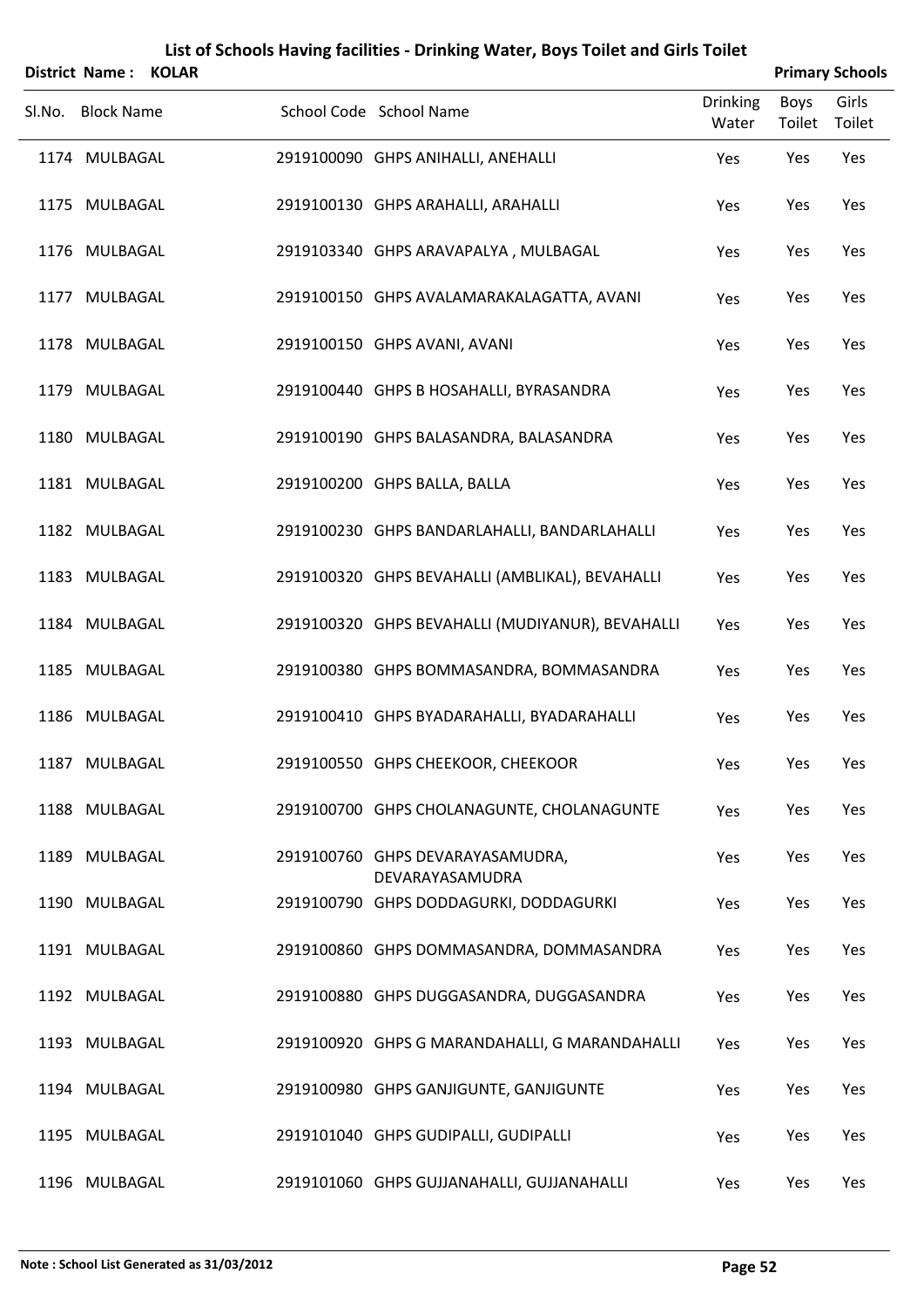|        | <b>District Name: KOLAR</b> |  |                                                       |                          |                | <b>Primary Schools</b> |
|--------|-----------------------------|--|-------------------------------------------------------|--------------------------|----------------|------------------------|
| Sl.No. | <b>Block Name</b>           |  | School Code School Name                               | <b>Drinking</b><br>Water | Boys<br>Toilet | Girls<br>Toilet        |
|        | 1197 MULBAGAL               |  | 2919101080 GHPS GUMMAKAL, GUMMAKAL                    | Yes                      | Yes            | Yes                    |
|        | 1198 MULBAGAL               |  | 2919101130 GHPS H GOLLAHALLI,<br>HARAPPANAYAKANAHALLI | Yes                      | Yes            | Yes                    |
|        | 1199 MULBAGAL               |  | 2919101110 GHPS HALEKUPPA, HALEKUPPA                  | Yes                      | Yes            | Yes                    |
|        | 1200 MULBAGAL               |  | 2919101120 GHPS HANUMANAHALLI, HANUMANAHALLI          | Yes                      | Yes            | Yes                    |
|        | 1201 MULBAGAL               |  | 2919101140 GHPS HEBBANI, HEBBANI                      | Yes                      | Yes            | Yes                    |
|        | 1202 MULBAGAL               |  | 2919101160 GHPS HONNAGANAHALLI,<br>HONNAGANAHALLI     | Yes                      | Yes            | Yes                    |
|        | 1203 MULBAGAL               |  | 2919101170 GHPS HONNIKERE, HONNIKERE                  | Yes                      | Yes            | Yes                    |
|        | 1204 MULBAGAL               |  | 2919101360 GHPS K BYAPPALLI, K BYAPPALLI              | Yes                      | Yes            | Yes                    |
|        | 1205 MULBAGAL               |  | 2919101390 GHPS KADARIPURA, KADARIPURA                | Yes                      | Yes            | Yes                    |
|        | 1206 MULBAGAL               |  | 2919101380 GHPS KADENAHALLI, KADENAHALLI              | Yes                      | Yes            | Yes                    |
|        | 1207 MULBAGAL               |  | 2919101430 GHPS KAGGINAHALLI, KAGGINAHALLI            | Yes                      | Yes            | Yes                    |
|        | 1208 MULBAGAL               |  | 2919101550 GHPS KAPPALAMADAGU, KAPPALAMADAGU          | Yes                      | Yes            | Yes                    |
|        | 1209 MULBAGAL               |  | 2919101560 GHPS KARAVIREDDIHALLI,<br>KARAVIREDDYHALLI | Yes                      | Yes            | Yes                    |
|        | 1210 MULBAGAL               |  | 2919101630 GHPS KEELUHOLALI, KEELUHOLALI              | Yes                      | Yes            | Yes                    |
|        | 1211 MULBAGAL               |  | 2919101680 GHPS KHADRIPURA, KHADRIPURA                | Yes                      | Yes            | Yes                    |
|        | 1212 MULBAGAL               |  | 2919101690 GHPS KIRUMANI, KIRUMANI                    | Yes                      | Yes            | Yes                    |
|        | 1213 MULBAGAL               |  | 2919101710 GHPS KOLADEVI, KOLADEVI                    | Yes                      | Yes            | Yes                    |
|        | 1214 MULBAGAL               |  | 2919101780 GHPS KOTHAMANGALA, KOTHAMANGALA            | Yes                      | Yes            | Yes                    |
|        | 1215 MULBAGAL               |  | 2919101910 GHPS KURUDUMALE, KURUDUMALE                | Yes                      | Yes            | Yes                    |
|        | 1216 MULBAGAL               |  | 2919101990 GHPS M GOLLAHALLI, M GOLLAHALLI            | Yes                      | Yes            | Yes                    |
|        | 1217 MULBAGAL               |  | 2919102010 GHPS MADDERI, MADDERI                      | Yes                      | Yes            | Yes                    |
|        | 1218 MULBAGAL               |  | 2919100760 GHPS MALLAPPANAHALLI,<br>DEVARAYASAMUDRA   | Yes                      | Yes            | Yes                    |
|        | 1219 MULBAGAL               |  | 2919102070 GHPS MALLEKUPPA, MALLEKUPPA                | Yes                      | Yes            | Yes                    |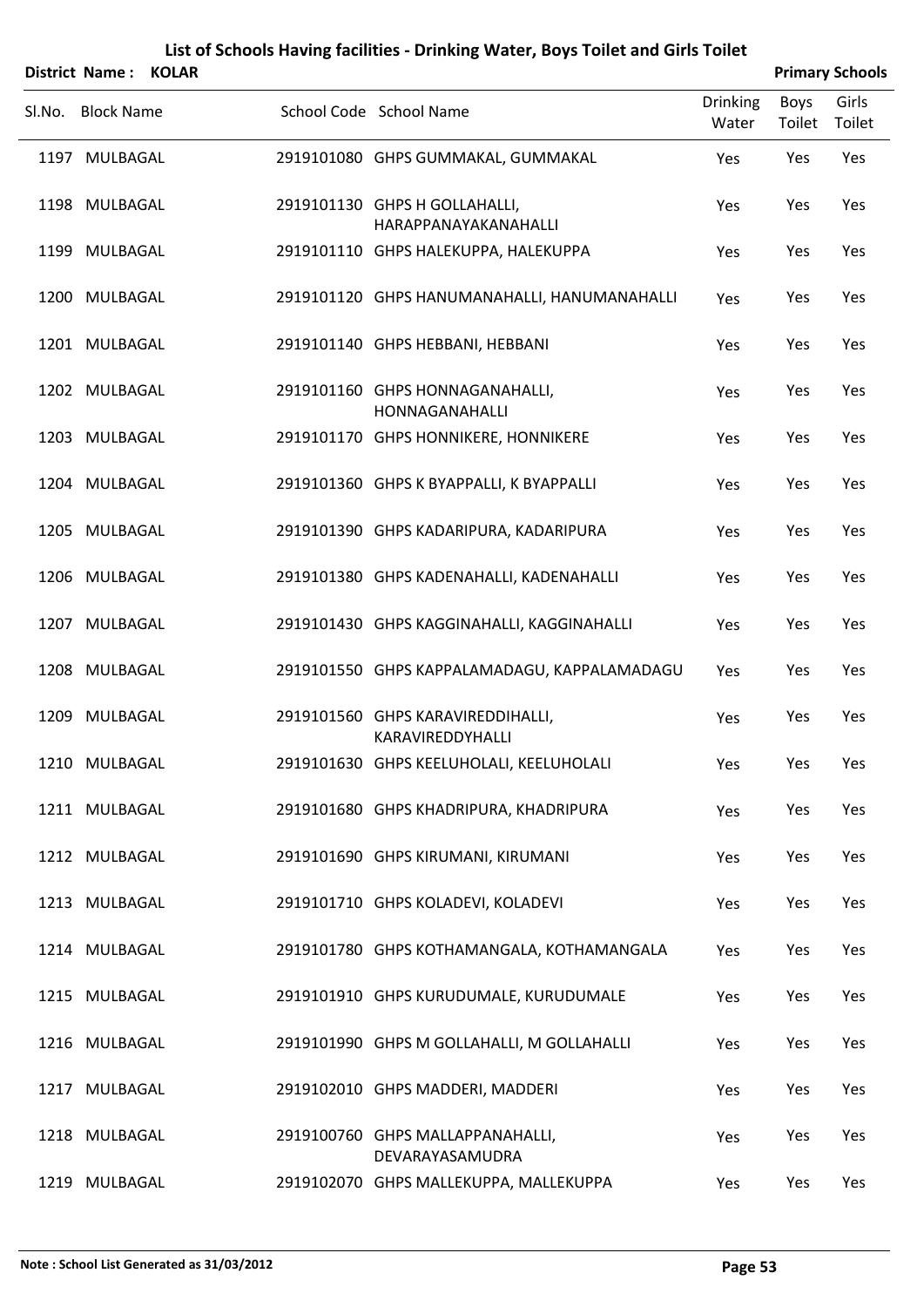|        | <b>District Name:</b> | <b>KOLAR</b> |                                                                |                          |                | <b>Primary Schools</b> |
|--------|-----------------------|--------------|----------------------------------------------------------------|--------------------------|----------------|------------------------|
| Sl.No. | <b>Block Name</b>     |              | School Code School Name                                        | <b>Drinking</b><br>Water | Boys<br>Toilet | Girls<br>Toilet        |
|        | 1220 MULBAGAL         |              | 2919102130 GHPS MARANDAHALLI, MARANDAHALLI                     | Yes                      | Yes            | Yes                    |
|        | 1221 MULBAGAL         |              | 2919102150 GHPS MELAGANI, MELAGANI                             | Yes                      | Yes            | Yes                    |
|        | 1222 MULBAGAL         |              | 2919102220 GHPS MOTHAKAPALLI, MOTHAKAPALLI                     | Yes                      | Yes            | Yes                    |
|        | 1223 MULBAGAL         |              | 2919102240 GHPS MUDIYANUR, MUDIYANUR                           | Yes                      | Yes            | Yes                    |
|        | 1224 MULBAGAL         |              | 2919102270 GHPS MUSTOOR, MUSTOOR                               | Yes                      | Yes            | Yes                    |
|        | 1225 MULBAGAL         |              | 2919102310 GHPS N VADDAHALLI, N VADDAHALLI                     | Yes                      | Yes            | Yes                    |
|        | 1226 MULBAGAL         |              | 2919102410 GHPS N YALUVANAHALLI, NANGLI                        | Yes                      | Yes            | Yes                    |
|        | 1227 MULBAGAL         |              | 2919102340 GHPS NAGAMANGALA, NAGAMANGALA                       | Yes                      | Yes            | Yes                    |
|        | 1228 MULBAGAL         |              | 2919102370 GHPS NAGAVARA, NAGAVARA                             | Yes                      | Yes            | Yes                    |
|        | 1229 MULBAGAL         |              | 2919102400 GHPS NALLUR, NALLURU                                | Yes                      | Yes            | Yes                    |
|        | 1230 MULBAGAL         |              | 2919102480 GHPS PADMAGHATTA, PADMAGHATTA                       | Yes                      | Yes            | Yes                    |
|        | 1231 MULBAGAL         |              | 2919102270 GHPS PEDDUR, MUSTOOR                                | Yes                      | Yes            | Yes                    |
|        | 1232 MULBAGAL         |              | 2919100590 GHPS PITCHAGUNTLAHALLY, CHIKKA<br><b>GUTTAHALLI</b> | Yes                      | Yes            | Yes                    |
|        | 1233 MULBAGAL         |              | 2919102550 GHPS POMBARAHALLI, POMBARAHALLI                     | Yes                      | Yes            | Yes                    |
|        | 1234 MULBAGAL         |              | 2919102600 GHPS PULIPAPENAHALLI, PULI PAPENAHALLI              | Yes                      | Yes            | Yes                    |
|        | 1235 MULBAGAL         |              | 2919102610 GHPS PUNYAHALLI, PUNYAHALLI                         | Yes                      | Yes            | Yes                    |
|        | 1236 MULBAGAL         |              | 2919102650 GHPS RAJENDRAHALLI, RAJENDRAHALLI                   | Yes                      | Yes            | Yes                    |
|        | 1237 MULBAGAL         |              | 2919102690 GHPS REDDIHALLI, REDDIHALLI                         | Yes                      | Yes            | Yes                    |
|        | 1238 MULBAGAL         |              | 2919102710 GHPS S BISANAHALLI, S BISANAHALLI                   | Yes                      | Yes            | Yes                    |
|        | 1239 MULBAGAL         |              | 2919102890 GHPS S CHADUMANAHALLI, SRINGERI<br>CHADUMANAHALLI   | Yes                      | Yes            | Yes                    |
|        | 1240 MULBAGAL         |              | 2919102730 GHPS SANGASANDRA, SANGASANDRA                       | Yes                      | Yes            | Yes                    |
|        | 1241 MULBAGAL         |              | 2919102740 GHPS SANGONDAHALLI, SANGONDAHALLI                   | Yes                      | Yes            | Yes                    |
|        | 1242 MULBAGAL         |              | 2919103343 GHPS SHIVAKESHI NAGARA, MULBAGAL                    | Yes                      | Yes            | Yes                    |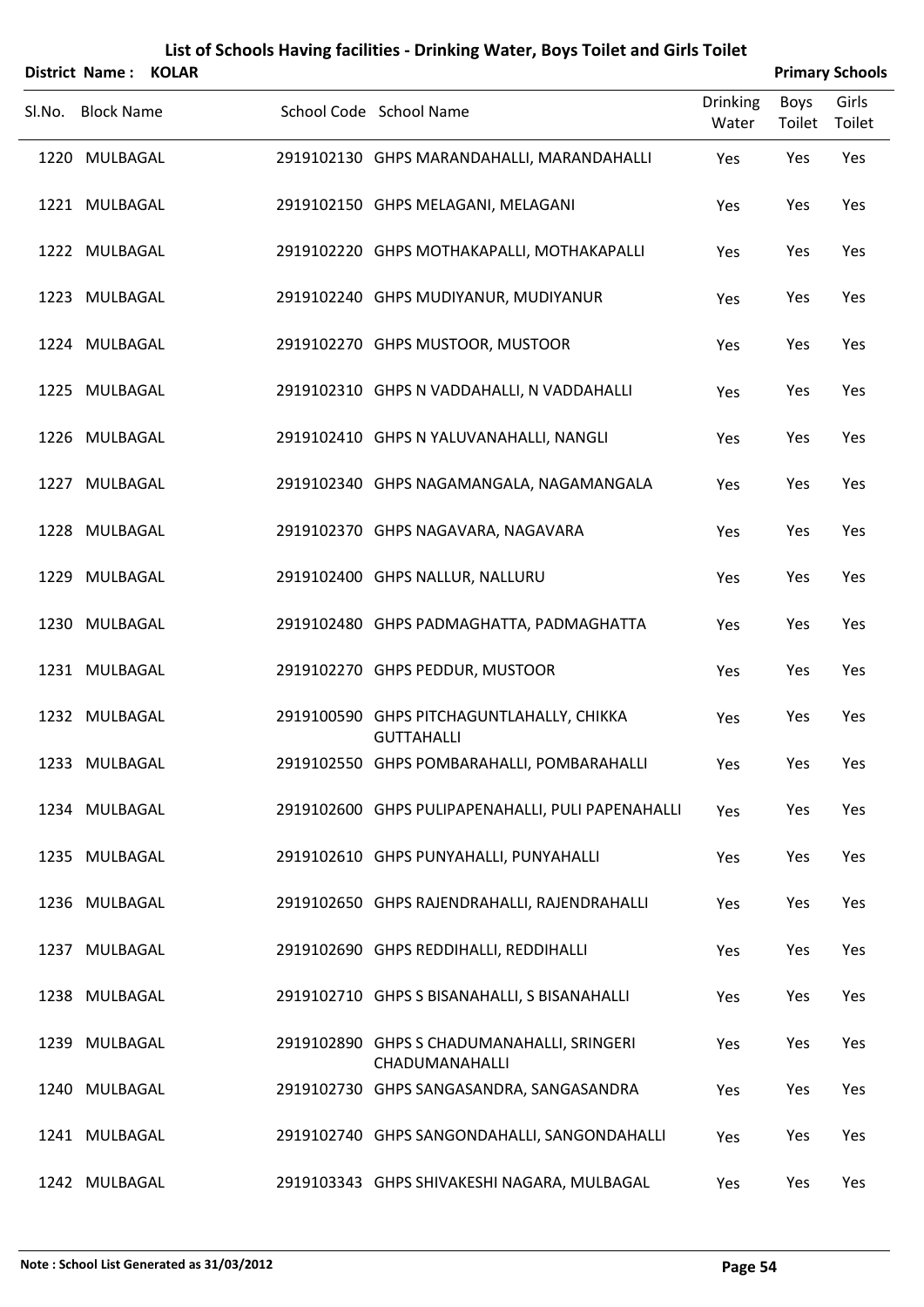|        | <b>District Name:</b> | <b>KOLAR</b> |                                                               |                          |                | <b>Primary Schools</b> |
|--------|-----------------------|--------------|---------------------------------------------------------------|--------------------------|----------------|------------------------|
| Sl.No. | <b>Block Name</b>     |              | School Code School Name                                       | <b>Drinking</b><br>Water | Boys<br>Toilet | Girls<br>Toilet        |
|        | 1243 MULBAGAL         |              | 2919102830 GHPS SINIGEHALLI, SINIGEHALLI                      | Yes                      | Yes            | Yes                    |
|        | 1244 MULBAGAL         |              | 2919102920 GHPS SUNNAPPAKUNTE, SUNNAPAKUNTE                   | Yes                      | Yes            | Yes                    |
|        | 1245 MULBAGAL         |              | 2919102930 GHPS T KURUBARAHALLI, T KURUBARAHALLI              | Yes                      | Yes            | Yes                    |
|        | 1246 MULBAGAL         |              | 2919103010 GHPS THIMMARAVUTHANAHALLI,<br>THIMMARAVATHANAHALLI | Yes                      | Yes            | Yes                    |
|        | 1247 MULBAGAL         |              | 2919103020 GHPS THIPPADODDI, THIPPADODDI                      | Yes                      | Yes            | Yes                    |
|        | 1248 MULBAGAL         |              | 2919100420 GHPS UPPARAHALLI, BYATANOOR                        | Yes                      | Yes            | Yes                    |
|        | 1249 MULBAGAL         |              | 2919103100 GHPS UTHANUR, UTHANUR                              | Yes                      | Yes            | Yes                    |
|        | 1250 MULBAGAL         |              | 2919103110 GHPS V GUTTAHALLI, V GUTTAHALLI                    | Yes                      | Yes            | Yes                    |
|        | 1251 MULBAGAL         |              | 2919103120 GHPS V HOSAHALLI, V HOSAHALLI                      | Yes                      | Yes            | Yes                    |
|        | 1252 MULBAGAL         |              | 2919103210 GHPS VEGAMADAGU, VEGAMADAGU                        | Yes                      | Yes            | Yes                    |
|        | 1253 MULBAGAL         |              | 2919103370 GHPS VIRUPAKSHI, VIRUPAKSHI                        | Yes                      | Yes            | Yes                    |
|        | 1254 MULBAGAL         |              | 2919103290 GHPS YALACHEPALLI, YALACHEPALLI                    | Yes                      | Yes            | Yes                    |
|        | 1255 MULBAGAL         |              | 2919103300 GHPS YALAGONDAHALLI, YALAGONDAHALLI                | Yes                      | Yes            | Yes                    |
|        | 1256 MULBAGAL         |              | 2919102970 GKLPS BADENAHALLI, TAYALUR                         | Yes                      | Yes            | Yes                    |
|        | 1257 MULBAGAL         |              | 2919102240 GKLPS J.KANNASANDRA, MUDIYANUR                     | Yes                      | Yes            | Yes                    |
|        | 1258 MULBAGAL         |              | 2919102240 GKLPS NARAYANAPURA, MUDIYANUR                      | Yes                      | Yes            | Yes                    |
|        | 1259 MULBAGAL         |              | 2919102680 GKLPS YADAHALLI, RAYALAMANADINNE                   | Yes                      | Yes            | Yes                    |
|        | 1260 MULBAGAL         |              | 2919102410 GLPS N GADDUR, NANGLI                              | Yes                      | Yes            | Yes                    |
|        | 1261 MULBAGAL         |              | 2919100010 GLPS ABBIHALLI, ABBIHALLI                          | Yes                      | Yes            | Yes                    |
|        | 1262 MULBAGAL         |              | 2919100020 GLPS ACHAMPALLI, ACHAMPALLI                        | Yes                      | Yes            | Yes                    |
|        | 1263 MULBAGAL         |              | 2919100040 GLPS ALAGANAHALLI, ALAGANAHALLI                    | Yes                      | Yes            | Yes                    |
|        | 1264 MULBAGAL         |              | 2919100060 GLPS ALLALASANDRA, ALLALASANDRA                    | Yes                      | Yes            | Yes                    |
|        | 1265 MULBAGAL         |              | 2919100110 GLPS APPENAHALLI, APPENAHALLI                      | Yes                      | Yes            | Yes                    |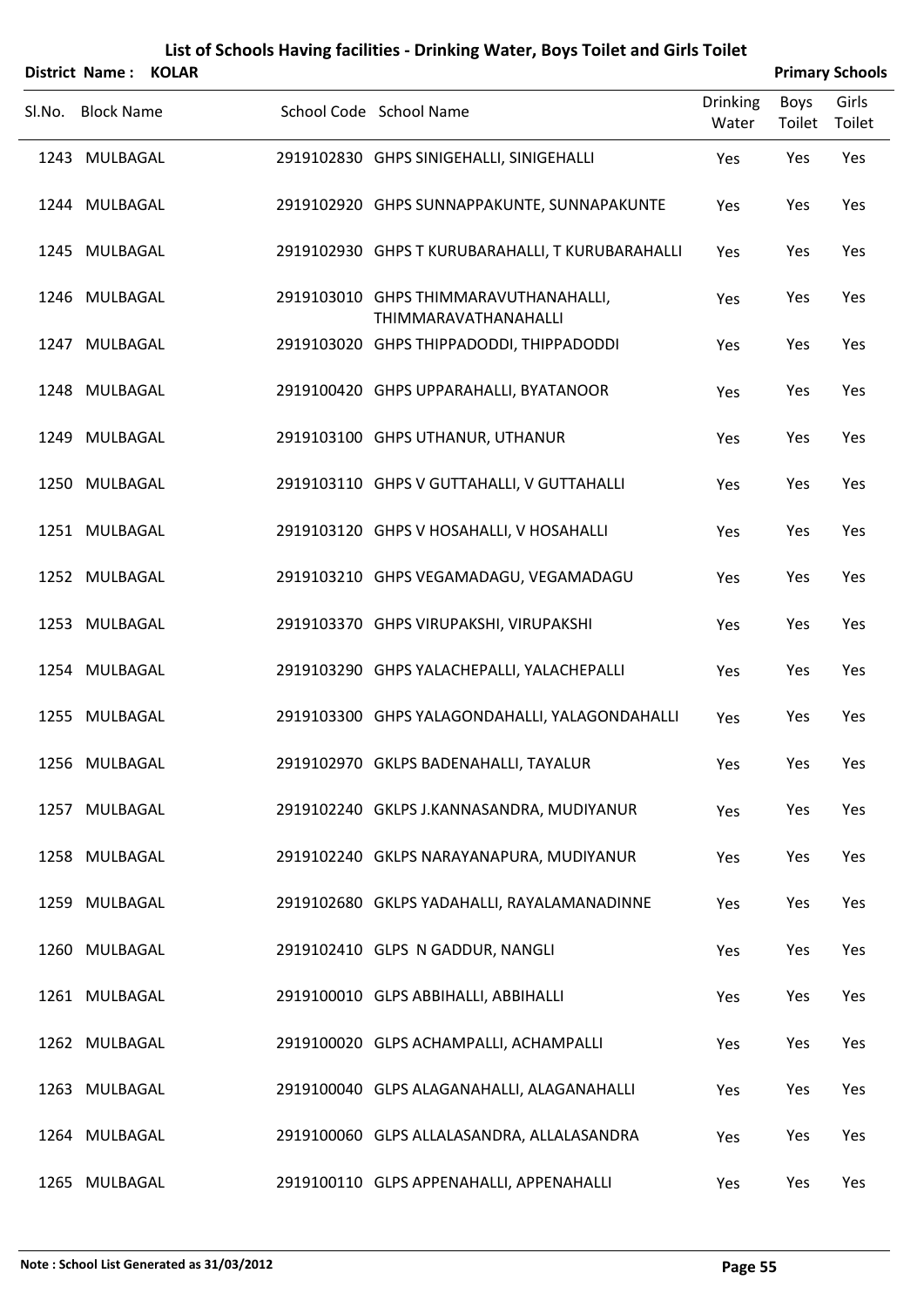|        | <b>District Name:</b> | <b>KOLAR</b> |                                                         |                          |                | <b>Primary Schools</b> |
|--------|-----------------------|--------------|---------------------------------------------------------|--------------------------|----------------|------------------------|
| Sl.No. | <b>Block Name</b>     |              | School Code School Name                                 | <b>Drinking</b><br>Water | Boys<br>Toilet | Girls<br>Toilet        |
|        | 1266 MULBAGAL         |              | 2919100120 GLPS APPIKONDENAHALLI,<br>APPIKONDENAHALLI   | Yes                      | Yes            | Yes                    |
|        | 1267 MULBAGAL         |              | 2919100140 GLPS ASALI ATTIKUNTE, ASALI ATTIKUNTE        | Yes                      | Yes            | Yes                    |
|        | 1268 MULBAGAL         |              | 2919100430 GLPS B GADDUR, BYRAKOOR                      | Yes                      | Yes            | Yes                    |
|        | 1269 MULBAGAL         |              | 2919102190 GLPS B KORAVENUR, MINDAHALLI                 | Yes                      | Yes            | Yes                    |
|        | 1270 MULBAGAL         |              | 2919101890 GLPS B KURUBARAHALLI, KURUBARAHALLI          | Yes                      | Yes            | Yes                    |
|        | 1271 MULBAGAL         |              | 2919100280 GLPS BALAGANAHALLI, BALAGANENAHALLI          | Yes                      | Yes            | Yes                    |
|        | 1272 MULBAGAL         |              | 2919100030 GLPS BALUPALLI, AGARA                        | Yes                      | Yes            | Yes                    |
|        | 1273 MULBAGAL         |              | 2919100210 GLPS BANAHALLI, BANAHALLI                    | Yes                      | Yes            | Yes                    |
|        | 1274 MULBAGAL         |              | 2919100220 GLPS BANDAHALLI, BANDAHALLI                  | Yes                      | Yes            | Yes                    |
|        | 1275 MULBAGAL         |              | 2919100240 GLPS BANGAVADI, BANGAWADI                    | Yes                      | Yes            | Yes                    |
|        | 1276 MULBAGAL         |              | 2919100250 GLPS BATLABHAVANAHALLI,<br>BATLABHAVANAHALLI | Yes                      | Yes            | Yes                    |
|        | 1277 MULBAGAL         |              | 2919100260 GLPS BATRAHALLI, BATRAHALLI                  | Yes                      | Yes            | Yes                    |
|        | 1278 MULBAGAL         |              | 2919100270 GLPS BATUVARAHALLI, BATUVARAHALLI            | Yes                      | Yes            | Yes                    |
|        | 1279 MULBAGAL         |              | 2919100340 GLPS BEEMAPURA, BEEMAPURA                    | Yes                      | Yes            | Yes                    |
|        | 1280 MULBAGAL         |              | 2919103350 GLPS BELAPANAHALLI, BELAPANAHALLI            | Yes                      | Yes            | Yes                    |
|        | 1281 MULBAGAL         |              | 2919100290 GLPS BELLAMBALLI, BELLAMBALLI                | Yes                      | Yes            | Yes                    |
|        | 1282 MULBAGAL         |              | 2919100300 GLPS BESTRAHALLI, BESTHRAHALLI               | Yes                      | Yes            | Yes                    |
|        | 1283 MULBAGAL         |              | 2919100340 GLPS BETTAGERANAHALLI, BEEMAPURA             | Yes                      | Yes            | Yes                    |
|        | 1284 MULBAGAL         |              | 2919100330 GLPS BEVANATHA, BEVANATHA                    | Yes                      | Yes            | Yes                    |
|        | 1285 MULBAGAL         |              | 2919100030 GLPS BOVIHALLI, AGARA                        | Yes                      | Yes            | Yes                    |
|        | 1286 MULBAGAL         |              | 2919100400 GLPS BUDADERU, BUDADERU                      | Yes                      | Yes            | Yes                    |
|        | 1287 MULBAGAL         |              | 2919100420 GLPS BYATANOOR, BYATANOOR                    | Yes                      | Yes            | Yes                    |
|        | 1288 MULBAGAL         |              | 2919100930 GLPS BYNAHALLI, G VADDAHALLI                 | Yes                      | Yes            | Yes                    |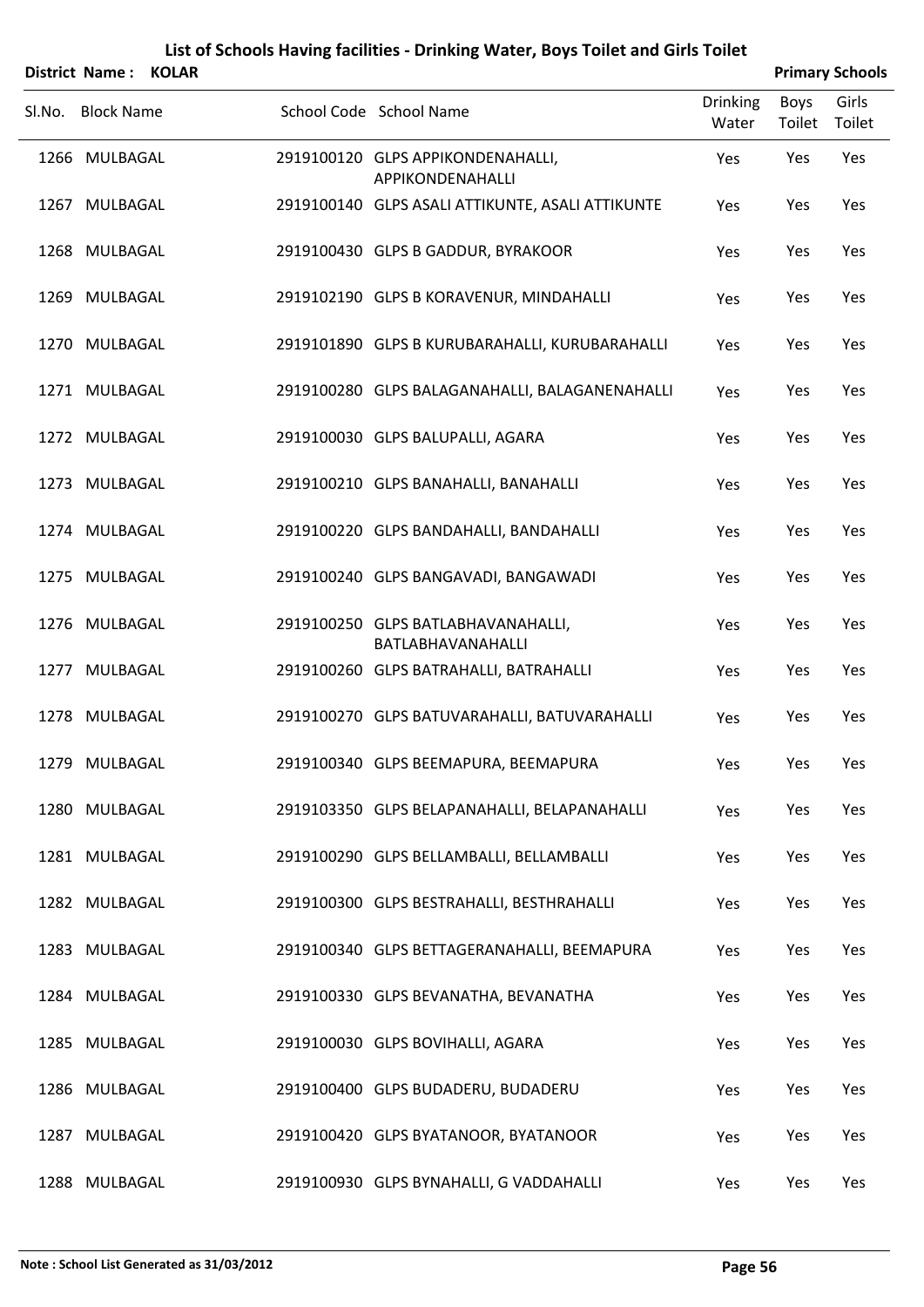|      | District Name:    | <b>KOLAR</b> |                                                                |                          | <b>Primary Schools</b> |                 |
|------|-------------------|--------------|----------------------------------------------------------------|--------------------------|------------------------|-----------------|
|      | Sl.No. Block Name |              | School Code School Name                                        | <b>Drinking</b><br>Water | <b>Boys</b><br>Toilet  | Girls<br>Toilet |
| 1289 | MULBAGAL          |              | 2919100440 GLPS BYRASANDRA, BYRASANDRA                         | Yes                      | Yes                    | Yes             |
|      | 1290 MULBAGAL     |              | 2919100580 GLPS C GOLLAHALLI, CHIKKAGOLLAHALLI                 | Yes                      | Yes                    | Yes             |
|      | 1291 MULBAGAL     |              | 2919100550 GLPS C GUNDLAHALLI, CHEEKOOR                        | Yes                      | Yes                    | Yes             |
|      | 1292 MULBAGAL     |              | 2919100450 GLPS C HOSAHALLI, C HOSAHALLI                       | Yes                      | Yes                    | Yes             |
|      | 1293 MULBAGAL     |              | 2919102910 GLPS C KORAVENUR, SUNNANGUR                         | Yes                      | Yes                    | Yes             |
|      | 1294 MULBAGAL     |              | 2919100470 GLPS CHALAPPALLI, CHALAPPALLI                       | Yes                      | Yes                    | Yes             |
|      | 1295 MULBAGAL     |              | 2919100500 GLPS CHAMAREDDYHALLI,<br>CHAMAREDDYHALLI            | Yes                      | Yes                    | Yes             |
|      | 1296 MULBAGAL     |              | 2919100520 GLPS CHANNAPURA, CHANNAPURA                         | Yes                      | Yes                    | Yes             |
|      | 1297 MULBAGAL     |              | 2919100530 GLPS CHAPURAHALLI, CHAPURAHALLI                     | Yes                      | Yes                    | Yes             |
|      | 1298 MULBAGAL     |              | 2919100480 GLPS CHELUMANAYAKANAHALLI,<br>CHALUMANAYAKANAYHALLI | Yes                      | Yes                    | Yes             |
|      | 1299 MULBAGAL     |              | 2919100570 GLPS CHIKKABANDAHALLI,<br>CHIKKABANDAHALLI          | Yes                      | Yes                    | Yes             |
|      | 1300 MULBAGAL     |              | 2919100590 GLPS CHIKKAGUTTAHALLI, CHIKKA<br><b>GUTTAHALLI</b>  | Yes                      | Yes                    | Yes             |
|      | 1301 MULBAGAL     |              | 2919102370 GLPS CHIKKANAGAVARA, NAGAVARA                       | Yes                      | Yes                    | Yes             |
|      | 1302 MULBAGAL     |              | 2919100620 GLPS CHIKKANAHALLI, CHIKKANADINNE                   | Yes                      | Yes                    | Yes             |
|      | 1303 MULBAGAL     |              | 2919102270 GLPS CHINNAHALLI, MUSTOOR                           | Yes                      | Yes                    | Yes             |
|      | 1304 MULBAGAL     |              | 2919100660 GLPS CHITHERI, CHITHERI                             | Yes                      | Yes                    | Yes             |
|      | 1305 MULBAGAL     |              | 2919100670 GLPS CHIYANDAHALLI, CHIYANDAHALLI                   | Yes                      | Yes                    | Yes             |
|      | 1306 MULBAGAL     |              | 2919100680 GLPS CHOKKADODDI, CHOKKADODDI                       | Yes                      | Yes                    | Yes             |
|      | 1307 MULBAGAL     |              | 2919100710 GLPS CHUKKANAHALLI, CHUKKANAHALLI                   | Yes                      | Yes                    | Yes             |
|      | 1308 MULBAGAL     |              | 2919100720 GLPS D KURUBARAHALLI, D KURUBARAHALLI               | Yes                      | Yes                    | Yes             |
|      | 1309 MULBAGAL     |              | 2919102500 GLPS DGOLLAHALLI, PATRAHALLI                        | Yes                      | Yes                    | Yes             |
| 1310 | MULBAGAL          |              | 2919102710 GLPS DHINNAHALLI, S BISANAHALLI                     | Yes                      | Yes                    | Yes             |
|      | 1311 MULBAGAL     |              | 2919100840 GLPS DODDA ATHIHALLI, DODDATHIHALLI                 | Yes                      | Yes                    | Yes             |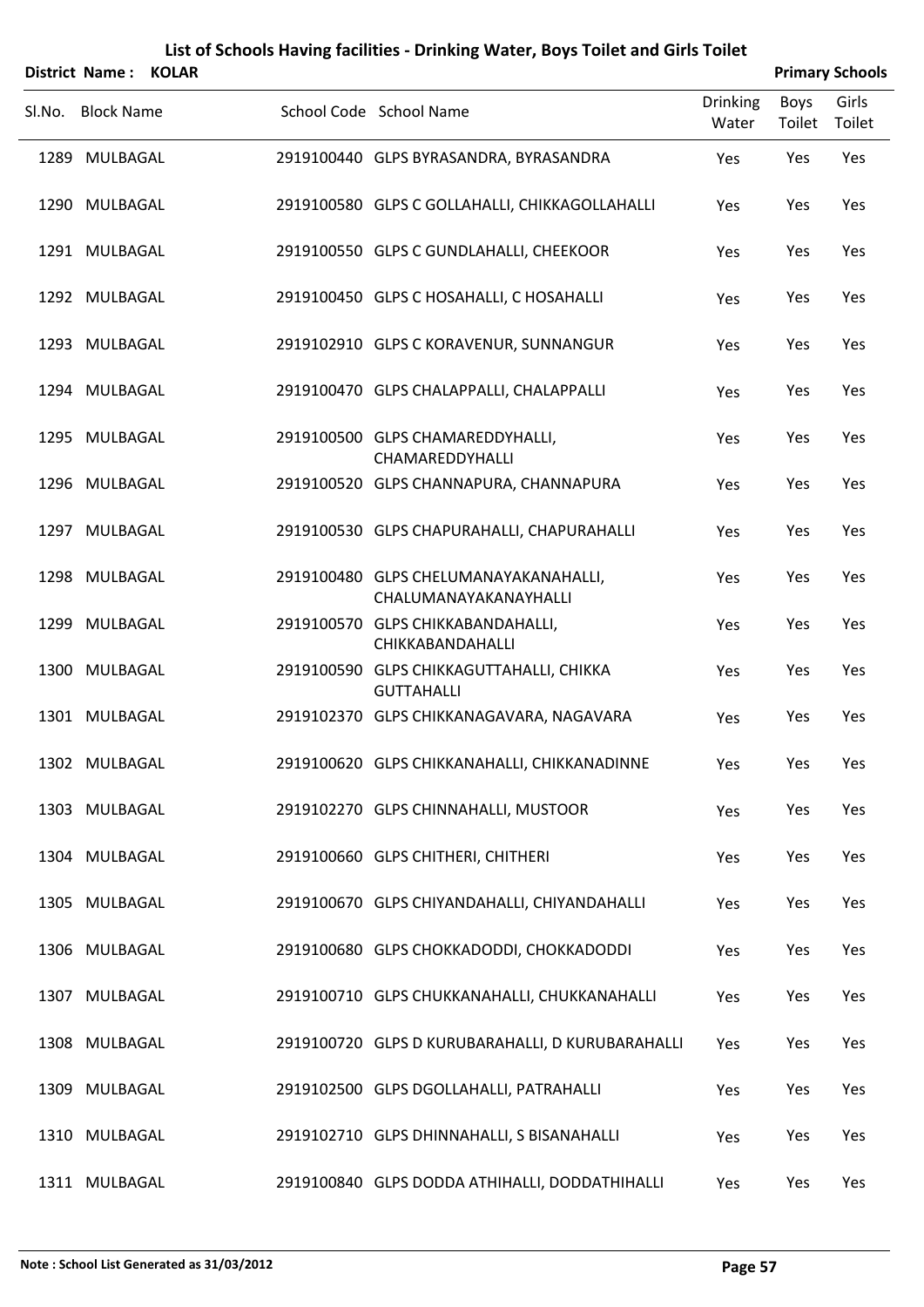|        | District Name: KOLAR |  |                                                                        |                          |                | <b>Primary Schools</b> |
|--------|----------------------|--|------------------------------------------------------------------------|--------------------------|----------------|------------------------|
| Sl.No. | <b>Block Name</b>    |  | School Code School Name                                                | <b>Drinking</b><br>Water | Boys<br>Toilet | Girls<br>Toilet        |
|        | 1312 MULBAGAL        |  | 2919100800 GLPS DODDA GUTTAHALLI, DODDA<br><b>GUTTAHALLI</b>           | Yes                      | Yes            | Yes                    |
|        | 1313 MULBAGAL        |  | 2919100830 GLPS DODDA THAMMANAHALLI, DODDA<br>THIMMANAHALLI            | Yes                      | Yes            | Yes                    |
|        | 1314 MULBAGAL        |  | 2919100770 GLPS DODDABANDAHALLI,<br>DODDABANDAHALLI                    | Yes                      | Yes            | Yes                    |
|        | 1315 MULBAGAL        |  | 2919100810 GLPS DODDAHONNASHETTIHALI, DODDA<br><b>HONNASHETTIHALLI</b> | Yes                      | Yes            | Yes                    |
|        | 1316 MULBAGAL        |  | 2919100820 GLPS DODDAMADENAHALLI, DODDA<br>MADENAHALLI                 | Yes                      | Yes            | Yes                    |
|        | 1317 MULBAGAL        |  | 2919100850 GLPS DODDI GANAHALLI, DODDIGANAHALLI                        | Yes                      | Yes            | Yes                    |
|        | 1318 MULBAGAL        |  | 2919100870 GLPS DOOLAPALLI, DOOLAPPALLI                                | Yes                      | Yes            | Yes                    |
|        | 1319 MULBAGAL        |  | 2919100890 GLPS EMMENATHA, EMMENATHA                                   | Yes                      | Yes            | Yes                    |
|        | 1320 MULBAGAL        |  | 2919100900 GLPS ETHURAHALLI, ETHURAHALLI                               | Yes                      | Yes            | Yes                    |
|        | 1321 MULBAGAL        |  | 2919100930 GLPS G VADDAHALLI, G VADDAHALLI                             | Yes                      | Yes            | Yes                    |
|        | 1322 MULBAGAL        |  | 2919100950 GLPS GADDAM CHINNEPALLI, GADDAM<br><b>CHINNEPALLI</b>       | Yes                      | Yes            | Yes                    |
|        | 1323 MULBAGAL        |  | 2919100030 GLPS GAJULABHAVI, AGARA                                     | Yes                      | Yes            | Yes                    |
|        | 1324 MULBAGAL        |  | 2919103270 GLPS GANDIPURA, YADAHALLI                                   | Yes                      | Yes            | Yes                    |
|        | 1325 MULBAGAL        |  | 2919100960 GLPS GANGANAHALLI, GANGANAHALLI                             | Yes                      | Yes            | Yes                    |
|        | 1326 MULBAGAL        |  | 2919101020 GLPS GOPASANDRA, GOPASANDRA                                 | Yes                      | Yes            | Yes                    |
|        | 1327 MULBAGAL        |  | 2919101030 GLPS GOTTIKUNTE, GOTTIKUNTE                                 | Yes                      | Yes            | Yes                    |
|        | 1328 MULBAGAL        |  | 2919101050 GLPS GUJJAMARADAHALLI, GUJJA<br>MARANDAHALLI                | Yes                      | Yes            | Yes                    |
|        | 1329 MULBAGAL        |  | 2919101070 GLPS GUMMALAPURA, GUMMALAPURA                               | Yes                      | Yes            | Yes                    |
|        | 1330 MULBAGAL        |  | 2919101270 GLPS GUTLUR, JAMMANAHALLI                                   | Yes                      | Yes            | Yes                    |
|        | 1331 MULBAGAL        |  | 2919101090 GLPS H BYAPPALLI, H BYAPPALLI                               | Yes                      | Yes            | Yes                    |
|        | 1332 MULBAGAL        |  | 2919101100 GLPS H KODIHALLI, H KODIHALLI                               | Yes                      | Yes            | Yes                    |
|        | 1333 MULBAGAL        |  | 2919101140 GLPS H KOTHUR, HEBBANI                                      | Yes                      | Yes            | Yes                    |
|        | 1334 MULBAGAL        |  | 2919101130 GLPS HARAPPANAYAKANAHALLI,<br>HARAPPANAYAKANAHALLI          | Yes                      | Yes            | Yes                    |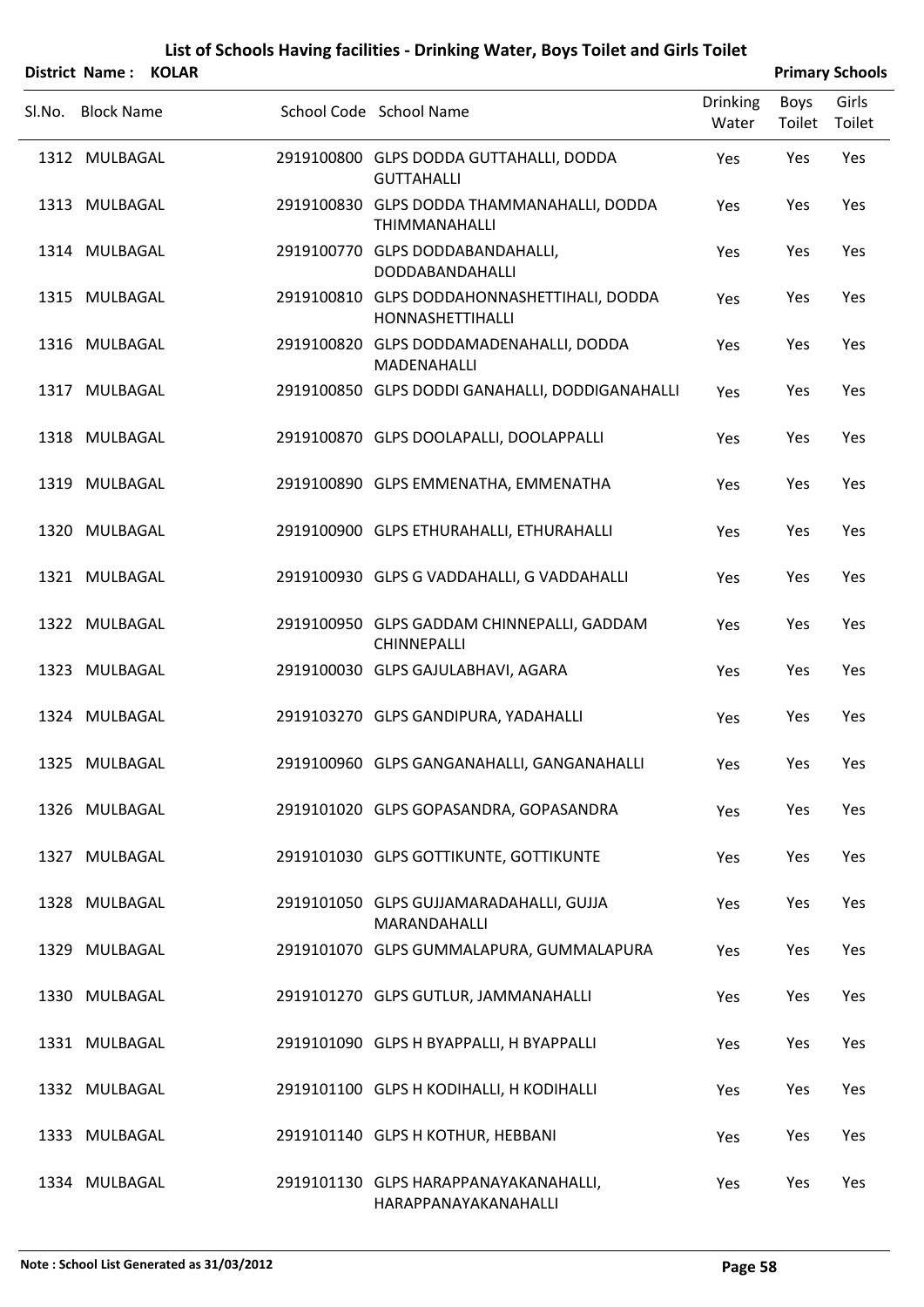|        | District Name: KOLAR |                                                                     |                          |                       | <b>Primary Schools</b> |
|--------|----------------------|---------------------------------------------------------------------|--------------------------|-----------------------|------------------------|
| Sl.No. | <b>Block Name</b>    | School Code School Name                                             | <b>Drinking</b><br>Water | <b>Boys</b><br>Toilet | Girls<br>Toilet        |
|        | 1335 MULBAGAL        | 2919101150 GLPS HIRANYA GOWDANAHALLI,<br><b>HIRANYAGOWDANAHALLI</b> | <b>Yes</b>               | <b>Yes</b>            | Yes                    |
| 1336   | MULBAGAL             | 2919101200 GLPS HOSAKERE, HOSAKERE                                  | Yes                      | <b>Yes</b>            | <b>Yes</b>             |
| 1337   | MULBAGAL             | 2919101340 GLPS HYDALAPURA, JOGALAKASTI                             | <b>Yes</b>               | <b>Yes</b>            | Yes                    |
|        | 1338 MULBAGAL        | 2919101990 GLPS INDIRANAGARA, M GOLLAHALLI                          | <b>Yes</b>               | Yes                   | <b>Yes</b>             |
| 1339   | MULBAGAL             | 2919101210 GLPS IRAGAMUTHANAHALLI,<br><b>IRAGAMUTHANAHALLI</b>      | Yes                      | Yes                   | <b>Yes</b>             |
|        | $10.10 \pm 1.000$    |                                                                     |                          | $\mathbf{v}$ .        |                        |

|      | 1340 MULBAGAL | 2919100100 GLPS J KURUBARAHALLI, ANGONDAHALLI                | Yes | Yes | Yes |
|------|---------------|--------------------------------------------------------------|-----|-----|-----|
|      | 1341 MULBAGAL | 2919101230 GLPS J VOMMASANDRA, J VOMMASANDRA                 | Yes | Yes | Yes |
|      | 1342 MULBAGAL | 2919101250 GLPS JALAPPALLI, JALAPPALLI                       | Yes | Yes | Yes |
|      | 1343 MULBAGAL | 2919101270 GLPS JAMMANAHALLI, JAMMANAHALLI                   | Yes | Yes | Yes |
|      | 1344 MULBAGAL | 2919101300 GLPS JANGAMAHOSAHALLI,<br><b>JANGAMAHOSAHALLI</b> | Yes | Yes | Yes |
|      | 1345 MULBAGAL | 2919101340 GLPS JOGALAKASTI, JOGALAKASTI                     | Yes | Yes | Yes |
|      | 1346 MULBAGAL | 2919103360 GLPS K B KOTHUR, KOTHUR                           | Yes | Yes | Yes |
|      | 1347 MULBAGAL | 2919101880 GLPS K CHADUMANAHALLI, KURUBA<br>CHADUMANAHALLI   | Yes | Yes | Yes |
|      | 1348 MULBAGAL | 2919101710 GLPS K HOSAHALLI, KOLADEVI                        | Yes | Yes | Yes |
|      | 1349 MULBAGAL | 2919101760 GLPS K HOSUR, KODIHALLI                           | Yes | Yes | Yes |
|      | 1350 MULBAGAL | 2919101820 GLPS K SHETTIHALLI, KRISHNAPURA                   | Yes | Yes | Yes |
|      | 1351 MULBAGAL | 2919103090 GLPS K UGANI, UGANI                               | Yes | Yes | Yes |
|      | 1352 MULBAGAL | 2919103100 GLPS K.G.LAXMISAGARA, UTHANUR                     | Yes | Yes | Yes |
|      | 1353 MULBAGAL | 2919102320 GLPS KADIRENAHALLI, NACHAGUNDLAHALLI              | Yes | Yes | Yes |
|      | 1354 MULBAGAL | 2919101400 GLPS KADUKACHANAHALLI,<br>KADUKACHANAHALLI        | Yes | Yes | Yes |
|      | 1355 MULBAGAL | 2919101420 GLPS KAGGALANATHA, KAGGALANATHA                   | Yes | Yes | Yes |
| 1356 | MULBAGAL      | 2919101430 GLPS KAGGINAHALLI, KAGGINAHALLI                   | Yes | Yes | Yes |
| 1357 | MULBAGAL      | 2919101450 GLPS KALIKERE, KALIKERE                           | Yes | Yes | Yes |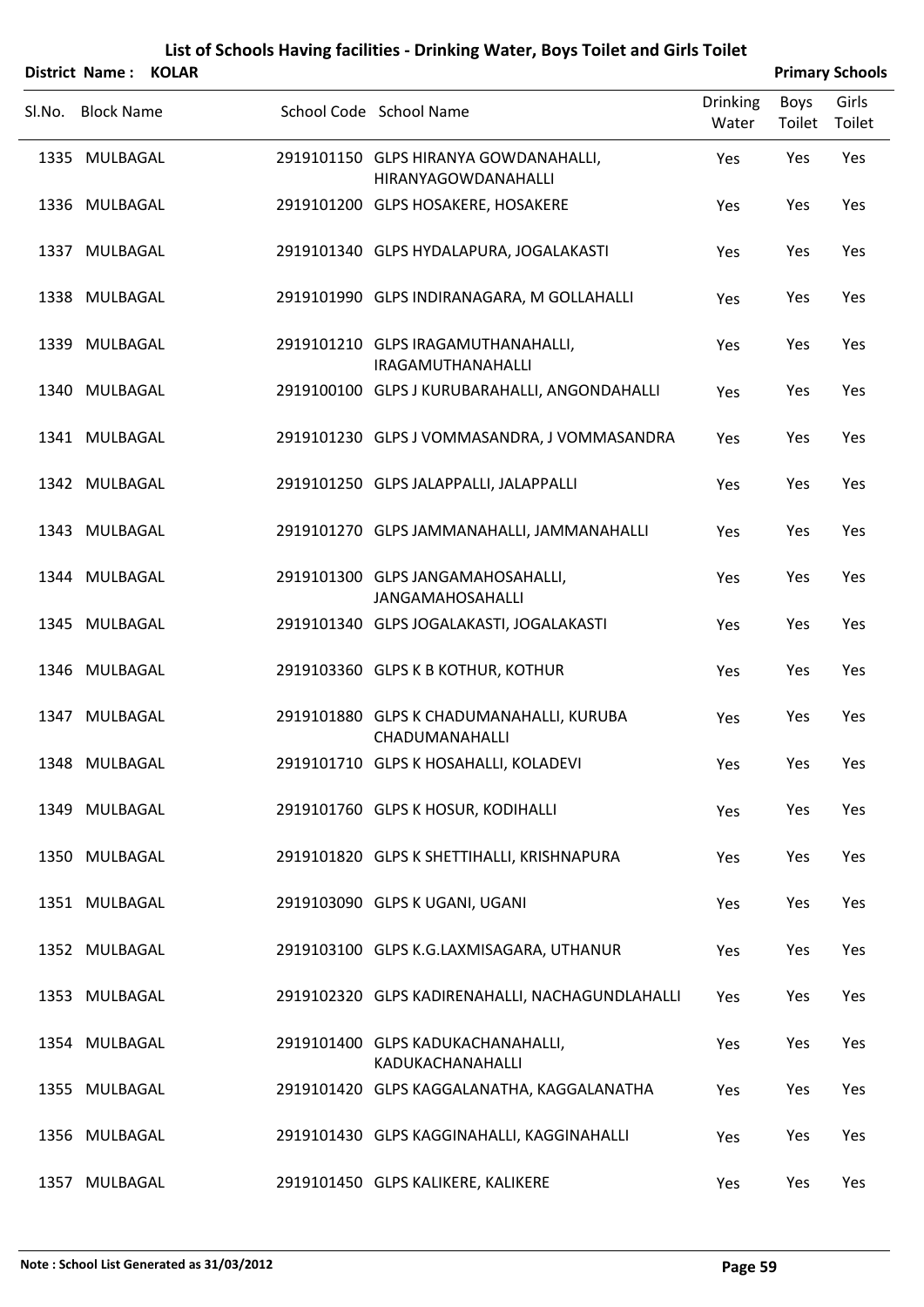|        | District Name:    | <b>KOLAR</b> |                                                            |                          |                | <b>Primary Schools</b> |
|--------|-------------------|--------------|------------------------------------------------------------|--------------------------|----------------|------------------------|
| Sl.No. | <b>Block Name</b> |              | School Code School Name                                    | <b>Drinking</b><br>Water | Boys<br>Toilet | Girls<br>Toilet        |
|        | 1358 MULBAGAL     |              | 2919101460 GLPS KALLARASANAHALLI,<br>KALLARASANAHALLI      | Yes                      | Yes            | Yes                    |
|        | 1359 MULBAGAL     |              | 2919101500 GLPS KAMASANAHALLI, KAMASANAHALLI               | Yes                      | Yes            | Yes                    |
|        | 1360 MULBAGAL     |              | 2919101470 GLPS KAMBAMDINNE, KAMBAMDINNE                   | Yes                      | Yes            | Yes                    |
|        | 1361 MULBAGAL     |              | 2919101480 GLPS KAMMADATTI, KAMMADATTI<br><b>KAMMANOOR</b> | Yes                      | Yes            | Yes                    |
|        | 1362 MULBAGAL     |              | 2919101480 GLPS KAMMANOOR, KAMMADATTI<br><b>KAMMANOOR</b>  | Yes                      | Yes            | Yes                    |
|        | 1363 MULBAGAL     |              | 2919101520 GLPS KANNASANDRA, KANNASANDRA                   | Yes                      | Yes            | Yes                    |
|        | 1364 MULBAGAL     |              | 2919101530 GLPS KANNATHA, KANNATHA                         | Yes                      | Yes            | Yes                    |
|        | 1365 MULBAGAL     |              | 2919101540 GLPS KAPABIKKANAHALLI,<br>KAPABIKKANAHALLI      | Yes                      | Yes            | Yes                    |
|        | 1366 MULBAGAL     |              | 2919101520 GLPS KARADAGURU, KANNASANDRA                    | Yes                      | Yes            | Yes                    |
|        | 1367 MULBAGAL     |              | 2919102370 GLPS KARADIGANAHALLI, NAGAVARA                  | Yes                      | Yes            | Yes                    |
|        | 1368 MULBAGAL     |              | 2919101570 GLPS KASAVIREDDIHALLI, KASAVIREDDYHALLI         | Yes                      | Yes            | Yes                    |
|        | 1369 MULBAGAL     |              | 2919101590 GLPS KASAVUGANAHALLI,<br><b>KASAVUGANAHALLI</b> | Yes                      | Yes            | Yes                    |
|        | 1370 MULBAGAL     |              | 2919101580 GLPS KASIPURA, KASIPURA                         | Yes                      | Yes            | Yes                    |
|        | 1371 MULBAGAL     |              | 2919101610 GLPS KAVATHANAHALLI, KAVATHANAHALLI             | Yes                      | Yes            | Yes                    |
|        | 1372 MULBAGAL     |              | 2919101620 GLPS KEELAGANI, KEELAGANI                       | Yes                      | Yes            | Yes                    |
|        | 1373 MULBAGAL     |              | 2919101640 GLPS KEMPAPURA, KEMPAPURA                       | Yes                      | Yes            | Yes                    |
|        | 1374 MULBAGAL     |              | 2919101650 GLPS KENCHANAHALLI, KENCHANAHALLI               | Yes                      | Yes            | Yes                    |
|        | 1375 MULBAGAL     |              | 2919101670 GLPS KESARAMANGALA, KERASAMANGALA               | Yes                      | Yes            | Yes                    |
|        | 1376 MULBAGAL     |              | 2919101700 GLPS KOGILERI, KOGILERI                         | Yes                      | Yes            | Yes                    |
|        | 1377 MULBAGAL     |              | 2919100430 GLPS KONAGUNTE, BYRAKOOR                        | Yes                      | Yes            | Yes                    |
|        | 1378 MULBAGAL     |              | 2919101750 GLPS KONDIHALI, KONDIHALLI                      | Yes                      | Yes            | Yes                    |
|        | 1379 MULBAGAL     |              | 2919100440 GLPS KORALAKUNTE, BYRASANDRA                    | Yes                      | Yes            | Yes                    |
|        | 1380 MULBAGAL     |              | 2919101800 GLPS KOTHUR, KOTHURU                            | Yes                      | Yes            | Yes                    |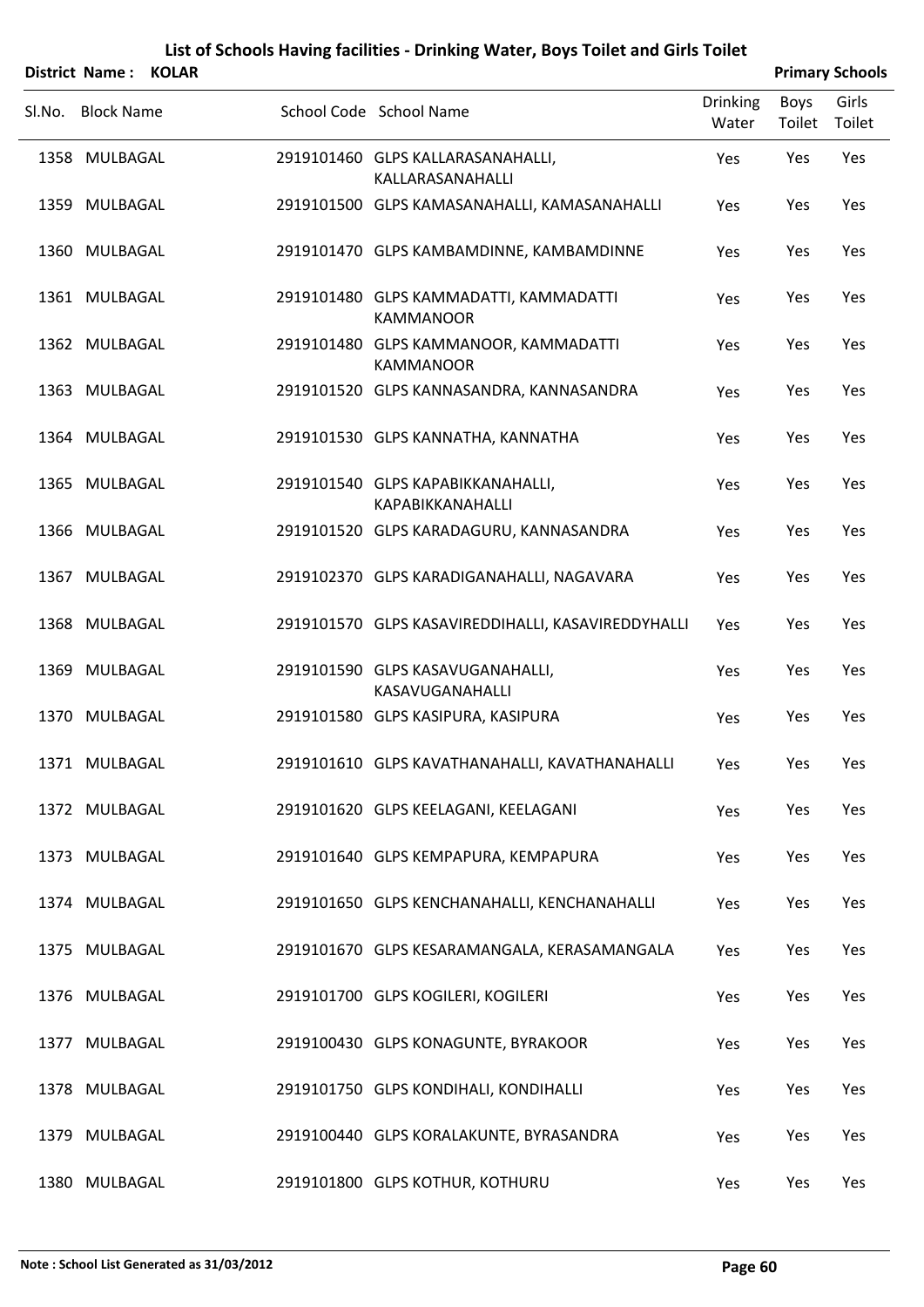|        | <b>District Name:</b> | <b>KOLAR</b> |                                                          |                          |                | <b>Primary Schools</b> |
|--------|-----------------------|--------------|----------------------------------------------------------|--------------------------|----------------|------------------------|
| Sl.No. | <b>Block Name</b>     |              | School Code School Name                                  | <b>Drinking</b><br>Water | Boys<br>Toilet | Girls<br>Toilet        |
|        | 1381 MULBAGAL         |              | 2919101760 GLPS KRISNHAGIRI, KODIHALLI                   | Yes                      | Yes            | Yes                    |
|        | 1382 MULBAGAL         |              | 2919101440 GLPS KUKALADODDI, KAKALADODDI                 | Yes                      | Yes            | Yes                    |
|        | 1383 MULBAGAL         |              | 2919101830 GLPS KUMADENAHALLI, KUMADENAHALLI             | Yes                      | Yes            | Yes                    |
|        | 1384 MULBAGAL         |              | 2919101850 GLPS KUNIBANDE, KUNIBANDE                     | Yes                      | Yes            | Yes                    |
|        | 1385 MULBAGAL         |              | 2919101860 GLPS KUPPAMPALYA, KUPPAMPALYA                 | Yes                      | Yes            | Yes                    |
|        | 1386 MULBAGAL         |              | 2919101870 GLPS KUPPANDAHALLI, KUPPANDAHALLI             | Yes                      | Yes            | Yes                    |
|        | 1387 MULBAGAL         |              | 2919100160 GLPS KURUBARAHALLI, B KURUBARAHALLI           | Yes                      | Yes            | Yes                    |
|        | 1388 MULBAGAL         |              | 2919101930 GLPS KUTHANDAHALLI, KUTHANDAHALLI             | Yes                      | Yes            | Yes                    |
|        | 1389 MULBAGAL         |              | 2919101940 GLPS LAKKADODDI, LAKKADODDI                   | Yes                      | Yes            | Yes                    |
|        | 1390 MULBAGAL         |              | 2919101950 GLPS LAKKISETTYHALLI, LAKKISETTYHALLI         | Yes                      | Yes            | Yes                    |
|        | 1391 MULBAGAL         |              | 2919101960 GLPS LINGAPURA, LINGAPURA                     | Yes                      | Yes            | Yes                    |
|        | 1392 MULBAGAL         |              | 2919102030 GLPS M AGRAHARA, MAJARA AGRAHARA              | Yes                      | Yes            | Yes                    |
|        | 1393 MULBAGAL         |              | 2919102040 GLPS M ATTIKUNTE, MAJARA ATTIKUNTE            | Yes                      | Yes            | Yes                    |
|        | 1394 MULBAGAL         |              | 2919101970 GLPS M BYAPPANAHALLI, M BYAPALLI              | Yes                      | Yes            | Yes                    |
|        | 1395 MULBAGAL         |              | 2919101980 GLPS M CHAMAKALAHALLLI, M<br>CHAMAKALAHALLI   | Yes                      | Yes            | Yes                    |
|        | 1396 MULBAGAL         |              | 2919102130 GLPS M HOSAHALLI, MARANDAHALLI                | Yes                      | Yes            | Yes                    |
|        | 1397 MULBAGAL         |              | 2919102130 GLPS M RAMAPURA, MARANDAHALLI                 | Yes                      | Yes            | Yes                    |
|        | 1398 MULBAGAL         |              | 2919102900 GLPS M VENKATAPURA, SRIRANGAPURA              | Yes                      | Yes            | Yes                    |
|        | 1399 MULBAGAL         |              | 2919100050 GLPS MACHANAHALLI, ALANGUR                    | Yes                      | Yes            | Yes                    |
|        | 1400 MULBAGAL         |              | 2919102000 GLPS MADAGHATTA, MADAGHATTA                   | Yes                      | Yes            | Yes                    |
|        | 1401 MULBAGAL         |              | 2919102020 GLPS MADIVALA, MADIVALA                       | Yes                      | Yes            | Yes                    |
|        | 1402 MULBAGAL         |              | 2919102050 GLPS MALLA KACHANAHALLI,<br>MALLAKACHANAHALLI | Yes                      | Yes            | Yes                    |
|        | 1403 MULBAGAL         |              | 2919103100 GLPS MALLASANDRA, UTHANUR                     | Yes                      | Yes            | Yes                    |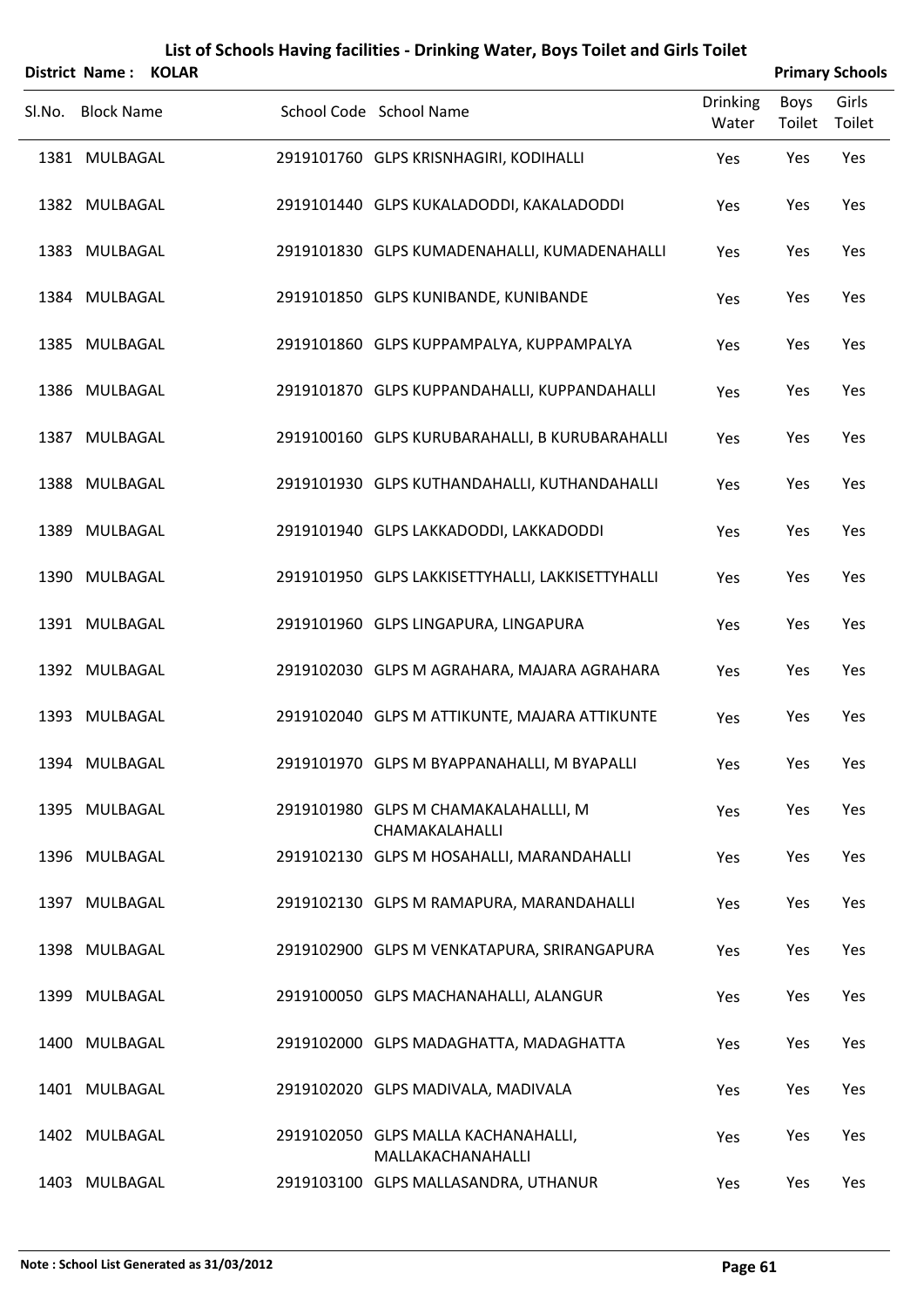|        | <b>District Name:</b> | <b>KOLAR</b> |                                                            |                          |                | <b>Primary Schools</b> |
|--------|-----------------------|--------------|------------------------------------------------------------|--------------------------|----------------|------------------------|
| SI.No. | <b>Block Name</b>     |              | School Code School Name                                    | <b>Drinking</b><br>Water | Boys<br>Toilet | Girls<br>Toilet        |
|        | 1404 MULBAGAL         |              | 2919102080 GLPS MANCHIGANAHALLI,<br><b>MANCHIGANAHALLI</b> | Yes                      | Yes            | Yes                    |
|        | 1405 MULBAGAL         |              | 2919102090 GLPS MANDIKAL, MANDIKAL                         | Yes                      | Yes            | Yes                    |
|        | 1406 MULBAGAL         |              | 2919102990 GLPS MANIGATTA, THAMMIREDDIHALLI                | Yes                      | Yes            | Yes                    |
|        | 1407 MULBAGAL         |              | 2919102100 GLPS MANNENAHALLI, MANNENAHALLI                 | Yes                      | Yes            | Yes                    |
|        | 1408 MULBAGAL         |              | 2919102110 GLPS MARAHERU, MARAHERU                         | Yes                      | Yes            | Yes                    |
|        | 1409 MULBAGAL         |              | 2919100040 GLPS MARALAMEDU, ALAGANAHALLI                   | Yes                      | Yes            | Yes                    |
|        | 1410 MULBAGAL         |              | 2919102270 GLPS MARVEMANE, MUSTOOR                         | Yes                      | Yes            | Yes                    |
|        | 1411 MULBAGAL         |              | 2919102160 GLPS MELERI, MELERI                             | Yes                      | Yes            | Yes                    |
|        | 1412 MULBAGAL         |              | 2919102170 GLPS MELTAYALUR, MELTAYALUR                     | Yes                      | Yes            | Yes                    |
|        | 1413 MULBAGAL         |              | 2919102190 GLPS MINDAHALLI, MINDAHALLI                     | Yes                      | Yes            | Yes                    |
|        | 1414 MULBAGAL         |              | 2919102180 GLPS MINJENAHALLI, MINAJENAHALLI                | Yes                      | Yes            | Yes                    |
|        | 1415 MULBAGAL         |              | 2919102200 GLPS MITTAHALLI, MITTAHALLI                     | Yes                      | Yes            | Yes                    |
|        | 1416 MULBAGAL         |              | 2919102210 GLPS MOPURLAHALLI, MOPURAHALLI                  | Yes                      | Yes            | Yes                    |
|        | 1417 MULBAGAL         |              | 2919102230 GLPS MUDIGERE, MUDIGERE                         | Yes                      | Yes            | Yes                    |
|        | 1418 MULBAGAL         |              | 2919102260 GLPS MURAKANAKUNTE, MURAKANAKUNTE               | Yes                      | Yes            | Yes                    |
|        | 1419 MULBAGAL         |              | 2919103340 GLPS MUTHYALPETE, MULBAGAL                      | Yes                      | Yes            | Yes                    |
|        | 1420 MULBAGAL         |              | 2919102300 GLPS N CHOWDADENAHALLI, N<br>CHOWDENAHALLI      | Yes                      | Yes            | Yes                    |
|        | 1421 MULBAGAL         |              | 2919102410 GLPS N JANGALAHALLI, NANGLI                     | Yes                      | Yes            | Yes                    |
|        | 1422 MULBAGAL         |              | 2919102410 GLPS N KURUBARAHALLI, NANGLI                    | Yes                      | Yes            | Yes                    |
|        | 1423 MULBAGAL         |              | 2919101410 GLPS N SEEGEHALLI, KAGGALANAHALLI               | Yes                      | Yes            | Yes                    |
|        | 1424 MULBAGAL         |              | 2919102410 GLPS N VENKATAPURA, NANGLI                      | Yes                      | Yes            | Yes                    |
|        | 1425 MULBAGAL         |              | 2919102430 GLPS N.GADDUR, NERNAHALLI                       | Yes                      | Yes            | Yes                    |
|        | 1426 MULBAGAL         |              | 2919102320 GLPS NACHAGUNDAHALLI,<br>NACHAGUNDLAHALLI       | Yes                      | Yes            | Yes                    |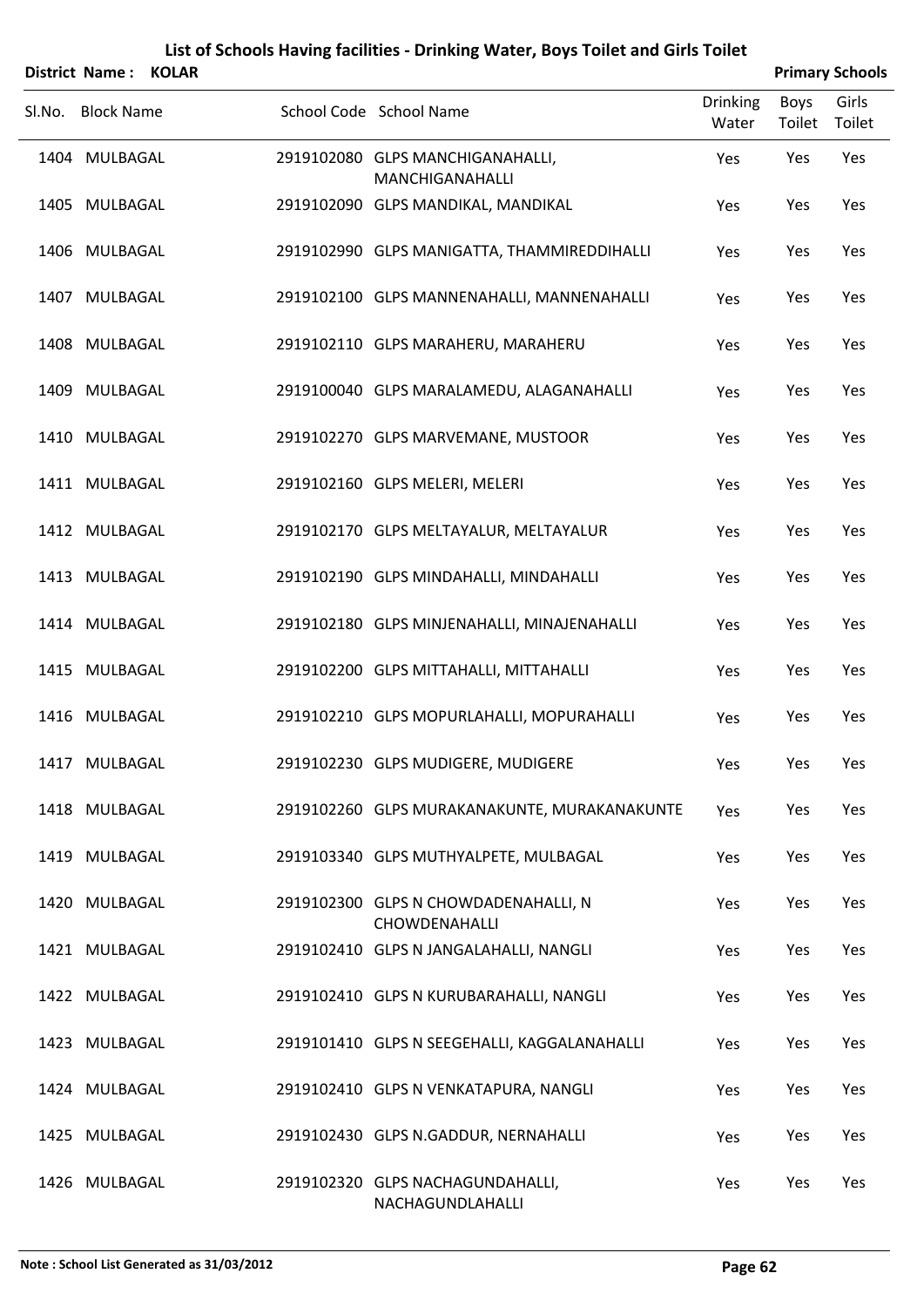|        | <b>District Name:</b> | <b>KOLAR</b> |                                                                  |                          |                       | <b>Primary Schools</b> |
|--------|-----------------------|--------------|------------------------------------------------------------------|--------------------------|-----------------------|------------------------|
| Sl.No. | <b>Block Name</b>     |              | School Code School Name                                          | <b>Drinking</b><br>Water | <b>Boys</b><br>Toilet | Girls<br>Toilet        |
|        | 1427 MULBAGAL         |              | 2919102330 GLPS NACHAHALLI, NACHAHALLI                           | Yes                      | Yes                   | Yes                    |
|        | 1428 MULBAGAL         |              | 2919102350 GLPS NAGANAHALLI, NAGANAHALLI                         | Yes                      | Yes                   | Yes                    |
|        | 1429 MULBAGAL         |              | 2919102360 GLPS NAGASANDRA, NAGASANDRA                           | Yes                      | Yes                   | Yes                    |
|        | 1430 MULBAGAL         |              | 2919102390 GLPS NALLANDAHALLI, NALLANDAHALLI                     | Yes                      | Yes                   | Yes                    |
|        | 1431 MULBAGAL         |              | 2919102430 GLPS NERNAHALLI, NERNAHALLI                           | Yes                      | Yes                   | Yes                    |
|        | 1432 MULBAGAL         |              | 2919102440 GLPS NICHANAKUNTE, NICHANAKUNTE                       | Yes                      | Yes                   | Yes                    |
|        | 1433 MULBAGAL         |              | 2919102450 GLPS O M MITTUR, OORAKUNTEMITTUR                      | Yes                      | Yes                   | Yes                    |
|        | 1434 MULBAGAL         |              | 2919101040 GLPS OLAGERANAHALLI, GUDIPALLI                        | Yes                      | Yes                   | Yes                    |
|        | 1435 MULBAGAL         |              | 2919102450 GLPS OORAKUNTE, OORAKUNTEMITTUR                       | Yes                      | Yes                   | Yes                    |
|        | 1436 MULBAGAL         |              | 2919102460 GLPS P GANGAPURA, P GANGAPURA                         | Yes                      | Yes                   | Yes                    |
|        | 1437 MULBAGAL         |              | 2919102480 GLPS P VENKATAPURA, PADMAGHATTA                       | Yes                      | Yes                   | Yes                    |
|        | 1438 MULBAGAL         |              | 2919102470 GLPS PADAKASTI, PADAKASTI                             | Yes                      | Yes                   | Yes                    |
| 1439   | MULBAGAL              |              | 2919102490 GLPS PALURAHALLI, PALURAHALLI                         | Yes                      | Yes                   | Yes                    |
|        | 1440 MULBAGAL         |              | 2919102500 GLPS PATRAHALLI, PATRAHALLI                           | Yes                      | Yes                   | Yes                    |
|        | 1441 MULBAGAL         |              | 2919102510 GLPS PAYASANAHALLI, PAYASTANAHALLI                    | Yes                      | Yes                   | Yes                    |
|        | 1442 MULBAGAL         |              | 2919102520 GLPS PERUMAKANAHALLI,<br>PERUMAKANAHALLI              | Yes                      | Yes                   | Yes                    |
|        | 1443 MULBAGAL         |              | 2919102530 GLPS PETHANDAHALLI, PETHANDAHALLI                     | Yes                      | Yes                   | Yes                    |
|        | 1444 MULBAGAL         |              | 2919102540 GLPS PICHAGUNTAHALLI,<br>PICHAGUNTALAHALLI            | Yes                      | Yes                   | Yes                    |
|        | 1445 MULBAGAL         |              | 2919102570 GLPS PUJARLAHALLI, PUJARIHALLI                        | Yes                      | Yes                   | Yes                    |
|        | 1446 MULBAGAL         |              | 2919102560 GLPS PUJENAHALLI, POOJENAHALLI                        | Yes                      | Yes                   | Yes                    |
|        | 1447 MULBAGAL         |              | 2919102590 GLPS PULI OBIREDDYHALLI, PULI<br><b>OBEREDDIHALLI</b> | Yes                      | Yes                   | Yes                    |
|        | 1448 MULBAGAL         |              | 2919102620 GLPS PUTHERI, PUTHERI                                 | Yes                      | Yes                   | Yes                    |
|        | 1449 MULBAGAL         |              | 2919102630 GLPS PUTTENAHALLI, PUTTENAHALLI                       | Yes                      | Yes                   | Yes                    |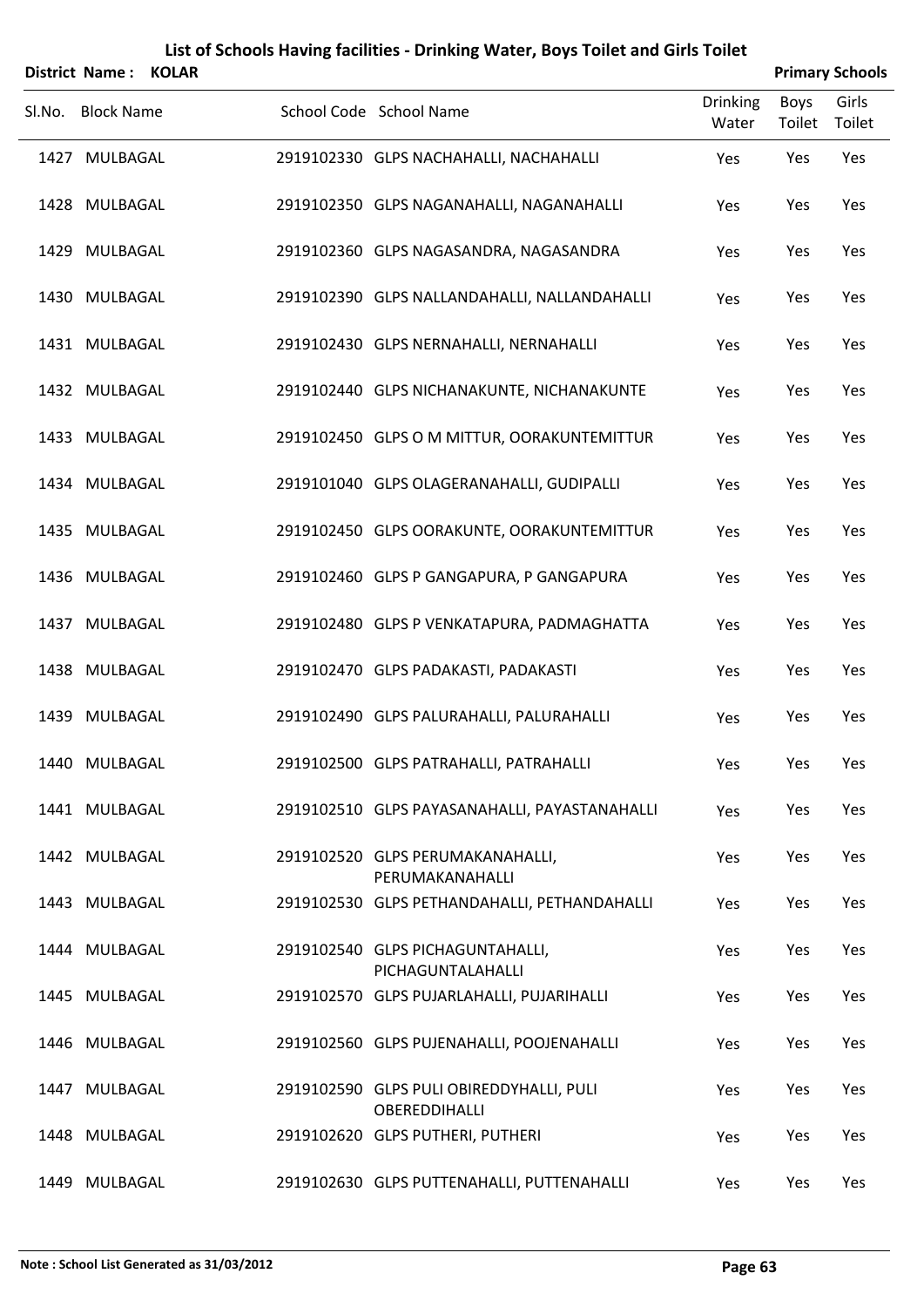|      | District Name: KOLAR |  |                                                            |                          |                | <b>Primary Schools</b> |
|------|----------------------|--|------------------------------------------------------------|--------------------------|----------------|------------------------|
|      | Sl.No. Block Name    |  | School Code School Name                                    | <b>Drinking</b><br>Water | Boys<br>Toilet | Girls<br>Toilet        |
|      | 1450 MULBAGAL        |  | 2919102680 GLPS R AGRAHARA, RAYALAMANADINNE                | Yes                      | Yes            | Yes                    |
|      | 1451 MULBAGAL        |  | 2919102230 GLPS R GADDUR, MUDIGERE                         | Yes                      | Yes            | Yes                    |
|      | 1452 MULBAGAL        |  | 2919102640 GLPS RACHABANDAHALLI,<br><b>RACHABANDAHALLI</b> | Yes                      | Yes            | Yes                    |
|      | 1453 MULBAGAL        |  | 2919101200 GLPS RAMANATHAPURA, HOSAKERE                    | Yes                      | Yes            | Yes                    |
|      | 1454 MULBAGAL        |  | 2919100150 GLPS RAMAPURA, AVANI                            | Yes                      | Yes            | Yes                    |
|      | 1455 MULBAGAL        |  | 2919101030 GLPS RAMARAYANAKOTE, GOTTIKUNTE                 | Yes                      | Yes            | Yes                    |
|      | 1456 MULBAGAL        |  | 2919100700 GLPS RAMASANDRA, CHOLANAGUNTE                   | Yes                      | Yes            | Yes                    |
|      | 1457 MULBAGAL        |  | 2919102670 GLPS RAMENALLUR, RAMENALLUR                     | Yes                      | Yes            | Yes                    |
|      | 1458 MULBAGAL        |  | 2919102680 GLPS RAYALAMANADINNE,<br>RAYALAMANADINNE        | Yes                      | Yes            | Yes                    |
|      | 1459 MULBAGAL        |  | 2919102700 GLPS S ANANTHAPURA, S ANATHAPURA                | Yes                      | Yes            | Yes                    |
| 1460 | MULBAGAL             |  | 2919102750 GLPS SANYASIHALLI, SANYASIPALLI                 | Yes                      | Yes            | Yes                    |
|      | 1461 MULBAGAL        |  | 2919102710 GLPS SATHANOOR, S BISANAHALLI                   | Yes                      | Yes            | Yes                    |
|      | 1462 MULBAGAL        |  | 2919102770 GLPS SEEGEHOSAHALLI, SEEGEHOSAHALLI             | Yes                      | Yes            | Yes                    |
|      | 1463 MULBAGAL        |  | 2919102760 GLPS SEEGENAHALLI, SEEGEHALLI                   | Yes                      | Yes            | Yes                    |
|      | 1464 MULBAGAL        |  | 2919102780 GLPS SETTIBANAKANAHALLI,<br>SETTIBANAKANAHALLI  | Yes                      | Yes            | Yes                    |
|      | 1465 MULBAGAL        |  | 2919102790 GLPS SETTIKAL, SETTIKAL                         | Yes                      | Yes            | Yes                    |
|      | 1466 MULBAGAL        |  | 2919102800 GLPS SHESHAPURA, SHESHAPURA                     | Yes                      | Yes            | Yes                    |
|      | 1467 MULBAGAL        |  | 2919102850 GLPS SHIVANARAHALLI, SINVANARAHALLI             | Yes                      | Yes            | Yes                    |
|      | 1468 MULBAGAL        |  | 2919102810 GLPS SIDDAGATTA, SIDDAGATTA                     | Yes                      | Yes            | Yes                    |
|      | 1469 MULBAGAL        |  | 2919102820 GLPS SIDDANAHALLI, SIDDANAHALLI                 | Yes                      | Yes            | Yes                    |
|      | 1470 MULBAGAL        |  | 2919102860 GLPS SOMARASANAHALLI,<br>SOMARASANAHALLI        | Yes                      | Yes            | Yes                    |
|      | 1471 MULBAGAL        |  | 2919102870 GLPS SONNAVADI, SONNAVADI                       | Yes                      | Yes            | Yes                    |
|      | 1472 MULBAGAL        |  | 2919102880 GLPS SOORAKUNTE, SOORAKUNTE                     | Yes                      | Yes            | Yes                    |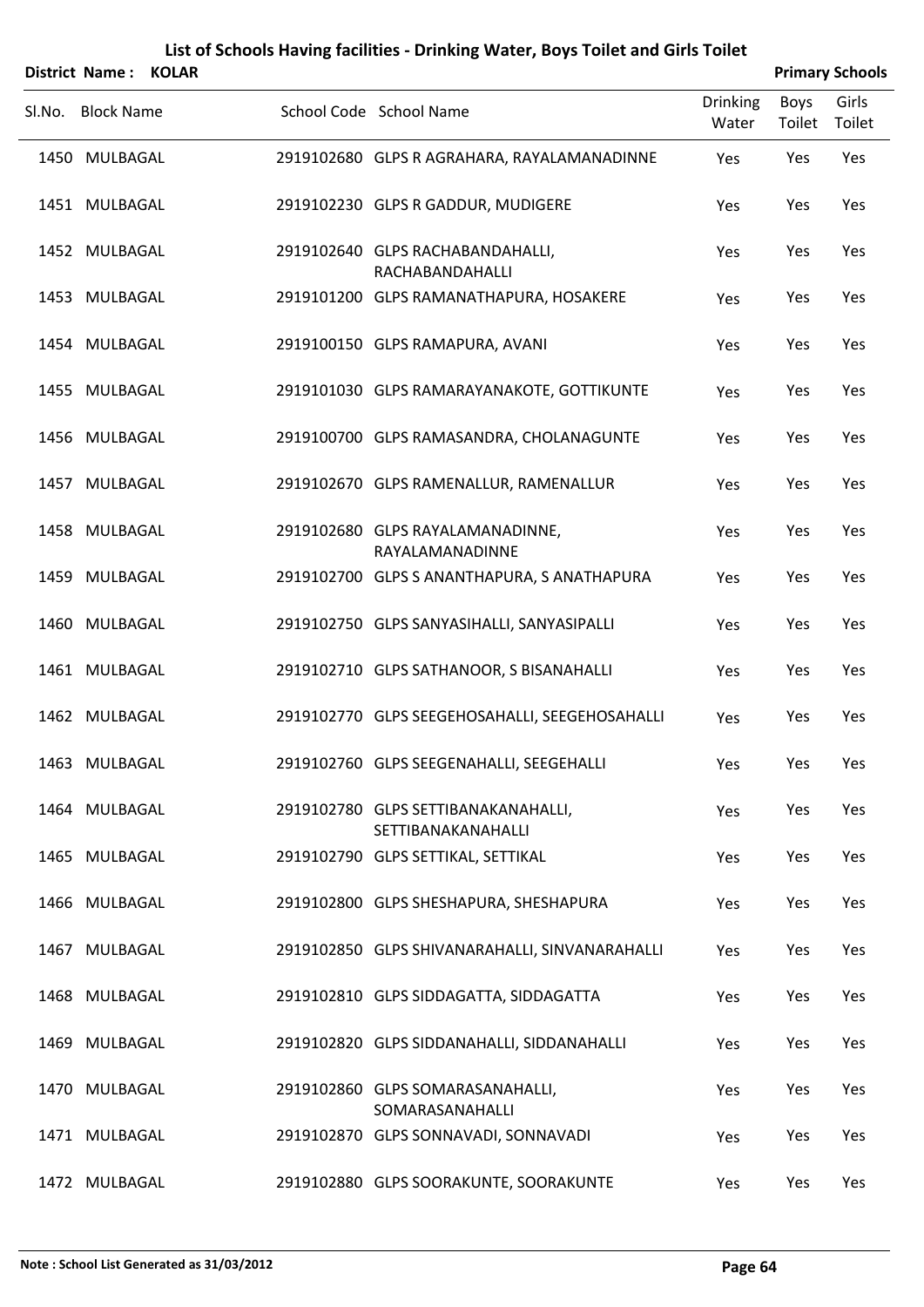| District Name:    | <b>KOLAR</b> | List of Schools Having facilities - Drinking Water, Boys Toilet and Girls Toilet |                 |        | <b>Primary Schools</b> |
|-------------------|--------------|----------------------------------------------------------------------------------|-----------------|--------|------------------------|
|                   |              |                                                                                  | <b>Drinking</b> | Boys   | Girls                  |
| Sl.No. Block Name |              | School Code School Name                                                          | Water           | Toilet | Toilet                 |
| 1473 MULBAGAL     |              | 2919102900 GLPS SRIRANGAPURA, SRIRANGAPURA                                       | Yes             | Yes    | Yes                    |
| 1474 MULBAGAL     |              | 2919102910 GLPS SUNNANGUR, SUNNANGUR                                             | Yes             | Yes    | Yes                    |
| 1475 MULBAGAL     |              | 2919100030 GLPS T AGARA, AGARA                                                   | Yes             | Yes    | Yes                    |
| 1476 MULBAGAL     |              | 2919100190 GLPS T NADAMPALLI, BALASANDRA                                         | Yes             | Yes    | Yes                    |
| 1477 MULBAGAL     |              | 2919102950 GLPS T YECHANAHALLI, TATIKAL                                          | Yes             | Yes    | Yes                    |
| 1478 MULBAGAL     |              | 2919102960 GLPS TAVARAKERE, TAVAREKERE                                           | Yes             | Yes    | Yes                    |
| 1479 MULBAGAL     |              | 2919102990 GLPS THAMMAREDDIHALLI,<br>THAMMIREDDIHALLI                            | Yes             | Yes    | Yes                    |
| 1480 MULBAGAL     |              | 2919102940 GLPS THATHIGATTA,<br><b>TATHIGHATTANADAMPALLI</b>                     | Yes             | Yes    | Yes                    |
| 1481 MULBAGAL     |              | 2919102950 GLPS THATIKAL, TATIKAL                                                | Yes             | Yes    | Yes                    |
| 1482 MULBAGAL     |              | 2919100760 GLPS THATTANAGUNTE,<br>DEVARAYASAMUDRA                                | Yes             | Yes    | Yes                    |
| 1483 MULBAGAL     |              | 2919103010 GLPS THIMMANAYAKANAHALLI,<br>THIMMARAVATHANAHALLI                     | Yes             | Yes    | Yes                    |
| 1484 MULBAGAL     |              | 2919102060 GLPS THIMMAPURA, MALLANAYAKANAHALLI                                   | Yes             | Yes    | Yes                    |
| 1485 MULBAGAL     |              | 2919103060 GLPS THIRUMANAHALLI, TIRUMANAHALLI                                    | Yes             | Yes    | Yes                    |
| 1486 MULBAGAL     |              | 2919103030 GLPS THONDAHALLI, THONDAHALLI                                         | Yes             | Yes    | Yes                    |
| 1487 MULBAGAL     |              | 2919103040 GLPS THORADI, THORADI                                                 | Yes             | Yes    | Yes                    |
| 1488 MULBAGAL     |              | 2919103080 GLPS UBBANDLAHALLI, UBBANDLAHALLI                                     | Yes             | Yes    | Yes                    |
| 1489 MULBAGAL     |              | 2919103190 GLPS V AGRAHARA, VEERASANDRA                                          | Yes             | Yes    | Yes                    |
| 1490 MULBAGAL     |              | 2919103230 GLPS V GANGAPURA, VIJALAPURA                                          | Yes             | Yes    | Yes                    |
| 1491 MULBAGAL     |              | 2919103130 GLPS V KURUBARAHALLI, V KURUBARAHALLI                                 | Yes             | Yes    | Yes                    |
| 1492 MULBAGAL     |              | 2919103160 GLPS VAJRANAGENAHALLI,<br>VAJRANAGENAHALLI                            | Yes             | Yes    | Yes                    |
| 1493 MULBAGAL     |              | 2919103170 GLPS VANIGANAHALLI, VANIGANAHALLI                                     | Yes             | Yes    | Yes                    |
| 1494 MULBAGAL     |              | 2919103180 GLPS VARADAGANAHALLI,<br>VARADAGANAHALLI                              | Yes             | Yes    | Yes                    |
| 1495 MULBAGAL     |              | 2919103342 GLPS VEERA BHADRA NAGARA, MULBAGAL                                    | Yes             | Yes    | Yes                    |

# **Note : School List Generated as 31/03/2012 Page 65**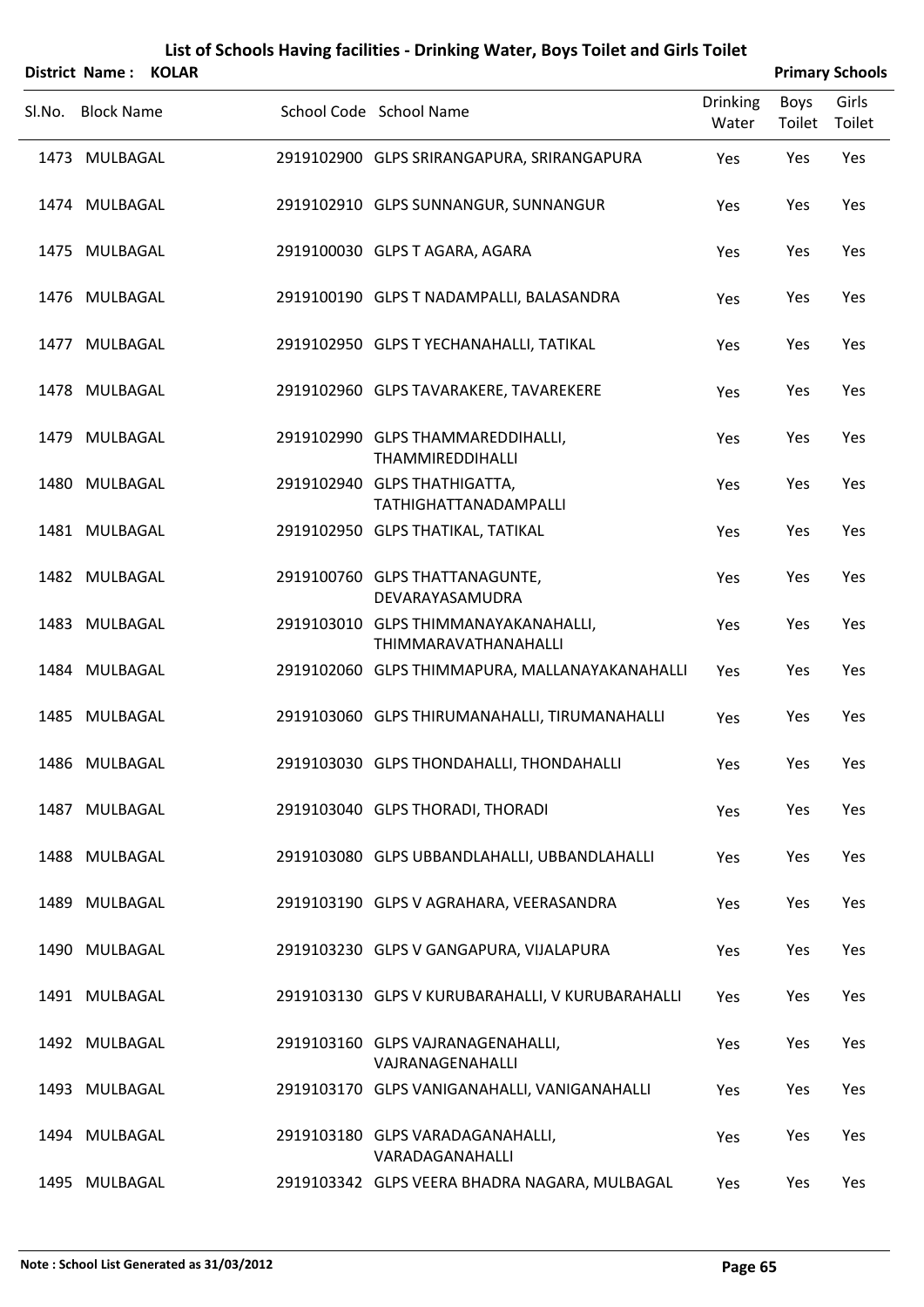|        |                       |              | List of Schools Having facilities - Drinking Water, Boys Toilet and Girls Toilet |                   |                       |                        |
|--------|-----------------------|--------------|----------------------------------------------------------------------------------|-------------------|-----------------------|------------------------|
|        | <b>District Name:</b> | <b>KOLAR</b> |                                                                                  |                   |                       | <b>Primary Schools</b> |
| SI.No. | <b>Block Name</b>     |              | School Code School Name                                                          | Drinking<br>Water | <b>Boys</b><br>Toilet | Girls<br>Toilet        |
|        | 1496 MULBAGAL         |              | 2919103200 GLPS VEERASETTIHALLI, VEERASETTIHALLI                                 | Yes               | Yes                   | Yes                    |
|        | 1497 MULBAGAL         |              | 2919103230 GLPS VIJALAPURA, VIJALAPURA                                           | Yes               | Yes                   | Yes                    |
|        | 1498 MULBAGAL         |              | 2919103250 GLPS VOMMASANDRA, VOMMASANDRA                                         | Yes               | Yes                   | Yes                    |
|        | 1499 MULBAGAL         |              | 2919103320 GLPS Y GOLLAHALLI, YANADIGOLLAHALLI                                   | Yes               | Yes                   | Yes                    |
|        | 1500 MULBAGAL         |              | 2919102680 GLPS Y KOGILERU, RAYALAMANADINNE                                      | Yes               | Yes                   | Yes                    |
|        | 1501 MULBAGAL         |              | 2919103270 GLPS YADAHALLI, YADAHALLI                                             | Yes               | Yes                   | Yes                    |
|        | 1502 MULBAGAL         |              | 2919100990 GLPS YAGAVAKUNTE, GOKUNTE                                             | Yes               | Yes                   | Yes                    |
|        | 1503 MULBAGAL         |              | 2919103310 GLPS YALUVAHALLI, YALUVAHALLI                                         | Yes               | Yes                   | Yes                    |
|        | 1504 MULBAGAL         |              | 2919102950 GLPS YECHANAHALLI, TATIKAL                                            | Yes               | Yes                   | Yes                    |
|        | 1505 MULBAGAL         |              | 2919103330 GLPS YERRAGHINNENAHALLI,<br>YARRAGINNENAHALLI                         | Yes               | Yes                   | Yes                    |
|        | 1506 MULBAGAL         |              | 2919100430 GMHPS BYRAKOOR, BYRAKOOR                                              | Yes               | Yes                   | Yes                    |
|        | 1507 MULBAGAL         |              | 2919102060 GMHPS MALLANAYAKANAHALLI,<br>MALLANAYAKANAHALLI                       | Yes               | Yes                   | Yes                    |
|        | 1508 MULBAGAL         |              | 2919102410 GMHPS NANGLI, NANGLI                                                  | Yes               | Yes                   | Yes                    |
|        | 1509 MULBAGAL         |              | 2919102970 GMHPS THAYALUR, TAYALUR                                               | Yes               | Yes                   | Yes                    |
|        | 1510 MULBAGAL         |              | 2919103344 GOVT KAN MODEL HPS MBL, MULBAGAL                                      | Yes               | Yes                   | Yes                    |
|        | 1511 MULBAGAL         |              | 2919103341 GOVT. DVG (BOYS) HPS, MULBAGAL                                        | Yes               | Yes                   | Yes                    |
|        | 1512 MULBAGAL         |              | 2919103341 GOVT. DVG (GIRLS) HPS, MULBAGAL                                       | Yes               | Yes                   | Yes                    |
|        | 1513 MULBAGAL         |              | 2919103341 GUHPS (GIRLS) MUJAWAR MOHALLA,<br>MULBAGAL                            | Yes               | Yes                   | Yes                    |
|        | 1514 MULBAGAL         |              | 2919100030 GUHPS AGARA, AGARA                                                    | Yes               | Yes                   | Yes                    |
|        | 1515 MULBAGAL         |              | 2919103342 GUHPS MUTHYALPET, MULBAGAL                                            | Yes               | Yes                   | Yes                    |
|        | 1516 MULBAGAL         |              | 2919102410 GUHPS NANGLI, NANGLI                                                  | Yes               | Yes                   | Yes                    |
|        | 1517 MULBAGAL         |              | 2919102970 GUHPS THAYALURU, TAYALUR                                              | Yes               | Yes                   | Yes                    |
|        | 1518 MULBAGAL         |              | 2919103341 GULPBS DARGA MOHALLA, MULBAGAL                                        | Yes               | Yes                   | Yes                    |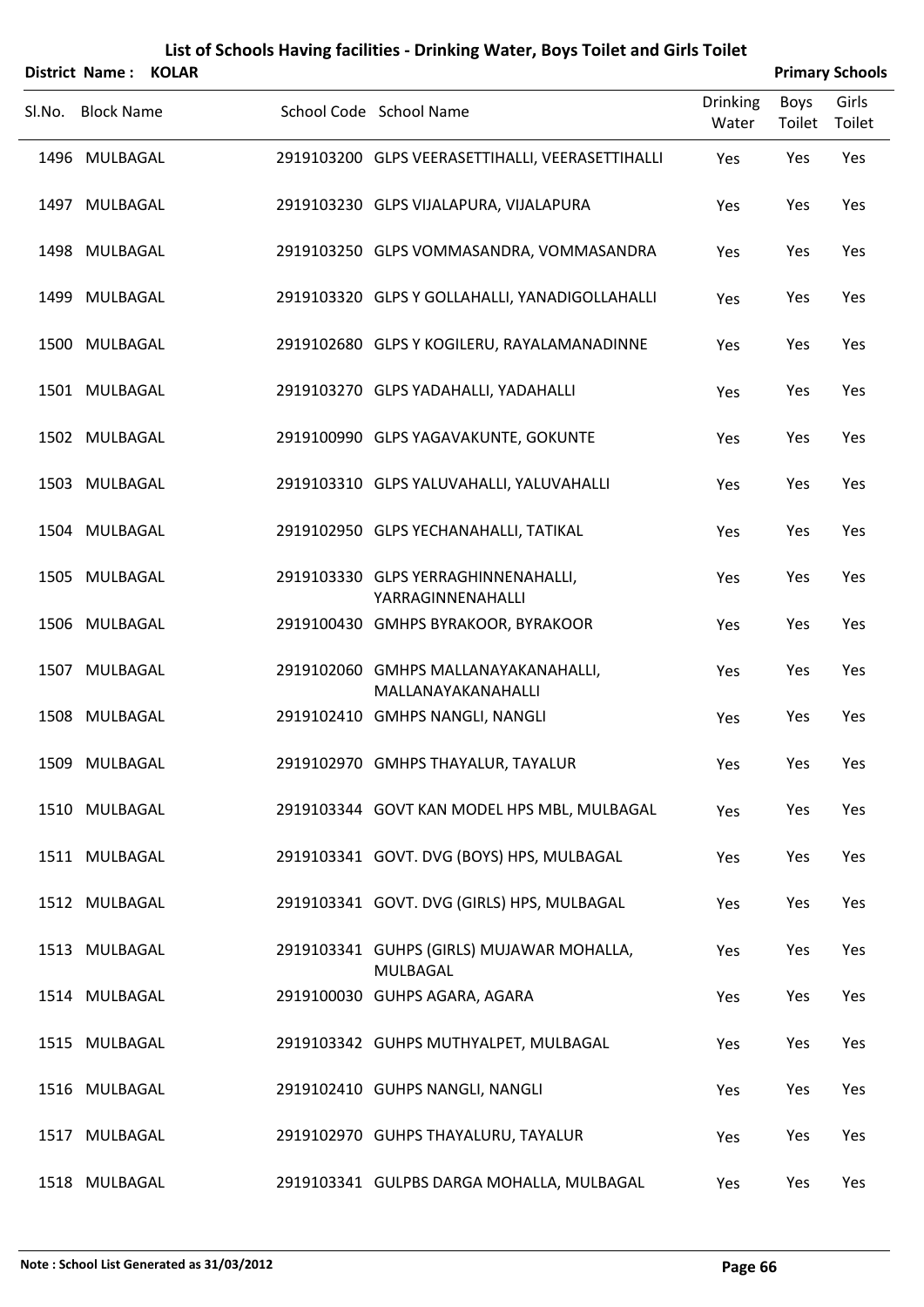|        | <b>District Name:</b> | <b>KOLAR</b> |                                                        |                          |                | <b>Primary Schools</b> |
|--------|-----------------------|--------------|--------------------------------------------------------|--------------------------|----------------|------------------------|
| SI.No. | <b>Block Name</b>     |              | School Code School Name                                | <b>Drinking</b><br>Water | Boys<br>Toilet | Girls<br>Toilet        |
|        | 1519 MULBAGAL         |              | 2919103090 GULPS K UGANI, UGANI                        | Yes                      | Yes            | Yes                    |
|        | 1520 MULBAGAL         |              | 2919100010 GULPS ABBIHALLI, ABBIHALLI                  | Yes                      | Yes            | Yes                    |
|        | 1521 MULBAGAL         |              | 2919100150 GULPS AVANI, AVANI                          | Yes                      | Yes            | Yes                    |
|        | 1522 MULBAGAL         |              | 2919103345 GULPS AZIZNAGAR MULBAGAL, MULBAGAL          | Yes                      | Yes            | Yes                    |
|        | 1523 MULBAGAL         |              | 2919103343 GULPS BUSALAKUNTE, MULBAGAL                 | Yes                      | Yes            | Yes                    |
|        | 1524 MULBAGAL         |              | 2919101080 GULPS GUMMAKAL, GUMMAKAL                    | Yes                      | Yes            | Yes                    |
|        | 1525 MULBAGAL         |              | 2919103341 GULPS HYDARINAGAR, MULBAGAL                 | Yes                      | Yes            | Yes                    |
|        | 1526 MULBAGAL         |              | 2919101360 GULPS K BYAPPALLI, K BYAPPALLI              | Yes                      | Yes            | Yes                    |
|        | 1527 MULBAGAL         |              | 2919101390 GULPS KADARIPURA, KADARIPURA                | Yes                      | Yes            | Yes                    |
|        | 1528 MULBAGAL         |              | 2919103342 GULPS KALIF MOHALLA, MULBAGAL               | Yes                      | Yes            | Yes                    |
|        | 1529 MULBAGAL         |              | 2919101550 GULPS KAPPALAMADAGU, KAPPALAMADAGU          | Yes                      | Yes            | Yes                    |
|        | 1530 MULBAGAL         |              | 2919101730 GULPS KONDENAHALLI, KONDENAHALLI            | Yes                      | Yes            | Yes                    |
|        | 1531 MULBAGAL         |              | 2919103341 GULPS KURUBARAPET, MULBAGAL                 | Yes                      | Yes            | Yes                    |
|        | 1532 MULBAGAL         |              | 2919101910 GULPS KURUDUMALE, KURUDUMALE                | Yes                      | Yes            | Yes                    |
|        | 1533 MULBAGAL         |              | 2919102000 GULPS MADAGHATTA, MADAGHATTA                | Yes                      | Yes            | Yes                    |
|        | 1534 MULBAGAL         |              | 2919103344 GULPS MAHABOOB NAGRA, MULBAGAL              | Yes                      | Yes            | Yes                    |
|        | 1535 MULBAGAL         |              | 2919103342 GULPS MAIN KURUBARAPET, MULBAGAL            | Yes                      | Yes            | Yes                    |
|        | 1536 MULBAGAL         |              | 2919102190 GULPS MINDAHALLI, MINDAHALLI                | Yes                      | Yes            | Yes                    |
|        | 1537 MULBAGAL         |              | 2919102280 GULPS MYLAPURA, MYLAPURA                    | Yes                      | Yes            | Yes                    |
|        | 1538 MULBAGAL         |              | 2919102290 GULPS N CHAMAKALAHALLI, N<br>CHAMAKALAHALLI | Yes                      | Yes            | Yes                    |
|        | 1539 MULBAGAL         |              | 2919102370 GULPS NAGAVARA, NAGAVARA                    | Yes                      | Yes            | Yes                    |
|        | 1540 MULBAGAL         |              | 2919103341 GULPS NOOGALABANDE, MULBAGAL                | Yes                      | Yes            | Yes                    |
|        | 1541 MULBAGAL         |              | 2919102480 GULPS PADMAGHATTA, PADMAGHATTA              | Yes                      | Yes            | Yes                    |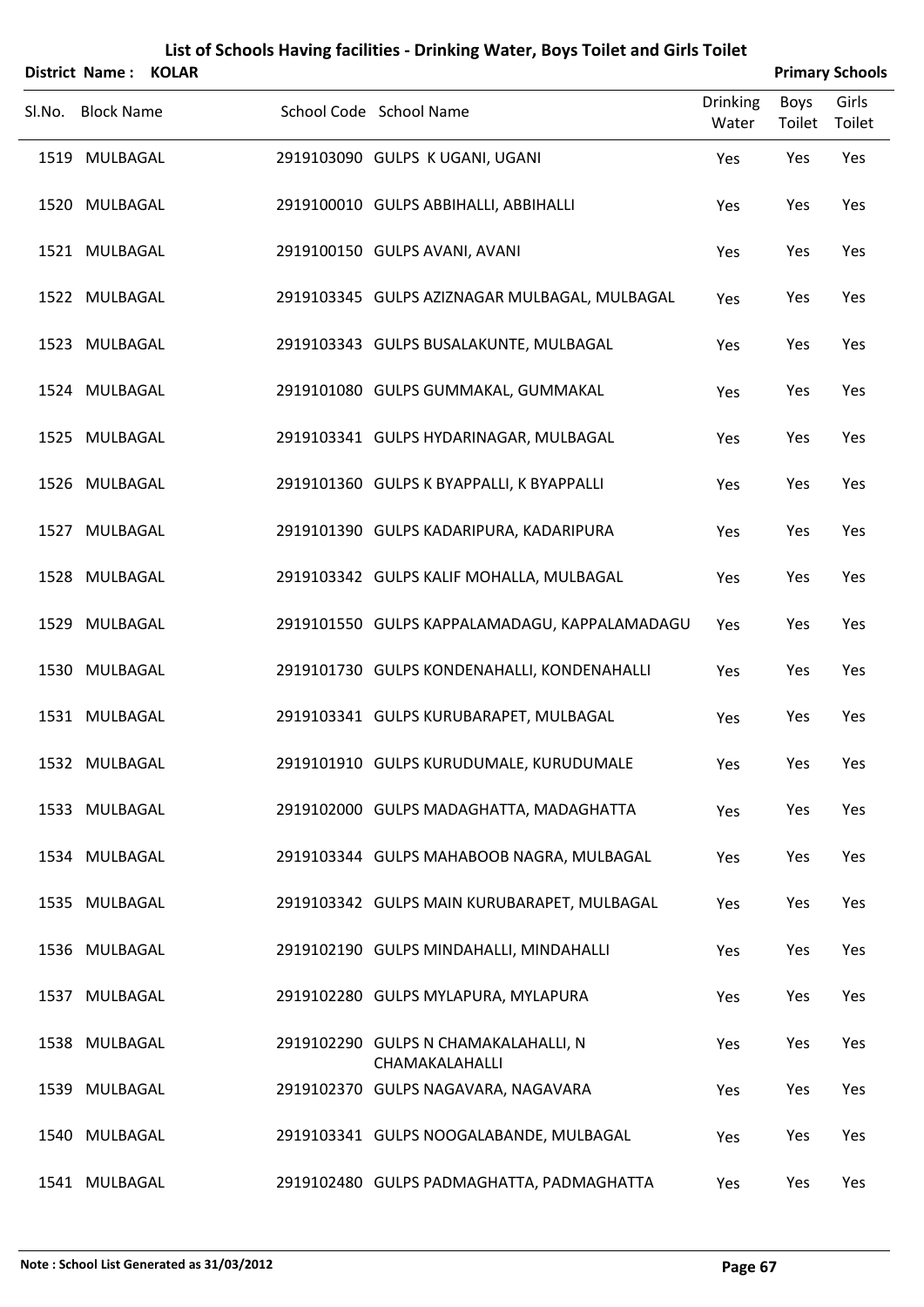|        | District Name: KOLAR |  |                                                                     |                          |                | <b>Primary Schools</b> |
|--------|----------------------|--|---------------------------------------------------------------------|--------------------------|----------------|------------------------|
| Sl.No. | <b>Block Name</b>    |  | School Code School Name                                             | <b>Drinking</b><br>Water | Boys<br>Toilet | Girls<br>Toilet        |
|        | 1542 MULBAGAL        |  | 2919103345 GULPS RAHAMATH NAGAR, MULBAGAL                           | Yes                      | Yes            | Yes                    |
|        | 1543 MULBAGAL        |  | 2919102760 GULPS SEEGEHALLI, SEEGEHALLI                             | Yes                      | Yes            | Yes                    |
|        | 1544 MULBAGAL        |  | 2919103342 GULPS SHAMEER MOHALLA, MULBAGAL                          | Yes                      | Yes            | Yes                    |
|        | 1545 MULBAGAL        |  | 2919102830 GULPS SINIGEHALLI, SINIGEHALLI                           | Yes                      | Yes            | Yes                    |
|        | 1546 MULBAGAL        |  | 2919102870 GULPS SONNAVADI, SONNAVADI                               | Yes                      | Yes            | Yes                    |
|        | 1547 MULBAGAL        |  | 2919103010 GULPS THIMMARAVUTHANAHALLI,<br>THIMMARAVATHANAHALLI      | Yes                      | Yes            | Yes                    |
|        | 1548 MULBAGAL        |  | 2919103341 GUMHPS JAHANGEER MOHALLA, MULBAGAL                       | Yes                      | Yes            | Yes                    |
|        | 1549 MULBAGAL        |  | 2919103340 GUMHPS MULBAGAL, MULBAGAL                                | Yes                      | Yes            | Yes                    |
|        | 1550 MULBAGAL        |  | 2919101620 K.G.B.V MALLANAYAKANAHALLI, KEELAGANI                    | Yes                      | Yes            | Yes                    |
|        | 1551 MULBAGAL        |  | 2919102310 LPS NAGENAHALLI, N VADDAHALLI                            | Yes                      | Yes            | Yes                    |
|        | 1552 MULBAGAL        |  | 2919103346 LPS NUGALBANDE, MULBAGAL                                 | Yes                      | Yes            | Yes                    |
|        | 1553 SRINIVASAPUR    |  | 2919123354 ADRSHA SCHOOL (RMSA SCHOOL),<br><b>SRINIVASPUR TOWN</b>  | Yes                      | Yes            | Yes                    |
|        | 1554 SRINIVASAPUR    |  | 2919120380 BLPS BHEEMAGUTTAPALLI,<br>BHIMAGUTTAPALLI                | Yes                      | Yes            | Yes                    |
|        | 1555 SRINIVASAPUR    |  | 2919123350 G.B.H.P.S. M.G ROAD S.V. PUR, SRINIVASPUR<br><b>TOWN</b> | Yes                      | Yes            | Yes                    |
|        | 1556 SRINIVASAPUR    |  | 2919123510 GHPS DODAMALADODDI,<br><b>DODDAMALADODDI</b>             | Yes                      | Yes            | Yes                    |
|        | 1557 SRINIVASAPUR    |  | 2919120020 GHPS ACHAMPALLI, ACHAMPALLI                              | Yes                      | Yes            | Yes                    |
|        | 1558 SRINIVASAPUR    |  | 2919120050 GHPS ADDAGAL, ADDAGAL                                    | Yes                      | Yes            | Yes                    |
|        | 1559 SRINIVASAPUR    |  | 2919120090 GHPS ALAVATTA, ALAVATTA                                  | Yes                      | Yes            | Yes                    |
|        | 1560 SRINIVASAPUR    |  | 2919120180 GHPS ARIKERE, ARIKERE                                    | Yes                      | Yes            | Yes                    |
|        | 1561 SRINIVASAPUR    |  | 2919120190 GHPS ARIKUNTE, ARIKUNTE                                  | Yes                      | Yes            | Yes                    |
|        | 1562 SRINIVASAPUR    |  | 2919120210 GHPS AVAGANAHALLI, AVAGANAPALLI                          | Yes                      | Yes            | Yes                    |
|        | 1563 SRINIVASAPUR    |  | 2919120270 GHPS BALTAMARI, BALTAMARI                                | Yes                      | Yes            | Yes                    |

1564 SRINIVASAPUR 2919120310 GHPS BANGAVADI, BANGAVADI Yes Yes Yes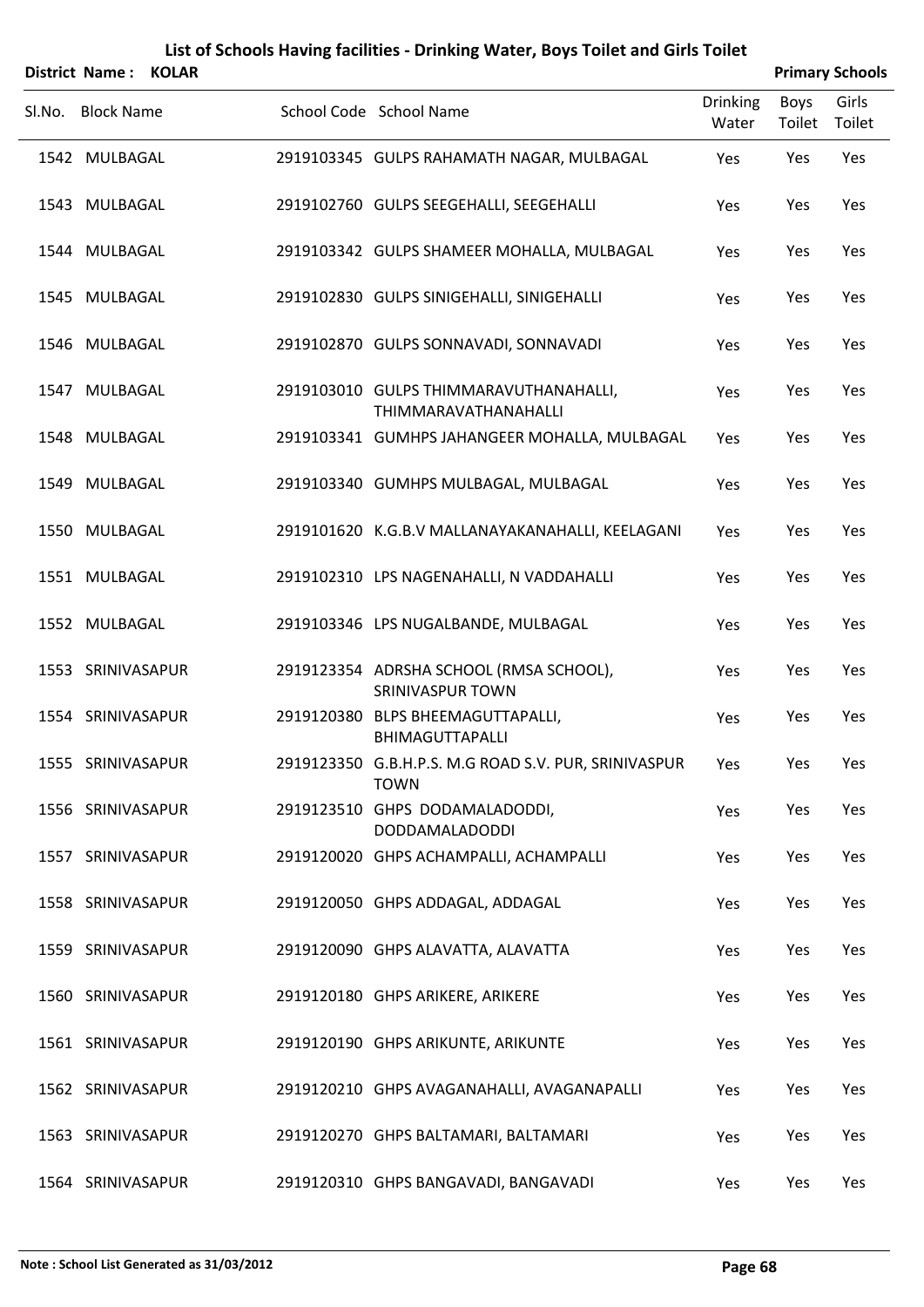| District Name: KOLAR |                                                        |                          |                | <b>Primary Schools</b> |
|----------------------|--------------------------------------------------------|--------------------------|----------------|------------------------|
| Sl.No. Block Name    | School Code School Name                                | <b>Drinking</b><br>Water | Boys<br>Toilet | Girls<br>Toilet        |
| 1565 SRINIVASAPUR    | 2919120510 GHPS BYRAGANAPALLI, BYRAGANAPALLI           | Yes                      | Yes            | Yes                    |
| 1566 SRINIVASAPUR    | 2919120560 GHPS CHALDIGANAPALLI, CHALDIGANAHALLI       | Yes                      | Yes            | Yes                    |
| 1567 SRINIVASAPUR    | 2919120740 GHPS CHIRUVANAHALLI, CHIRUVANAHALLI         | Yes                      | Yes            | Yes                    |
| 1568 SRINIVASAPUR    | 2919120800 GHPS DEVALAPALLI, DEVALAPALLI               | Yes                      | Yes            | Yes                    |
| 1569 SRINIVASAPUR    | 2919120860 GHPS DIMBALA, DIMBALA                       | Yes                      | Yes            | Yes                    |
| 1570 SRINIVASAPUR    | 2919123440 GHPS G BAYAPALLY, G BAYAPAALY               | Yes                      | Yes            | Yes                    |
| 1571 SRINIVASAPUR    | 2919120940 GHPS GANDLAHALLI, GANDLAHALLI               | Yes                      | Yes            | Yes                    |
| 1572 SRINIVASAPUR    | 2919121110 GHPS GUMMAREDDIPURA,<br><b>GUMMRDDYPURA</b> | Yes                      | Yes            | Yes                    |
| 1573 SRINIVASAPUR    | 2919121170 GHPS HARLAKUNTE, HARLAKUNTE                 | Yes                      | Yes            | Yes                    |
| 1574 SRINIVASAPUR    | 2919121180 GHPS HEBBATTA, HEBBATTA                     | Yes                      | Yes            | Yes                    |
| 1575 SRINIVASAPUR    | 2919121190 GHPS HODALI, HODALI                         | Yes                      | Yes            | Yes                    |
| 1576 SRINIVASAPUR    | 2919121200 GHPS HOGALAGERE, HOGALAGERE                 | Yes                      | Yes            | Yes                    |
| 1577 SRINIVASAPUR    | 2919121220 GHPS HOSAHALLI, HOSAHALLI                   | Yes                      | Yes            | Yes                    |
| 1578 SRINIVASAPUR    | 2919121230 GHPS HOSAHUDYA, HOSAHUDYA                   | Yes                      | Yes            | Yes                    |
| 1579 SRINIVASAPUR    | 2919121250 GHPS IMMARAKUNTE, IMARKUUNTE                | Yes                      | Yes            | Yes                    |
| 1580 SRINIVASAPUR    | 2919121270 GHPS J THIMMASANDRA, J THIMMASANDRA         | Yes                      | Yes            | Yes                    |
| 1581 SRINIVASAPUR    | 2919121340 GHPS JINKALAVARIPALLI, JINKALAVARIPALLI     | Yes                      | Yes            | Yes                    |
| 1582 SRINIVASAPUR    | 2919121370 GHPS KADIRAMPALLI, KADIRAMPALLI             | Yes                      | Yes            | Yes                    |
| 1583 SRINIVASAPUR    | 2919121390 GHPS KALLUR, KALLUR                         | Yes                      | Yes            | Yes                    |
| 1584 SRINIVASAPUR    | 2919121510 GHPS KASETTIPALLI, KASETTIPALLI             | Yes                      | Yes            | Yes                    |
| 1585 SRINIVASAPUR    | 2919121580 GHPS KODICHERAVU, KODICHERUVU               | Yes                      | Yes            | Yes                    |
| 1586 SRINIVASAPUR    | 2919121610 GHPS KOLATHUR, KOLATHUR                     | Yes                      | Yes            | Yes                    |
| 1587 SRINIVASAPUR    | 2919121620 GHPS KOLLUR, KOLLUR                         | Yes                      | Yes            | Yes                    |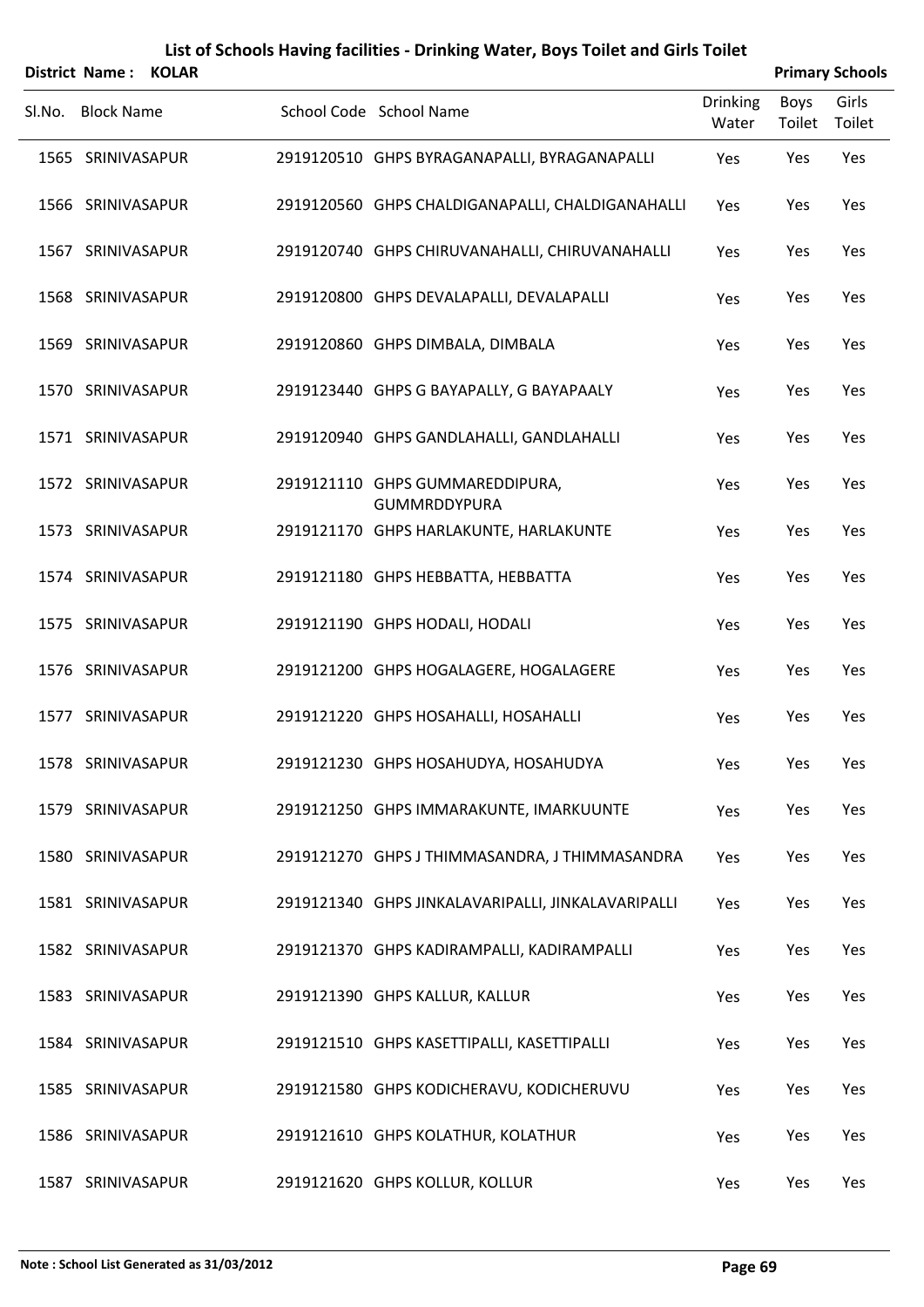|        | District Name: KOLAR |  |                                                                 |                          |                | <b>Primary Schools</b> |
|--------|----------------------|--|-----------------------------------------------------------------|--------------------------|----------------|------------------------|
| Sl.No. | <b>Block Name</b>    |  | School Code School Name                                         | <b>Drinking</b><br>Water | Boys<br>Toilet | Girls<br>Toilet        |
|        | 1588 SRINIVASAPUR    |  | 2919121710 GHPS KOTABALLAPALLI, KOTABALLAPALLI                  | Yes                      | Yes            | Yes                    |
|        | 1589 SRINIVASAPUR    |  | 2919123390 GHPS KOTAPALLI (RONUR), KOTAPALLI                    | Yes                      | Yes            | Yes                    |
|        | 1590 SRINIVASAPUR    |  | 2919121840 GHPS KUPPAHALLI, KUPPAHALLI                          | Yes                      | Yes            | Yes                    |
|        | 1591 SRINIVASAPUR    |  | 2919121850 GHPS KURIGEPALLI, KURIGEPALLI                        | Yes                      | Yes            | Yes                    |
|        | 1592 SRINIVASAPUR    |  | 2919121930 GHPS LAKSHMISAGARA, LAKSHMISAGARA                    | Yes                      | Yes            | Yes                    |
|        | 1593 SRINIVASAPUR    |  | 2919121990 GHPS MADARANKAPALLI, MADARANKAPALLI                  | Yes                      | Yes            | Yes                    |
|        | 1594 SRINIVASAPUR    |  | 2919122040 GHPS MANIGANAHALLI, MANIGANAHALLI                    | Yes                      | Yes            | Yes                    |
|        | 1595 SRINIVASAPUR    |  | 2919122070 GHPS MARASANAPALLI, MARASANAPALLI                    | Yes                      | Yes            | Yes                    |
|        | 1596 SRINIVASAPUR    |  | 2919122100 GHPS MARIMAKALAPALLI,<br>MARIMAKALAPALLI             | Yes                      | Yes            | Yes                    |
|        | 1597 SRINIVASAPUR    |  | 2919122110 GHPS MASTHENAHALLI, MASTENAHALLI                     | Yes                      | Yes            | Yes                    |
|        | 1598 SRINIVASAPUR    |  | 2919122120 GHPS MATAKASANDRA, MATAKANASANDRA                    | Yes                      | Yes            | Yes                    |
|        | 1599 SRINIVASAPUR    |  | 2919122170 GHPS MUDIMADAGU, MUDIMADUDU                          | Yes                      | Yes            | Yes                    |
|        | 1600 SRINIVASAPUR    |  | 2919122200 GHPS MUTHAKAPALLI, MUTHAKAPALLI                      | Yes                      | Yes            | Yes                    |
|        | 1601 SRINIVASAPUR    |  | 2919122270 GHPS NAMBIHALLI, NAMBIHALLI                          | Yes                      | Yes            | Yes                    |
|        | 1602 SRINIVASAPUR    |  | 2919122340 GHPS NELAVANKI, NELAVANKI                            | Yes                      | Yes            | Yes                    |
|        | 1603 SRINIVASAPUR    |  | 2919122490 GHPS PATHAMUTHAKAPALLI,<br>PATHAMUTHAKAPALLI         | Yes                      | Yes            | Yes                    |
|        | 1604 SRINIVASAPUR    |  | 2919122500 GHPS PATHANELAVANKI, PATHANELAVANKI                  | Yes                      | Yes            | Yes                    |
|        | 1605 SRINIVASAPUR    |  | 2919122510 GHPS PATHAPALLI, PATHAPALLI                          | Yes                      | Yes            | Yes                    |
|        | 1606 SRINIVASAPUR    |  | 2919122570 GHPS PEGALAPALLI, PEGALAPALLI                        | Yes                      | Yes            | Yes                    |
|        | 1607 SRINIVASAPUR    |  | 2919122620 GHPS PULIGURKOTE, PULIGURKOTE                        | Yes                      | Yes            | Yes                    |
|        | 1608 SRINIVASAPUR    |  | 2919123010 GHPS R THIMMASANDRA, THIMASANDRA                     | Yes                      | Yes            | Yes                    |
|        | 1609 SRINIVASAPUR    |  | 2919123350 GHPS RANGAROAD S. V. PUR, SRINIVASPUR<br><b>TOWN</b> | Yes                      | Yes            | Yes                    |
|        | 1610 SRINIVASAPUR    |  | 2919122700 GHPS REDDIMPALLI, REDDIMPALLI                        | Yes                      | Yes            | Yes                    |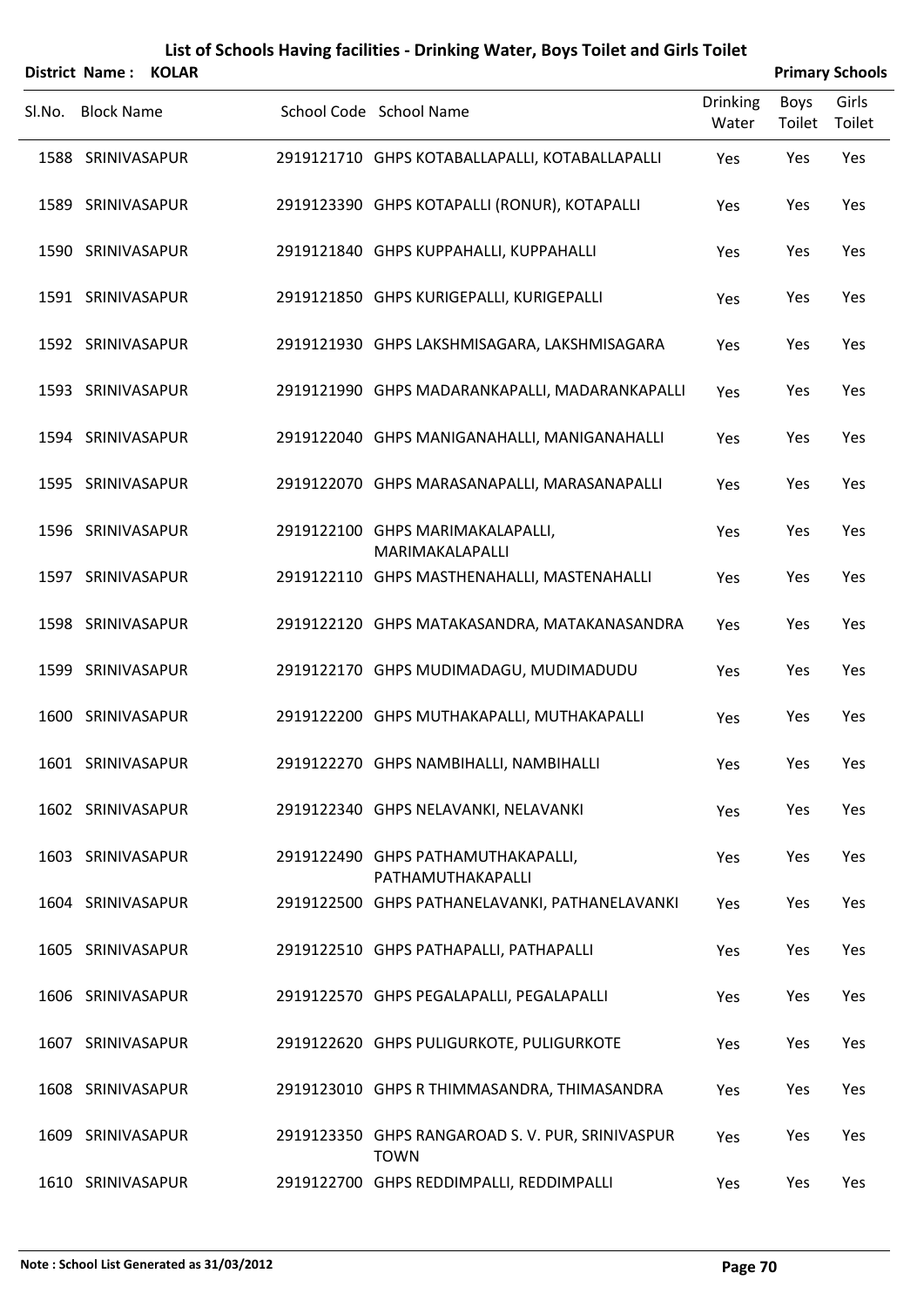| District Name: KOLAR |  |                                                            |                          |                | <b>Primary Schools</b> |
|----------------------|--|------------------------------------------------------------|--------------------------|----------------|------------------------|
| Sl.No. Block Name    |  | School Code School Name                                    | <b>Drinking</b><br>Water | Boys<br>Toilet | Girls<br>Toilet        |
| 1611 SRINIVASAPUR    |  | 2919122810 GHPS SETTIHALLI, SETTIHALLI                     | Yes                      | Yes            | Yes                    |
| 1612 SRINIVASAPUR    |  | 2919122780 GHPS SHEGEHALLI, SEEGEHALLI                     | Yes                      | Yes            | Yes                    |
| 1613 SRINIVASAPUR    |  | 2919122870 GHPS SOMAYAJIPALLI, SOMAYAJILAPALLI             | Yes                      | Yes            | Yes                    |
| 1614 SRINIVASAPUR    |  | 2919122850 GHPS SYAGATHUR, SHYAGATUR                       | Yes                      | Yes            | Yes                    |
| 1615 SRINIVASAPUR    |  | 2919122940 GHPS THADIGOL, THADIGOL                         | Yes                      | Yes            | Yes                    |
| 1616 SRINIVASAPUR    |  | 2919122990 GHPS THERNAHALLI, THERNAHALLI                   | Yes                      | Yes            | Yes                    |
| 1617 SRINIVASAPUR    |  | 2919123020 GHPS THINNALAI, THINNALI                        | Yes                      | Yes            | Yes                    |
| 1618 SRINIVASAPUR    |  | 2919123090 GHPS UPPAKUNTE, UPPAKUNTE                       | Yes                      | Yes            | Yes                    |
| 1619 SRINIVASAPUR    |  | 2919123100 GHPS UPPARAHALLI, UPPARAPALLI                   | Yes                      | Yes            | Yes                    |
| 1620 SRINIVASAPUR    |  | 2919123200 GHPS VEMPALLI, VEMPALLI                         | Yes                      | Yes            | Yes                    |
| 1621 SRINIVASAPUR    |  | 2919123240 GHPS Y HOSAKOTE, Y HOSAKOTE                     | Yes                      | Yes            | Yes                    |
| 1622 SRINIVASAPUR    |  | 2919123270 GHPS YADARUR, YADARUR                           | Yes                      | Yes            | Yes                    |
| 1623 SRINIVASAPUR    |  | 2919123340 GHPS YARRAMVARIPALLI, YERAMVARIPALLI            | Yes                      | Yes            | Yes                    |
| 1624 SRINIVASAPUR    |  | 2919123352 GKMHPS SRINIVASAPUR, SRINIVASPUR<br><b>TOWN</b> | Yes                      | Yes            | Yes                    |
| 1625 SRINIVASAPUR    |  | 2919121270 GLPS J VADDARACOLONY, J<br>THIMMASANDRA         | Yes                      | Yes            | Yes                    |
| 1626 SRINIVASAPUR    |  | 2919122030 GLPS MANDYALA, MANDYALA                         | Yes                      | Yes            | Yes                    |
| 1627 SRINIVASAPUR    |  | 2919122160 GLPS MUDDEPALLY (P), MUDDEPALLI                 | Yes                      | Yes            | Yes                    |
| 1628 SRINIVASAPUR    |  | 2919122390 GLPS OJALAHALLI, OJALAPALLI                     | Yes                      | Yes            | Yes                    |
| 1629 SRINIVASAPUR    |  | 2919121780 GLPS A KOTHUR, KOTHUR (A)                       | Yes                      | Yes            | Yes                    |
| 1630 SRINIVASAPUR    |  | 2919120010 GLPS A VYAPALAPALLI, A VYAPALAPALLI             | Yes                      | Yes            | Yes                    |
| 1631 SRINIVASAPUR    |  | 2919121080 GLPS ADAVIBYRAGANAPALLI, GUDIPALLI              | Yes                      | Yes            | Yes                    |
| 1632 SRINIVASAPUR    |  | 2919120030 GLPS ADAVICHAMBAKUR,<br>ADAVICHAMBAKUR          | Yes                      | Yes            | Yes                    |
| 1633 SRINIVASAPUR    |  | 2919120060 GLPS ADHIRAJAPALLI, ADIRAJAPALLI                | Yes                      | Yes            | Yes                    |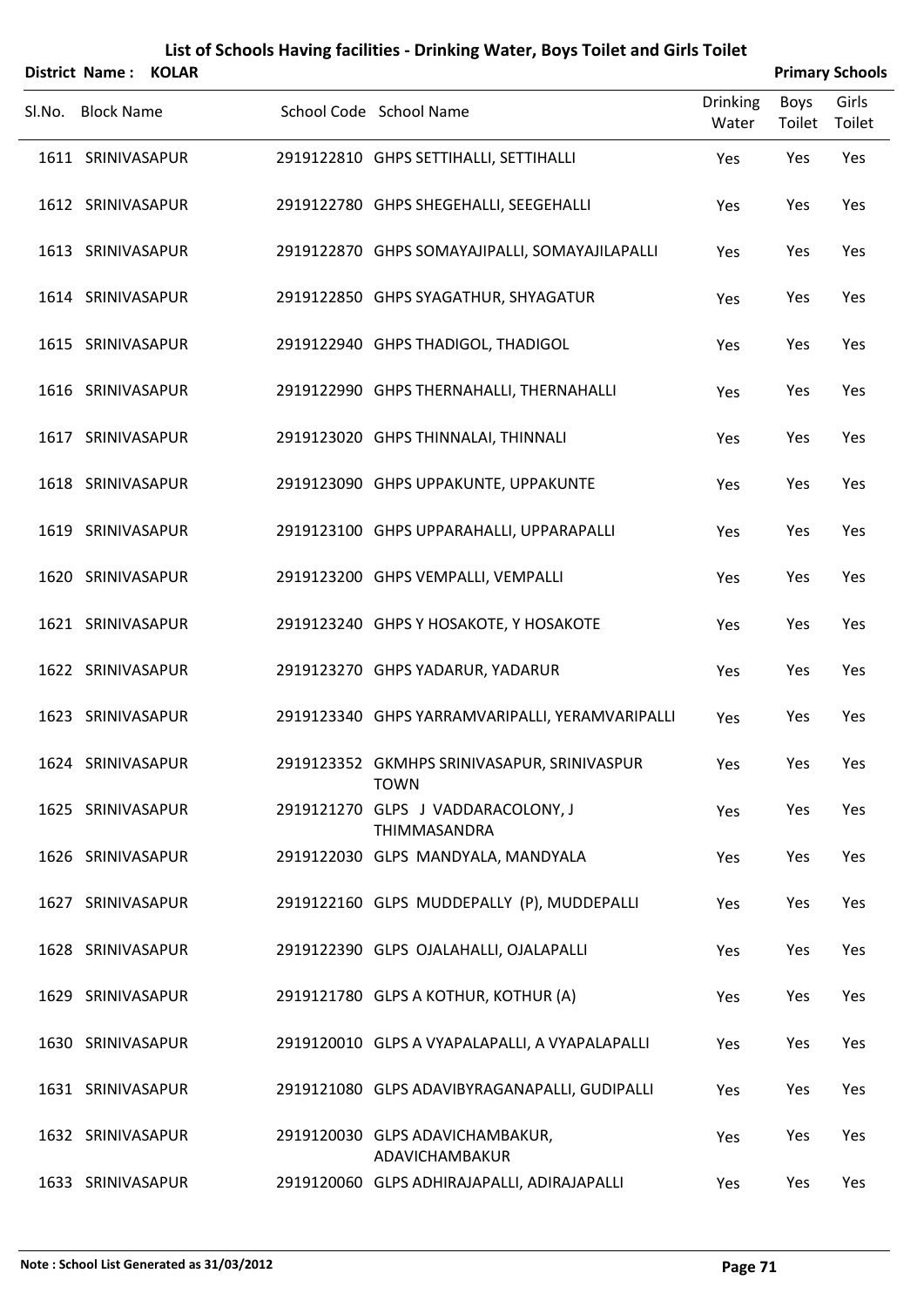|        | District Name: KOLAR |  |                                                                |                          |                | <b>Primary Schools</b> |
|--------|----------------------|--|----------------------------------------------------------------|--------------------------|----------------|------------------------|
| SI.No. | <b>Block Name</b>    |  | School Code School Name                                        | <b>Drinking</b><br>Water | Boys<br>Toilet | Girls<br>Toilet        |
|        | 1634 SRINIVASAPUR    |  | 2919120070 GLPS AGRAHARA Y, AGRAHARA                           | Yes                      | Yes            | Yes                    |
|        | 1635 SRINIVASAPUR    |  | 2919120080 GLPS ALAMBAGIRI, ALAMBAGIRI                         | Yes                      | Yes            | Yes                    |
|        | 1636 SRINIVASAPUR    |  | 2919120130 GLPS AMMAGARIPET, AMMAGARIPET                       | Yes                      | Yes            | Yes                    |
|        | 1637 SRINIVASAPUR    |  | 2919120150 GLPS ANEPALLI, ANEPALLI                             | Yes                      | Yes            | Yes                    |
|        | 1638 SRINIVASAPUR    |  | 2919120200 GLPS ATTIKUNTE, ATTIKUNTE                           | Yes                      | Yes            | Yes                    |
|        | 1639 SRINIVASAPUR    |  | 2919120220 GLPS AVALAKUPPA, AVALAKUPPA                         | Yes                      | Yes            | Yes                    |
|        | 1640 SRINIVASAPUR    |  | 2919122070 GLPS BACHIREDDIGARAPALLI,<br>MARASANAPALLI          | Yes                      | Yes            | Yes                    |
|        | 1641 SRINIVASAPUR    |  | 2919120230 GLPS BACHUVARIPALLI, BACHUVARIPALLI                 | Yes                      | Yes            | Yes                    |
|        | 1642 SRINIVASAPUR    |  | 2919120240 GLPS BADDIPALLI, BADDIPALLI                         | Yes                      | Yes            | Yes                    |
|        | 1643 SRINIVASAPUR    |  | 2919120250 GLPS BAGALAHALLI, BAGALAHALLI                       | Yes                      | Yes            | Yes                    |
|        | 1644 SRINIVASAPUR    |  | 2919120260 GLPS BALEVARIPALLI, BALEVARIPALLI                   | Yes                      | Yes            | Yes                    |
|        | 1645 SRINIVASAPUR    |  | 2919120280 GLPS BANALAPALLI, BANALAPALLI                       | Yes                      | Yes            | Yes                    |
|        | 1646 SRINIVASAPUR    |  | 2919120290 GLPS BANDAPALLI, BANDAPALLI                         | Yes                      | Yes            | Yes                    |
|        | 1647 SRINIVASAPUR    |  | 2919120320 GLPS BASAVANAPALLI, BASAVANAPALLI                   | Yes                      | Yes            | Yes                    |
|        | 1648 SRINIVASAPUR    |  | 2919120340 GLPS BATHALAGUTTAPALLI,<br><b>BATHALAGUTTAPALLI</b> | Yes                      | Yes            | Yes                    |
|        | 1649 SRINIVASAPUR    |  | 2919120360 GLPS BAYAPPALLI, BAYAPALLI                          | Yes                      | Yes            | Yes                    |
|        | 1650 SRINIVASAPUR    |  | 2919122340 GLPS BEEDAGANAHALLI, NELAVANKI                      | Yes                      | Yes            | Yes                    |
|        | 1651 SRINIVASAPUR    |  | 2919120370 GLPS BEERAGANAHALLI, BEERGANAHALLI                  | Yes                      | Yes            | Yes                    |
|        | 1652 SRINIVASAPUR    |  | 2919121230 GLPS BHEEMAGANAPALI, HOSAHUDYA                      | Yes                      | Yes            | Yes                    |
|        | 1653 SRINIVASAPUR    |  | 2919120390 GLPS BHOGAMVARIPALLI,<br>BHOGAMVARIPALLI            | Yes                      | Yes            | Yes                    |
|        | 1654 SRINIVASAPUR    |  | 2919120400 GLPS BISANAHALLI, BISSANAHALLI                      | Yes                      | Yes            | Yes                    |
|        | 1655 SRINIVASAPUR    |  | 2919123470 GLPS BOMMANUR, BOMMANUR                             | Yes                      | Yes            | Yes                    |
|        | 1656 SRINIVASAPUR    |  | 2919120430 GLPS BOORAGANAHALLI, BOORAGANAHALLI                 | Yes                      | Yes            | Yes                    |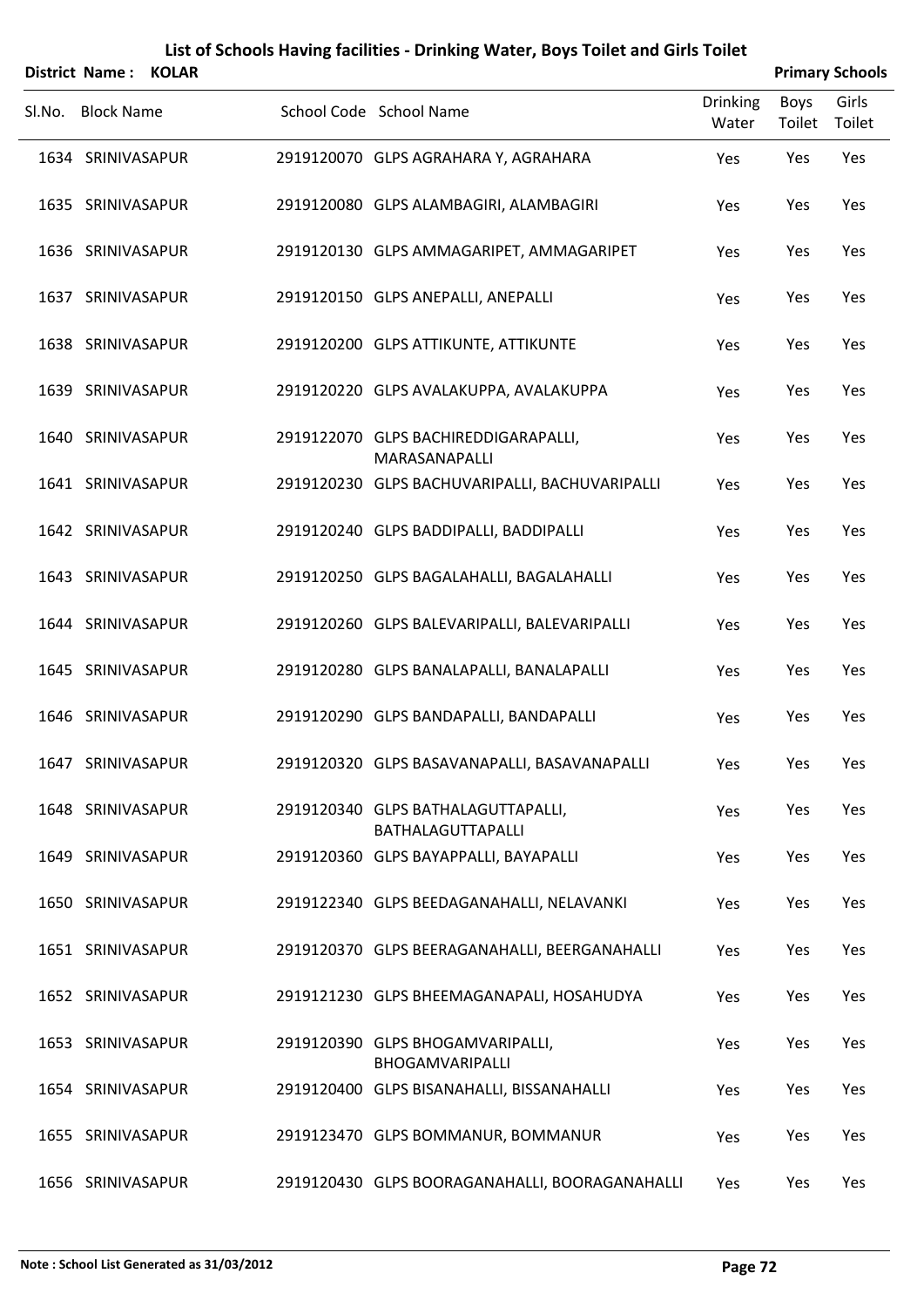|        | District Name: KOLAR |  |                                                           |                          |                | <b>Primary Schools</b> |
|--------|----------------------|--|-----------------------------------------------------------|--------------------------|----------------|------------------------|
| SI.No. | <b>Block Name</b>    |  | School Code School Name                                   | <b>Drinking</b><br>Water | Boys<br>Toilet | Girls<br>Toilet        |
|        | 1657 SRINIVASAPUR    |  | 2919120470 GLPS BURAGAMAKALAPALLI,<br>BURAGAMAKALAPALLI   | Yes                      | Yes            | Yes                    |
|        | 1658 SRINIVASAPUR    |  | 2919120480 GLPS BURAKAYALAKOTE, BURAKAYALAKOTE            | Yes                      | Yes            | Yes                    |
|        | 1659 SRINIVASAPUR    |  | 2919120500 GLPS BYKOTHUR, BYKOTHURU                       | Yes                      | Yes            | Yes                    |
|        | 1660 SRINIVASAPUR    |  | 2919120520 GLPS BYRAPALLY (ARIKUNTE), BYRAPALLI           | Yes                      | Yes            | Yes                    |
|        | 1661 SRINIVASAPUR    |  | 2919120530 GLPS C HOSUR, C HOSURU                         | Yes                      | Yes            | Yes                    |
|        | 1662 SRINIVASAPUR    |  | 2919120540 GLPS CHAKAPALLI, CHAKAPALLI                    | Yes                      | Yes            | Yes                    |
|        | 1663 SRINIVASAPUR    |  | 2919120550 GLPS CHAKARLAPALLI, CHAKARLAPALLI              | Yes                      | Yes            | Yes                    |
|        | 1664 SRINIVASAPUR    |  | 2919120570 GLPS CHAMPALLI, CHAMPALLI                      | Yes                      | Yes            | Yes                    |
|        | 1665 SRINIVASAPUR    |  | 2919120580 GLPS CHANNAIAGARIPALLI,<br>CHANNAIAGARIPALLI   | Yes                      | Yes            | Yes                    |
|        | 1666 SRINIVASAPUR    |  | 2919121850 GLPS CHEETIMVARIPALLI, KURIGEPALLI             | Yes                      | Yes            | Yes                    |
|        | 1667 SRINIVASAPUR    |  | 2919123320 GLPS CHENNAHALLI, YELDUR                       | Yes                      | Yes            | Yes                    |
|        | 1668 SRINIVASAPUR    |  | 2919122170 GLPS CHERUVUMARAVAPALLI,<br>MUDIMADUDU         | Yes                      | Yes            | Yes                    |
|        | 1669 SRINIVASAPUR    |  | 2919120620 GLPS CHIKKA RAGEPALLI, CHIKARANGEPALLI         | Yes                      | Yes            | Yes                    |
|        | 1670 SRINIVASAPUR    |  | 2919120630 GLPS CHIKKATHIMANAHALLI,<br>CHIKATHIMMAHANALLI | Yes                      | Yes            | Yes                    |
|        | 1671 SRINIVASAPUR    |  | 2919120720 GLPS CHIKKAVARIPALLY, CHINTAMANIPALLI          | Yes                      | Yes            | Yes                    |
|        | 1672 SRINIVASAPUR    |  | 2919120660 GLPS CHILEPALLI, CHILEPALLI                    | Yes                      | Yes            | Yes                    |
|        | 1673 SRINIVASAPUR    |  | 2919120670 GLPS CHILLARLAPALLI, CHILLARPALLI              | Yes                      | Yes            | Yes                    |
|        | 1674 SRINIVASAPUR    |  | 2919120690 GLPS CHINNAPPALLY, CHINNEPALLI                 | Yes                      | Yes            | Yes                    |
|        | 1675 SRINIVASAPUR    |  | 2919120710 GLPS CHINTAMAKALAPALLI,<br>CHINTAMAKALAPALLI   | Yes                      | Yes            | Yes                    |
|        | 1676 SRINIVASAPUR    |  | 2919120720 GLPS CHINTAMANIPALLI, CHINTAMANIPALLI          | Yes                      | Yes            | Yes                    |
|        | 1677 SRINIVASAPUR    |  | 2919120730 GLPS CHIRUKORAPALLI, CHIRKORAPALLI             | Yes                      | Yes            | Yes                    |
|        | 1678 SRINIVASAPUR    |  | 2919120750 GLPS CHOKKANAHALLI, CHOKKANAPALLI              | Yes                      | Yes            | Yes                    |
|        | 1679 SRINIVASAPUR    |  | 2919120770 GLPS CHOWDANAHALLI, CHOWDANAHALLI              | Yes                      | Yes            | Yes                    |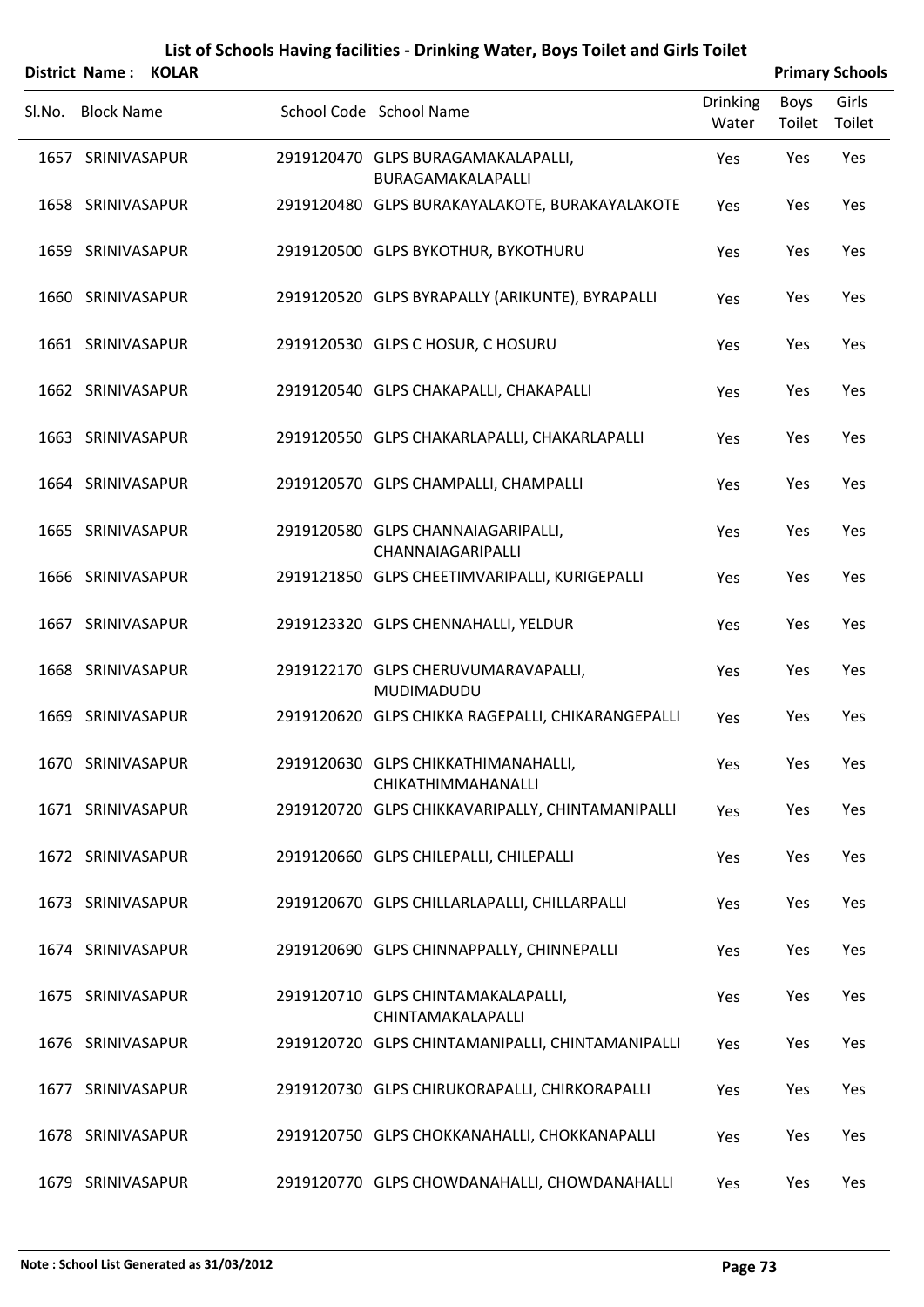| <b>District Name:</b> | <b>KOLAR</b> |
|-----------------------|--------------|

|        | District Name: KOLAR |  |                                                                 |                          |                | <b>Primary Schools</b> |
|--------|----------------------|--|-----------------------------------------------------------------|--------------------------|----------------|------------------------|
| SI.No. | <b>Block Name</b>    |  | School Code School Name                                         | <b>Drinking</b><br>Water | Boys<br>Toilet | Girls<br>Toilet        |
|        | 1680 SRINIVASAPUR    |  | 2919120790 GLPS DASARATHIMMANAHALLI, DASARA<br>THIMMANAHALLI    | Yes                      | Yes            | Yes                    |
|        | 1681 SRINIVASAPUR    |  | 2919123490 GLPS DASARLAPALLY, DASARLAPALLY                      | Yes                      | Yes            | Yes                    |
|        | 1682 SRINIVASAPUR    |  | 2919120810 GLPS DEVAREDDIPALLI, DEVAREDDIPALLI                  | Yes                      | Yes            | Yes                    |
|        | 1683 SRINIVASAPUR    |  | 2919120830 GLPS DIGAVACHINTAPALLI,<br>DIGUVACHINTAPALLI         | Yes                      | Yes            | Yes                    |
|        | 1684 SRINIVASAPUR    |  | 2919120850 GLPS DIGAVAPALLI, DIGUVAPALLI                        | Yes                      | Yes            | Yes                    |
|        | 1685 SRINIVASAPUR    |  | 2919120870 GLPS DODDABANDARLAHALLI,<br>DODDABANDARLAHALLI       | Yes                      | Yes            | Yes                    |
|        | 1686 SRINIVASAPUR    |  | 2919120890 GLPS DODDAPALLI, DODDAPALLI                          | Yes                      | Yes            | Yes                    |
|        | 1687 SRINIVASAPUR    |  | 2919120910 GLPS DOMBARAGUDISALU,<br>DOMARAGUDISALU              | Yes                      | Yes            | Yes                    |
|        | 1688 SRINIVASAPUR    |  | 2919123400 GLPS DUGGANAKUNTE, DUGGANAKUNTE                      | Yes                      | Yes            | Yes                    |
|        | 1689 SRINIVASAPUR    |  | 2919120920 GLPS DWARASANDRA, DWARASANDRA                        | Yes                      | Yes            | Yes                    |
|        | 1690 SRINIVASAPUR    |  | 2919123410 GLPS G.AGRAHARA, G.AGRAHARA                          | Yes                      | Yes            | Yes                    |
|        | 1691 SRINIVASAPUR    |  | 2919120060 GLPS GANDARAJAPALLI, ADIRAJAPALLI                    | Yes                      | Yes            | Yes                    |
|        | 1692 SRINIVASAPUR    |  | 2919120210 GLPS GANDINAGARA G, AVAGANAPALLI                     | Yes                      | Yes            | Yes                    |
|        | 1693 SRINIVASAPUR    |  | 2919121380 GLPS GANDINAGARA, KALLUKUNTE                         | Yes                      | Yes            | Yes                    |
|        | 1694 SRINIVASAPUR    |  | 2919120980 GLPS GANGANAGARIPALLI,<br><b>GANGANAGARIPALLI</b>    | Yes                      | Yes            | Yes                    |
|        | 1695 SRINIVASAPUR    |  | 2919122490 GLPS GANGANATHA, PATHAMUTHAKAPALLI                   | Yes                      | Yes            | Yes                    |
|        | 1696 SRINIVASAPUR    |  | 2919120990 GLPS GIJAGANAPALLI, GIJIGANAHALLI                    | Yes                      | Yes            | Yes                    |
|        | 1697 SRINIVASAPUR    |  | 2919121010 GLPS GOLLAPALLI K, GOLLAPALLI K                      | Yes                      | Yes            | Yes                    |
|        | 1698 SRINIVASAPUR    |  | 2919121020 GLPS GOPALAPURA, GOPALAPURA                          | Yes                      | Yes            | Yes                    |
|        | 1699 SRINIVASAPUR    |  | 2919121030 GLPS GORIMIMAKALAPALLI,<br><b>GORIVIMAKALAPALLI</b>  | Yes                      | Yes            | Yes                    |
|        | 1700 SRINIVASAPUR    |  | 2919121040 GLPS GOTTIKUNTE, GOTTIKUNTE                          | Yes                      | Yes            | Yes                    |
|        | 1701 SRINIVASAPUR    |  | 2919121050 GLPS GOWDAHALLI (MASTHENAHALLI,<br><b>GOWDAHALLI</b> | Yes                      | Yes            | Yes                    |
|        | 1702 SRINIVASAPUR    |  | 2919121050 GLPS GOWDAHALLI, GOWDAHALLI                          | Yes                      | Yes            | Yes                    |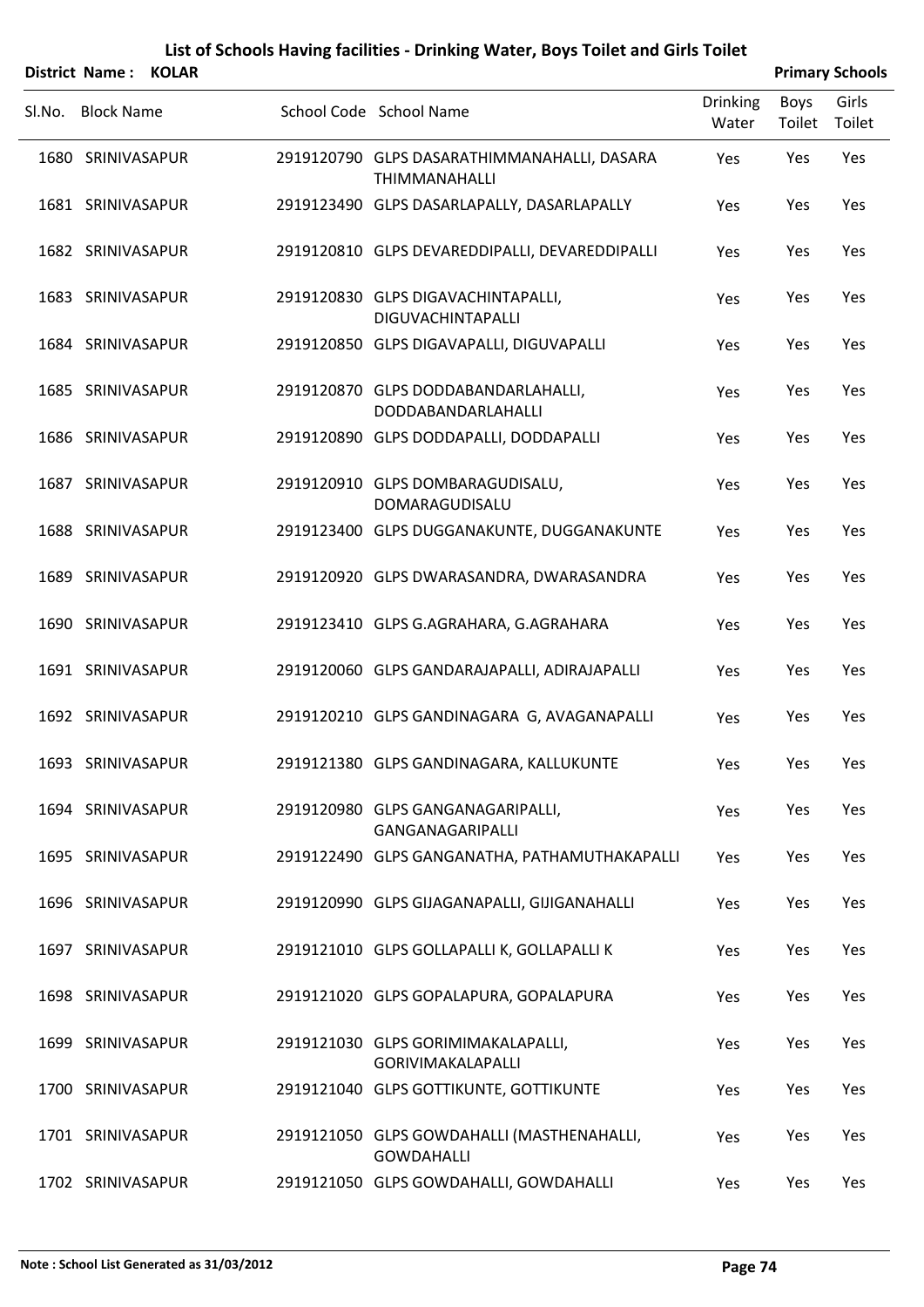|        | District Name: KOLAR |                                                             |                          |                | <b>Primary Schools</b> |
|--------|----------------------|-------------------------------------------------------------|--------------------------|----------------|------------------------|
| SI.No. | <b>Block Name</b>    | School Code School Name                                     | <b>Drinking</b><br>Water | Boys<br>Toilet | Girls<br>Toilet        |
|        | 1703 SRINIVASAPUR    | 2919121060 GLPS GOWDATHATHAGADDA,<br><b>GOWDATHATAGADDE</b> | Yes                      | Yes            | Yes                    |
|        | 1704 SRINIVASAPUR    | 2919121080 GLPS GUDIPALLI, GUDIPALLI                        | Yes                      | Yes            | Yes                    |
|        | 1705 SRINIVASAPUR    | 2919121090 GLPS GUDISIVARIPALLI, GUDISIVARIPALI             | Yes                      | Yes            | Yes                    |
|        | 1706 SRINIVASAPUR    | 2919121100 GLPS GULLAKUNTE, GULLAKUNTE                      | Yes                      | Yes            | Yes                    |
|        | 1707 SRINIVASAPUR    | 2919120050 GLPS GUMMANAYANAPALLI, ADDAGAL                   | Yes                      | Yes            | Yes                    |
|        | 1708 SRINIVASAPUR    | 2919121120 GLPS GUNDAMNATTA, GUNDAMNATTA                    | Yes                      | Yes            | Yes                    |
|        | 1709 SRINIVASAPUR    | 2919121130 GLPS GUNDEDU, GUNDEDU                            | Yes                      | Yes            | Yes                    |
|        | 1710 SRINIVASAPUR    | 2919121150 GLPS GUNTAVARIPALLI, GUNTAVARIPALLI              | Yes                      | Yes            | Yes                    |
|        | 1711 SRINIVASAPUR    | 2919121140 GLPS GUNTIPALLI, GUNTAPALLI                      | Yes                      | Yes            | Yes                    |
|        | 1712 SRINIVASAPUR    | 2919121850 GLPS GUTTAMEEDAVARIPALLI, KURIGEPALLI            | Yes                      | Yes            | Yes                    |
|        | 1713 SRINIVASAPUR    | 2919121160 GLPS GUTTAPALLI KANAMPALLI, GUTTAPALLI           | Yes                      | Yes            | Yes                    |
|        | 1714 SRINIVASAPUR    | 2919122240 GLPS H NALLAPALLI, NALLAPALLI (H)                | Yes                      | Yes            | Yes                    |
|        | 1715 SRINIVASAPUR    | 2919121140 GLPS HAKKI PIKKI, GUNTAPALLI                     | Yes                      | Yes            | Yes                    |
|        | 1716 SRINIVASAPUR    | 2919121210 GLPS HOOHALLI, HOOHALLI                          | Yes                      | Yes            | Yes                    |
|        | 1717 SRINIVASAPUR    | 2919121220 GLPS HOSAHALLI, HOSAHALLI                        | Yes                      | Yes            | Yes                    |
|        | 1718 SRINIVASAPUR    | 2919121240 GLPS ILADONI, ILADONI                            | Yes                      | Yes            | Yes                    |
|        | 1719 SRINIVASAPUR    | 2919121930 GLPS JODI LAKSMISAGARA, LAKSHMISAGARA            | Yes                      | Yes            | Yes                    |
|        | 1720 SRINIVASAPUR    | 2919121740 GLPS JODIKOTHAPALLY, KOTHAHUDYA                  | Yes                      | Yes            | Yes                    |
|        | 1721 SRINIVASAPUR    | 2919121300 GLPS JONNAPALLI, JANNAPALLI                      | Yes                      | Yes            | Yes                    |
|        | 1722 SRINIVASAPUR    | 2919121880 GLPS K KURUPALLI, KURUPALLI (K)                  | Yes                      | Yes            | Yes                    |
|        | 1723 SRINIVASAPUR    | 2919122520 GLPS K PATHUR, PATHUR                            | Yes                      | Yes            | Yes                    |
|        | 1724 SRINIVASAPUR    | 2919121360 GLPS KADUDEVANDLAHALLI, KAADU<br>DEVANDLAHALLI   | Yes                      | Yes            | Yes                    |
|        | 1725 SRINIVASAPUR    | 2919121380 GLPS KALLUKUNTE, KALLUKUNTE                      | Yes                      | Yes            | Yes                    |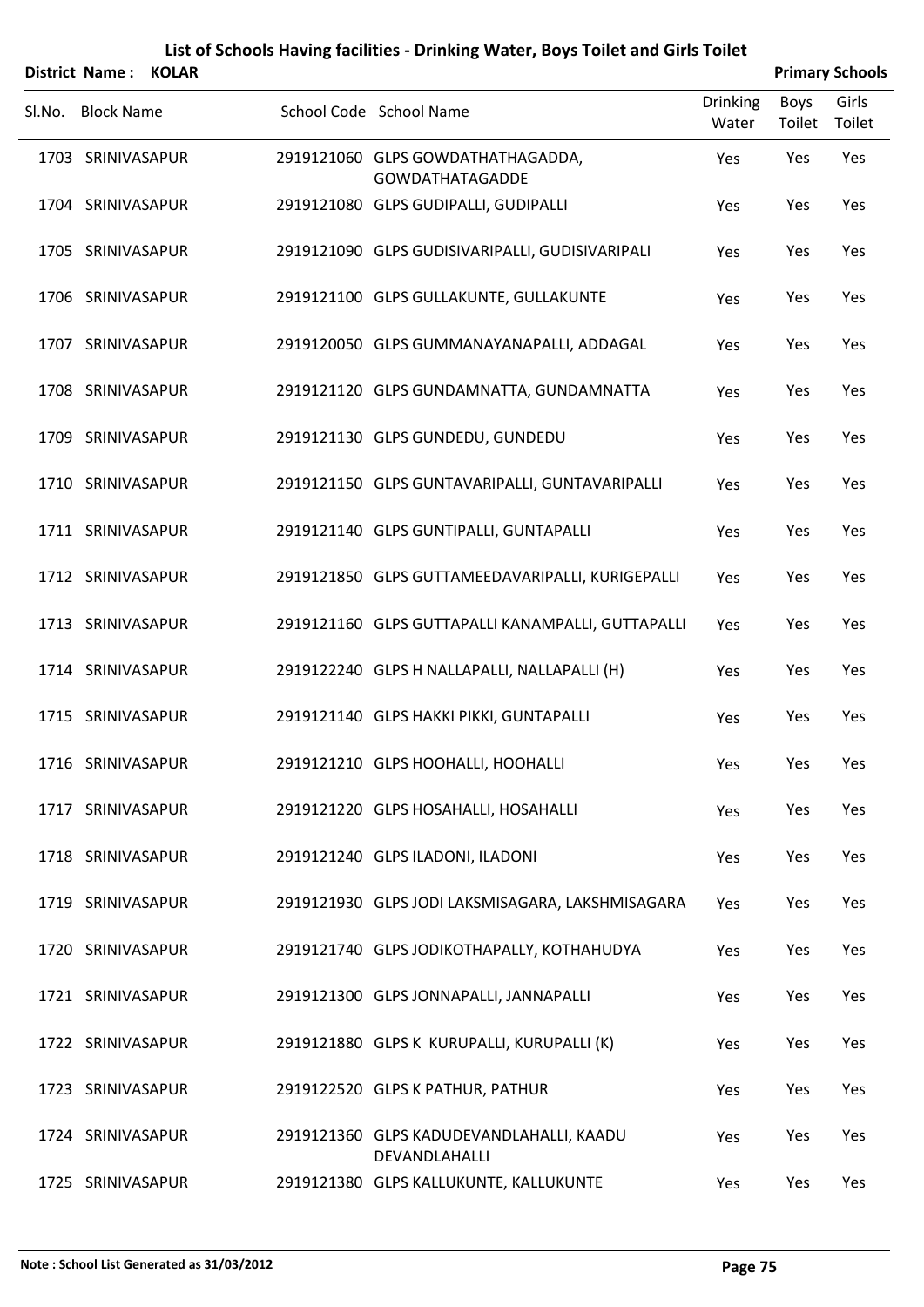SLNo. Block Name School Code School Name Drinking Water Boys Toilet Girls Toilet **District Name :** KOLAR **Primary** Schools *Primary* **Schools** SRINIVASAPUR 2919121400 GLPS KAMALAVARIPALLI, 1726 Yes Yes Yes KAMMALAVARIPALLI 1727 SRINIVASAPUR 2919121410 GLPS KAMATAMPALLI, KAMATAMPALLI Yes Yes Yes 1728 SRINIVASAPUR 2919123450 GLPS KAMBALAHALLI, KAMBALAHALLI Yes Yes Yes SRINIVASAPUR 2919121430 GLPS KAMBALAPALLI (ADGAL), 1729 Yes Yes Yes KAMBALAPALLI SRINIVASAPUR 2919121440 GLPS KANAGAMAKALAPALLI, 1730 Yes Yes Yes KANAGAMAKALAPALLI 1731 SRINIVASAPUR 2919121460 GLPS KANIGANAHALLI, KANIGANAPALLI Yes Yes Yes 1732 SRINIVASAPUR 2919121480 GLPS KAPPALLI, KAPPALLI Yes Yes Yes 1733 SRINIVASAPUR 2919121490 GLPS KARANGI, KARANGI Yes Yes Yes 1734 SRINIVASAPUR 2919121500 GLPS KARIPALLI, KARIPALLI Yes Yes Yes SRINIVASAPUR 2919121530 GLPS KATARAMUDDALAHALLI, KATARA 1735 Yes Yes Yes MUDDALAHALLI 1736 SRINIVASAPUR 2919121540 GLPS KATHIBISANAHALLI, KATTIBISSANAHALLI Yes Yes Yes SRINIVASAPUR 2919121550 GLPS KEMPIREDDYGARIPALLI, 1737 Yes Yes Yes KEMPAREDDIGARIPALLI 1738 SRINIVASAPUR 2919121560 GLPS KETHAGANAHALLI, KETHEGANAHALLI Yes Yes Yes 1739 SRINIVASAPUR 2919121570 GLPS KIRUVARA, KEURVARA Yes Yes Yes 1740 SRINIVASAPUR 2919121590 GLPS KODIPALLI, KODIPALLI Yes Yes Yes SRINIVASAPUR 2919120790 GLPS KODIPALLY(D.T), DASARA 1741 Yes Yes Yes THIMMANAHALLI 1742 SRINIVASAPUR 2919121620 GLPS KOLLUR COLONY, KOLLUR Yes Yes Yes 1743 SRINIVASAPUR 2919121630 GLPS KONDAMARI, KONDAMARI Yes Yes Yes 1744 SRINIVASAPUR 2919121640 GLPS KONDASANDRA, KONDASANDRA Yes Yes Yes SRINIVASAPUR 2919121650 GLPS KONERU THIMMANAHALLI, KONETI 1745 Yes Yes Yes THIMMANAHALLI 1746 SRINIVASAPUR 2919121660 GLPS KOOLAGURKI, KOOLAGURKI Yes Yes Yes 1747 SRINIVASAPUR 2919121670 GLPS KOOSANDRA, KOOSANDRA Yes Yes Yes 1748 SRINIVASAPUR 2919121680 GLPS KOPPUVARIPALLI, KOPPAVARIPALLI Yes Yes Yes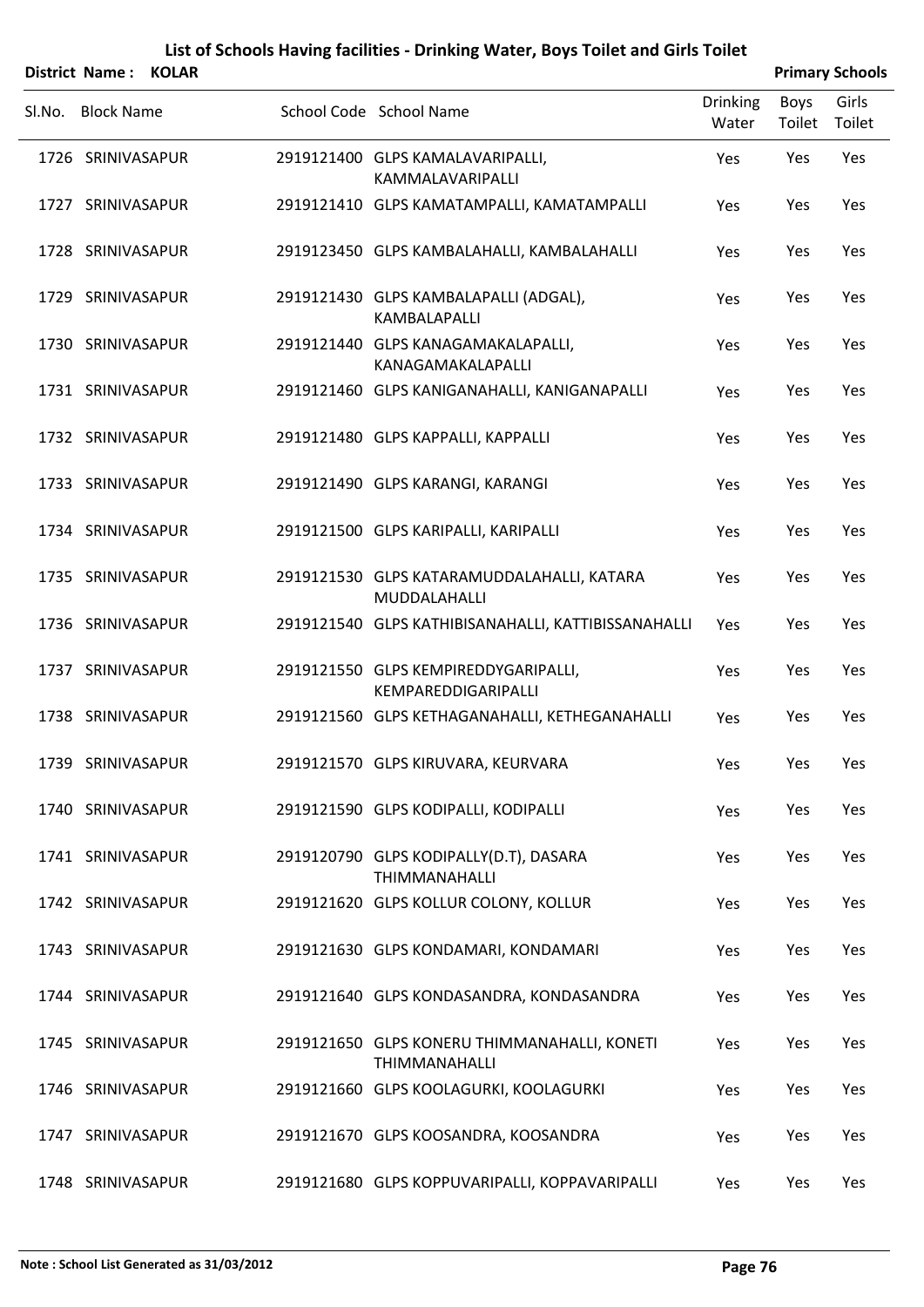|        | District Name: KOLAR |  |                                                            |                          |                | <b>Primary Schools</b> |
|--------|----------------------|--|------------------------------------------------------------|--------------------------|----------------|------------------------|
| SI.No. | <b>Block Name</b>    |  | School Code School Name                                    | <b>Drinking</b><br>Water | Boys<br>Toilet | Girls<br>Toilet        |
|        | 1749 SRINIVASAPUR    |  | 2919121690 GLPS KORNEHALLI, KORNALLI                       | Yes                      | Yes            | Yes                    |
|        | 1750 SRINIVASAPUR    |  | 2919121730 GLPS KORUKONAPALLI, KOTEKALLUR                  | Yes                      | Yes            | Yes                    |
|        | 1751 SRINIVASAPUR    |  | 2919122620 GLPS KOTHAGADDA, PULIGURKOTE                    | Yes                      | Yes            | Yes                    |
|        | 1752 SRINIVASAPUR    |  | 2919121750 GLPS KOTHAPALLI, KOTHAPALLI                     | Yes                      | Yes            | Yes                    |
|        | 1753 SRINIVASAPUR    |  | 2919123460 GLPS KOTHAPALLY, KOTHAPALLY(B)                  | Yes                      | Yes            | Yes                    |
|        | 1754 SRINIVASAPUR    |  | 2919121760 GLPS KOTHAPET, KOTHAPET                         | Yes                      | Yes            | Yes                    |
|        | 1755 SRINIVASAPUR    |  | 2919121790 GLPS KOTRAGULI, KOTRAGULI                       | Yes                      | Yes            | Yes                    |
|        | 1756 SRINIVASAPUR    |  | 2919121820 GLPS KUMMAKUNTE, KUMMAKUNTE                     | Yes                      | Yes            | Yes                    |
|        | 1757 SRINIVASAPUR    |  | 2919121870 GLPS KURUMAKANAPALLI,<br>KURUMAKALAPALLI        | Yes                      | Yes            | Yes                    |
|        | 1758 SRINIVASAPUR    |  | 2919121890 GLPS KURUPALLI M, KURUPALLI (M)                 | Yes                      | Yes            | Yes                    |
|        | 1759 SRINIVASAPUR    |  | 2919121940 GLPS LINGAPURA, LINGAPURA                       | Yes                      | Yes            | Yes                    |
|        | 1760 SRINIVASAPUR    |  | 2919121960 GLPS LOCHERUVAPALLI, LOCHERUVAPALLI             | Yes                      | Yes            | Yes                    |
|        | 1761 SRINIVASAPUR    |  | 2919122040 GLPS M KOTHUR, MANIGANAHALLI                    | Yes                      | Yes            | Yes                    |
|        | 1762 SRINIVASAPUR    |  | 2919121970 GLPS M THUMMALAPALLI, M<br><b>THUMMALAPALLI</b> | Yes                      | Yes            | Yes                    |
|        | 1763 SRINIVASAPUR    |  | 2919123220 GLPS M VYAPALAPALLI, VYAPALAHALLI               | Yes                      | Yes            | Yes                    |
|        | 1764 SRINIVASAPUR    |  | 2919121980 GLPS MACHUVARIPALLI, MACHUVARIPALLI             | Yes                      | Yes            | Yes                    |
|        | 1765 SRINIVASAPUR    |  | 2919120020 GLPS MAHAMADPURA, ACHAMPALLI                    | Yes                      | Yes            | Yes                    |
|        | 1766 SRINIVASAPUR    |  | 2919123480 GLPS MALDEPALLI, MALDEPALLY                     | Yes                      | Yes            | Yes                    |
|        | 1767 SRINIVASAPUR    |  | 2919120020 GLPS MALLAGANAHALLI, ACHAMPALLI                 | Yes                      | Yes            | Yes                    |
|        | 1768 SRINIVASAPUR    |  | 2919120050 GLPS MALLIMORAPALLI, ADDAGAL                    | Yes                      | Yes            | Yes                    |
|        | 1769 SRINIVASAPUR    |  | 2919122020 GLPS MANCHENEELAKOTE,<br>MANCHENEELAKOTE        | Yes                      | Yes            | Yes                    |
|        | 1770 SRINIVASAPUR    |  | 2919122050 GLPS MANJEVARIPALLI, MANJEVARIPALLI             | Yes                      | Yes            | Yes                    |
|        | 1771 SRINIVASAPUR    |  | 2919122060 GLPS MANJULANAGARA, MANJULANAGARA               | Yes                      | Yes            | Yes                    |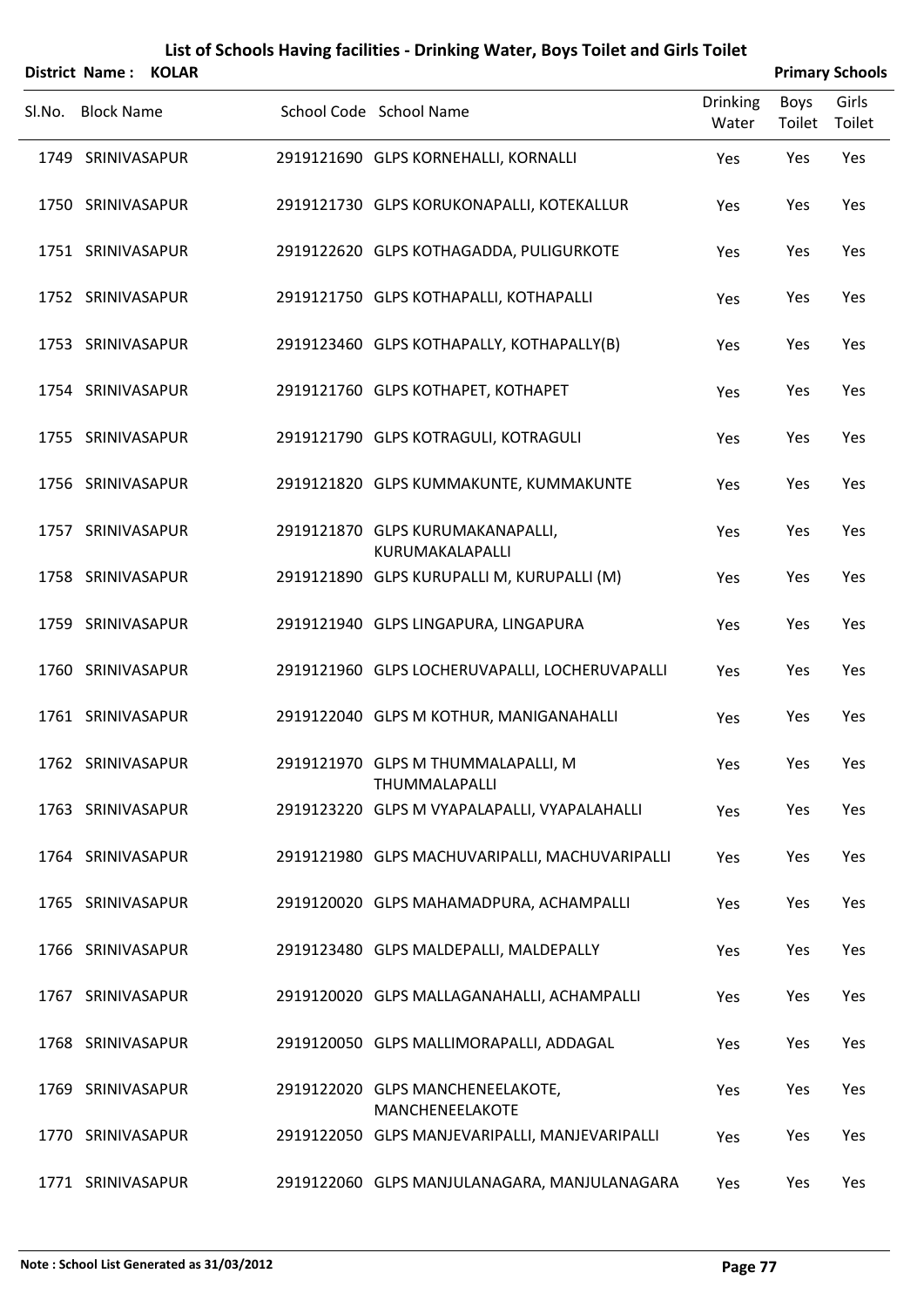|        | <b>District Name:</b> | <b>KOLAR</b> |                                                             |                          |                | <b>Primary Schools</b> |
|--------|-----------------------|--------------|-------------------------------------------------------------|--------------------------|----------------|------------------------|
| Sl.No. | <b>Block Name</b>     |              | School Code School Name                                     | <b>Drinking</b><br>Water | Boys<br>Toilet | Girls<br>Toilet        |
|        | 1772 SRINIVASAPUR     |              | 2919122090 GLPS MAREPALLI, MAREPALLI                        | Yes                      | Yes            | Yes                    |
|        | 1773 SRINIVASAPUR     |              | 2919122130 GLPS MEESAGANAPALLI, MEESAGANAPALLI              | Yes                      | Yes            | Yes                    |
|        | 1774 SRINIVASAPUR     |              | 2919122140 GLPS MOGILAHALLI, MOGILAHALLI                    | Yes                      | Yes            | Yes                    |
|        | 1775 SRINIVASAPUR     |              | 2919123430 GLPS MORAMPALLI, MORAMPALLI                      | Yes                      | Yes            | Yes                    |
|        | 1776 SRINIVASAPUR     |              | 2919120410 GLPS MORUMAKINDAPALLI, BODIREDDIPALLI            | Yes                      | Yes            | Yes                    |
|        | 1777 SRINIVASAPUR     |              | 2919122180 GLPS MUDIVARIPALI, MUDIVARIPALLI                 | Yes                      | Yes            | Yes                    |
|        | 1778 SRINIVASAPUR     |              | 2919122190 GLPS MULAGOLLAPALLI, MULAGOLLAPALLI              | Yes                      | Yes            | Yes                    |
|        | 1779 SRINIVASAPUR     |              | 2919121720 GLPS MYKALLAGADDA, KOTEPALLI                     | Yes                      | Yes            | Yes                    |
|        | 1780 SRINIVASAPUR     |              | 2919122220 GLPS NAGADENAHALLI, NAGEDEPALLI                  | Yes                      | Yes            | Yes                    |
|        | 1781 SRINIVASAPUR     |              | 2919122600 GLPS NAGIREDDIPALLI, POOLAGUNTAPALLI             | Yes                      | Yes            | Yes                    |
|        | 1782 SRINIVASAPUR     |              | 2919123050 GLPS NAKKALAGADDA, THUMMALAPALLI (G)             | Yes                      | Yes            | Yes                    |
|        | 1783 SRINIVASAPUR     |              | 2919122280 GLPS NAMBUVARIPALLI, NAMBUVARIPALLI              | Yes                      | Yes            | Yes                    |
|        | 1784 SRINIVASAPUR     |              | 2919122310 GLPS NARAVAMAKALAHALLI,<br>NARUVAMAKALAPALLI     | Yes                      | Yes            | Yes                    |
|        | 1785 SRINIVASAPUR     |              | 2919122300 GLPS NARAYANAPURA (L. SAGARA),<br>NARAYANAPURA   | Yes                      | Yes            | Yes                    |
|        | 1786 SRINIVASAPUR     |              | 2919123370 GLPS NARAYANAPURA (MUTHAKAPALL,<br>NARAYANAPURA  | Yes                      | Yes            | Yes                    |
|        | 1787 SRINIVASAPUR     |              | 2919122330 GLPS NEELATUR, NEELATUR                          | Yes                      | Yes            | Yes                    |
|        | 1788 SRINIVASAPUR     |              | 2919122360 GLPS NEELATUR, NILATURU                          | Yes                      | Yes            | Yes                    |
|        | 1789 SRINIVASAPUR     |              | 2919122350 GLPS NERNAHALLI, NERNAHALLI                      | Yes                      | Yes            | Yes                    |
|        | 1790 SRINIVASAPUR     |              | 2919122380 GLPS OBEPALLI, OBEPALLI                          | Yes                      | Yes            | Yes                    |
|        | 1791 SRINIVASAPUR     |              | 2919120580 GLPS P CHANNAIAGARIPALLI,<br>CHANNAIAGARIPALLI   | Yes                      | Yes            | Yes                    |
|        | 1792 SRINIVASAPUR     |              | 2919121320 GLPS P JEEDAMAKALAPALLI,<br>JEEDIMAKALAPALLI (P) | Yes                      | Yes            | Yes                    |
|        | 1793 SRINIVASAPUR     |              | 2919122400 GLPS PACHAMAKALAPALLI,<br>PACHARAMAKALAPALLI     | Yes                      | Yes            | Yes                    |
|        | 1794 SRINIVASAPUR     |              | 2919122420 GLPS PALYA, PALYA                                | Yes                      | Yes            | Yes                    |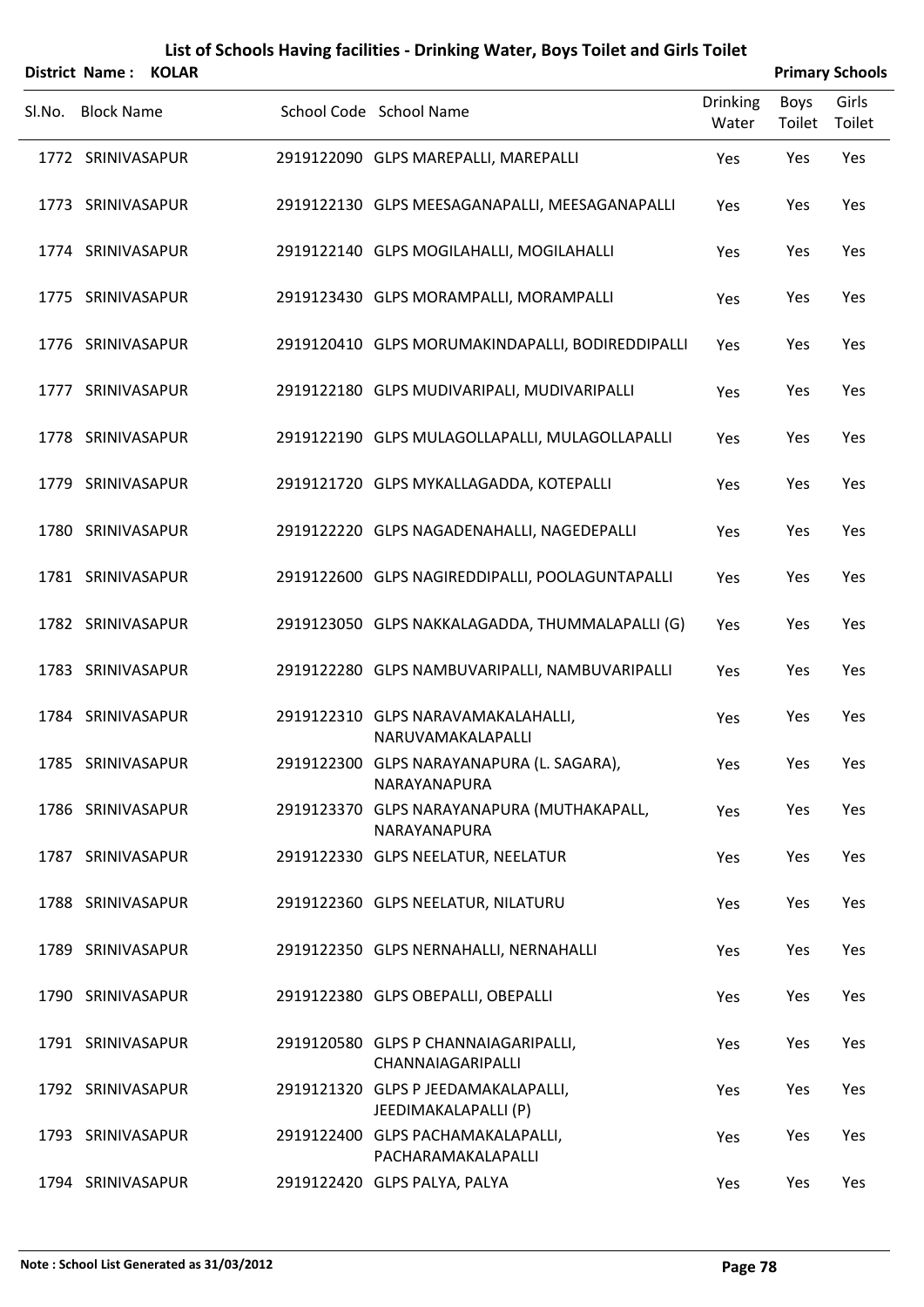|        | District Name: KOLAR |  |                                                             |                          |                | <b>Primary Schools</b> |
|--------|----------------------|--|-------------------------------------------------------------|--------------------------|----------------|------------------------|
| SI.No. | <b>Block Name</b>    |  | School Code School Name                                     | <b>Drinking</b><br>Water | Boys<br>Toilet | Girls<br>Toilet        |
|        | 1795 SRINIVASAPUR    |  | 2919122430 GLPS PANASAMAKALAPALLI,<br>PANASAMAKALAPALLI     | Yes                      | Yes            | Yes                    |
|        | 1796 SRINIVASAPUR    |  | 2919122440 GLPS PANDIVARAPALLI, PANDIVARIPALLI              | Yes                      | Yes            | Yes                    |
|        | 1797 SRINIVASAPUR    |  | 2919121730 GLPS PAPISHETTIPALLI, KOTEKALLUR                 | Yes                      | Yes            | Yes                    |
|        | 1798 SRINIVASAPUR    |  | 2919122450 GLPS PATHABALLAPALLI, PATHABALLAPALLI            | Yes                      | Yes            | Yes                    |
|        | 1799 SRINIVASAPUR    |  | 2919122480 GLPS PATHAKOTE, PATHAKOTE                        | Yes                      | Yes            | Yes                    |
|        | 1800 SRINIVASAPUR    |  | 2919122170 GLPS PATHUR GADDA, MUDIMADUDU                    | Yes                      | Yes            | Yes                    |
|        | 1801 SRINIVASAPUR    |  | 2919122550 GLPS PEDDAPALLI, PEDDAPALLI                      | Yes                      | Yes            | Yes                    |
|        | 1802 SRINIVASAPUR    |  | 2919122560 GLPS PEDDUR, PEDDURU                             | Yes                      | Yes            | Yes                    |
|        | 1803 SRINIVASAPUR    |  | 2919122580 GLPS PILLAKUNTE, PILLAKUNTE                      | Yes                      | Yes            | Yes                    |
|        | 1804 SRINIVASAPUR    |  | 2919122590 GLPS PINDIGANAPURA, PINDIGANAPURA                | Yes                      | Yes            | Yes                    |
|        | 1805 SRINIVASAPUR    |  | 2919122630 GLPS PURNAPALLI, PURNAPALLI                      | Yes                      | Yes            | Yes                    |
|        | 1806 SRINIVASAPUR    |  | 2919123380 GLPS R GOLLAHALLI, GOLLAPALLI                    | Yes                      | Yes            | Yes                    |
|        | 1807 SRINIVASAPUR    |  | 2919122720 GLPS R REDDIVARIPALLI, REDDIVARIPALLI (R)        | Yes                      | Yes            | Yes                    |
|        | 1808 SRINIVASAPUR    |  | 2919123100 GLPS R UPPARAHALLI, UPPARAPALLI                  | Yes                      | Yes            | Yes                    |
|        | 1809 SRINIVASAPUR    |  | 2919122640 GLPS RAGUNATHAPURA, RAGUNATHAPURA                | Yes                      | Yes            | Yes                    |
|        | 1810 SRINIVASAPUR    |  | 2919122660 GLPS RAJAGUNDLAHALLI, RAJAGUNDLAPALLI            | Yes                      | Yes            | Yes                    |
|        | 1811 SRINIVASAPUR    |  | 2919122710 GLPS REDDIVARIPALLI G, REDDIVARIPALLI (G)        | Yes                      | Yes            | Yes                    |
|        | 1812 SRINIVASAPUR    |  | 2919121330 GLPS S JEEDAMAKALAPALLI,<br>JEEDIMAKALAPALLI (S) | Yes                      | Yes            | Yes                    |
|        | 1813 SRINIVASAPUR    |  | 2919122750 GLPS SATHANDLAHALLI, SATHANDAHALLI               | Yes                      | Yes            | Yes                    |
|        | 1814 SRINIVASAPUR    |  | 2919122770 GLPS SEEGAHALLI, SEEGAHALLI                      | Yes                      | Yes            | Yes                    |
|        | 1815 SRINIVASAPUR    |  | 2919122790 GLPS SEEGALAPALYA, SEEGALAPALYA                  | Yes                      | Yes            | Yes                    |
|        | 1816 SRINIVASAPUR    |  | 2919122800 GLPS SEETHAREDDIHALLI, SEETHAREDDIHALLI          | Yes                      | Yes            | Yes                    |
|        | 1817 SRINIVASAPUR    |  | 2919122810 GLPS SETTIHALLI, SETTIHALLI                      | Yes                      | Yes            | Yes                    |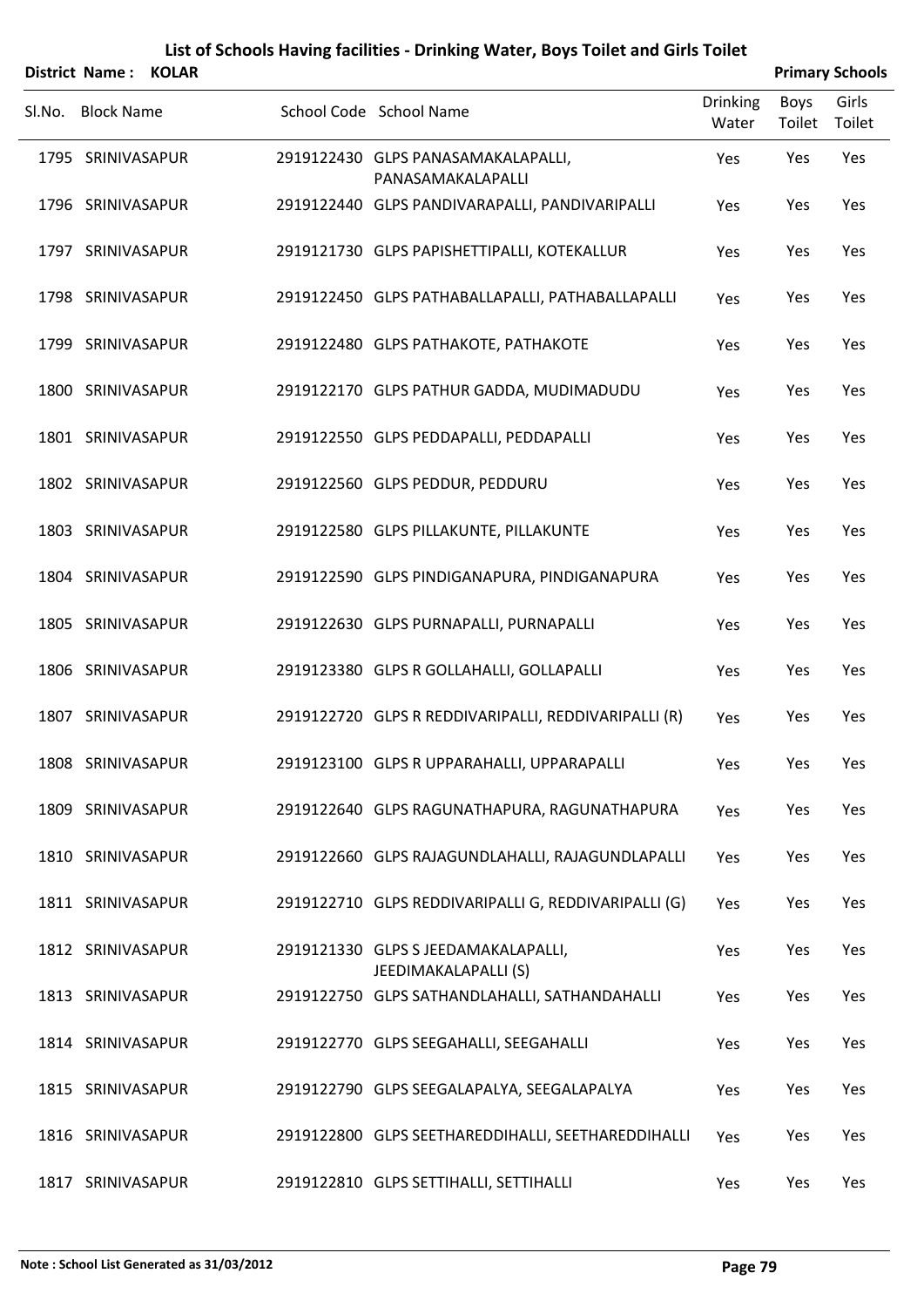|        | District Name: KOLAR |  |                                                                |                          |                | <b>Primary Schools</b> |
|--------|----------------------|--|----------------------------------------------------------------|--------------------------|----------------|------------------------|
| SI.No. | <b>Block Name</b>    |  | School Code School Name                                        | <b>Drinking</b><br>Water | Boys<br>Toilet | Girls<br>Toilet        |
|        | 1818 SRINIVASAPUR    |  | 2919122830 GLPS SHESHAPURA, SHESHAPURA                         | Yes                      | Yes            | Yes                    |
|        | 1819 SRINIVASAPUR    |  | 2919122270 GLPS SHIVAPURA, NAMBIHALLI                          | Yes                      | Yes            | Yes                    |
|        | 1820 SRINIVASAPUR    |  | 2919122880 GLPS SONNEHALLI, SONNAPALLI                         | Yes                      | Yes            | Yes                    |
|        | 1821 SRINIVASAPUR    |  | 2919122600 GLPS SRIRAMAPURA, POOLAGUNTAPALLI                   | Yes                      | Yes            | Yes                    |
|        | 1822 SRINIVASAPUR    |  | 2919122910 GLPS SUBBAGONDLAHALLI,<br>SUBBAGUNDLAPALLI          | Yes                      | Yes            | Yes                    |
|        | 1823 SRINIVASAPUR    |  | 2919122950 GLPS THAMATAMPALLI, THAMATAMPALLI                   | Yes                      | Yes            | Yes                    |
|        | 1824 SRINIVASAPUR    |  | 2919122980 GLPS THANTERLAPALLI, THANTERLAPALLI                 | Yes                      | Yes            | Yes                    |
|        | 1825 SRINIVASAPUR    |  | 2919120830 GLPS THARUGOVIGADDA,<br><b>DIGUVACHINTAPALLI</b>    | Yes                      | Yes            | Yes                    |
|        | 1826 SRINIVASAPUR    |  | 2919123000 GLPS THIMMANAPALLI, THIMMANAPALLI                   | Yes                      | Yes            | Yes                    |
|        | 1827 SRINIVASAPUR    |  | 2919123030 GLPS THOOPALLI, THOOPALLI                           | Yes                      | Yes            | Yes                    |
|        | 1828 SRINIVASAPUR    |  | 2919123050 GLPS THUMMALAPALLI, THUMMALAPALLI (G)               | Yes                      | Yes            | Yes                    |
|        | 1829 SRINIVASAPUR    |  | 2919123060 GLPS THUMMALAVARIPALLI,<br><b>THUMMALAVARIPALLI</b> | Yes                      | Yes            | Yes                    |
|        | 1830 SRINIVASAPUR    |  | 2919123070 GLPS TOOPALLI, THUPALLI                             | Yes                      | Yes            | Yes                    |
|        | 1831 SRINIVASAPUR    |  | 2919123080 GLPS UNIKIL, UNIKILI                                | Yes                      | Yes            | Yes                    |
|        | 1832 SRINIVASAPUR    |  | 2919123120 GLPS VADAGENAHALLI S, VADIGEPALLI (S)               | Yes                      | Yes            | Yes                    |
|        | 1833 SRINIVASAPUR    |  | 2919123140 GLPS VALAGERANAHALLI, VALAGERANAHALLI               | Yes                      | Yes            | Yes                    |
|        | 1834 SRINIVASAPUR    |  | 2919123160 GLPS VANGASAVARIPALLI,<br>VANGASAVARIPALLI          | Yes                      | Yes            | Yes                    |
|        | 1835 SRINIVASAPUR    |  | 2919123170 GLPS VARATHANAHALLI, VARATANAHALLI                  | Yes                      | Yes            | Yes                    |
|        | 1836 SRINIVASAPUR    |  | 2919123190 GLPS VEERATHIMMANAHALLI,<br>VEERATHIMMANAHALLI      | Yes                      | Yes            | Yes                    |
|        | 1837 SRINIVASAPUR    |  | 2919123250 GLPS YACCHANAHALLI, YACHANAPALLI                    | Yes                      | Yes            | Yes                    |
|        | 1838 SRINIVASAPUR    |  | 2919123260 GLPS YADAGANAPALLI, YADAGANAPALLI                   | Yes                      | Yes            | Yes                    |
|        | 1839 SRINIVASAPUR    |  | 2919123280 GLPS YAGAVACHINTAPALLI,<br>YAGAVACHINTAPALLI        | Yes                      | Yes            | Yes                    |
|        | 1840 SRINIVASAPUR    |  | 2919123300 GLPS YALAVAKUNTE, YALUVAKUNTE                       | Yes                      | Yes            | Yes                    |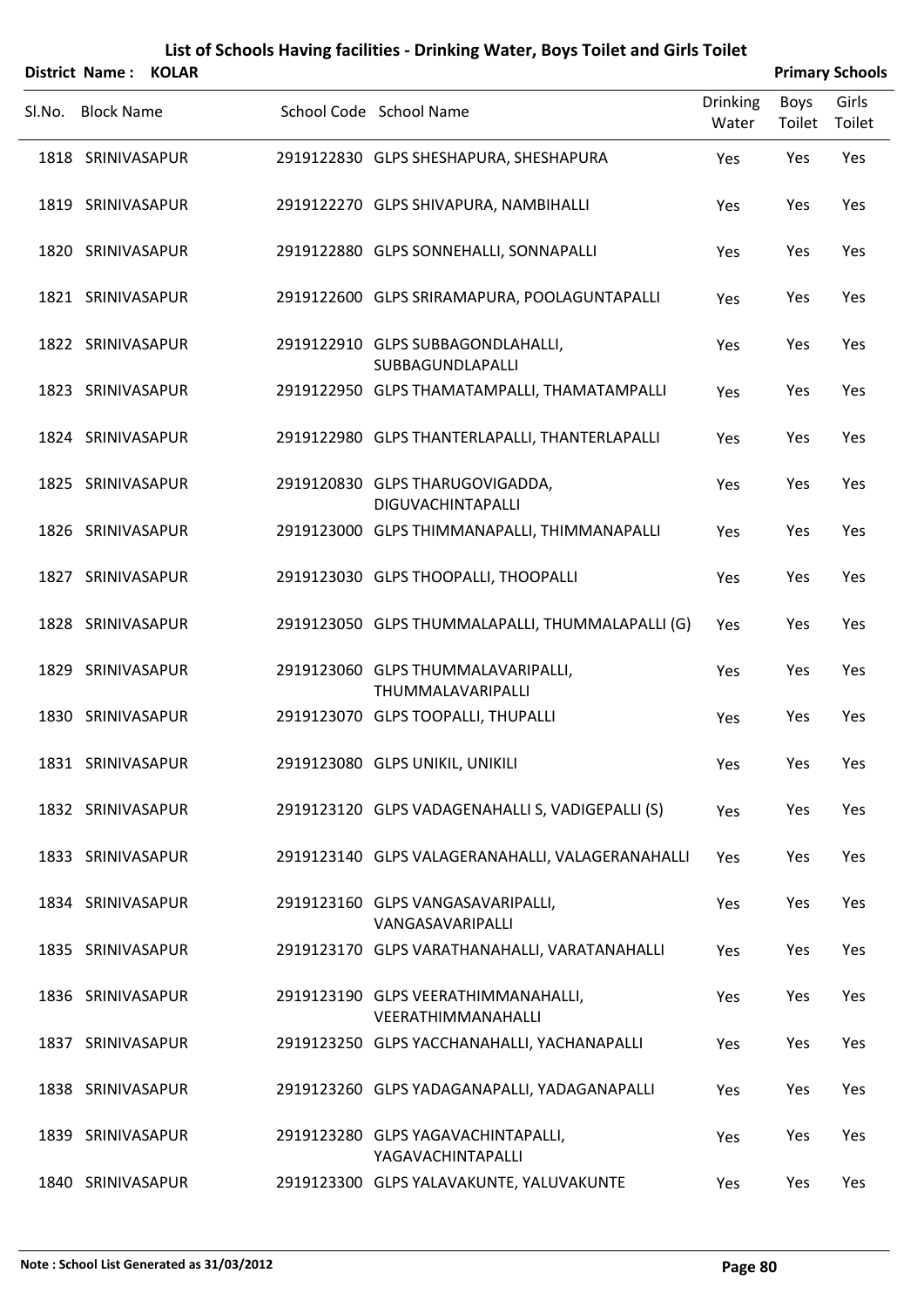| <b>District Name:</b> | <b>KOLAR</b> |                                                                       |                          |                | <b>Primary Schools</b> |
|-----------------------|--------------|-----------------------------------------------------------------------|--------------------------|----------------|------------------------|
| SI.No. Block Name     |              | School Code School Name                                               | <b>Drinking</b><br>Water | Boys<br>Toilet | Girls<br>Toilet        |
| 1841 SRINIVASAPUR     |              | 2919123290 GLPS YALUVAHALLI, YALUVAHALLI                              | Yes                      | Yes            | Yes                    |
| 1842 SRINIVASAPUR     |              | 2919123310 GLPS YAMMANUR, YAMMANURU                                   | Yes                      | Yes            | Yes                    |
| 1843 SRINIVASAPUR     |              | 2919123330 GLPS YANDAGUTTAPALLI, YENDAGUTTAPALLI                      | Yes                      | Yes            | Yes                    |
| 1844 SRINIVASAPUR     |              | 2919120780 GMHPS DALASANUR, DALASANUR                                 | Yes                      | Yes            | Yes                    |
| 1845 SRINIVASAPUR     |              | 2919121070 GMHPS GOWNIPALLI, GOWNIPALLI                               | Yes                      | Yes            | Yes                    |
| 1846 SRINIVASAPUR     |              | 2919121910 GMHPS LAKSHMIPURA, LAKSHMIPURA                             | Yes                      | Yes            | Yes                    |
| 1847 SRINIVASAPUR     |              | 2919122690 GMHPS RAYALPADU, RAYALPADU                                 | Yes                      | Yes            | Yes                    |
| 1848 SRINIVASAPUR     |              | 2919122730 GMHPS RONUR, RONUR                                         | Yes                      | Yes            | Yes                    |
| 1849 SRINIVASAPUR     |              | 2919123350 GMHPS SAROJINI RD. S.V. PUR, SRINIVASPUR<br><b>TOWN</b>    | Yes                      | Yes            | Yes                    |
| 1850 SRINIVASAPUR     |              | 2919123320 GMHPS YELDURU, YELDUR                                      | Yes                      | Yes            | Yes                    |
| 1851 SRINIVASAPUR     |              | 2919123350 GUHPBS CHINTAMANI RD S. V PUR,<br><b>SRINIVASPUR TOWN</b>  | Yes                      | Yes            | Yes                    |
| 1852 SRINIVASAPUR     |              | 2919123350 GUHPGS CHINTAMANI RD S. V. PUR,<br><b>SRINIVASPUR TOWN</b> | Yes                      | Yes            | Yes                    |
| 1853 SRINIVASAPUR     |              | 2919120050 GUHPS ADDAGAL, ADDAGAL                                     | Yes                      | Yes            | Yes                    |
| 1854 SRINIVASAPUR     |              | 2919121070 GUHPS GOWNIPALLI, GOWNIPALLI                               | Yes                      | Yes            | Yes                    |
| 1855 SRINIVASAPUR     |              | 2919121180 GUHPS HEBBATTA, HEBBATTA                                   | Yes                      | Yes            | Yes                    |
| 1856 SRINIVASAPUR     |              | 2919121340 GUHPS JINKALAVARIPALLI, JINKALAVARIPALLI                   | Yes                      | Yes            | Yes                    |
| 1857 SRINIVASAPUR     |              | 2919121910 GUHPS LAKSHMIPURA, LAKSHMIPURA                             | Yes                      | Yes            | Yes                    |
| 1858 SRINIVASAPUR     |              | 2919123250 GUHPS YACCHANAHALLI, YACHANAPALLI                          | Yes                      | Yes            | Yes                    |
| 1859 SRINIVASAPUR     |              | 2919123270 GUHPS YADARUR, YADARUR                                     | Yes                      | Yes            | Yes                    |
| 1860 SRINIVASAPUR     |              | 2919123320 GUHPS YELDURU, YELDUR                                      | Yes                      | Yes            | Yes                    |
| 1861 SRINIVASAPUR     |              | 2919120710 GULPBS CHINTAMAKALAPALLI,<br>CHINTAMAKALAPALLI             | Yes                      | Yes            | Yes                    |
| 1862 SRINIVASAPUR     |              | 2919121170 GULPBS HARLA KUNTE, HARLAKUNTE                             | Yes                      | Yes            | Yes                    |
| 1863 SRINIVASAPUR     |              | 2919123351 GULPS ZAKIR HUSSAIN NAGARA,<br>SRINIVASPUR TOWN            | Yes                      | Yes            | Yes                    |